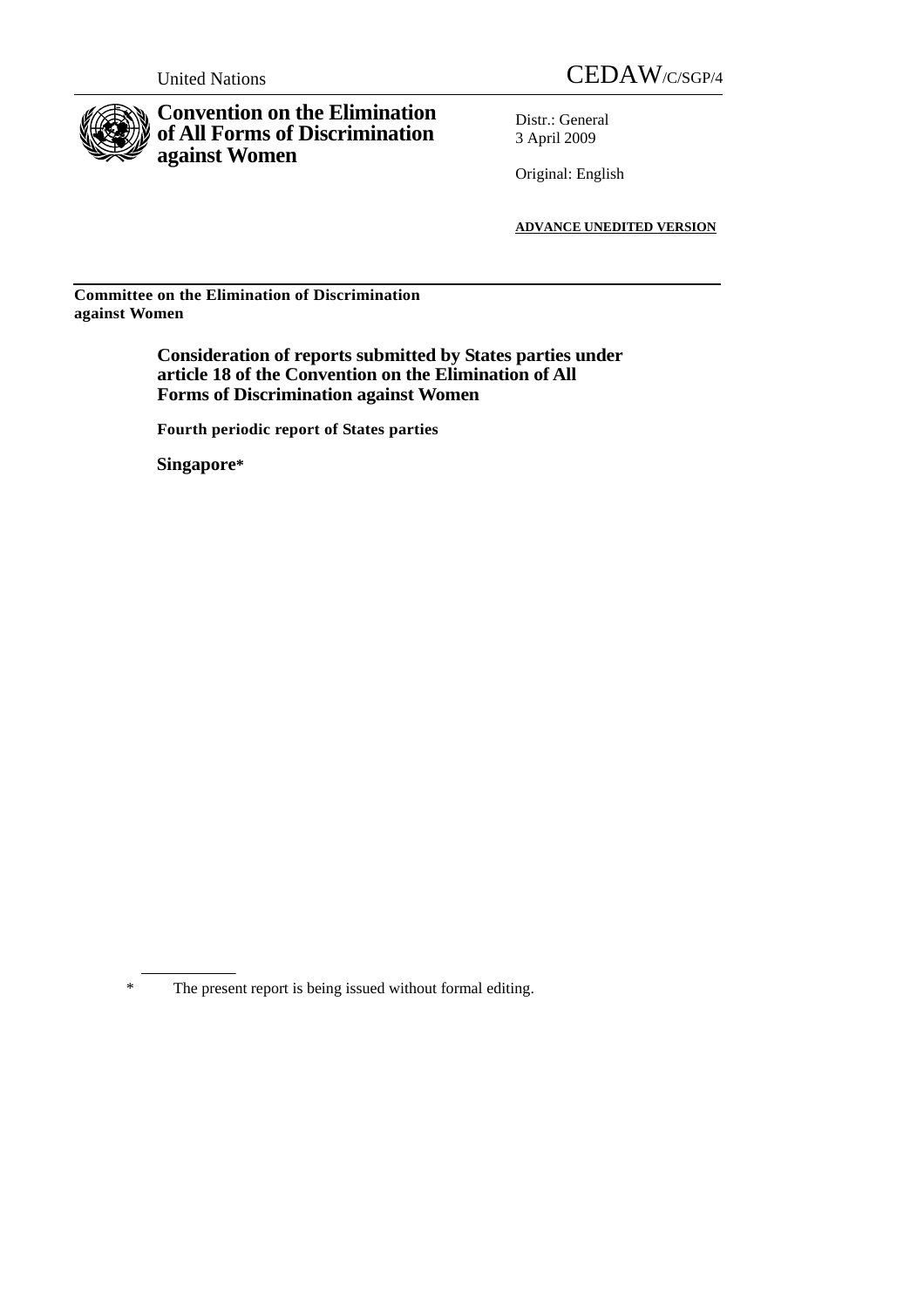# **SINGAPORE'S FOURTH PERIODIC REPORT TO THE UN COMMITTEE FOR THE CONVENTION ON THE ELIMINATION OF**

## **ALL FORMS OF DISCRIMINATION**

**AGAINST WOMEN** 

Ministry of Community Development, Youth and Sports

Republic of Singapore

November 2008

Published in March 2009

## MINISTRY OF COMMUNITY DEVELOPMENT, YOUTH AND SPORTS REPUBLIC OF SINGAPORE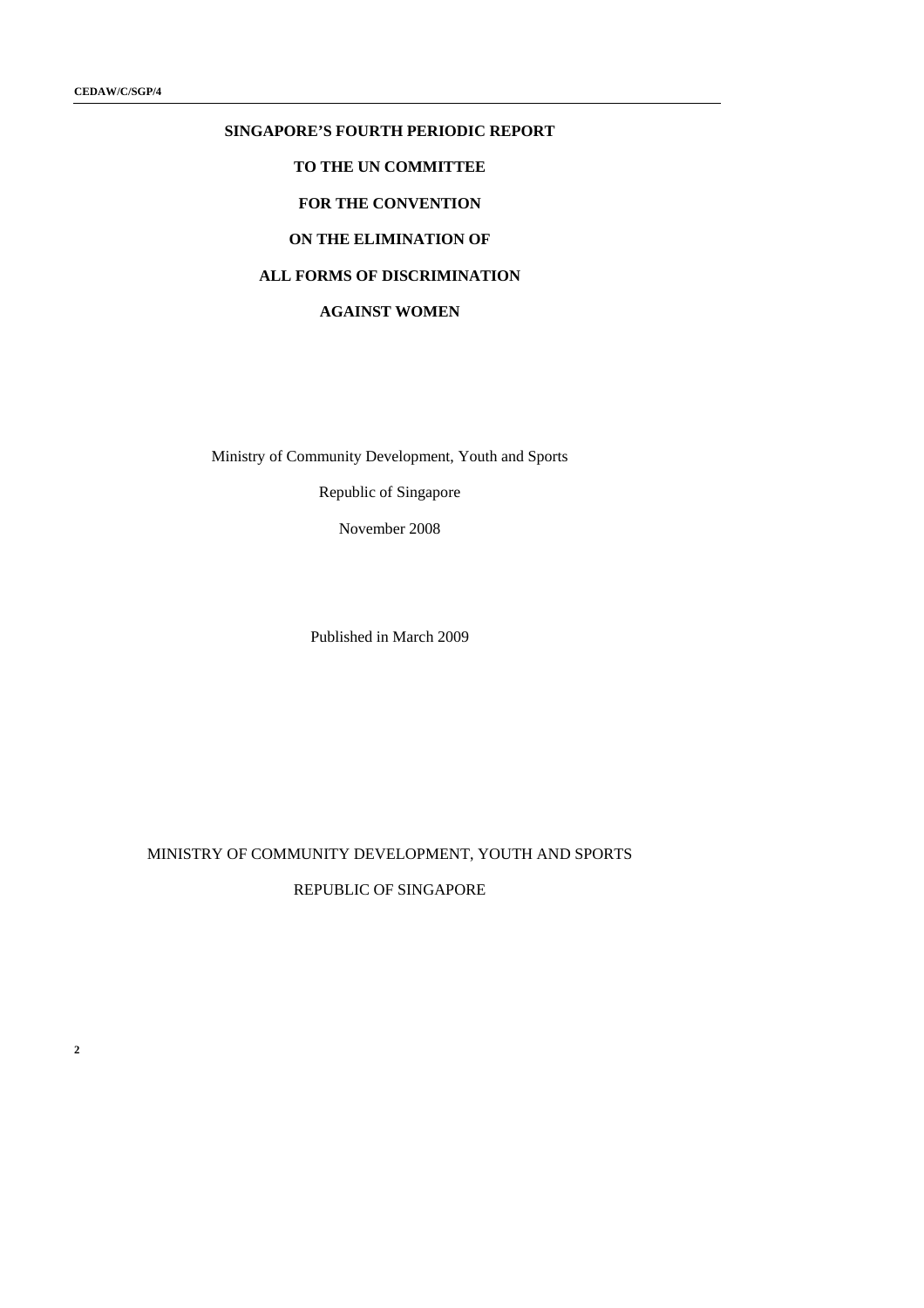All rights reserved.

No part of this publication may be reproduced

without prior consent from the

Ministry of Community Development, Youth and Sports.

## ISBN 978-981-08-2711-3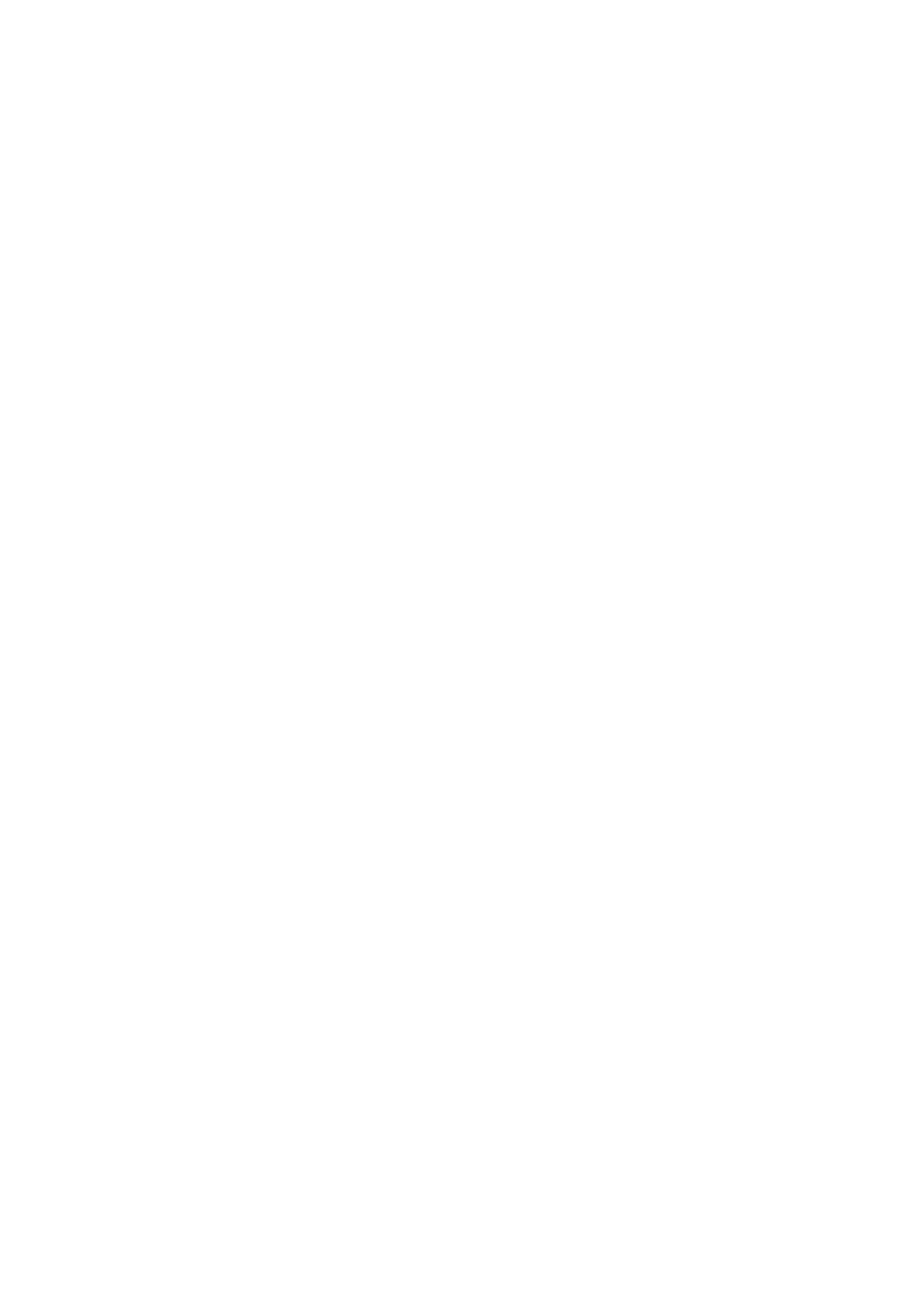**3** 

#### **FOREWORD**

I am pleased to present, on behalf of the Singapore Government, Singapore's fourth periodic report on the United Nations Convention on the Elimination of All Forms of Discrimination against Women.

Singaporean women have continued to enjoy all the privileges and benefits of the nation's development and growth, alongside men. For example, girls are given equal access as boys to quality education, scholarships, bursaries and financial assistance. Women benefit from excellent yet affordable healthcare services and receive attention and support from the government for women-specific health issues. Women are also eligible to purchase and own property on similar terms as men. As stated in Article 12 of the Singapore Constitution, all Singaporean women enjoy equal rights as men.

For the reporting period, 2004 - 2008, considerable progress had been made in addressing Singapore's obligations to the Convention.

The Constitutional Amendment in May 2004 accorded the same citizenship rights to the children of Singaporean women as of Singaporean men. With this amendment, Singapore withdrew our reservation to Article 9.

Relevant legislation and policies have been reviewed and revised to improve the position and rights of women in Singapore. This included the amendment to the Penal Code to make non-consensual sexual intercourse between estranged married partners an offence. Estranged wives now receive legal protection from their husbands' unwanted sexual advances. And to protect young persons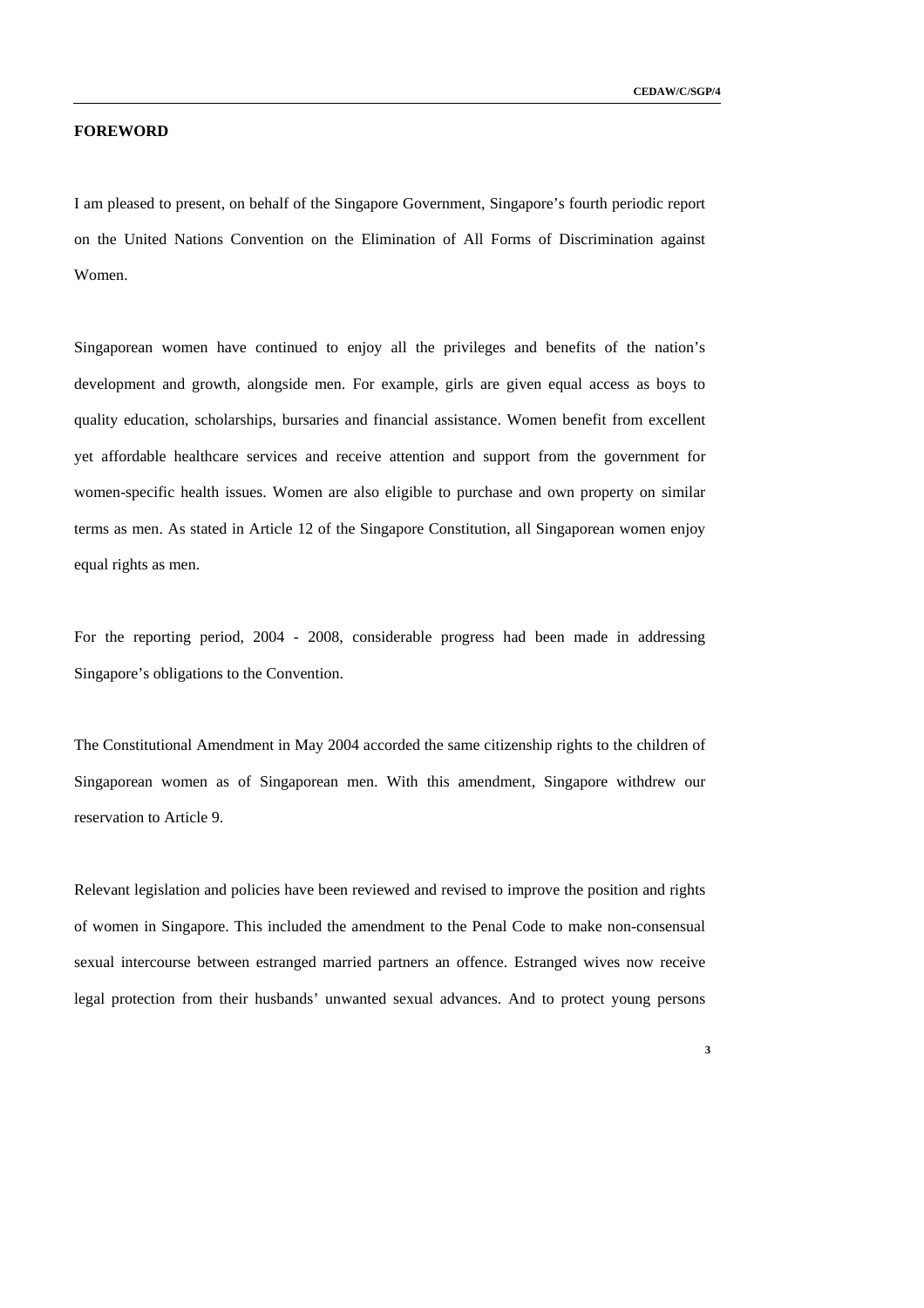against commercial sex exploitation, commercial sex with persons under 18, both within Singapore and overseas, has been made an offence. More comprehensive work-life measures to support women have also been implemented.

Singapore recognises that enhancing the status of women is an on-going process. It is important for all stakeholders to work together to enable and empower women to harmonise their personal, family, community and work commitments so that both women, and men, can achieve their full potential. We remain committed to advancing the interest, support and contributions of women in Singapore.

The Women's Desk, set up by the Ministry of Community Development, Youth and Sports, continues to work closely with Government Ministries, Voluntary Welfare Organisations (VWOs), Non-Governmental Organisations (NGOs), Businesses and Employers to enhance the status, contributions and well-being of women in Singapore.

This report includes Singapore's response to the Committee's Concluding Comments at the 39<sup>th</sup> CEDAW Session. I would like to thank women's groups, government agencies, VWOs, NGOs and individuals for their inputs as well as those who have contributed to the preparation of this report.

Mrs Yu-Foo Yee Shoon

Minister of State

Ministry of Community Development, Youth and Sports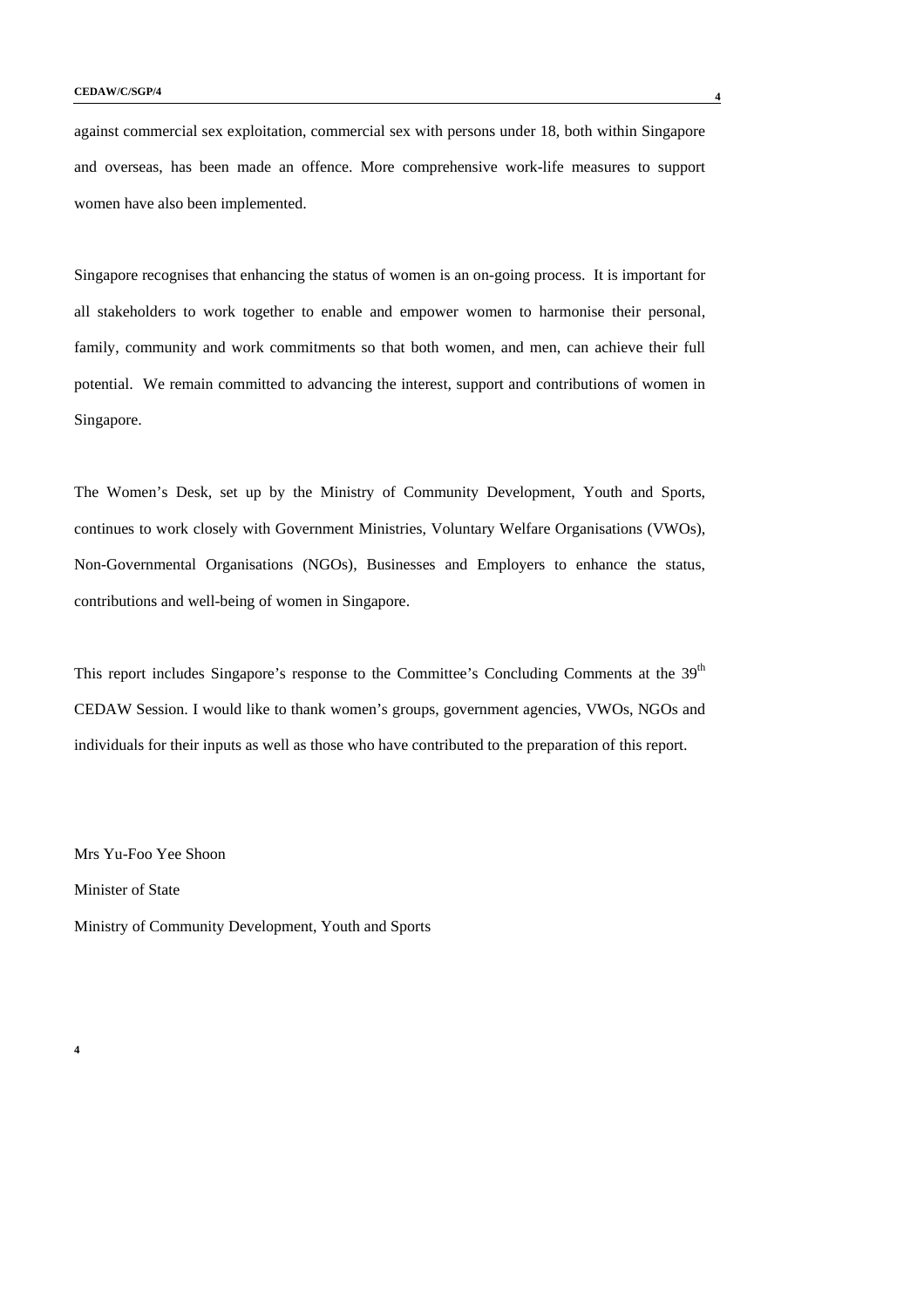| <b>CONTENTS</b>                                                                      | <b>PAGE</b>  |
|--------------------------------------------------------------------------------------|--------------|
| Foreword                                                                             | $\mathbf{1}$ |
| <b>Executive Summary</b>                                                             | 5            |
| Part I                                                                               | 9            |
| General Background                                                                   | 9            |
| Socio-Economic And Cultural Indicators                                               | 11           |
| Singapore's Political System                                                         | 5            |
| Singapore's Approach To Safeguarding The Rights Of Women                             | 5            |
| The Women's Charter In Singapore                                                     | 5            |
| Singapore's Work In The United Nations Convention On The Elimination Of All Forms Of |              |
| Discrimination Against Women                                                         | 16           |
| Institutions For The Advancement Of Women's Status In Singapore                      | 17           |
| Part II                                                                              | 18           |
| Article 1: Discrimination                                                            | 18           |
| Article 2: Policy Measures                                                           | 19           |
| Article 3: Guarantee of Basic Human Rights and Fundamental Freedoms                  | 5            |
| Article 4: Special Measures                                                          | 5            |
| Article 5: Sex Role Stereotyping and Prejudice                                       | 5            |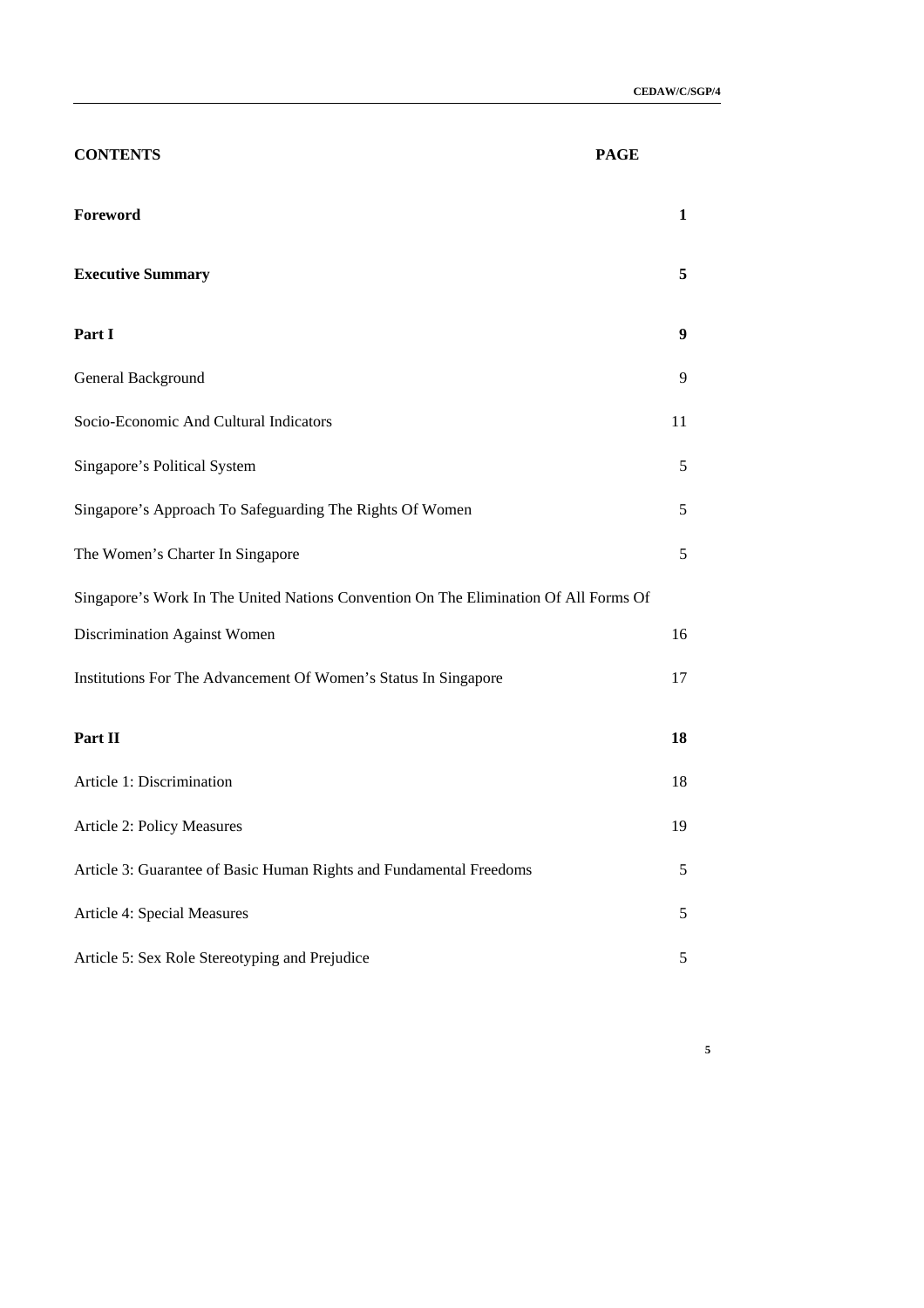| CEDAW/C/SGP/4                                             | 4             |
|-----------------------------------------------------------|---------------|
| Article 6: Suppression of the Exploitation of Women       | $\sqrt{5}$    |
| Part III                                                  | 5             |
| Article 7: Political And Public Life                      | 5             |
| Article 8: International Representation And Participation | $\mathfrak s$ |
| Article 9: Nationality                                    | 5             |
| Part IV                                                   | 5             |
| Article 10: Education                                     | 5             |
| Article 11: Employment                                    | 5             |
| Article 12: Health                                        | 5             |
| Article 13: Economic and Social Benefits                  | 5             |
| Article 14: Rural Women                                   | 5             |
| Part V                                                    | 5             |
| Article 15: Law                                           | 5             |
| Article 16: Marriage and Family Life                      | 5             |
| Part VI                                                   | 5             |
| Article 24: Commitment of States Parties                  | 5             |
|                                                           |               |

## **Appendices**

| Appendix 1 | 115 |
|------------|-----|
|            |     |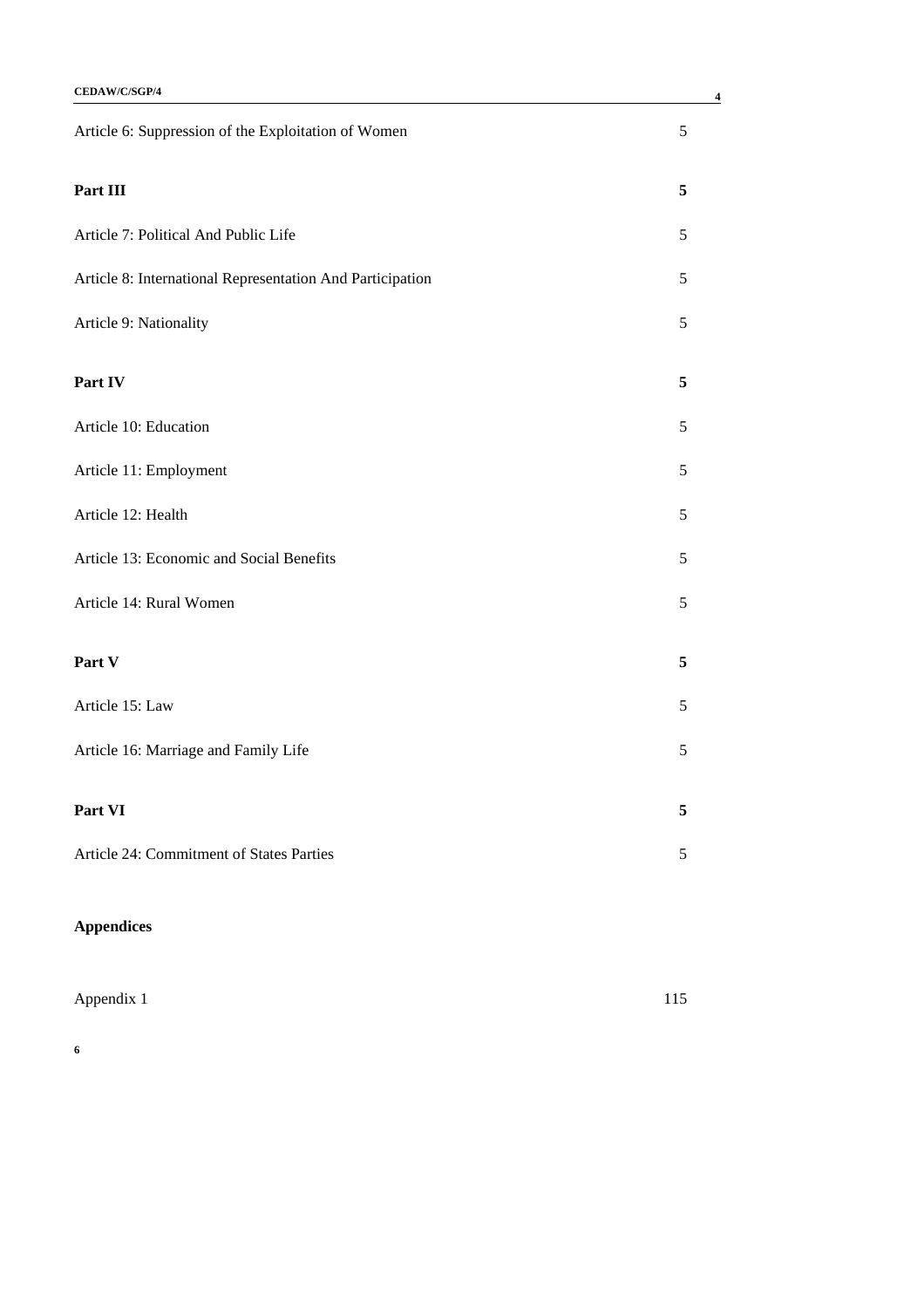- Table 1: Resident Labour Force Participation Rate by Sex, 1991 2007
- Table 2: Age Sex Specific Labour Force Participation Rates, 1994 2007 (total, males and females)
- Table 2A: Age Sex Specific Labour Force Participation Rates, 2000 and 2007 (total, males and females)
- Table 3: Age Sex Specific Labour Force Participation Rates by Marital Status, June 2004
- Table 3A: Age Sex Specific Resident Labour Force Participation Rates by Marital Status, June 2007
- Table 18: Employed Residents Aged Fifteen Years and Over by Industry and Sex, June 1994 – 2007 (total, males and females)
- Table 19: Employed Residents Aged Fifteen Years and Over by Occupation and Sex, June 1997 – 2007 (total, males and females)
- Table 25: Employed Residents Aged Fifteen Years and Over by Age and Sex, 1997 2007 (total, males and females)
- Table 30: Employed Persons Aged Fifteen Years and Over by Age, Sex and Type of Employment, June 2004
- Table 30A: Employed Persons Aged Fifteen Years and Over by Occupation, Industry and Sex, June 2007
- Table 40: Employed Residents Aged Fifteen Years and Over by Occupation, Industry and Sex, June 2007 (total, males and females)
- Table 50: Resident Unemployment Rates by Sex, Age and Highest Qualification Attained, 1997 – 2007 (annual average)

Appendix 2 135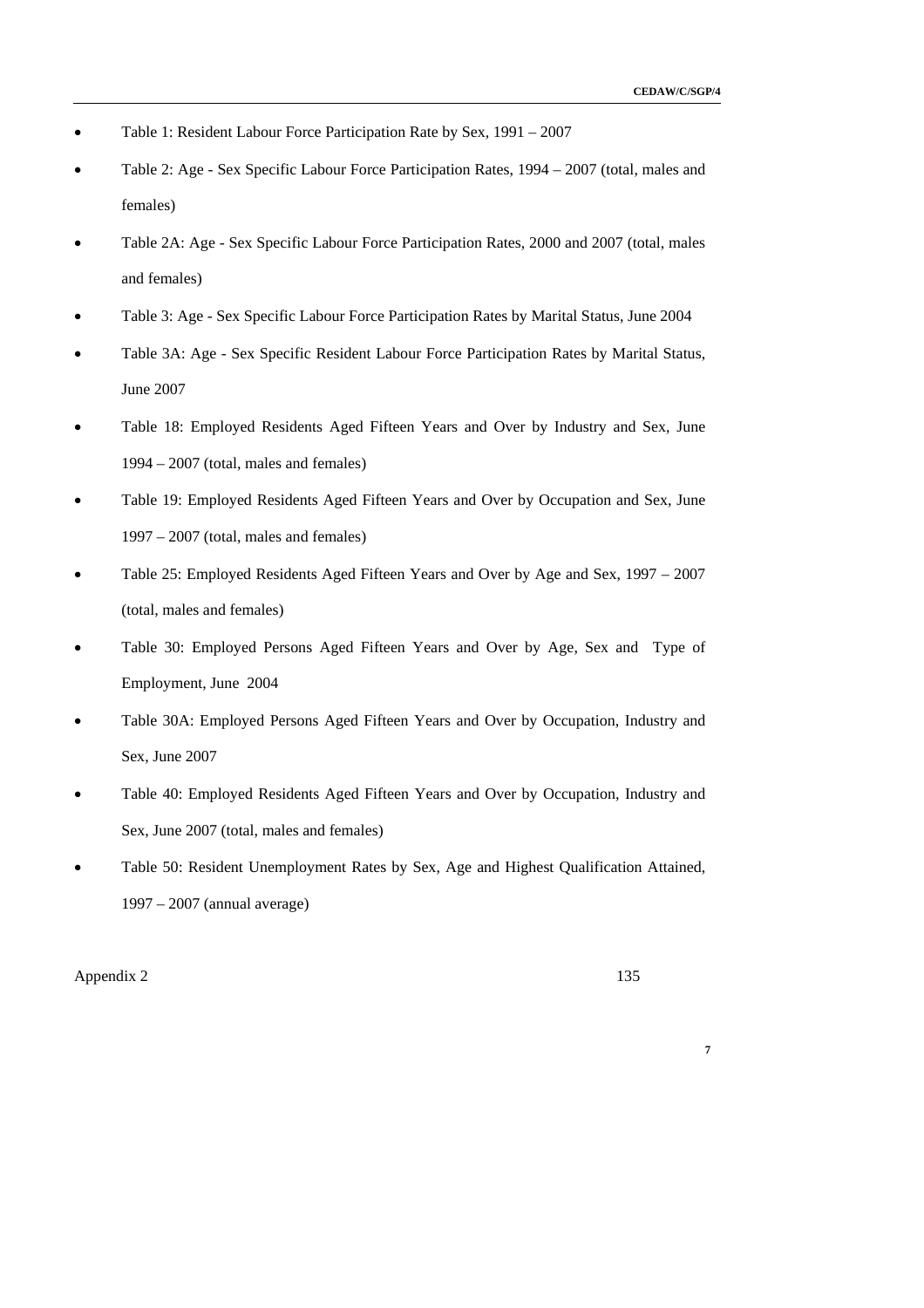- Table 10A: Median Monthly Gross Wage by Gender and Occupation for Workers Aged 35 – 39, June 2007
- Chart 3: Gender Wage Difference by Occupation and Selected Age Groups, June 2007
- Table 1: Median Gross Monthly Income of Resident Full-Time Employed Persons 1996 2007 (As at June 2007)

Appendix 3 138

- Table 2.1: Monthly Basic and Gross Wages of Selected Occupations in all Industries, June 2007 (Males)
- Table 2.2: Monthly Basic and Gross Wages of Selected Occupations in all Industries, June 2007 (Females)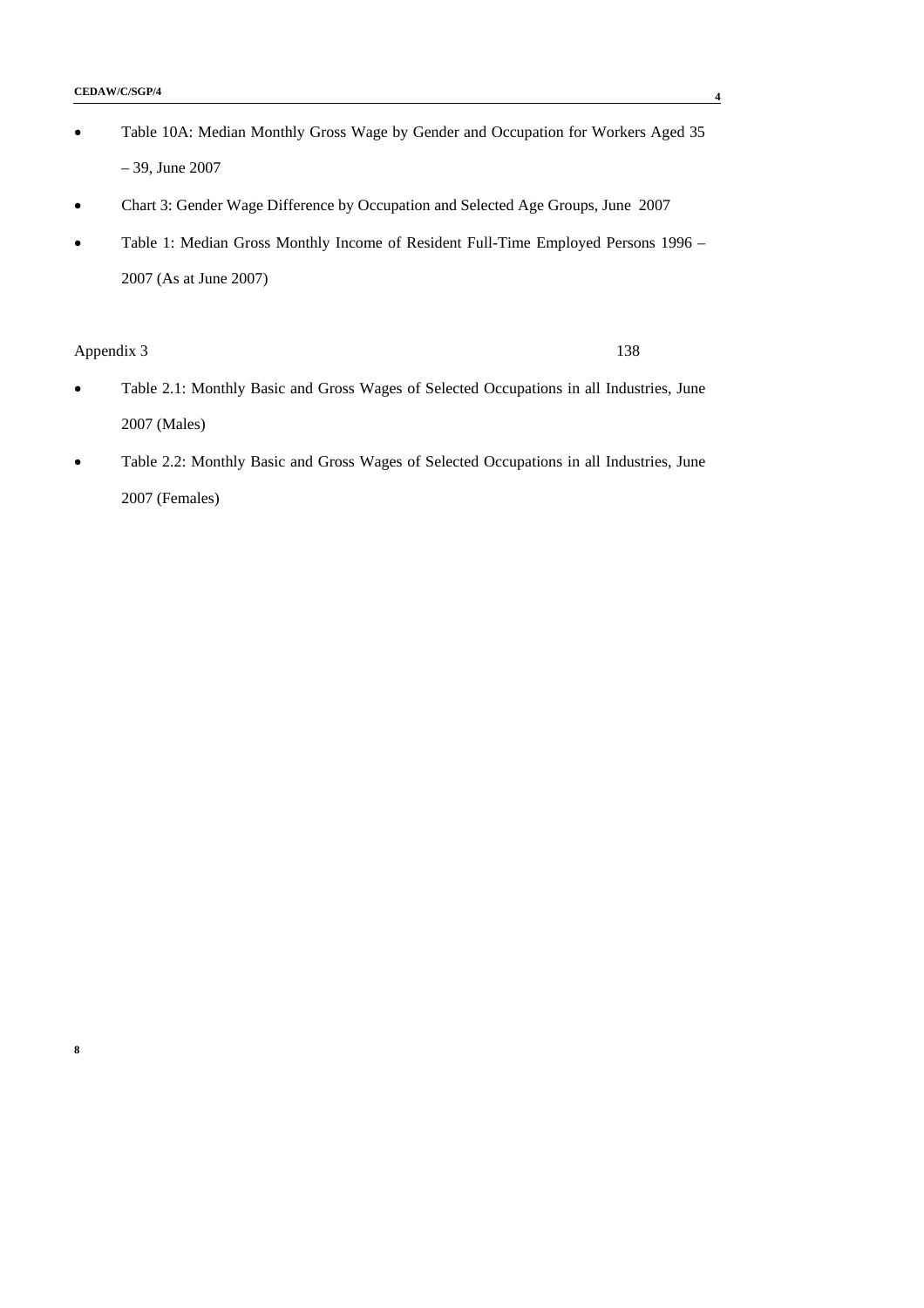#### **EXECUTIVE SUMMARY**

This Fourth Report to the United Nations (UN) Committee on the Elimination of Discrimination against Women (the Committee) covers the key legislative, judicial, administrative or other measures introduced in Singapore during the time frame of 2004 to 2008. Previous reports on the Convention can be downloaded at www.mcys.gov.sg.

The Republic of Singapore acceded to the UN Convention on the Elimination of All Forms of Discrimination against Women (the Convention) on 5 October 1995. The Convention came into force for Singapore on 4 November 1995.

#### **SIGNIFICANT DEVELOPMENTS SINCE 2004**

The Singapore Government's goal for gender equality remains unchanged - equal opportunities for men and women on the basis of meritocracy. Built upon that is the availability of fundamental resources such as education and healthcare for all citizens so that men and women have the same opportunities to pursue their personal goals and gain access to all spheres in society.

Since the last report in 2004, the Government has made significant strides in the advancement of women's issues and rights in Singapore. The key ones are:

- Change in citizenship law and the subsequent lifting of reservation to Article 9.
- Amendments to the Penal Code to provide greater protection for girls and married women.
- Increase in the number of women in politics.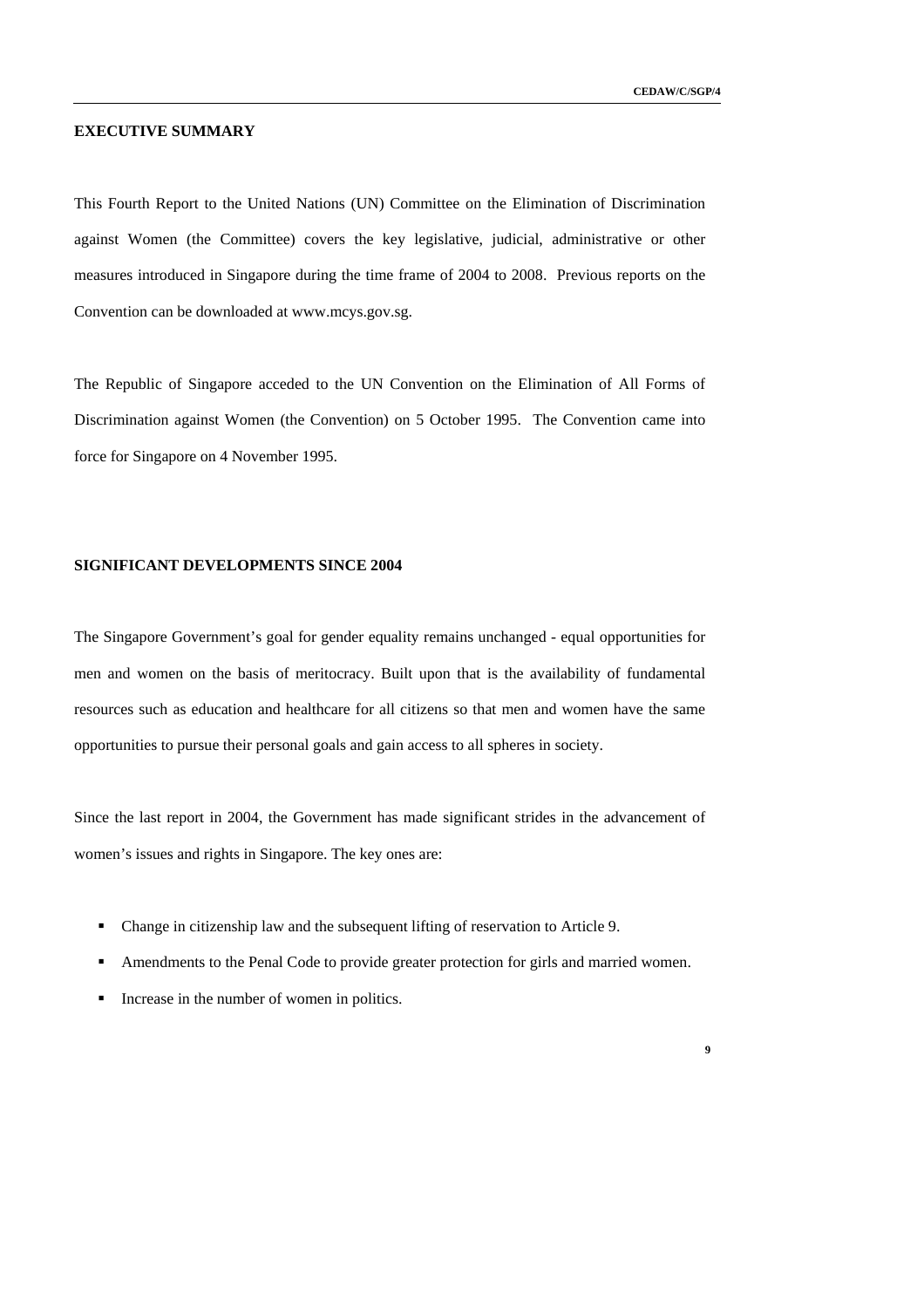- Reduction in the income gap between males and females.
- Development of enhanced measures to support women in their role as mothers as well as to encourage shared parenting.
- Raising the minimum age of marriage for Muslim girls.

#### **Change in Citizenship Law**

In April 2004, the Singapore Parliament passed a bill to amend the Constitution of the Republic of Singapore to allow overseas-born children to acquire Singapore citizenship by descent from their Singaporean mothers. Singapore deposited the notification to lift the reservation to Article 9 in July 2007.

#### **Penal Code Amendments**

The following amendments to the Penal Code came into force on 1 February 2008.

## Protection of young persons against sexual exploitation for commercial sex

To enhance the protection of young persons against sexual exploitation for commercial sex in Singapore and in other countries, it is now an offence for a person (male or female) to purchase sexual services from another person (male or female) who is under 18 years of age.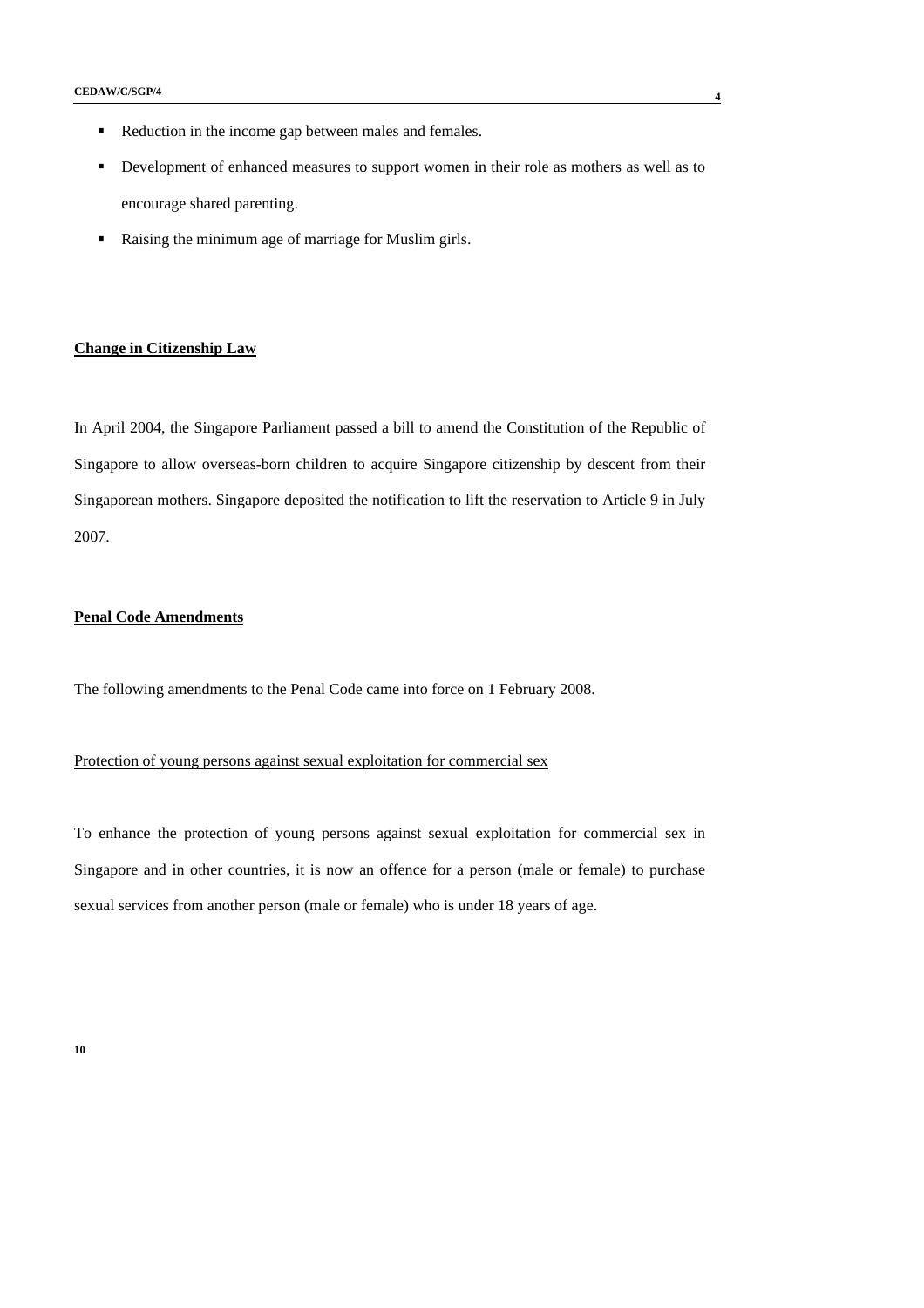To combat child sex tourism, it is an offence for a Singapore Citizen or Permanent Resident to purchase sexual services from a minor under 18 overseas. It is also an offence for a person to organise child sex tours or print, publish or distribute any information that is intended to promote sexual exploitation of minors under 18.

#### Withdrawal of marital immunity under certain circumstances

It is now an offence for a husband to engage in non-consensual sexual intercourse with the withdrawal of marital immunity under certain prescribed circumstances which signal a break-down in the marriage and consent to conjugal relations. Further elaborations on this Penal Code Amendments are in the sections on Articles 6 (Suppression of the Exploitation of Women) and 16 (Marriage and Family Life).

#### **More Women in Politics**

Following the May 2006 General Election, there are now four women political office-holders, up from three in the third reporting period.

As of July 2008, 17 of the 84 elected Members of Parliament (MPs) are women. Four of them hold political office. In addition, there is one female non-constituency MP, and five out of nine Nominated MPs (NMPs) are women. In April 2008, two women political office-holders were promoted to Senior Minister of State positions.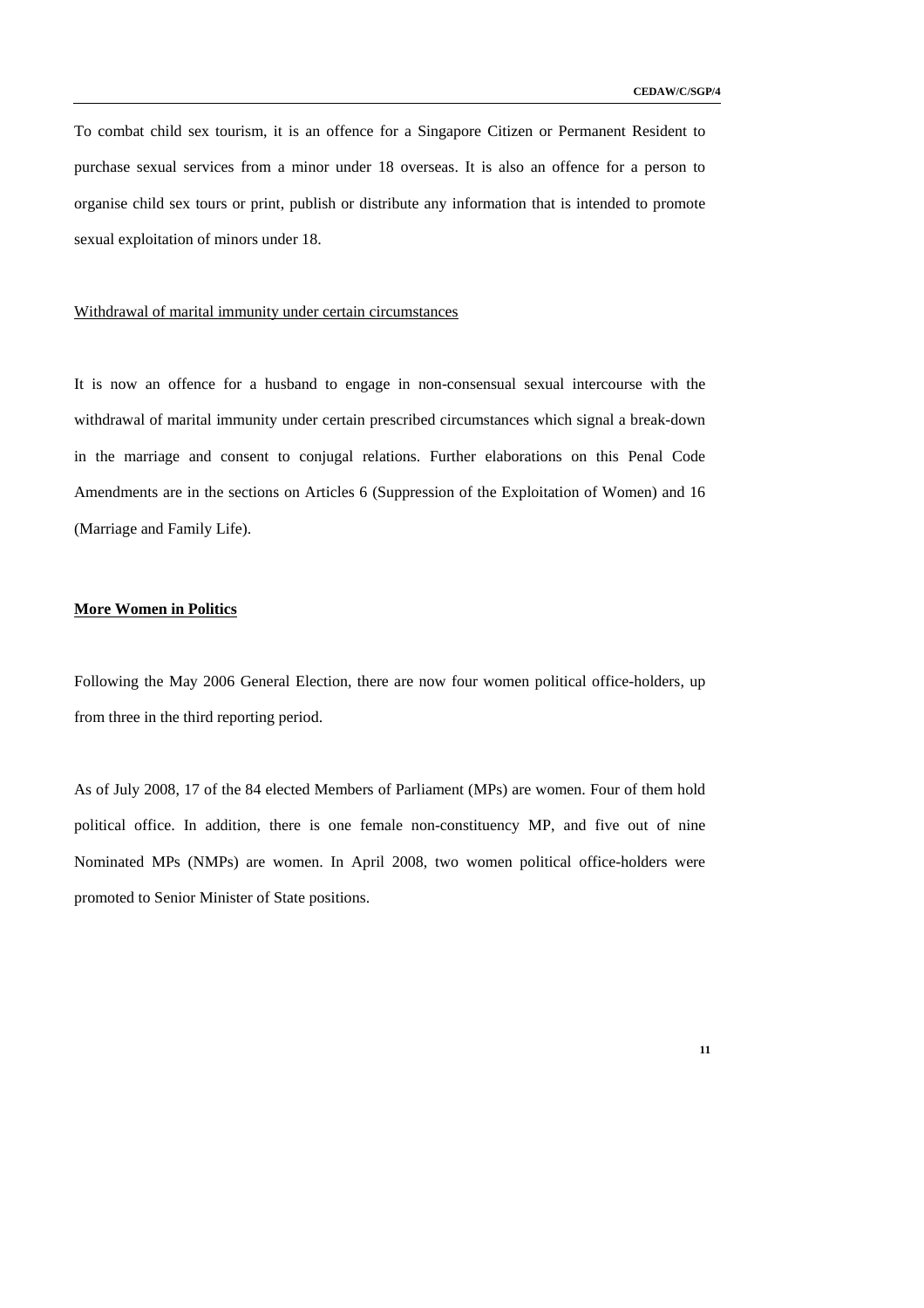Based on data compiled by the Inter-Parliamentary Union (IPU), as at 31 May 2008, Singapore was ranked 36 out of 188 countries in terms of the percentage of women in the Lower or Single House. Singapore's 24.5 percent of women in Parliament currently exceeds IPU's world average of 18.2 percent (both Houses combined).

#### **Equal Pay for Equal Work**

In May 2006, the Tripartite Alliance for Fair Employment Practices (TAFEP) was formed to encourage employers to adopt fair and responsible employment practices. The Tripartite Guidelines for Fair Employment was launched in January 2007 and the Tripartite Centre for Fair Employment was established in November 2007 to promote awareness of fair employment practices amongst employers and the general public.

The income gap between males and females has narrowed. The median monthly income for fulltime employed females was 86% that of males in 2006, up from 83% a decade ago. However, female employees within the age group of 25-29 years earned more than males in occupations such as managers, technicians and associate professionals.

#### **Enhanced Package of Measures to Support Parenthood**

An enhanced package of measures to support parenthood was introduced in August 2008. The measures included longer maternity leave, extended childcare and infant care leave for both parents, infant and childcare subsidies, and financial support for the family. These measures enable parents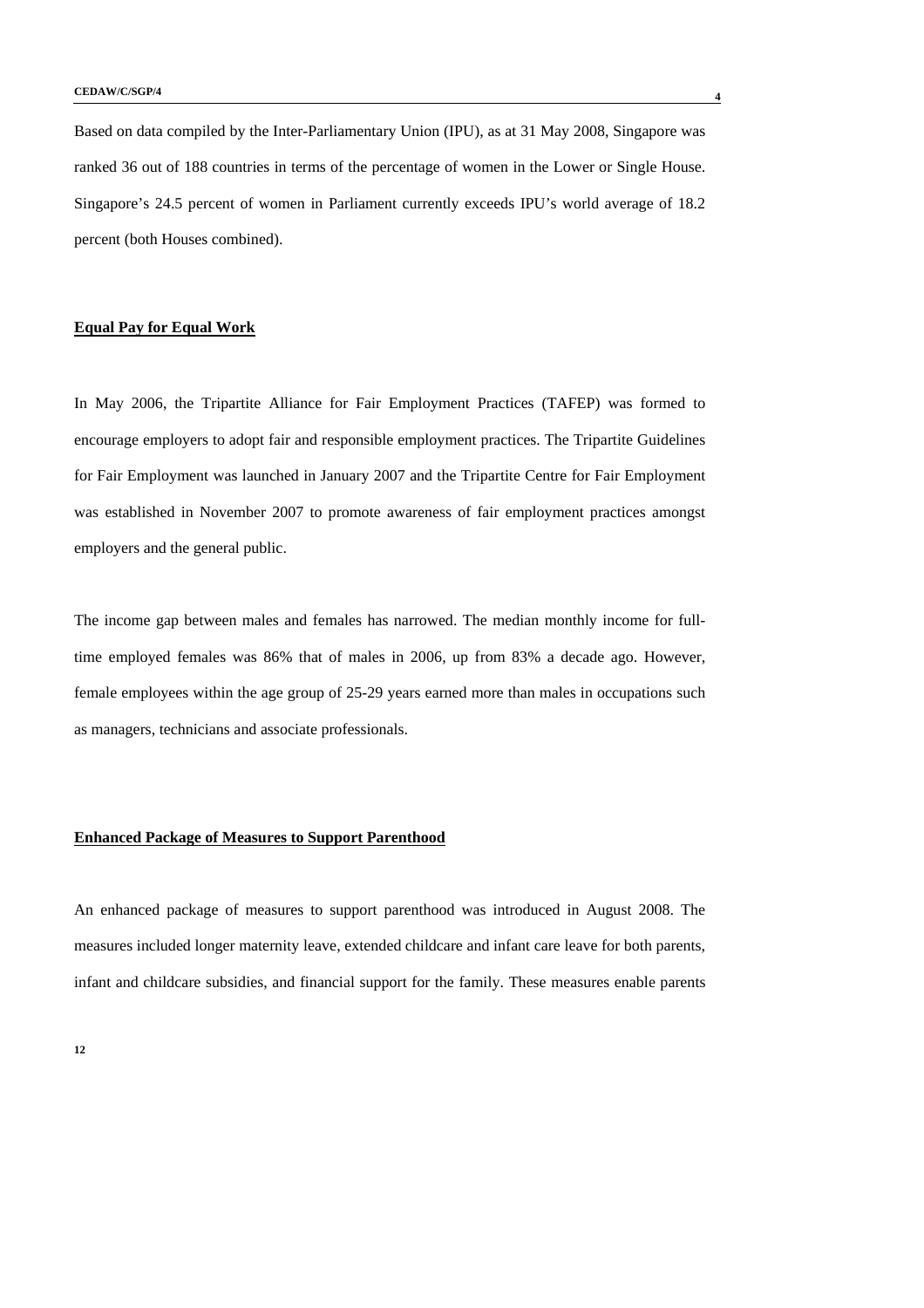to strike a better balance between work and family life, pursue a range of childcare options and ease the overall financial costs on the family.

Details on the Marriage and Parenthood package are in the section on Article 16, "Marriage and Family Life".

#### **Amendment to Minimum Age of Marriage**

In 2008, amendments were made to the Administration of Muslim Law Act (AMLA) to raise the minimum marriage age from 16 to 18 years for Muslim females. Like their non-Muslim counterparts, a Muslim below 18 years of age who wishes to marry will have to apply for a Special Marriage Licence.

## **PUBLIC CONSULTATION**

In preparing this Report, the inputs of relevant government ministries and agencies have been sought to give a comprehensive update on the developments concerning women.

Inputs were also sought from various women's groups in Singapore. On 6 October 2008, the Women's Desk of the Ministry of Community Development, Youth and Sports, and the Singapore Council of Women's Organisations (SCWO), consulted women's groups on the contents of this report. Another consultation session with the Ministry's Government Parliamentary Committee members and women Members of Parliament was held on 15 October 2008.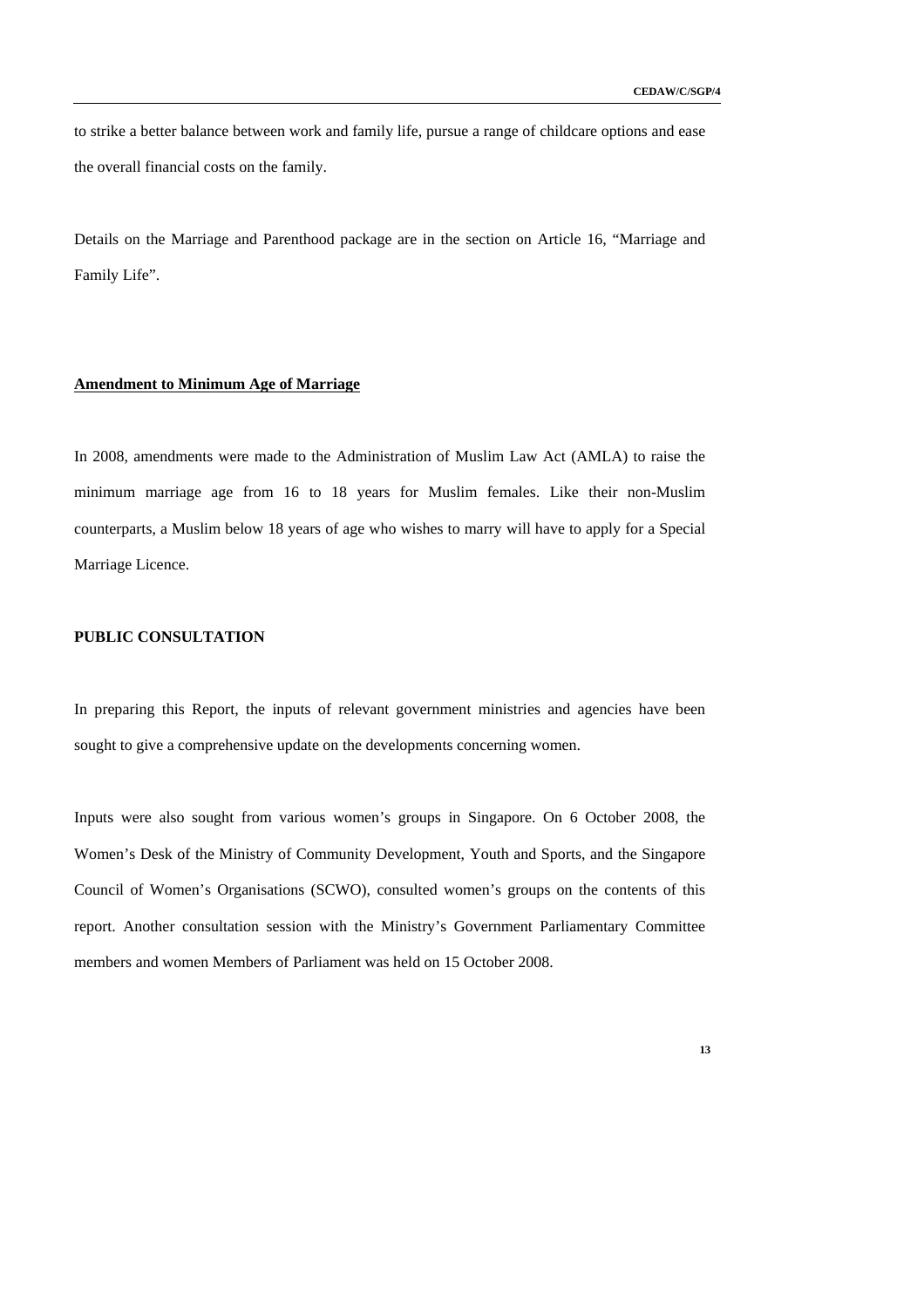## **PART I**

#### **GENERAL BACKGROUND**

#### **Physical Environment**

A.1 The Republic of Singapore consists of one main island and about 60 small ones, covering a total land area of 682.7 square kilometres. It is located between Peninsular Malaysia and Indonesia, being separated from them by the Straits of Johor and the Straits of Singapore respectively. Owing to its small land area, optimisation of land-use is of paramount importance. Singapore enjoys a tropical climate of abundant rainfall and high humidity throughout the year.

### **Demographic Characteristics**

#### Population Trends

A.2 With no natural resources, the Government invests heavily in the development of its citizenry and encourages its people to work hard and be adaptable to changes in the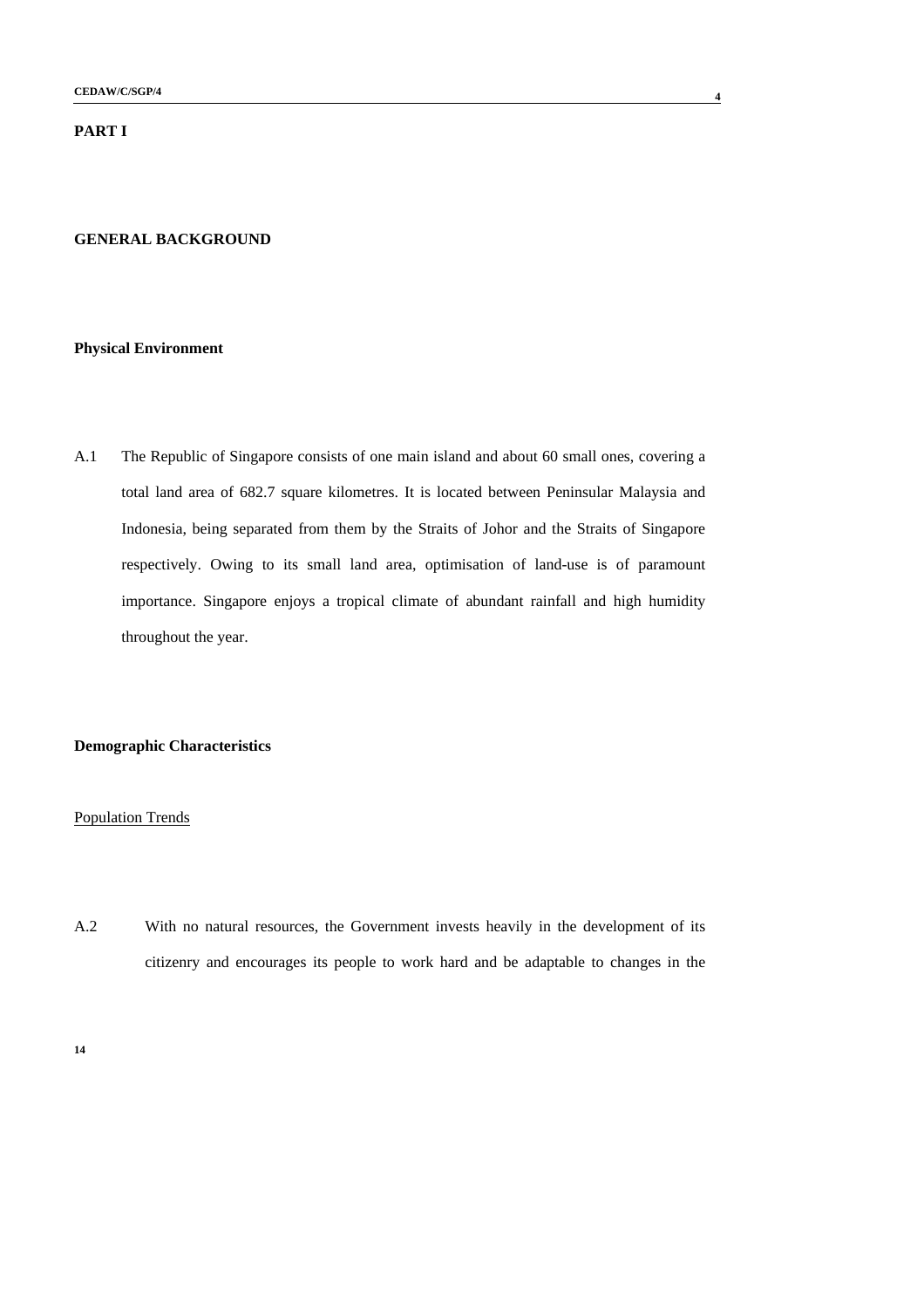global environment. This philosophy is pervasive and underlies Singapore's approach to national development.

- A.3 As at end June 2007, the resident population was 3,583,100, an increase of 6.4% from 2003. Its growth can be attributed to the increase in the number of permanent residents. From 2000 to 2005, the number of permanent residents increased by 8.7% per annum.
- A.4 Of the total resident population in 2007, 18.9% (678,400) were aged below 15 years, 72.5% (2,599,100) were aged 15 to 64 years and 8.5% (305,500) were 65 years and above. The median age of the resident population was 36.4 years compared to 35.0 years in 2003. Males made up 49.6% (1,775,500) of the resident population and females made up 50.4% (1,807,600).
- A.5 The ethnic composition remains largely the same as the last census in 2000, with 75.2% Chinese, 13.6% Malay, 8.8% Indian, and 2.4% comprising other ethnic groups.
- A.6 Population density increased from 5,903 persons per square kilometre in 2003 to 6,489 persons per square kilometre in 2007.

#### Marriage and Divorce Rates

A.7 The marriage rate for females decreased from 47.6 per 1000 unmarried resident females in 2002 to 43.8 in 2007. Many women are choosing to delay marriage. Over the period 1990-2006, the median age at first civil marriage for brides increased from 25.8 years to 27.3 years.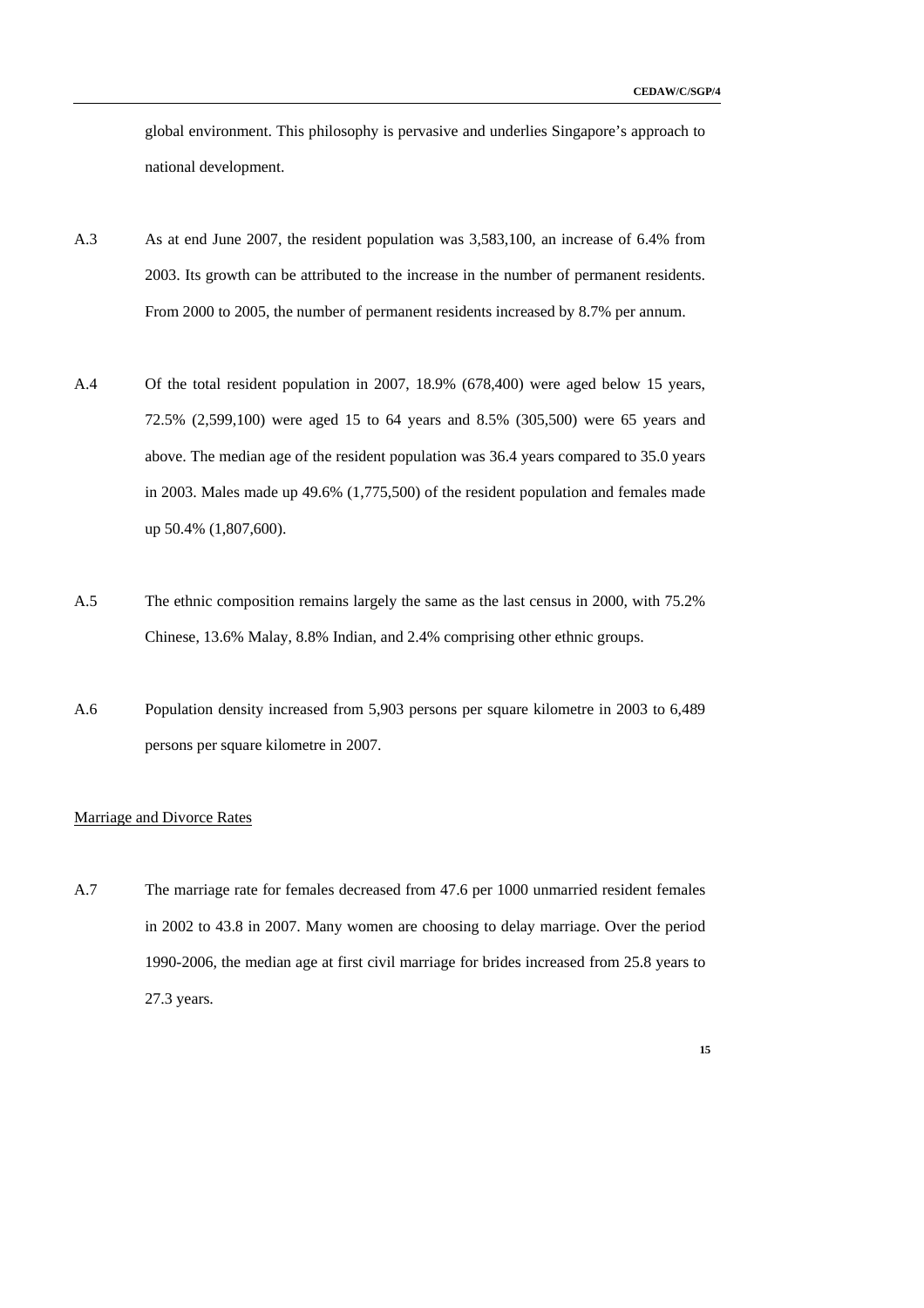A.8 The divorce rate has increased from 7.1 per 1000 married resident females in 2002 to 8.1 in 2007. In 2007, divorcees aged 25-29 years formed the largest proportion of female divorcees. In the previous 3 years, the 30-34 years age group formed the largest proportion of all female divorcees.

#### Fertility and Mortality Rates

- A.9 Singapore has one of the lowest birth rates in the world. The total fertility rate per resident female was 1.29 in 2007, compared to 1.27 in 2003. There were 39,490 live births in 2007, of which 51.8% were males, and 48.2% were females.
- A.10 Singapore's infant mortality rate was 2.1 per 1,000 live births in 2007 compared to 2.5 per 1,000 live births in 2003. In 2008, our infant mortality rate was ranked by UNICEF's "State of the World's Children Report" as the lowest in the world. Maternal mortality rate remains low at 0.08 per 1,000 live births in 2007.

#### Life Expectancy

A.11 Life expectancy at birth continues to increase from 79.1 years in 2003 to 80.3 years in 2007. Females have a longer life expectancy of 82.9 years compared to 78.2 years for males.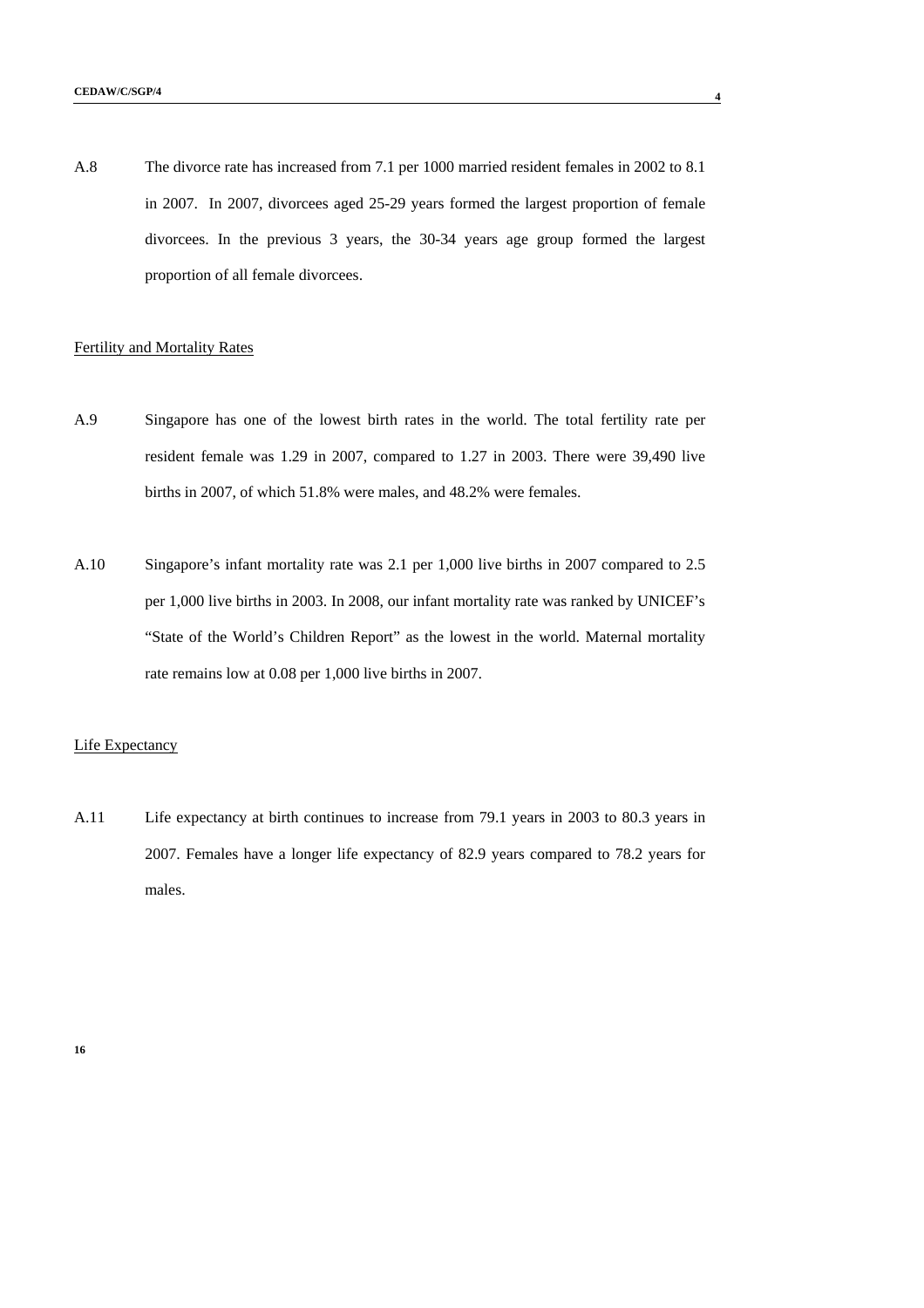A.12 Singapore defines "aged" as those who are 65 years and above. This group is projected to increase from 13.5% in 2015 to 22.8% in  $2025<sup>1</sup>$ . The proportion of older women aged 65 years and above has also increased from 3.3 per cent in 1990 to 4.7 per cent in 2007.

#### **SOCIO-ECONOMIC AND CULTURAL INDICATORS**

#### Standard of Living

-

- B.1 The United Nations Development Programme (UNDP) Human Development Index (HDI) for 2007/08 ranked Singapore 25th out of 70 countries classified as having High Human Development. In the Mercer Worldwide Quality of Living Index 2007, Singapore was ranked first for quality of life in Asia.
- B.2 Singapore's socio-economic performance can be attributed to continued political stability, quality judicial performance, and high integrity of government. In 2007, the Political and Economic Risk (PERC) Consultancy ranked Singapore as the most politically stable country in Asia, and second out of 14 jurisdictions in Asia for quality of the judicial system. Singapore scored highest in terms of integrity of government, with the corruption level of 1.3, the lowest in the region.
- B.3 In 2007, the Gross Domestic Product (GDP) was S\$243 billion while GDP per capita was S\$52,994. Singapore's economy continues to do well, with a real growth of 7.7% in 2007.

<sup>&</sup>lt;sup>1</sup> Taken from the United Nations World Population Prospects (2006 Revision)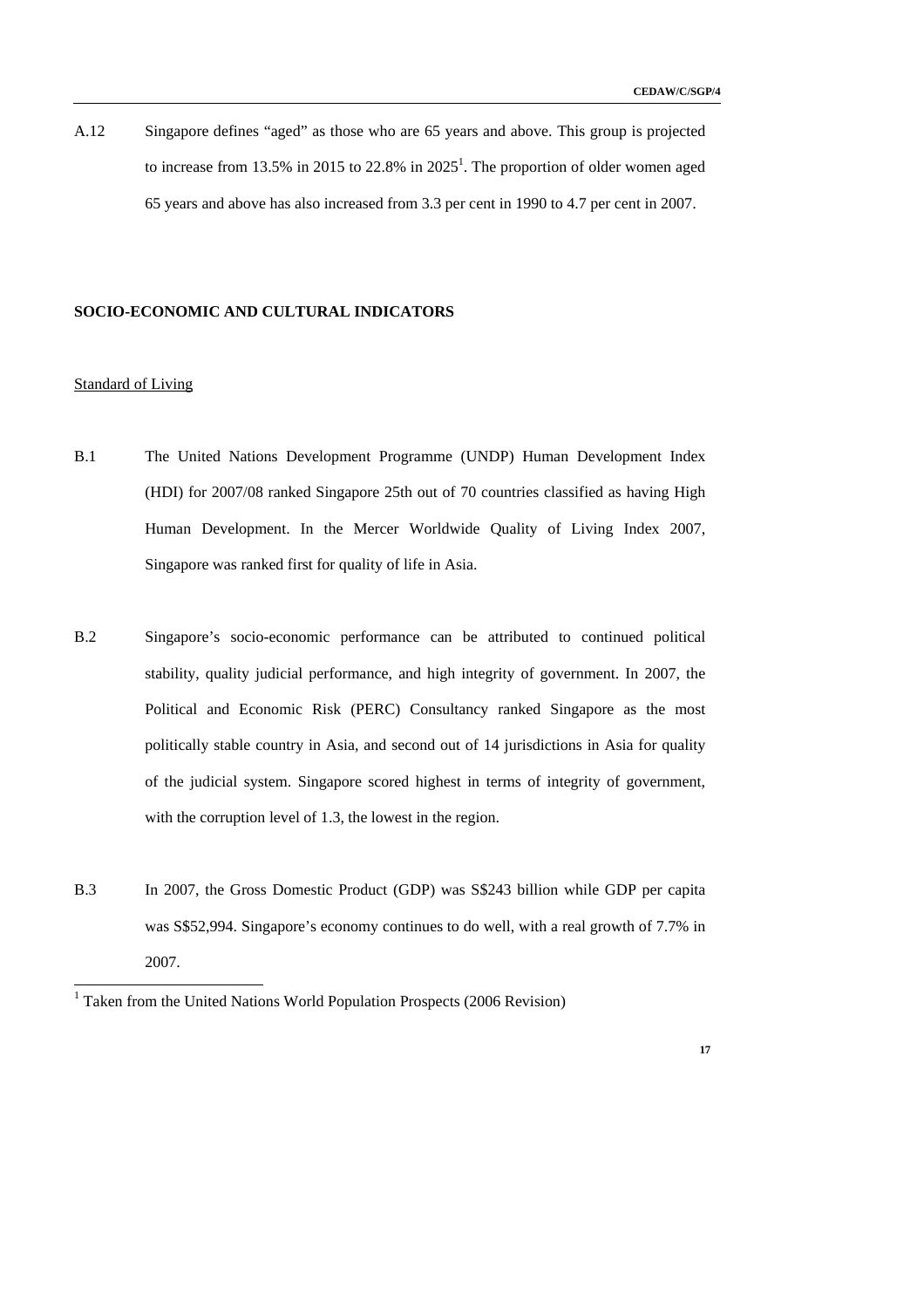B.4 Singapore has a relatively equitable distribution of income. The median monthly earnings of full-time employed residents in Singapore was S\$2,300 in June 2007, compared to S\$2,100 in 2003. This represents a 2.7 % increase per annum.

#### Rate of Inflation

B.5 The annual inflation rate for 2007 was 2.1%.

## External Debt

B.6 Singapore has no public sector external debt.

#### Rate of Unemployment

B.7 Singapore's labour force comprised 2,751,000 people in June 2007. The resident labour force participation rate was 65.1%. In 2006, 54% of the resident female population aged 15 and over were in the workforce, up from 50% in 1996. The average unemployment rate for 2007 was 2.1%, which had declined from 4.0% in 2003.

Literacy rate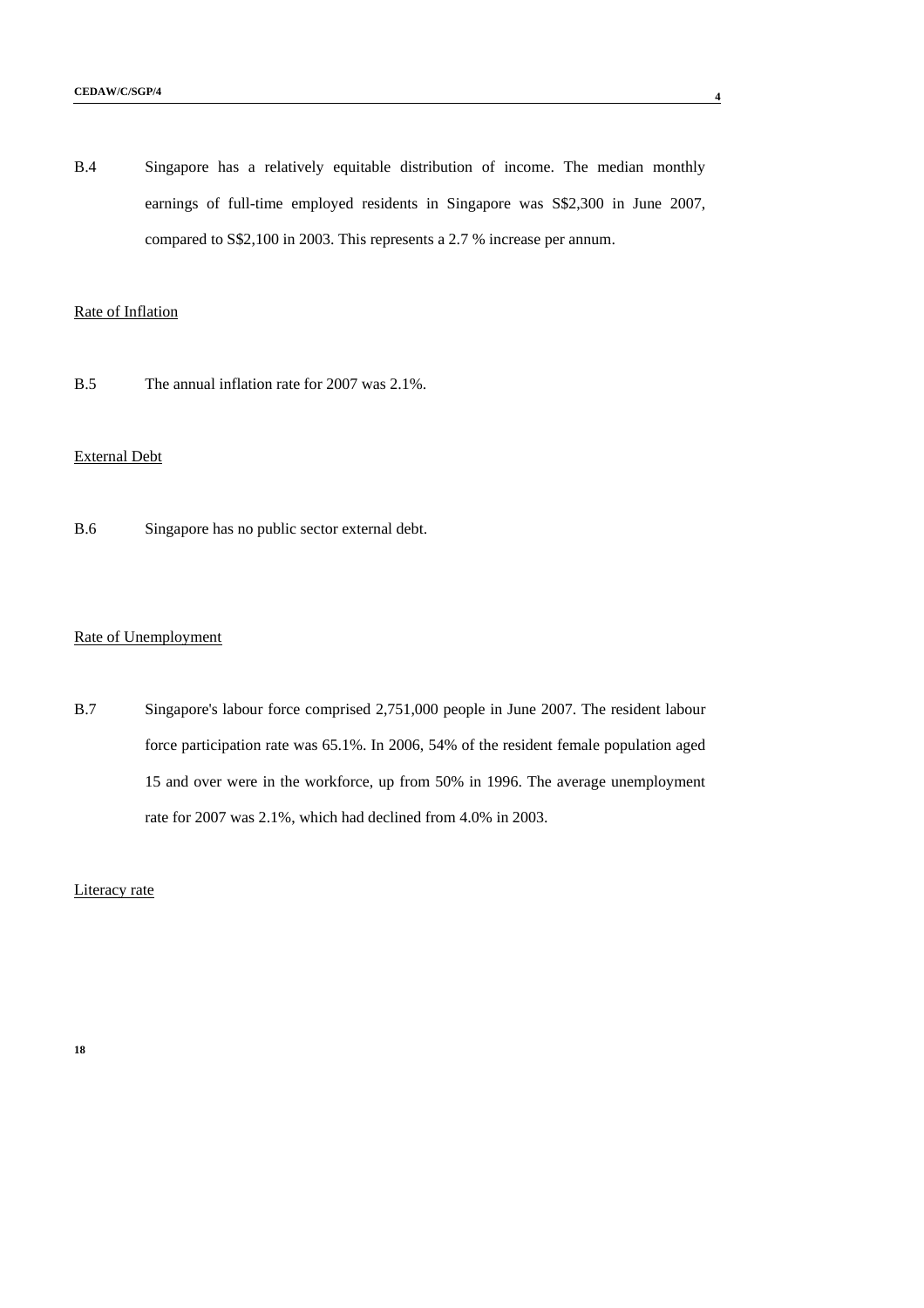B.8 The literacy rate for the population aged 15 years and older is 95.7% in 2007, with the mean years of schooling at 9.4 years. Among residents aged 25-34 years in 2007, 59% have Polytechnic or University qualifications.

## Religion

B.9 The main religions in Singapore are Buddhism, Taoism, Islam, Christianity and Hinduism. The 2000 Census showed that 85% of Singapore residents professed to have some religious faith or spiritual belief. 43% were Buddhists, 15% were Muslims, 15% were Christians, 9% Taoists and 4% were Hindus.

#### **SINGAPORE'S POLITICAL SYSTEM**

## History of Singapore's Independence

C.1 Singapore was a British colony for about 140 years before it was granted independence in 1959. Thereafter, it merged with the Federation of Malaysia for a short while before becoming a fully-independent and sovereign nation on 9 August 1965. On 21 September 1965, Independent Singapore was admitted to the United Nations. On 22 December 1965, Singapore became a republic, with Mr Yusof bin Ishak as the first President of the Republic of Singapore elected by Parliament.

Framework of the Singapore Government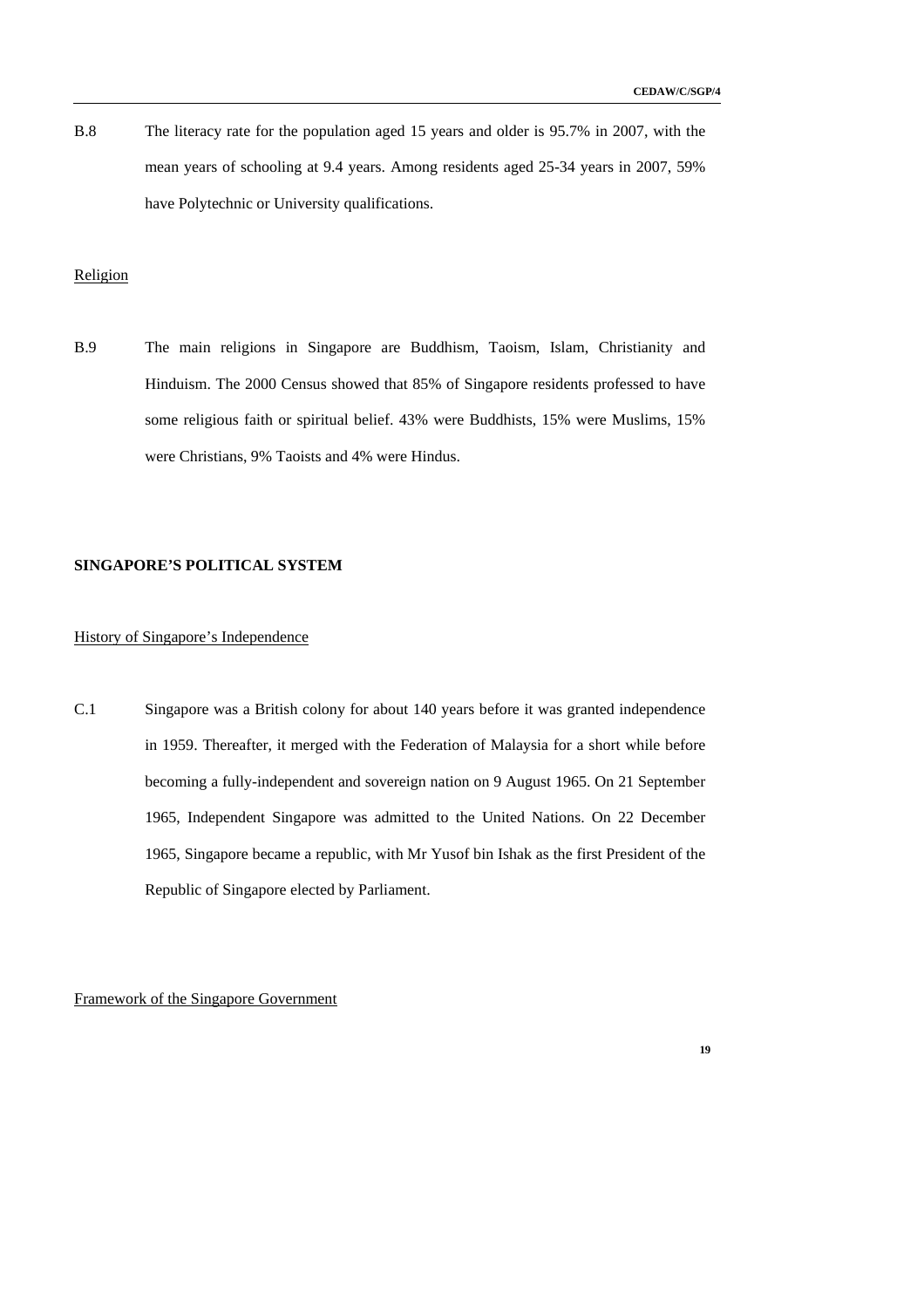C.2 Singapore is a republic with a parliamentary system of government. It has a written Constitution that provides for the three main organs of state of the executive, the legislature and the judiciary.

#### *Parliament2*

- C.3 Parliament is unicameral and consists of Members from single-member constituencies and Group Representation Constituencies (GRCs). Members of Parliament (MPs) could be elected, non-constituency or nominated Members (NMPs). There were 14 GRCs in the 2006 General Election and 9 Single Member constituencies. As Singapore is a multiracial country, GRCs field between three to six candidates to ensure that minority races are represented. NMPs are appointed by the President of Singapore for a term of two and a half years on the recommendation of a Special Select Committee of Parliament chaired by the Speaker of Parliament. NMPs are not connected to any political parties.
- C.4 In addition, the Constitution provides for the appointment of up to three Non-Constituency Members of Parliament (NCMPs). NCMPs are individuals from opposition political parties who were not voted in at a General Election. This ensures that views other than the Government's can be expressed in Parliament.

*Cabinet*<sup>3</sup>

**20** 

-

<sup>2</sup> Source: http://www.parliament.gov.sg

<sup>3</sup> Source: http://www.cabinet.gov.sg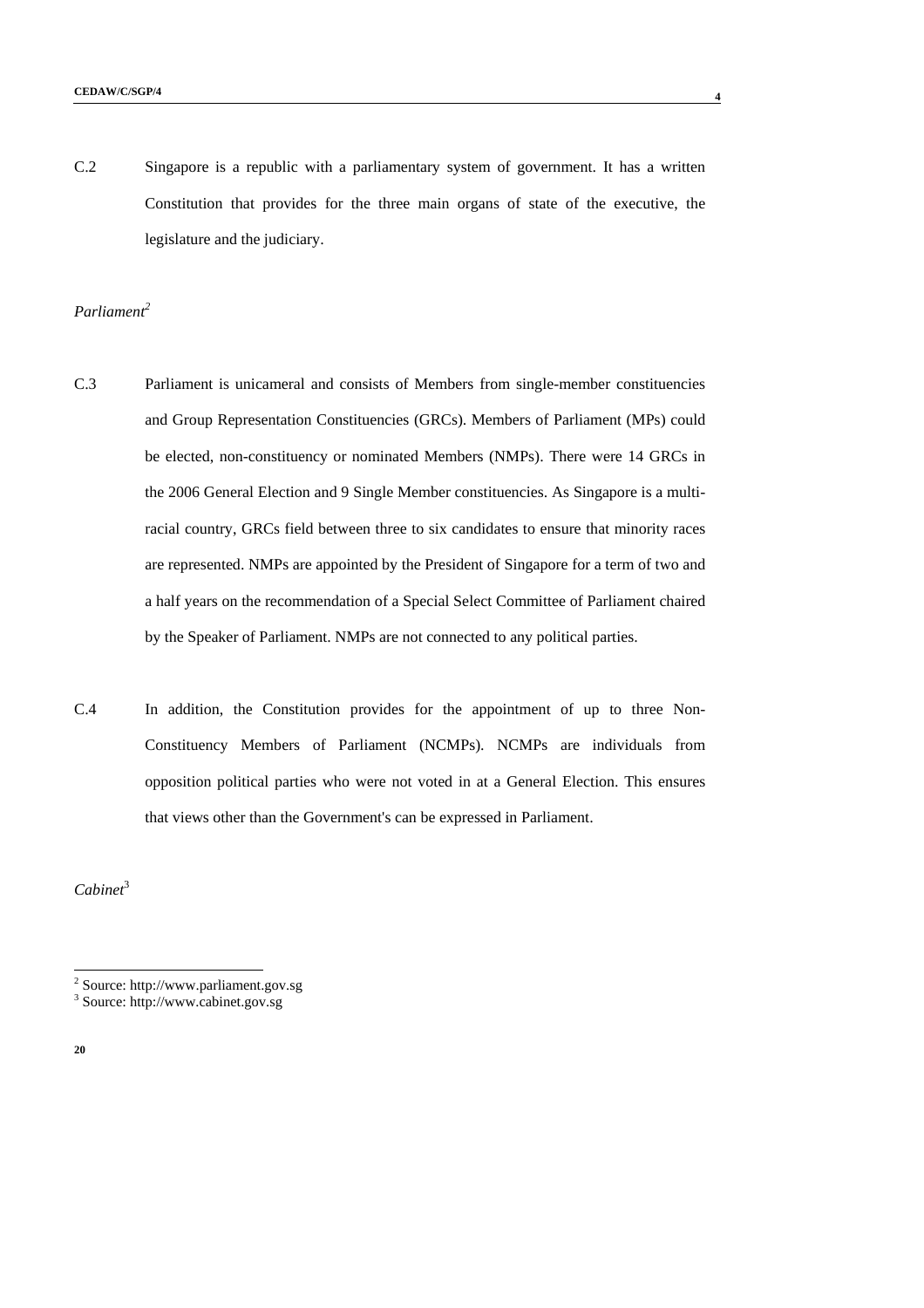C.5 The Head of State is the President. The administration of the Government is vested in the Cabinet which is responsible for all government policies and the day-to-day administration of the affairs of the state. It is accountable to Parliament. The Cabinet is led by the Prime Minister, who is appointed by the President. The members of Cabinet comprise ministers in charge of the ministries of Community Development, Youth and Sports, Defence, Education, the Environment and Water Resources, Finance, Foreign Affairs, Health, Home Affairs, Information, Communications and the Arts, Law, Manpower, National Development, Trade and Industry, and Transport.

#### *The Executive*

C.6 The President has the authority to examine how the Government exercise its powers under the Internal Security Act and religious harmony laws, as well as cases of corruption. In this way, the Executive branch of the government acts as a check-andbalance system vis-à-vis the Cabinet. The President is aided by a Council of Presidential Advisors, whom he/she must consult before making decisions within his/her purview.

#### *The Legislature*

C.7 The Singapore Legislature is made up of the President and Parliament.

### *The Judiciary*

C.8 The Supreme Court and the Subordinate Courts are the national judicial bodies. The Supreme Court consists of the Chief Justice, the Judges of Appeal and judges who are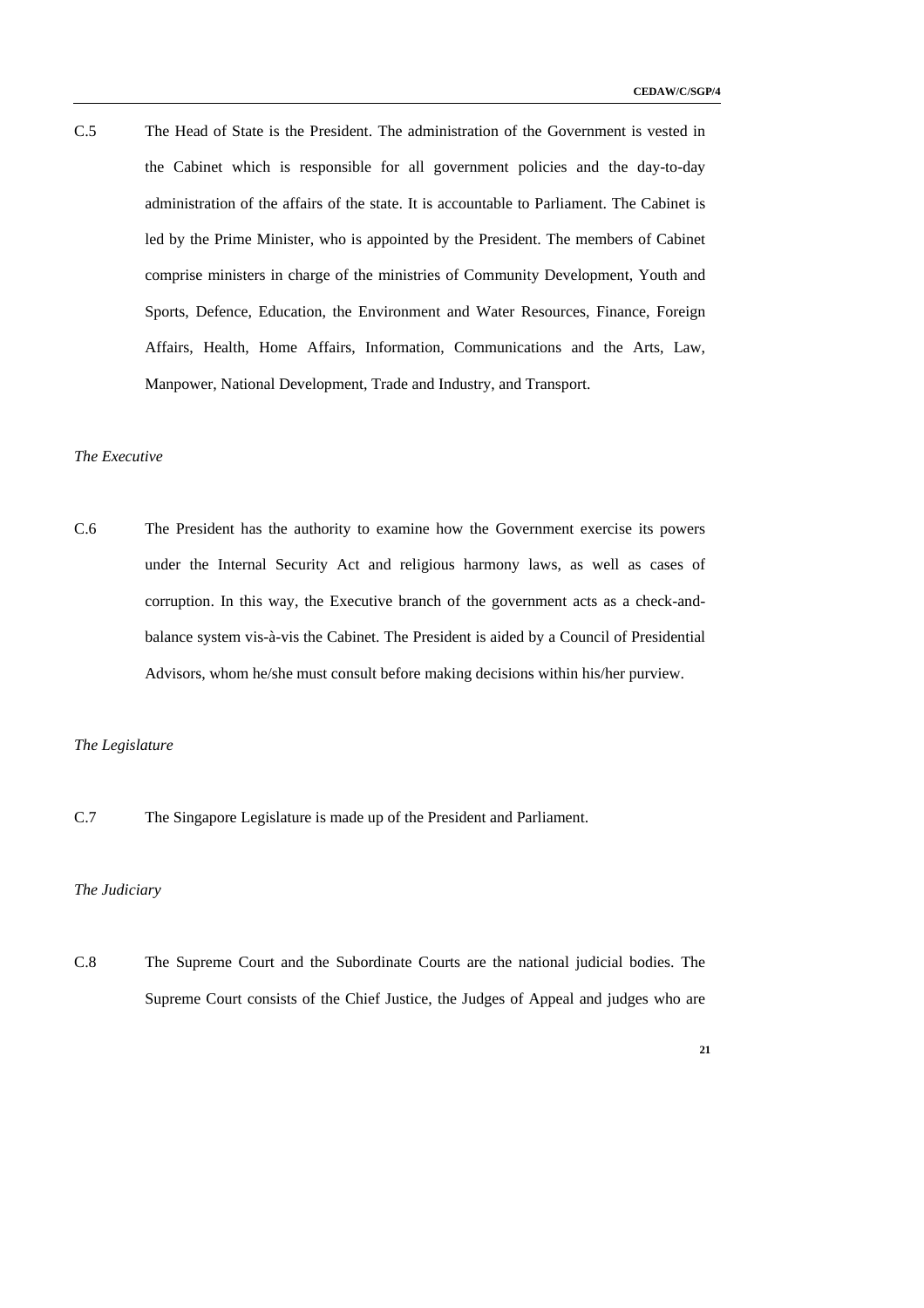appointed from time to time. There are special provisions in the Constitution that protect the integrity and independence of judges at the Supreme Court.

## **SINGAPORE'S APPROACH TO SAFEGUARDING THE RIGHTS OF WOMEN**

- D.1 Singapore subscribes to the philosophy that the family undergirds society and that closely-knit and supportive families make for a cohesive nation. Therefore, many policies in Singapore are designed to promote the healthy development of families.
- $D.2$  Women form about half<sup>4</sup> of Singapore's population. They receive equal opportunities as men. This has been made possible by upholding the principle of meritocracy, which underlies the planning and implementation of policies and programmes across government ministries.
- D.3 Besides the Singapore Council of Women's Organisations which encourages women to take lead positions in the community, the National Family Council is another platform where issues concerning women are raised. This people-led advisory and consultative body was formed on 1 May 2006. One of its concerns is the promotion of support services and programmes to enable women to harmonise their work, personal and family responsibilities.

### **THE WOMEN'S CHARTER IN SINGAPORE**

<sup>&</sup>lt;sup>4</sup> As at June 2007, women made up 50.4 percent of the entire population.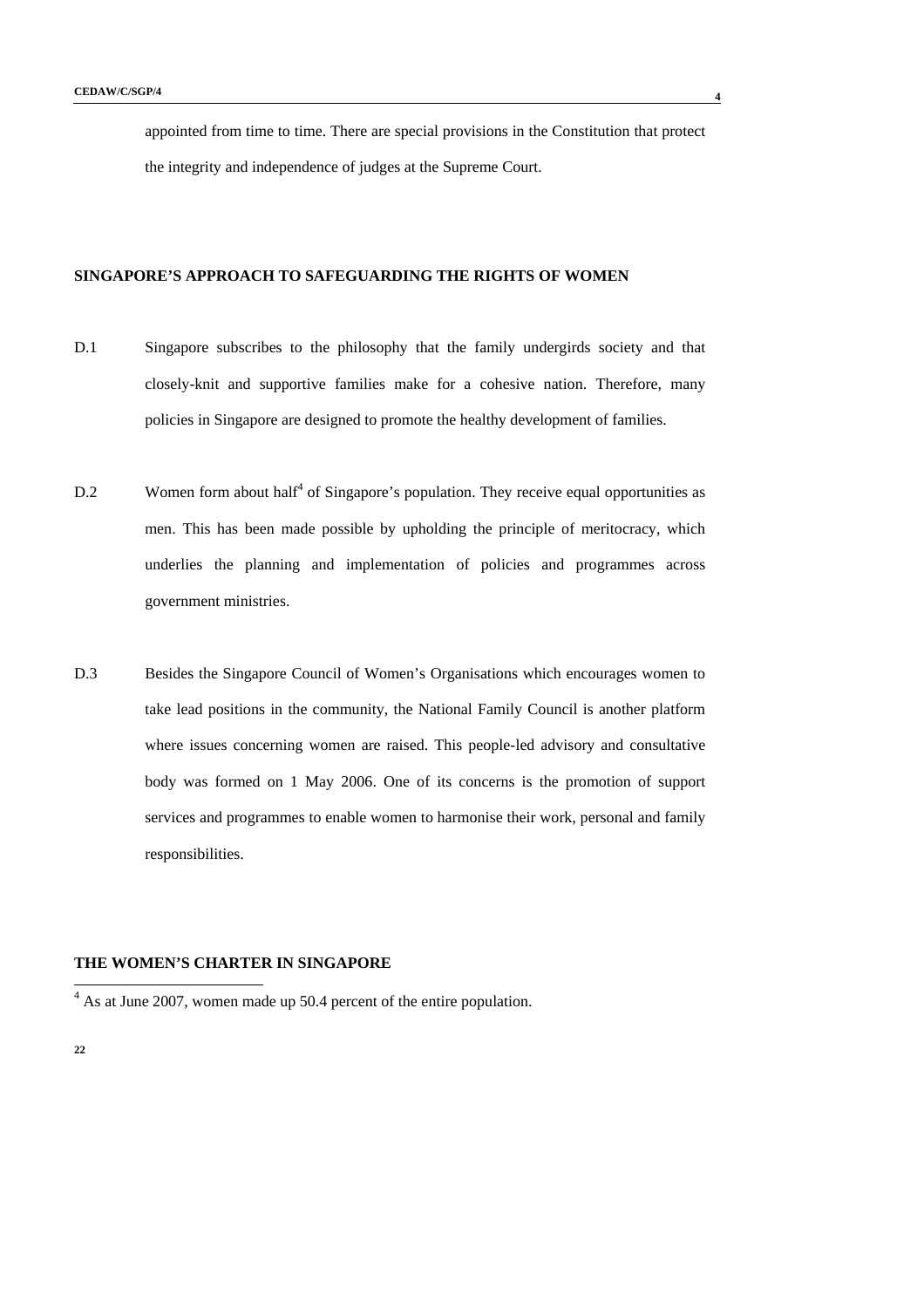- E.1 The principle of equality for women is entrenched in Article 12 of the Constitution of Singapore which states that "all persons are equal before the law and entitled to the equal protection of the law". For example, the right to vote was given to men and women at the same time in 1948.
- E.2 The Women's Charter governs matters related to marriage and divorce.<sup>5</sup> Enacted in 1961, it is a landmark piece of legislation that provides the legal basis for equality between husband and wife. Its comprehensive coverage includes the following:
	- a. Polygamy: it forbids a Singaporean man from taking more than one wife;
	- b. Management of Household: it gives equal rights and responsibilities to both husband and wife in the care of their children and home;
	- c. Matrimonial property: it entitles the wife to a share of the matrimonial property even though she may not have contributed directly to it financially;
	- d. Maintenance by Husband: it makes it obligatory for the husband to maintain his wife and children during marriage and upon divorce; and
	- e. Family Violence: it protects the wife and children from a violent husband to the extent of removing him from the matrimonial home.

<sup>&</sup>lt;sup>5</sup> The other law that governs marriage and divorce is the Muslim law or the Syariah Law.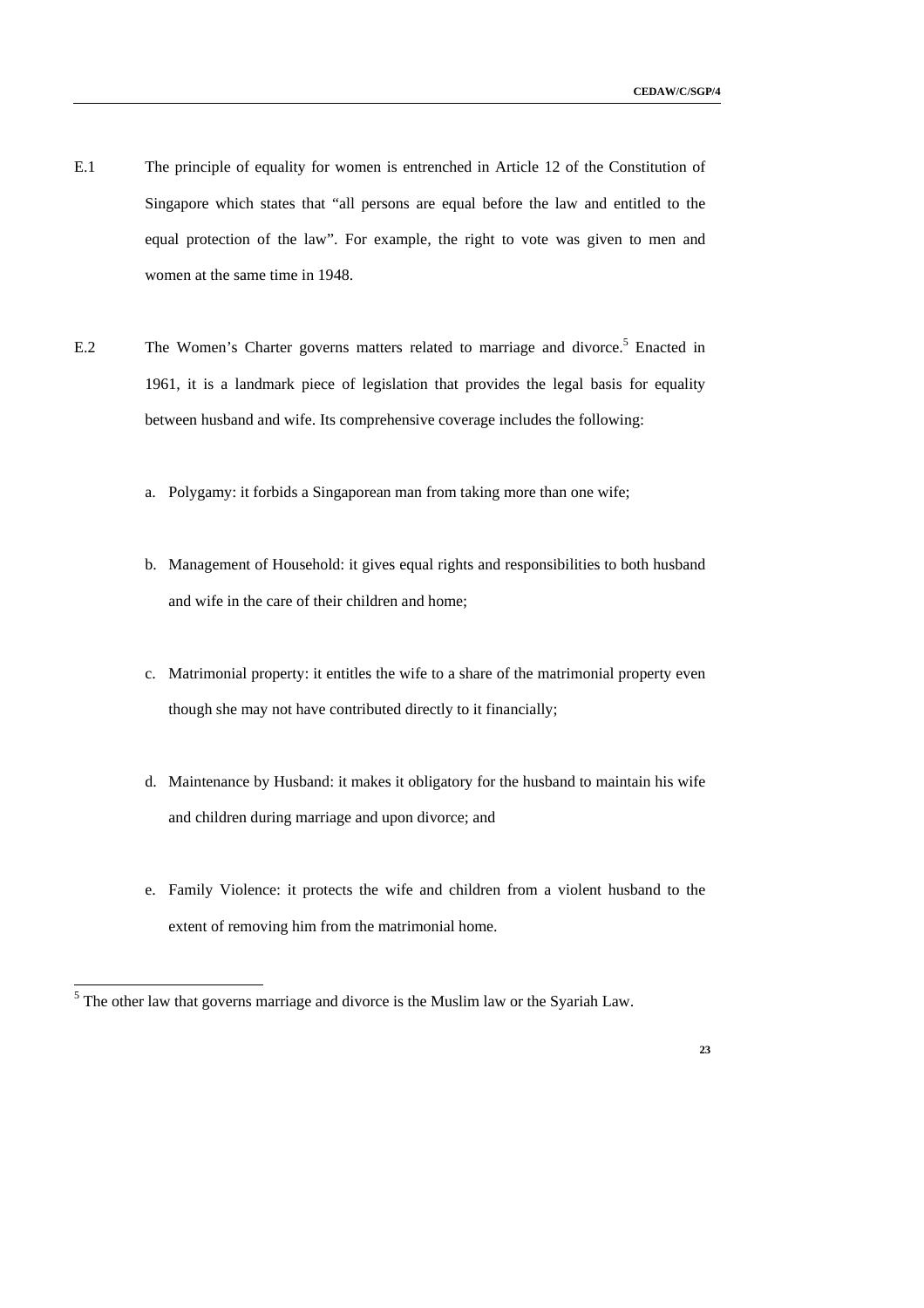- a. Protection of the family from domestic violence;
- b. Division of matrimonial assets;
- c. Enforcement of maintenance orders;
- d. Legality of marriages.
- E.4 Under the Women's Charter, the minimum legal age of marriage in Singapore is 18 years with parental consent. A person below 18 years of age wishing to get married has to apply for a Special Marriage Licence from the Ministry of Community Development, Youth and Sports before he/she can marry.

## **SINGAPORE'S WORK IN THE UNITED NATIONS CONVENTION ON THE ELIMINATION OF ALL FORMS OF DISCRIMINATION AGAINST WOMEN**

- F.1 The Convention on the Elimination of All Forms of Discrimination Against Women (hereafter referred to as the Convention) came into force for Singapore on 4 November 1995. However, the principles of gender equality had been in place prior to Singapore's accession to the Convention. These provisions can be found in the Constitution of Singapore and other relevant legislation such as the Women's Charter mentioned above.
- F.2 Singapore's Initial Report, Second Periodic Report and Third Periodic Report were submitted to the UN Committee on the CEDAW in January 2000, April 2001 and November 2004 respectively.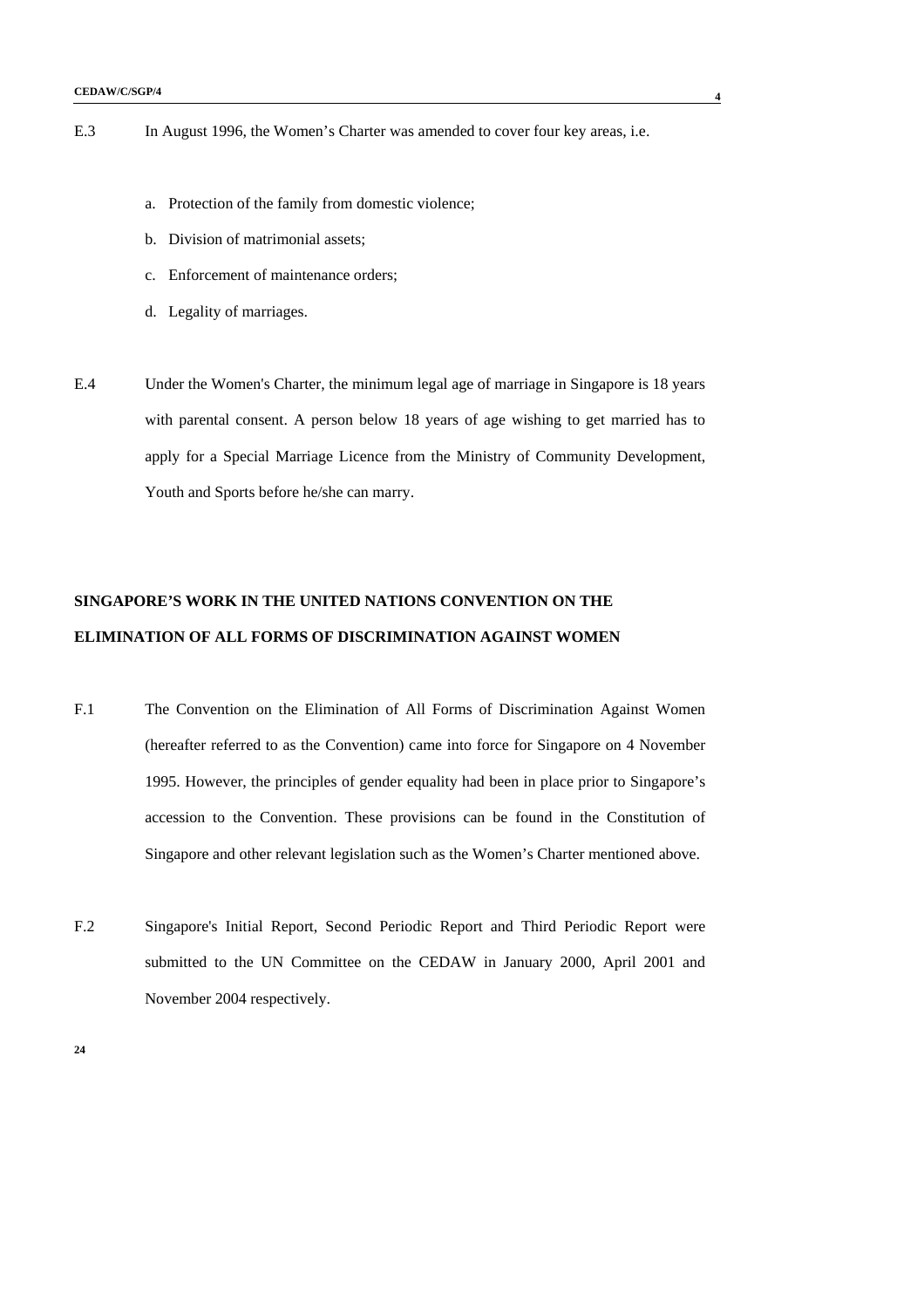- F.3 On 1 August 2007, Singapore presented the Third Report to the Committee. The delegation was led by Mrs Yu-Foo Yee Shoon, Minister of State for Community Development, Youth and Sports.
- F.4 As a responsible member of the international community, Singapore takes a serious view of its international obligations to treaties such as the CEDAW. Apart from this Convention, Singapore is also a signatory to various other international human rights instruments, some of which are specific to women (See list at Annex 1). Singapore is also a member of the Association of South-East Asian Nations (ASEAN) wherein women's issues attract major concern and discussions.<sup>6</sup>
- F.5 Treaties and Conventions do not automatically become part of the laws of Singapore unless they are specifically incorporated into the legal system. As such, an aggrieved party cannot invoke the provisions of the Convention in the law courts in Singapore.

#### **INSTITUTIONS FOR THE ADVANCEMENT OF WOMEN'S STATUS IN SINGAPORE**

G.1 Singapore continues to have two main national bodies overseeing women-related matters. They are the Inter-Ministry Committee (IMC) on CEDAW which was set up in 1996 to monitor Singapore's implementation of the Convention and the Women's Desk,

-

<sup>&</sup>lt;sup>6</sup> Declaration on the Advancement of Women in the ASEAN Region, Bangkok 5 July 1988; The Jakarta Declaration for the Advancement of Women in Asia and the Pacific; Jakarta, 14 June 1994 in relation to the Second Asian and Pacific Ministerial Conference on Women in Development.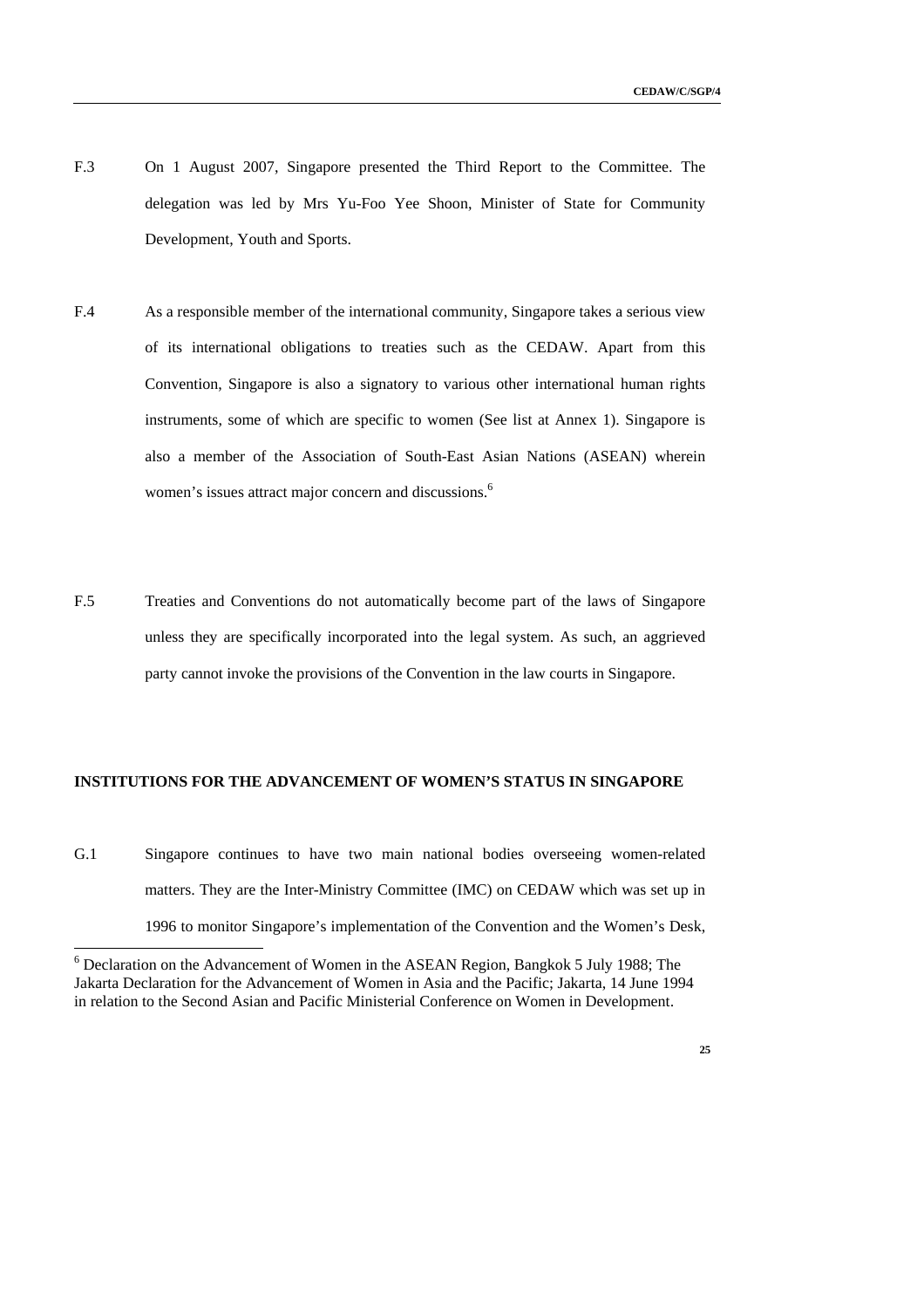which was established in 2002 as the national focal point for women matters. The Women's Desk is also the secretariat for the IMC on CEDAW.

- G.2 The Women's Desk conducts gender analysis and analyses trends to ensure appropriate and timely implementation of gender-sensitive measures and policies. Genderdisaggregated data is collated from Ministries and agencies and published on the Women's Desk webpage. These readily-accessible statistics are a valuable resource for gender research and informs the public about the state of women locally.
- G.3 Apart from national machineries, there are the Singapore Council of Women's Organisations (SCWO), the National Trades Union Congress (NTUC) Women's Development Secretariat and the People's Association (PA) Women's Integration Network (WIN) Council. The Women's Desk works closely with these strategic partners. Please read Article 7 on "Political and Public Life" for more detailed updates.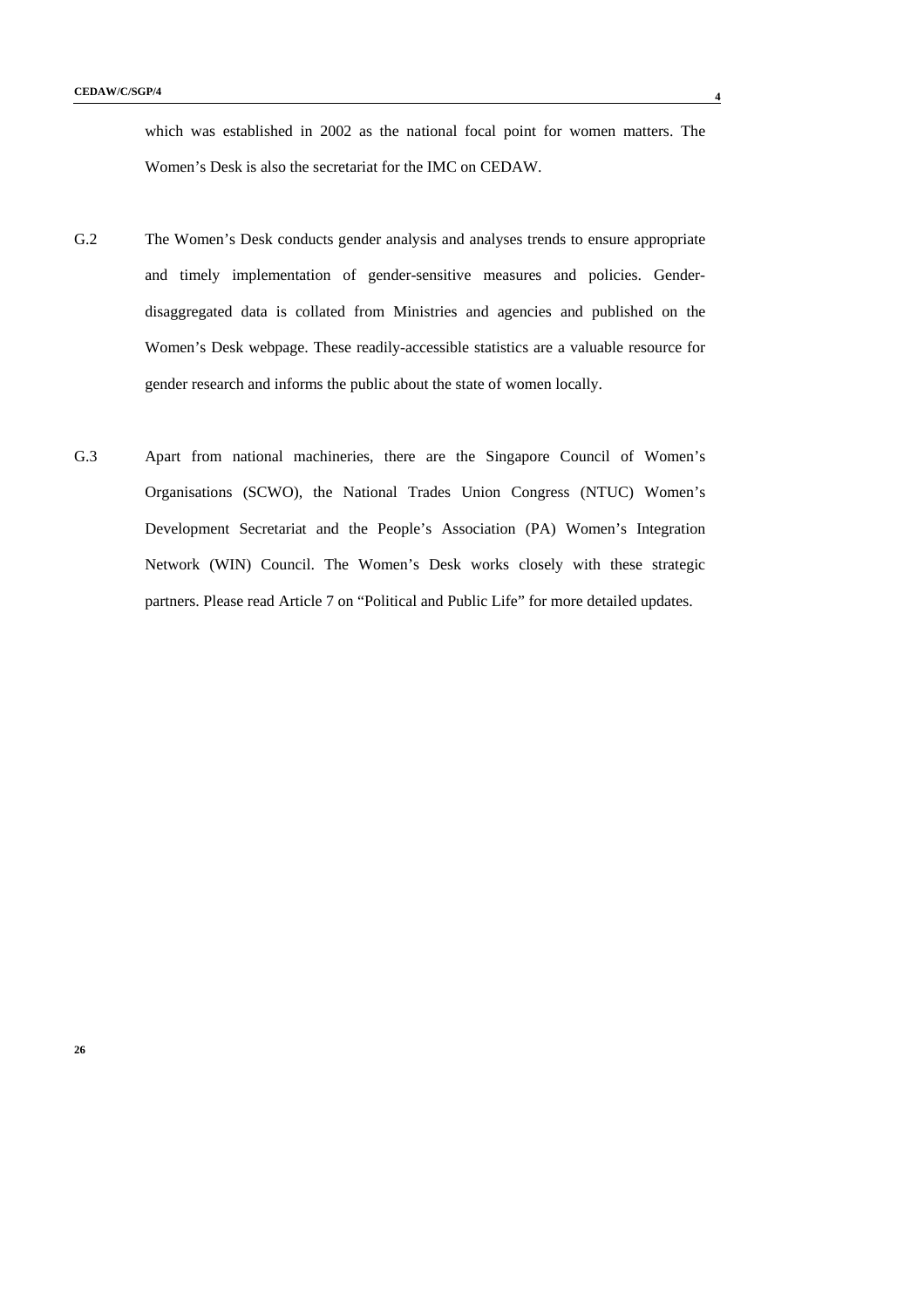## **PART II**

#### **Article 1: Discrimination**

*For the purposes of the present Convention, the term "discrimination against women" shall mean any distinction, exclusion or restriction made on the basis of sex which has the effect or purpose of impairing or nullifying the recognition, enjoyment or exercise by women, irrespective of their marital status, on a basis of equality of men and women, of human rights and fundamental freedoms in the political, economic, social, cultural, civil or any other field.* 

1.1 The Constitution of Singapore is the supreme law in Singapore. Article 12 of the Singapore Constitution enshrines the principle of equality of all persons before the law and it specifically provides that "All persons are equal before the law and entitled to the equal protection of the law." This principle continues to be upheld.

## **Article 2: Policy Measures**

*States Parties condemn discrimination against women in all its forms, agree to pursue by all appropriate means and without delay a policy of eliminating discrimination against women and,*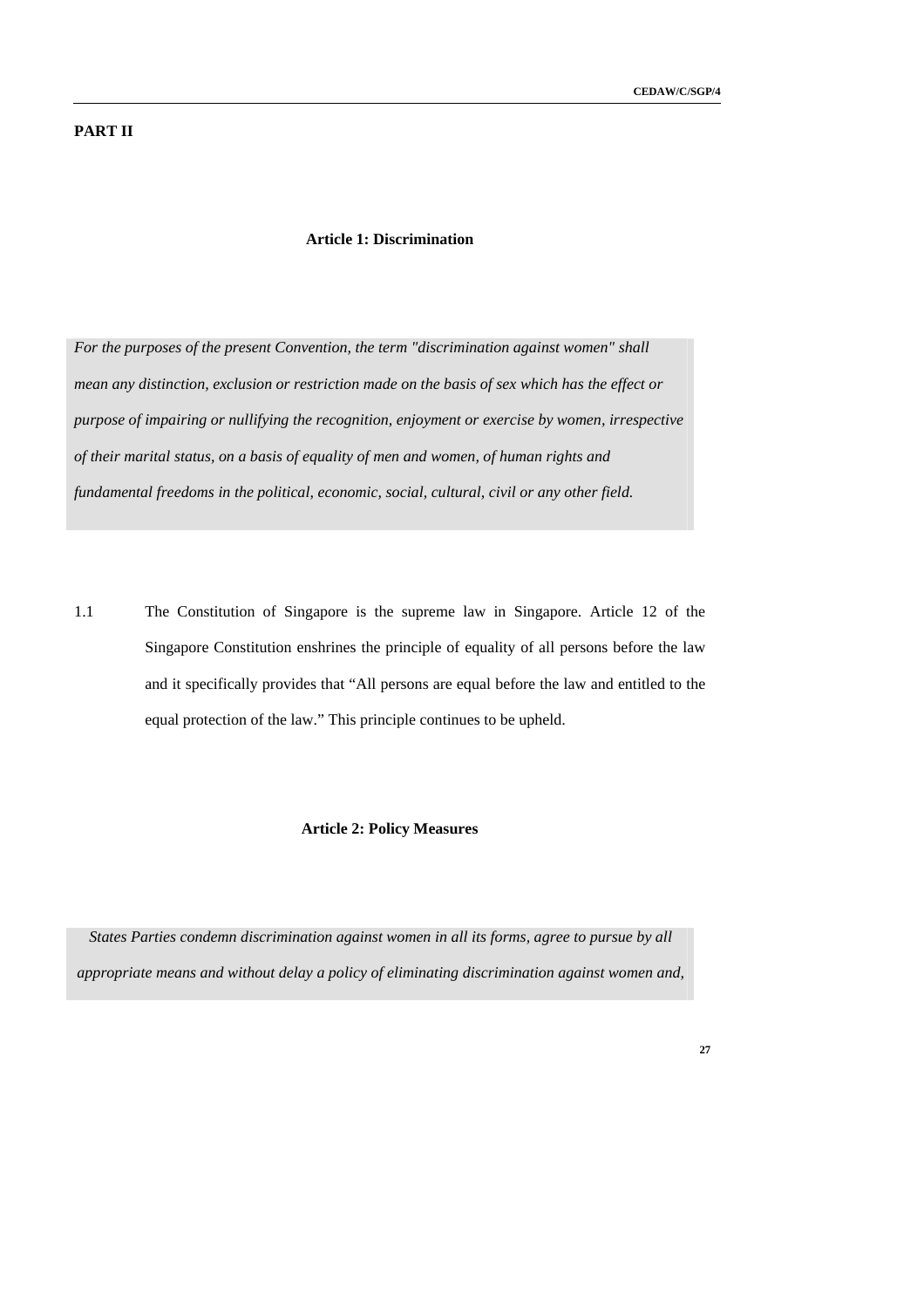*to this end, undertake:* 

*(a) To embody the principle of the equality of men and women in their national constitutions or other appropriate legislation if not yet incorporated therein and to ensure, through law and other appropriate means, the practical realization of this principle;* 

*(b) To adopt appropriate legislative and other measures, including sanctions where appropriate, prohibiting all discrimination against women;* 

*(c) To establish legal protection of the rights of women on an equal basis with men and to ensure through competent national tribunals and other public institutions the effective protection of women against any act of discrimination;* 

*(d) To refrain from engaging in any act or practice of discrimination against women and to ensure that public authorities and institutions shall act in conformity with this obligation;* 

*(e) To take all appropriate measures to eliminate discrimination against women by any person, organization or enterprise;* 

*(f) To take all appropriate measures, including legislation, to modify or abolish existing laws, regulations, customs and practices which constitute discrimination against women;* 

*(g) To repeal all national penal provisions which constitute discrimination against women.* 

#### **Milestones**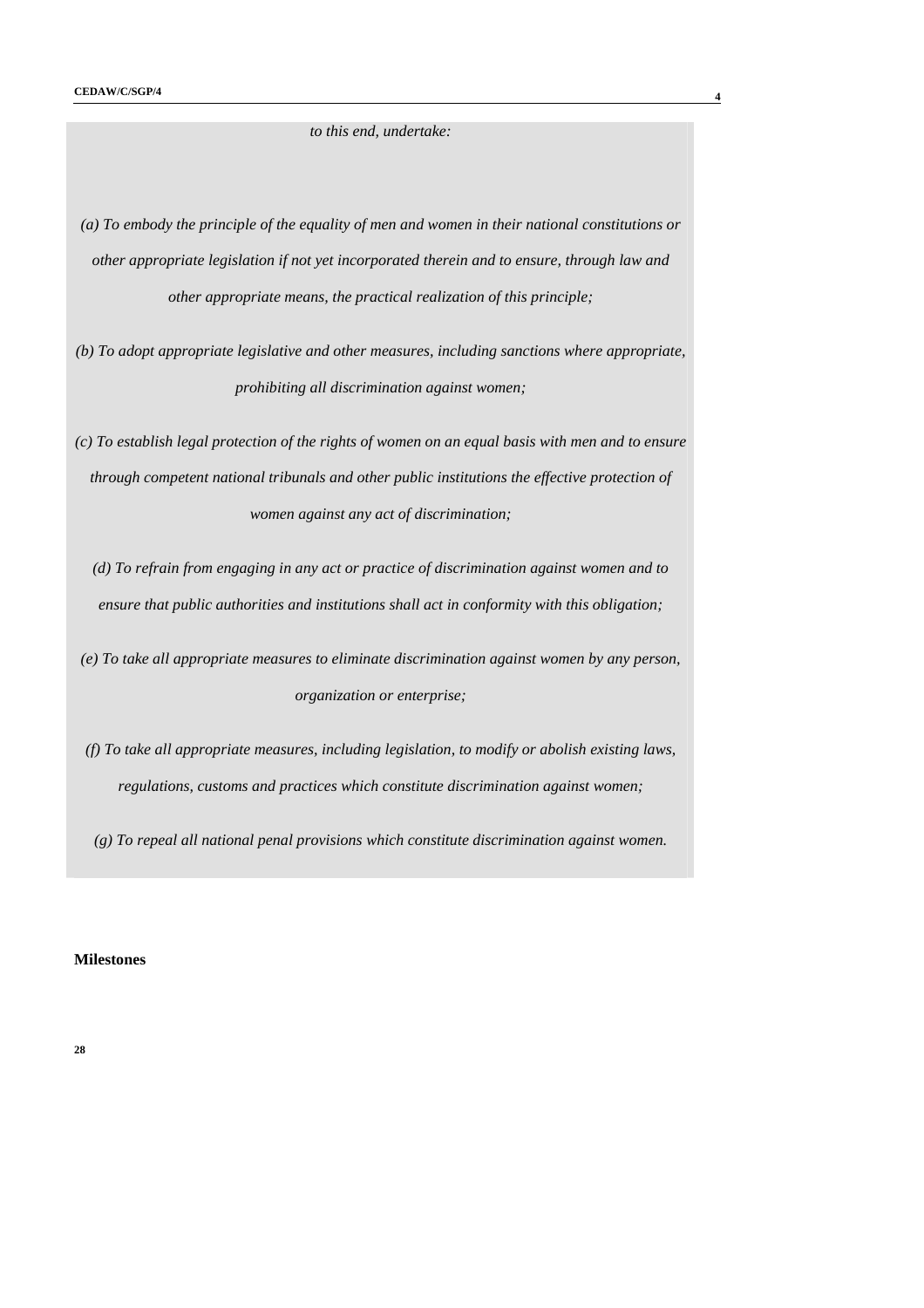2.1 The following paragraphs provide updates on significant policy changes Singapore has made during the reporting period.

#### Nationality Law

- 2.2 In April 2004, the Singapore Parliament passed a bill to amend the Constitution of the Republic of Singapore to allow overseas-born children to acquire Singapore citizenship by descent from their Singaporean mothers.
- 2.3 Singapore withdrew our reservation to Article 9 in July 2007.

## **Complaints Procedure With Respect to Violations of Constitutionally-Guaranteed Rights to Equality**

- 2.4 Although there is no specific gender equality and anti-gender discrimination legislation in Singapore, the principle of equality of all persons before the law is enshrined in the Singapore Constitution. This provision encompasses the non-discrimination of women.
- 2.5 In Singapore, provisions have been made to allow any aggrieved woman to seek redress according to the laws applicable to that area. The rights of Singapore women are protected under the Constitution as well as in other legislation like the Employment Act, the Women's Charter, and the Penal Code. Women can report violations to the relevant authorities, which will look into the complaint, and take action to enforce the laws as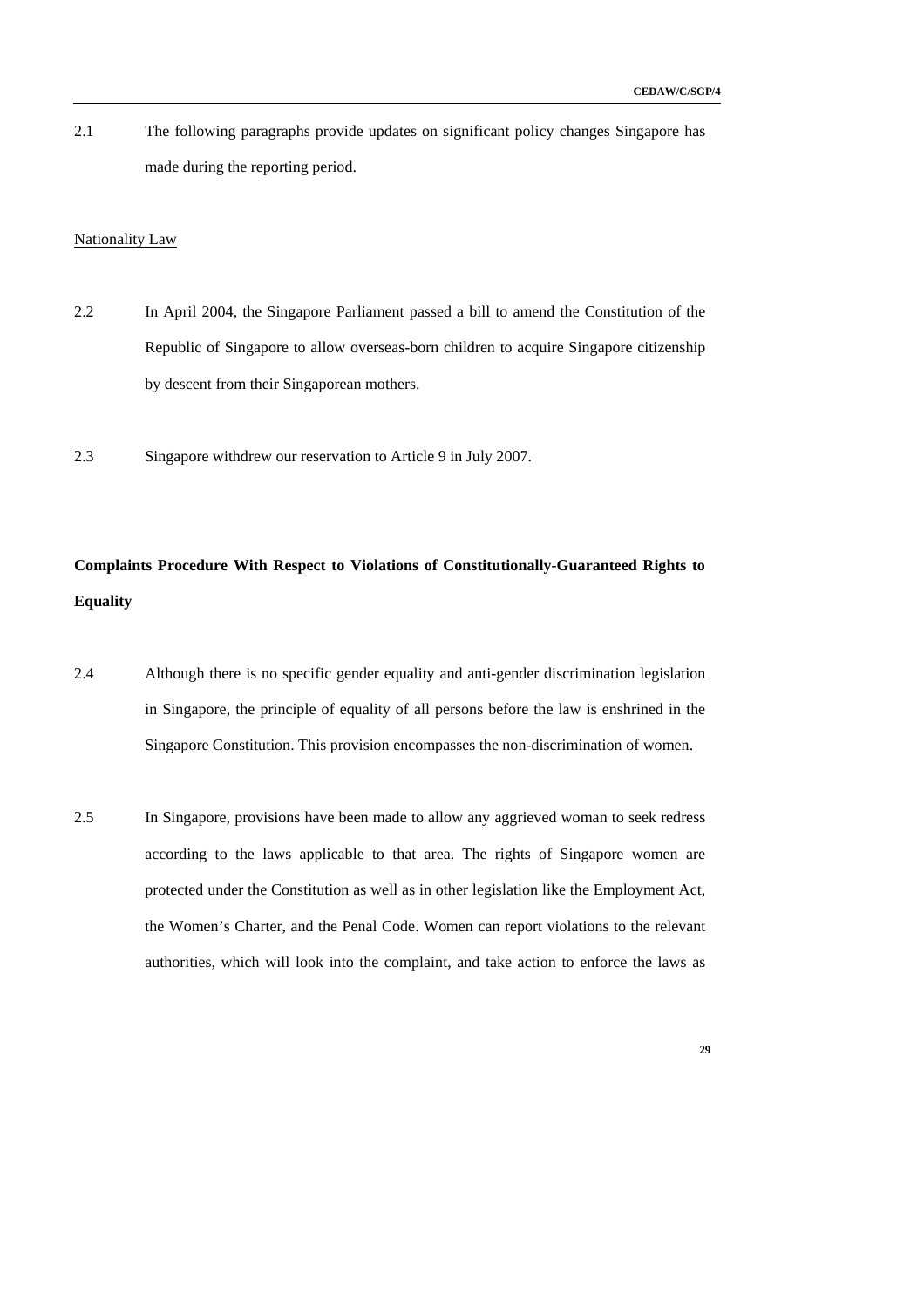appropriate. An affected victim, or someone on her behalf, can also lodge a police report.

- 2.6 Besides the legal channel, there are various other channels for women and women's groups to reflect their views and complaints, including views on the Convention. All Ministries and government agencies have formal channels for the public to raise complaints and to comment on policies that have an impact on them. All public complaints are recorded and the agencies' responses are monitored.
- 2.7 Citizens can write to the forum pages of local newspapers to express their views and debate policy issues. Members of Parliament hold regular dialogue sessions with women's groups on issues concerning women. Women's issues and concerns are openly debated in Parliament. In the public service, female officers can lodge complaints about unfair treatment to the independent Public Service Commission and its various appeal mechanisms.
- 2.8 REACH (short for "Reaching Everyone for Active Citizenry @ Home") organises regular dialogue sessions, tea sessions and policy forums to actively obtain the public's views on policies and legislative changes. One such comprehensive consultation exercise was on the draft Penal Code (Amendment) Bill, where members of the public were invited to give their comments and feedback on how the Code could be made more effective in maintaining a safe and secure environment. The e-consultation paper was posted online for a period of one month, starting from 9 November 2006.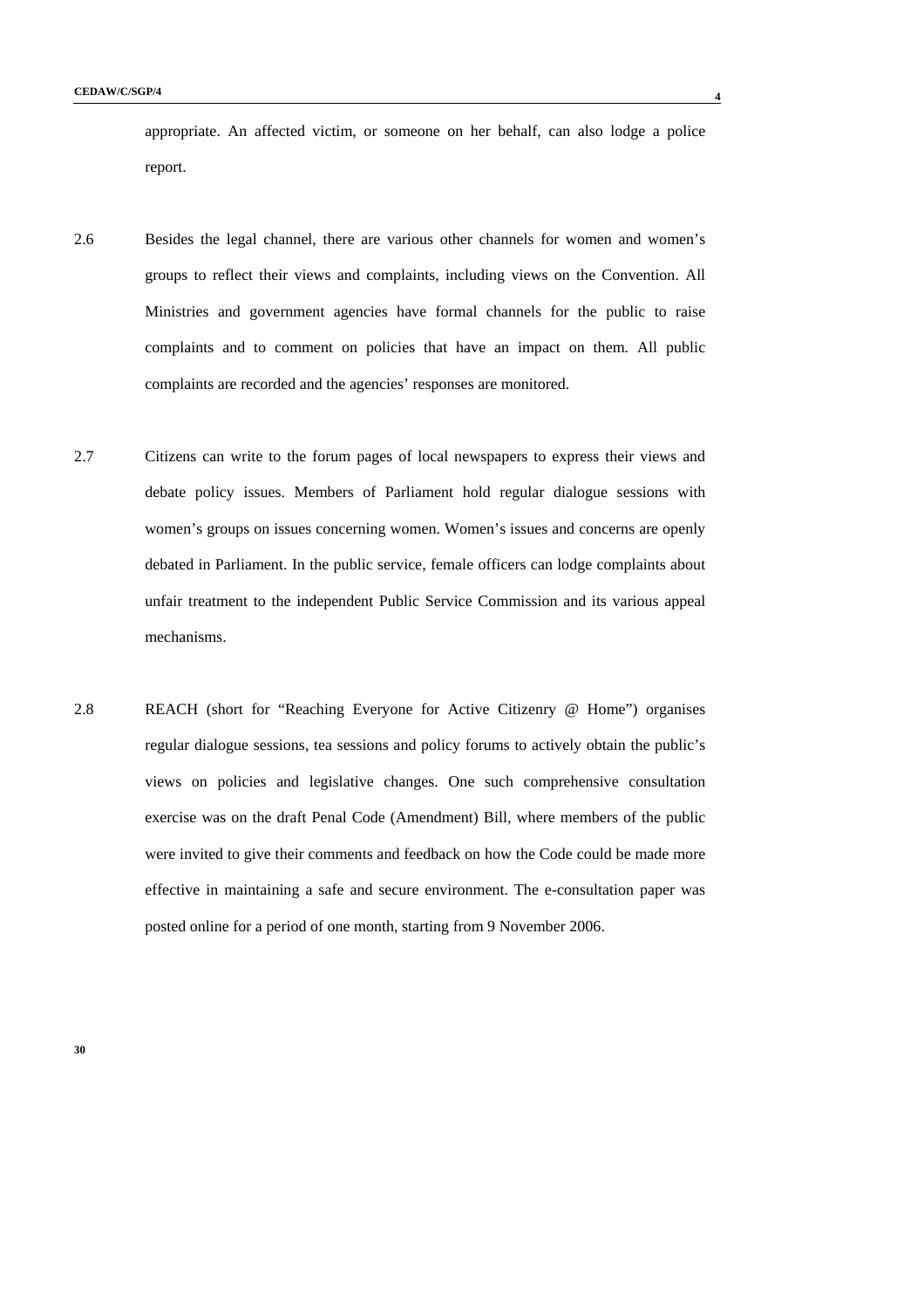2.9 So far there had been no complaint of insufficient grievance procedures available for women to challenge acts of discrimination. Singapore will continue to monitor closely and review this if necessary.

#### **Gender Analysis**

- 2.10 In the formulation and review of policies, Singapore adopts a stakeholder approach which analyses the policy impact on affected groups. As many policy issues are crosscutting, a "whole of government" approach is adopted whereby consultation with other relevant ministries are done before government agencies submit policy papers to Cabinet for consideration.
- 2.11 This stakeholder approach encompasses taking a gender-sensitive perspective on issues that have differing impacts on women and men. An example is in the treatment and response to Singapore's ageing population where health-related issues differ for men and women. Another instance is that older women tend to have fewer financial resources as a result of their lower educational levels and the tendency to disrupt their careers or drop out of the labour force for family reasons.
- 2.12 The perennial problem of low fertility rates has been an issue which is high on the Government's agenda. In 2008, the Government introduced a suite of marriage and parenthood measures to promote marriage and to boost the low birth rates. Views from various stakeholders were sought through public dialogues, feedback and focus group discussions. On 6 May 2008, the National Family Council (NFC) organised a focus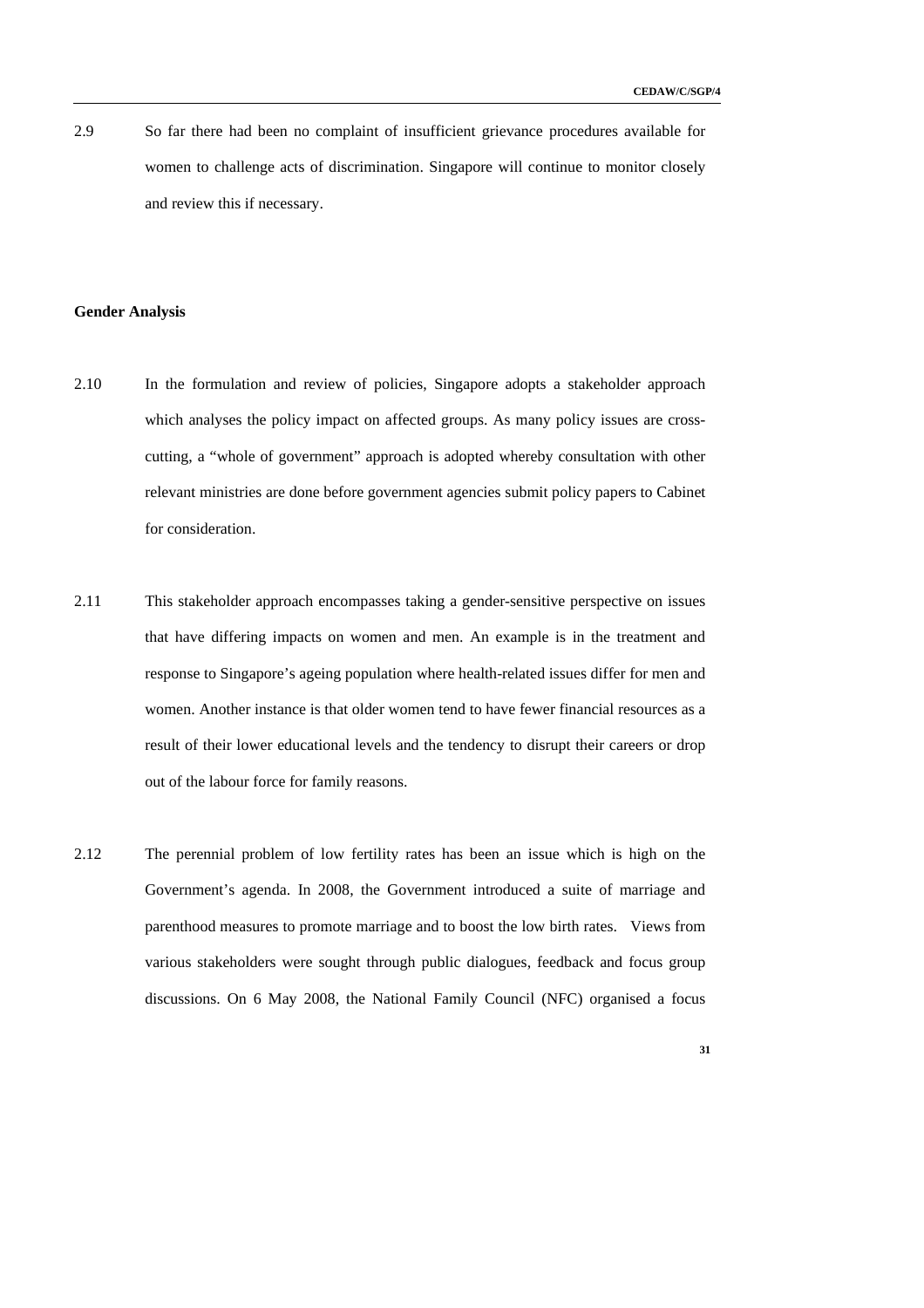group discussion with women's groups to seek their views on Singapore's marriage and parenthood concerns and measures. Areas for discussion covered marriage, work-life and childcare support.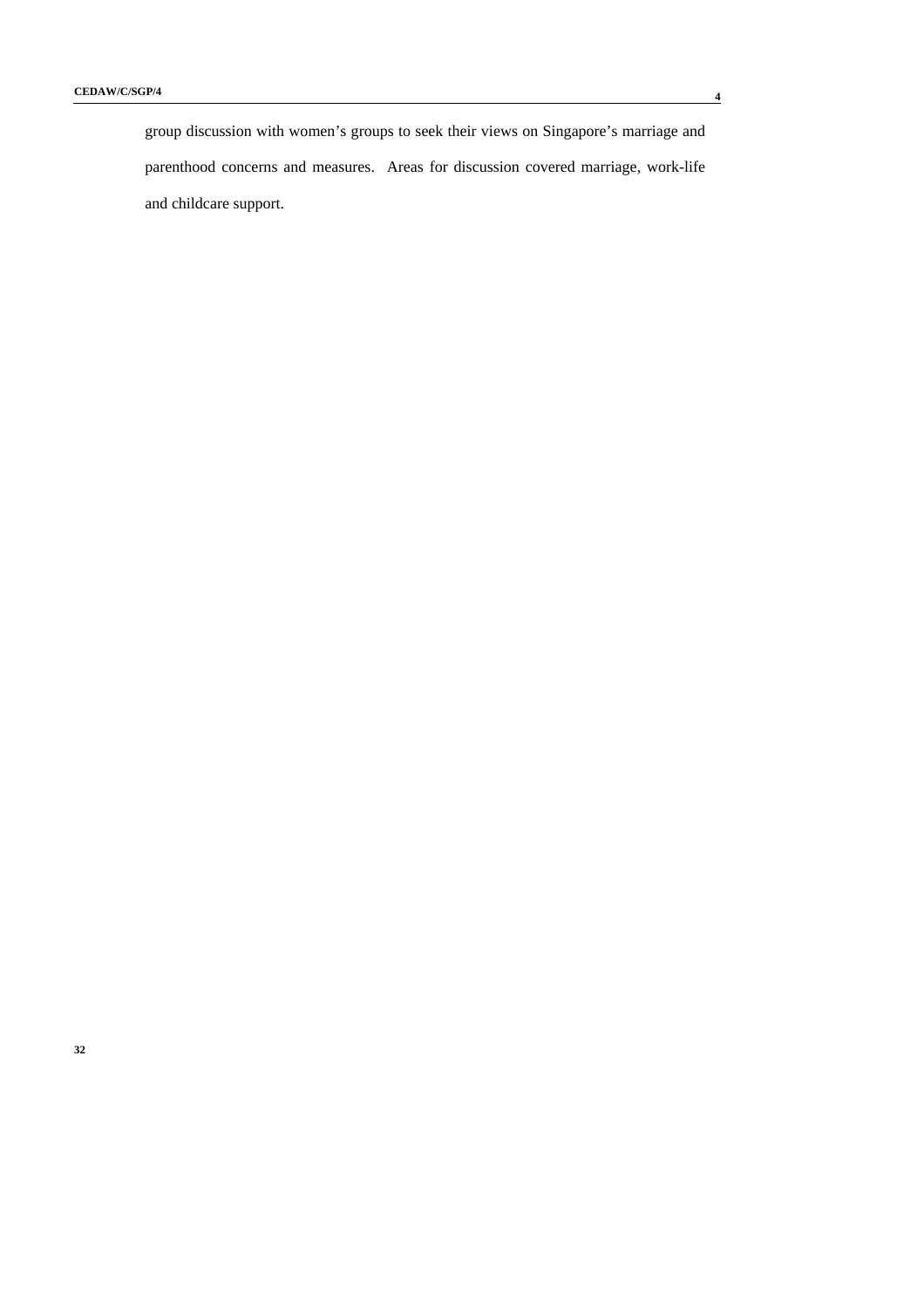#### **Article 3: Guarantee of Basic Human Rights and Fundamental Freedoms**

*States Parties shall take in all fields, in particular in the political, social, economic and cultural fields, all appropriate measures, including legislation, to ensure the full development and advancement of women, for the purpose of guaranteeing them the exercise and enjoyment of human rights and fundamental freedoms on a basis of equality with men.* 

3.1 The guarantee of basic human rights and fundamental freedoms is provided in the Constitution of Singapore. They are :

- No person shall be deprived of his life or liberty save in accordance with the law;
- Prohibition of slavery and forced labour;
- **Equal protection under the law for all;**
- Prohibition of banishment and freedom of movement;
- Freedom of speech, assembly and association;
- Freedom of religion; and
- Equal rights to education.
- 3.2 Statistical studies have shown positive signs that women enjoy access to these basic rights. For example, the literacy rate for women in 2007 was 93.8%, a significant increase from 89.7% in 2001. In addition, 47% of Singaporean women were in professional, managerial or technical positions in 2007. The corresponding percentage for men was 50%.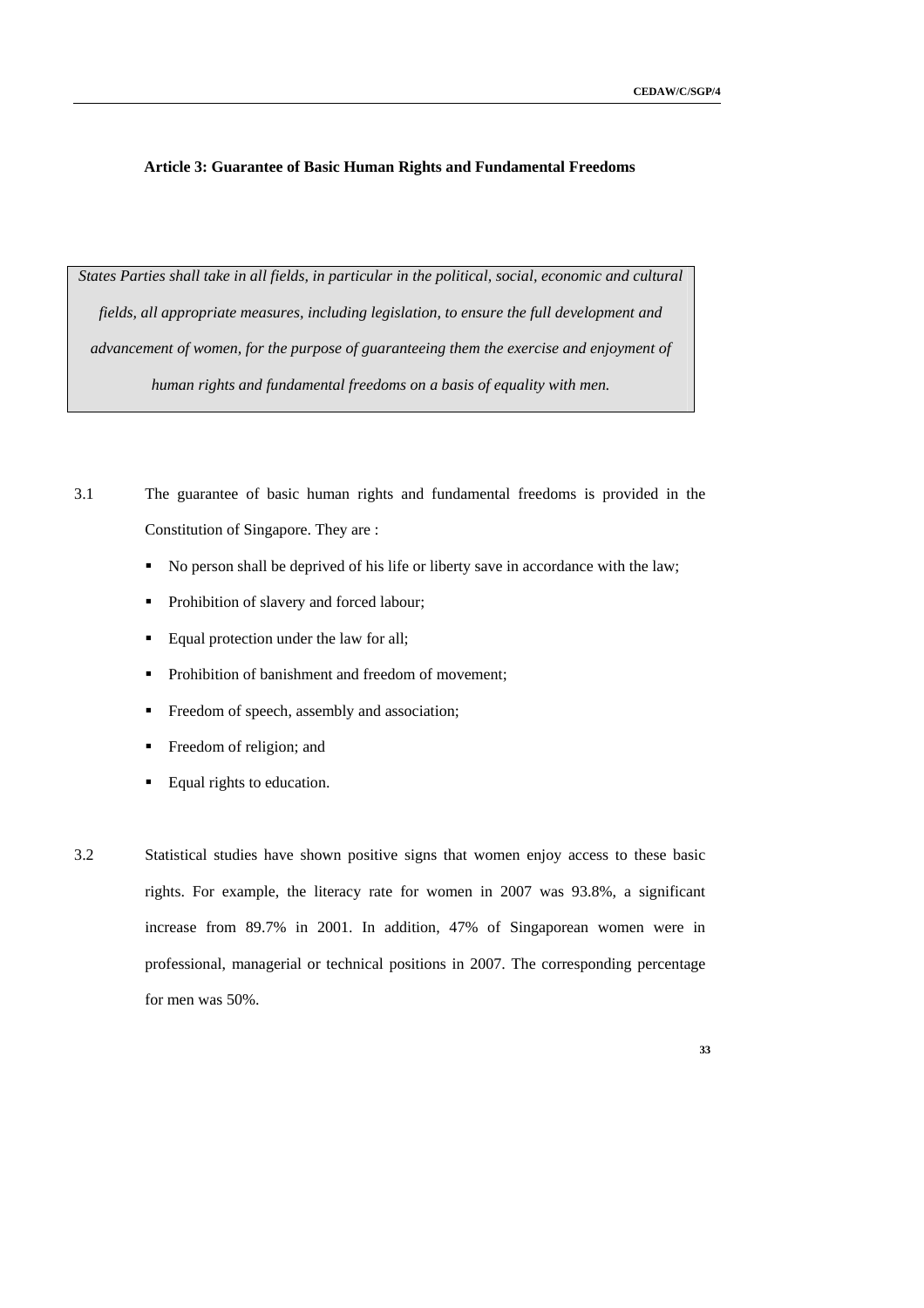- 3.3 Women have attained prominent positions in the area of sports, the arts and culture. For more details, please refer to Article 13 on "Economic and Social Benefits".
- 3.4 Another area that reflects women's progress is their increased representation in the political sphere. The proportion of female Members of Parliament has risen dramatically from 4.8% in 1999 to 25% in 2008.
- 3.5 Following the 2006 General Election, there are now four women political office holders. More updates on women's participation in politics and civil society are detailed in Article 7 on "Political and Public Life".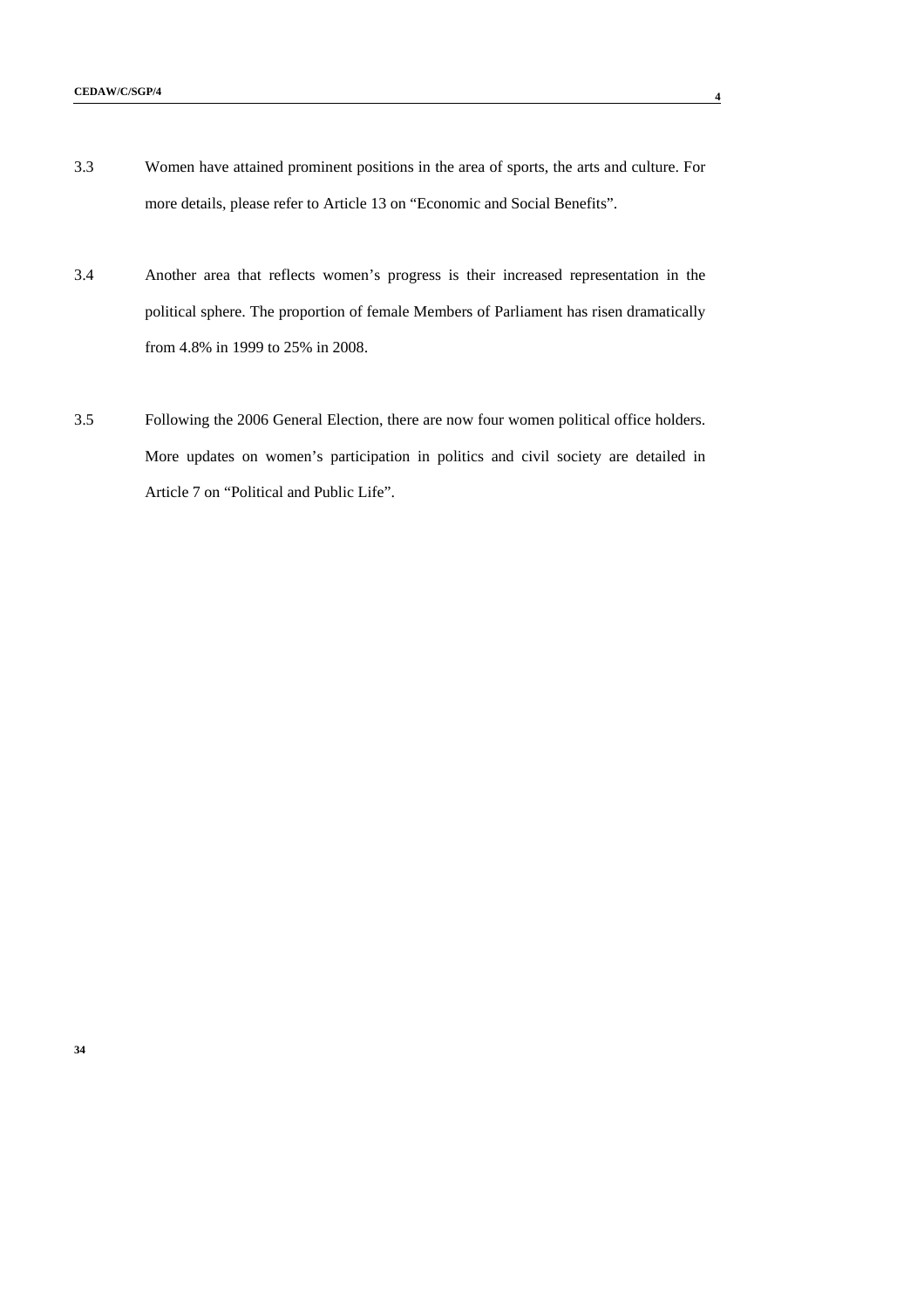# **Article 4: Special Measures**

*1. Adoption by States Parties of temporary special measures aimed at accelerating de facto equality between men and women shall not be considered discrimination as defined in the present Convention, but shall in no way entail as a consequence the maintenance of unequal or separate standards; these measures shall be discontinued when the objectives of equality of opportunity and treatment have been achieved.* 

*2. Adoption by States Parties of special measures, including those measures contained in the present Convention, aimed at protecting maternity shall not be considered discriminatory.* 

4.1 No update.

# **Article 5: Sex Role Stereotyping and Prejudice**

*States Parties shall take all appropriate measures:* 

*(a) To modify the social and cultural patterns of conduct of men and women, with a view to achieving the elimination of prejudices and customary and all other practices which are based*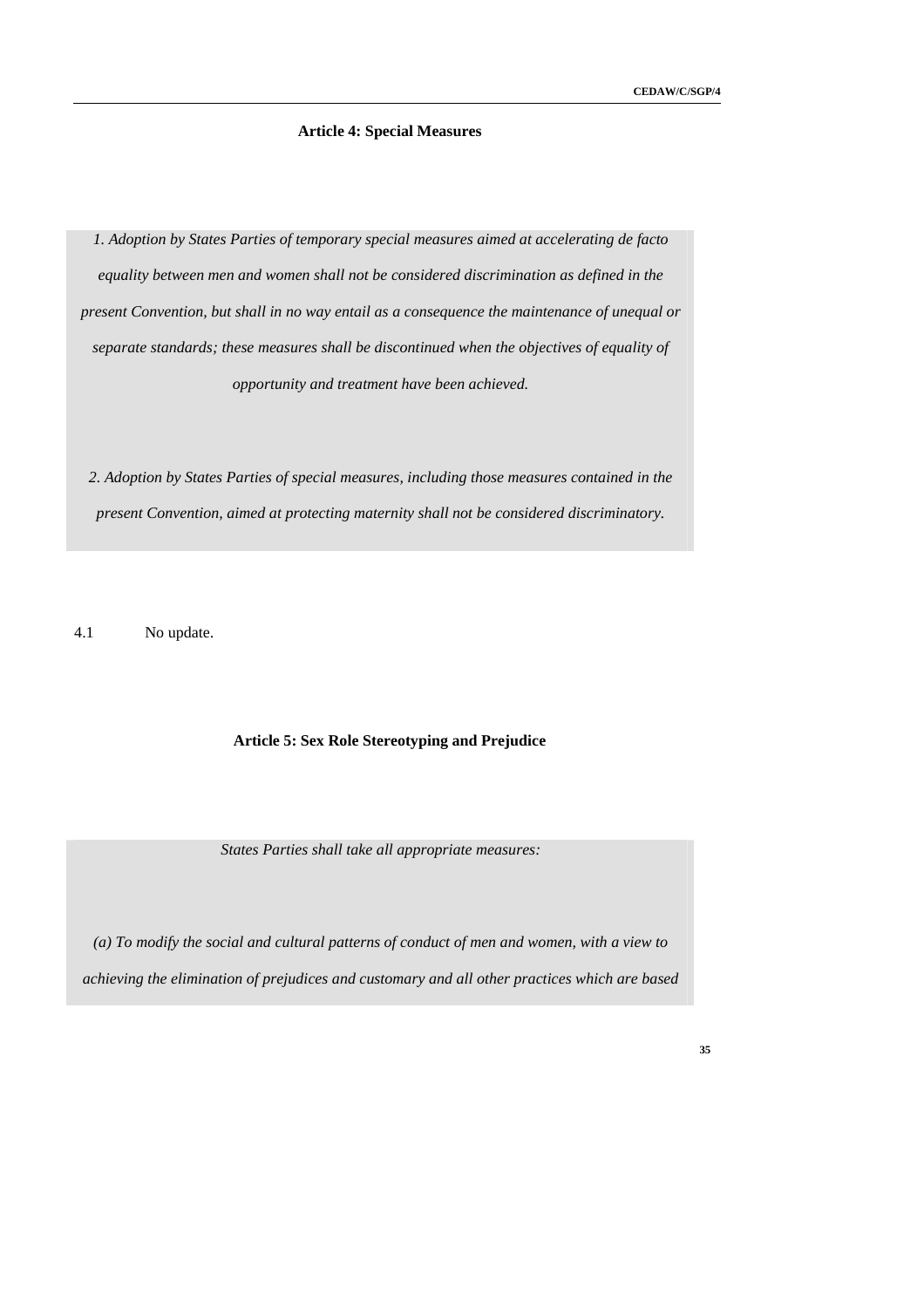*on the idea of the inferiority or the superiority of either of the sexes or on stereotyped roles for men and women;* 

*(b) To ensure that family education includes a proper understanding of maternity as a social function and the recognition of the common responsibility of men and women in the upbringing and development of their children, it being understood that the interest of the children is the primordial consideration in all cases.* 

# **Progress in Eliminating Gender Stereotypes**

- 5.1 The Singapore Government continues to address and eliminate gender stereotypes in education and mass media.
- 5.2 The following highlights the efforts taken so far:

# Education

5.3 Special attention has been given to educational materials and curriculum to ensure that gender stereotypes are not perpetuated and that girls and boys have equal access to various resources and opportunities. For example, textbook illustrations depict a balanced image of men and women, where women engage in activities and occupational groups commonly associated with the male gender (for instance, science, engineering, medicine, soccer).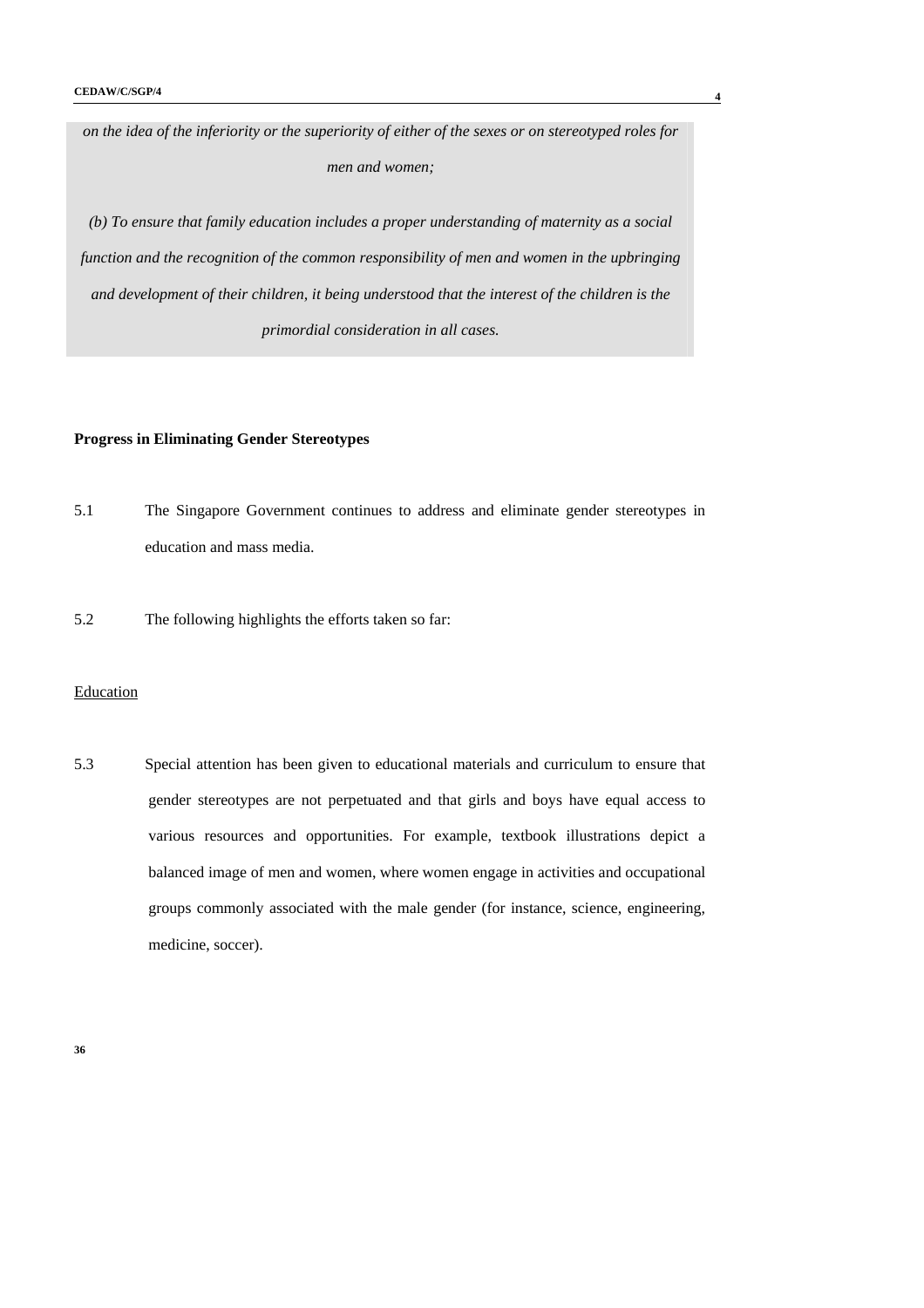- 5.4 In terms of curriculum, girls and boys alike are free to choose either the science or arts stream in secondary school; while in primary school, all students take similar subjects.
- 5.5 Home Economics is taught at lower secondary while Food & Nutrition and Design & Technology are electives at the upper secondary levels for both girls and boys.

# Media

- 5.6 The Media Development Authority of Singapore (MDA) sets clear media guidelines prohibiting the perpetuation of gender stereotypes and sexually-discriminating values. In the case of broadcast media, the guidelines state that programmes should not make careless discriminating references to any class or group of people, whether based on race, gender, disability or occupational status. In addition, the guidelines regulate the behaviour of broadcasters by disallowing the use of insensitive jokes that might cause hurt to any persons.
- 5.7 The Free-to-Air Television Programme Code requires that programmes send a strong signal against any form of non-consenting sexual relations (e.g. rape or indecent assault). It disallows demeaning and hurting sexual stereotypes. Besides content guidelines that safeguard the interests of women, MDA also supports programmes that cater to women. Some examples are:
	- *Aura Femina* **(Feminine Aura)**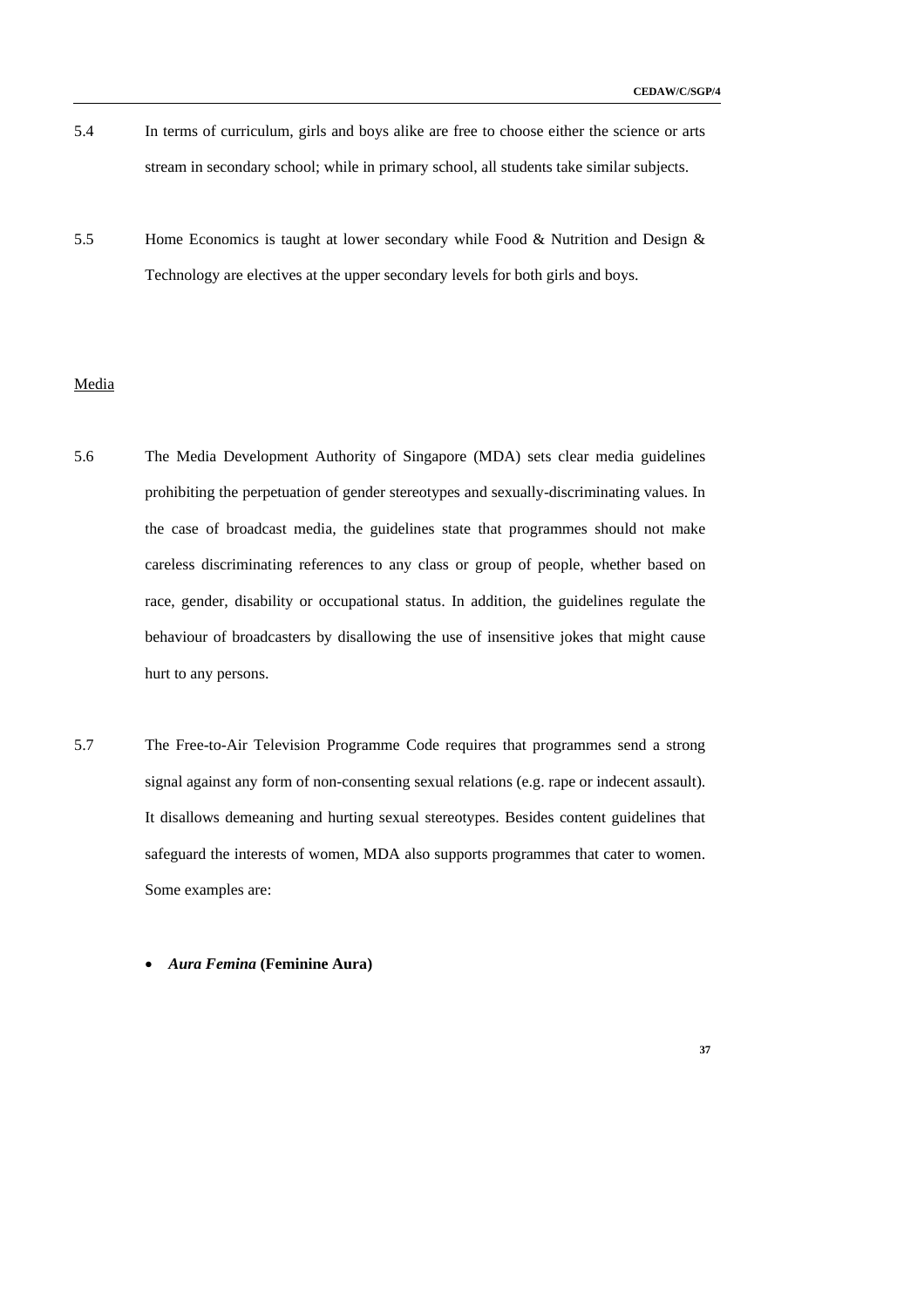This 12-episode info-ed series on local women's issues and lifestyles was broadcast in 2006.

# • *Dewi* **(Goddess)**

The 10-episode info-ed series showcased women's lifestyles and highlighted dynamic ladies in South East Asia, such as Malaysia's Camelia, Indonesia's Ibu Martha Tillar and Singapore's Dr Fatimah Lateef. It was shown in 2006.

# • *Penmani* **(Lady)**

This informational series was broadcast in 2007, and featured women's views on parenthood, health and medical matters, as well as interviews with women in various industries.

### • *Rouge*

A women's weekly talk show which focuses on issues and trends concerning Singaporean women (and men). Hosted by Nominated Member of Parliament, Ms Eunice Olsen, the 13-episode series was telecast in 2008.

### • *Women on Top*

The talk show, aired in 2008, invites female celebrities and politicians to share their views and thoughts on current affairs, politics, entertainment and social issues.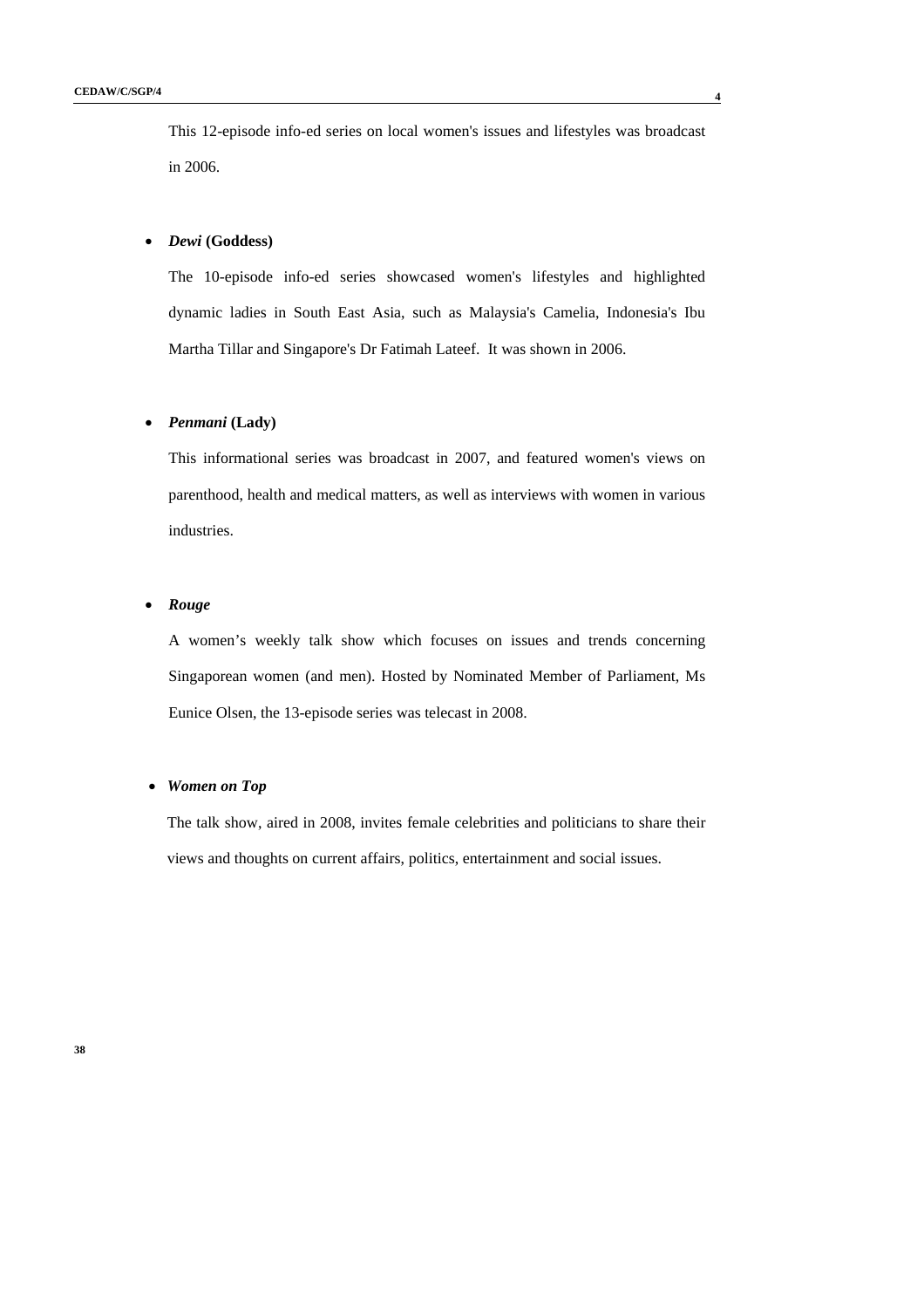- 5.8 The Advertising Standards Authority of Singapore (ASAS) sets similar standards as MDA. There are guidelines that prohibit negative stereotyping that could potentially hurt any segment of society.
- 5.9 ASAS has tightened advertising guidelines in matchmaking advertisements in March 2008. Lewd slogans and suggestive pictures used to promote matchmaking services had already been axed from Singapore's newspapers and magazines in 2007. ASAS introduced stricter guidelines in March 2008 to specify that matchmaking ads must be in text (without pictures); the ads have to state that marriages are not guaranteed; and the ads are restricted to a certain section (classified section for advertisements) of the newspapers and magazines. Only dating agencies accredited by the Ministry of Community Development, Youth and Sports were exempted from the guidelines.

## Public Education Programmes – Engaging Men and Boys in the Promotion of Gender Equality

- 5.10 Singapore recognises that men cannot be alienated in the process of promoting gender equality education. Public education programmes involve men and boys and highlight their role in eradicating gender stereotypes and violence against women.
- 5.11 The Association of Devoted and Active Family Men (ADAM) and the Centre for Fathering, Singapore, promote such desired mindsets and behaviour. ADAM, registered in 2004, is committed to raising awareness of men's responsibilities and roles in the society, as fathers, husbands and individual members of the family. This vision is shared by the Centre of Fathering, which was formed in 1999. In 2007, it launched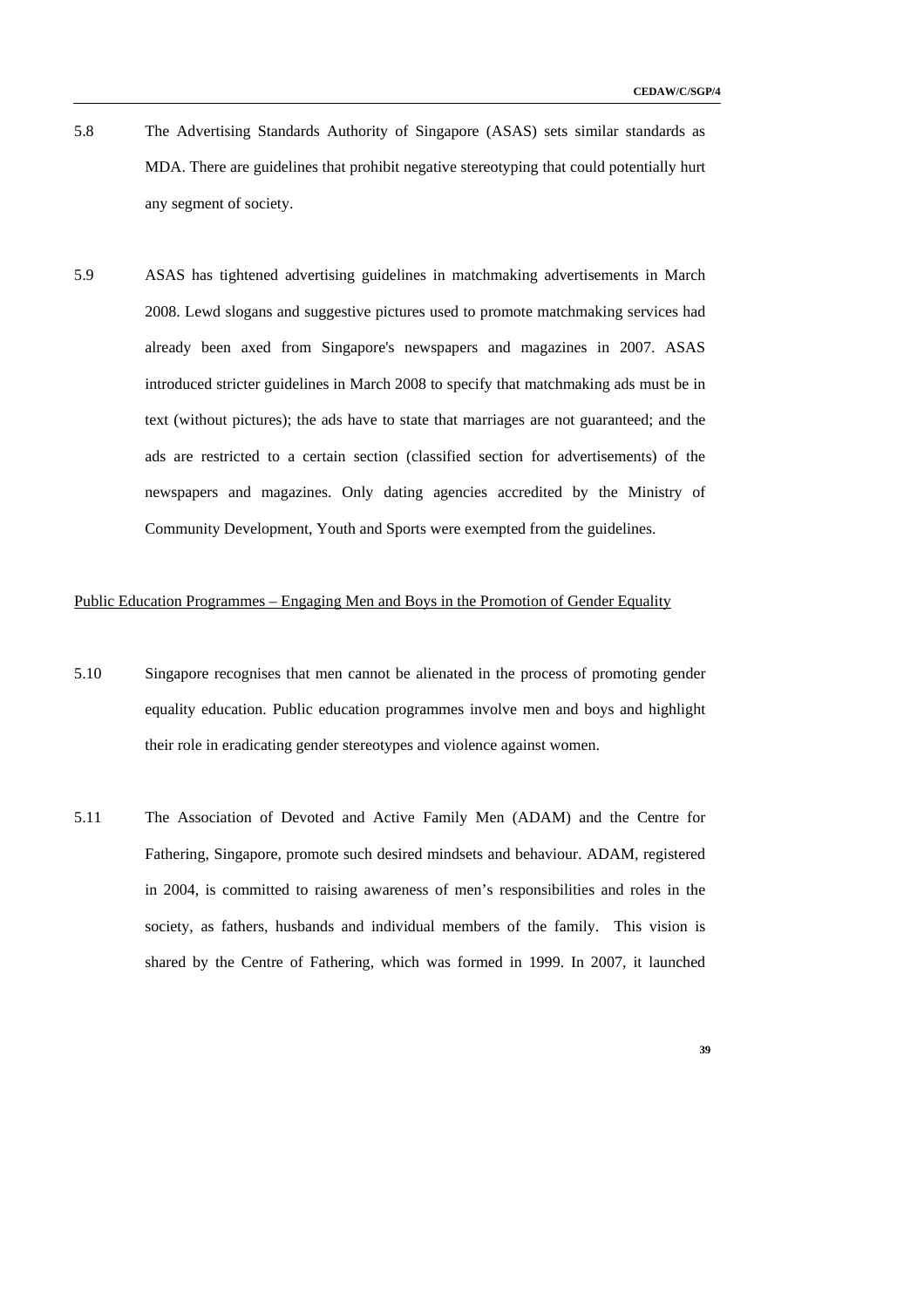initiatives such as "10,000 Fathers Reading to their Children", "Back to School with Dad" and the "Great Dads of the Year" Competition.

- 5.12 In 2007, the White Ribbon Campaign, which was launched in Singapore in 2003 to eliminate violence against women, called for men to "Break the Silence, Stop the Violence".
- 5.13 In January 2008, the Association of Women for Action and Research (AWARE) sponsored Singapore's first Men's Gender Awareness Group (GEMS ) to encourage men to become part of the dialogue on the issues of gender equality and understanding.

## **Riding on the Power of Images in the Media**

5.14 An increasing number of successful women are being featured in the media. Their very success as individuals challenges gender stereotypes.

# Personal Accomplishments

- 5.15 In recent years, we have witnessed the rise of many prominent women to top positions in the public, private and people sectors.
- 5.16 For example, we have Mrs Fang Ai Lian, the Chairman of Great Eastern Holdings Ltd. In April 2007, Ms Chua Sock Koong took over the reins at Singapore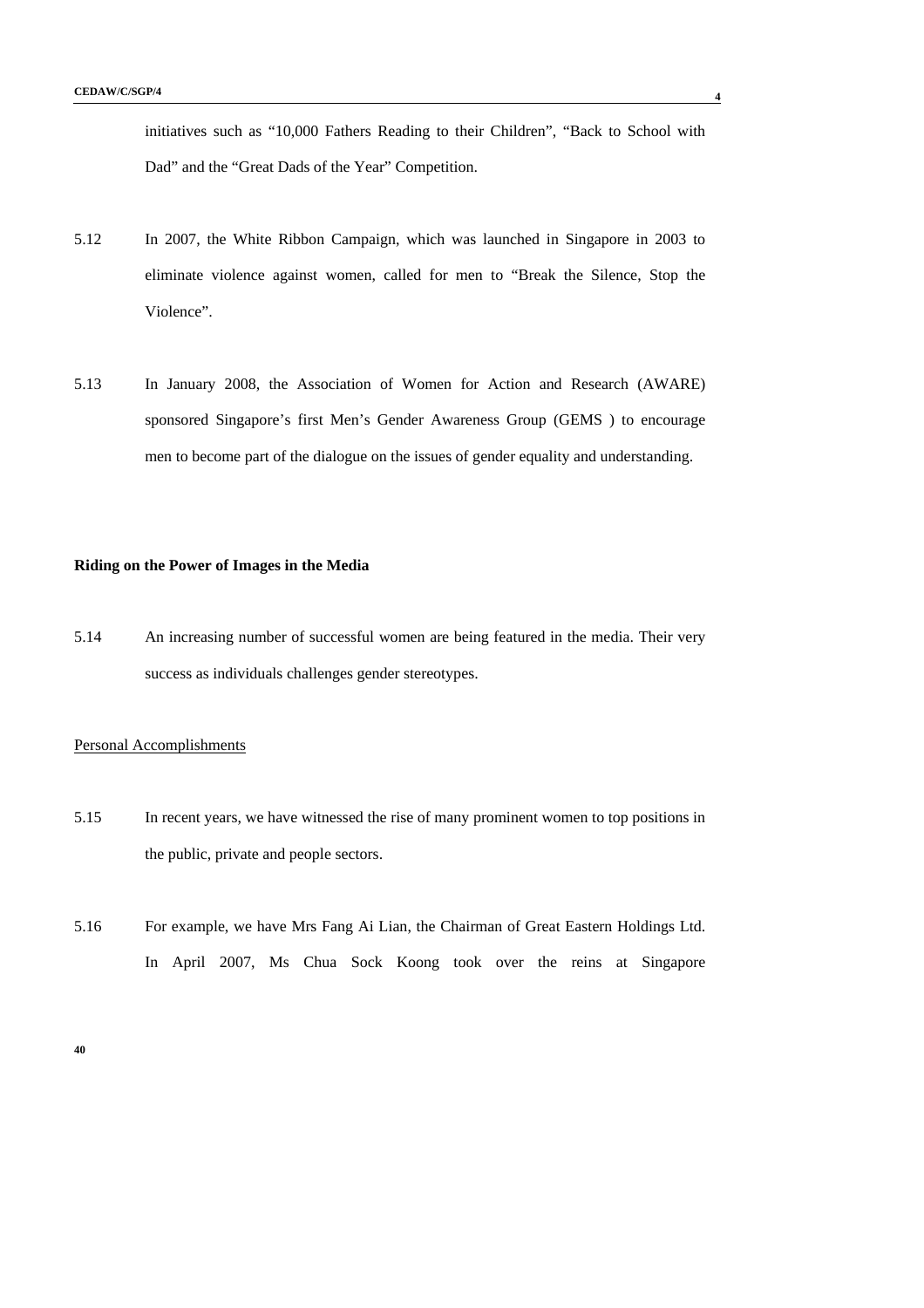Telecommunications Ltd (Singtel), Southeast Asia's largest phone company, as Chief Executive Officer (CEO).

- 5.17 Women are also increasingly making their mark in other conventionally male-dominated fields such as the aviation industry. Ms Anastasia Gan became the first female Qualified Flying Instructor, before going on to train other pilots. As a Major in the Republic of Singapore Air Force (RSAF), the mother of three earned her stripes as the first Female Category "A" Operational Pilot, and is now the first Singaporean female pilot with commercial carrier, Jetstar Asia. Ms Chong Phit Lian, who was President and CEO of Singapore Precision Industries and Singapore Mint, joined Jetstar Asia as its CEO in 2006.
- 5.18 Ms Saw Phaik Hwa is President and Chief Executive Officer of SMRT Corporation Ltd, Singapore's premier multi-modal public transport service provider. Prior to joining SMRT, she served as Regional President for DFS Venture Singapore (Pte) Ltd, and was in charge of businesses in Singapore, Indonesia and Malaysia. Ms Saw was conferred the Leading CEO Award in 2005, organised by the Singapore Human Resource Institute.
- 5.19 At the Entrepreneur of The Year Award ceremony organised by the Rotary Club of Singapore and the Association of Small and Medium Enterprises (ASME) in 2007, Ms Annie Yap, CEO of the GMP Group, received the Enterprise Award 2006.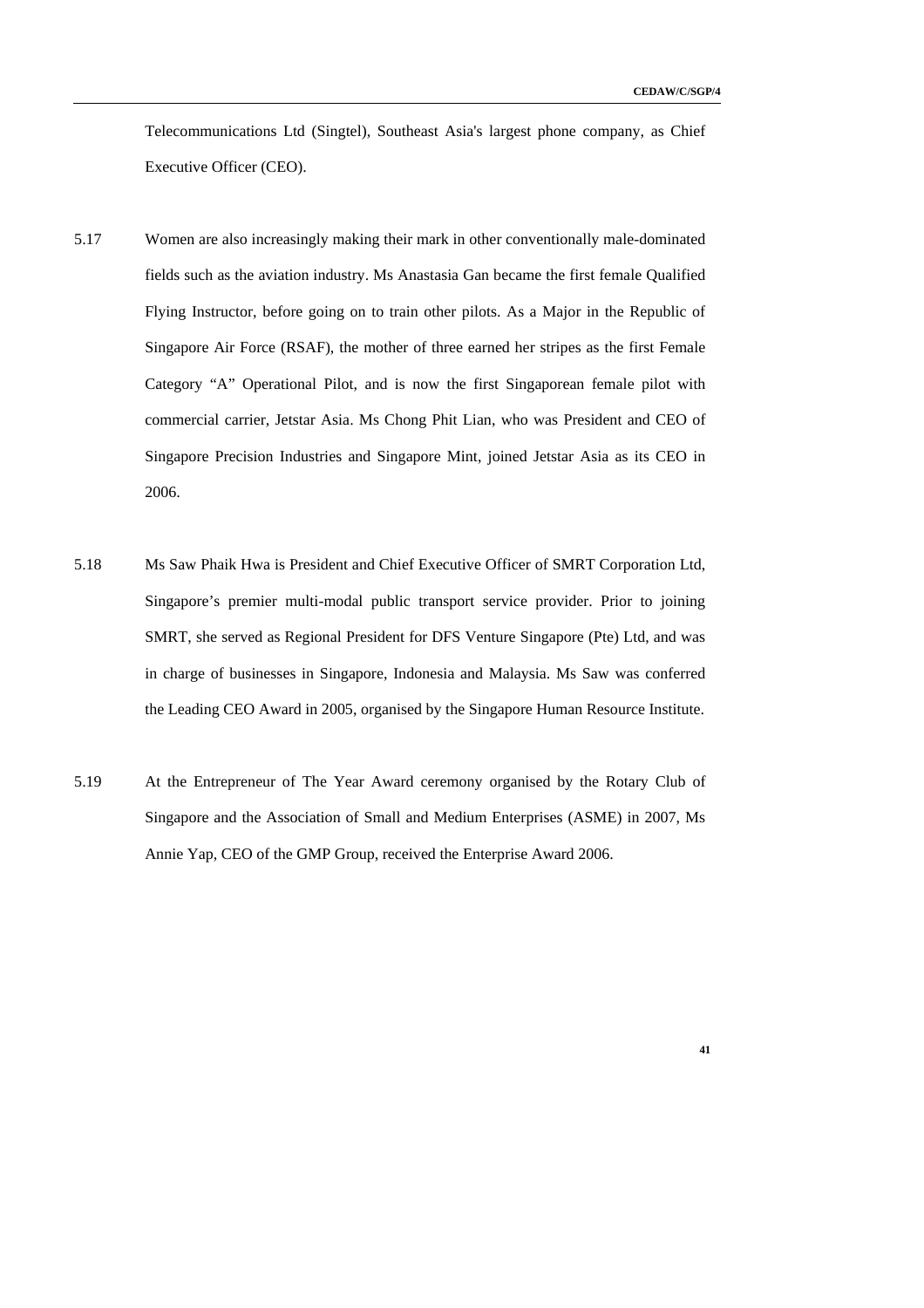- 5.20 The International Management Action Awards  $(IMAA)^7$  is an annual award that recognises senior executives who have achieved outstanding and long-lasting results for their organisation, society or the nation, through excellent management skills. Mrs Helen Khoo of Wing Tai Retail Pte Ltd was one of the three award recipients in 2006. Under her leadership, sales turnover increased from S\$27 million in 1996 to S\$140 million in 2006.
- 5.21 At the international level, Mdm Halimah Yacob, a veteran unionist, qualified lawyer and a Member of Parliament, was re-elected into the Governing Body of the International Labour Organisation (ILO) for the term 2008 – 2011. Mdm Halimah was elected as Deputy Secretary General of the National Trades Union Congress (NTUC) in 2007. She is a trustee of seven unions affiliated with the NTUC, Co-Chairperson for the Tripartite Alliance on Fair Employment Practices, and Chairperson for the Tripartite Workgroup on Enhancing Employment Choices for Women.
- 5.22 Another distinguished Singaporean Ms Noeleen Heyzer, was appointed Under-Secretary-General to head the UN Economic and Social Commission for Asia and the Pacific (ESCAP). Ms. Heyzer is the first woman to head ESCAP, which is the biggest of the UN's five regional commissions, both in terms of population served and area covered. Ms Heyzer was formerly the Executive Director of the United Nations Development Fund for Women (UNIFEM).

This award has been jointly administered by the Chartered Management Institute, Singapore and <sup>7</sup> the Standards, Productivity and Innovation Board (Spring Singapore) since 2000.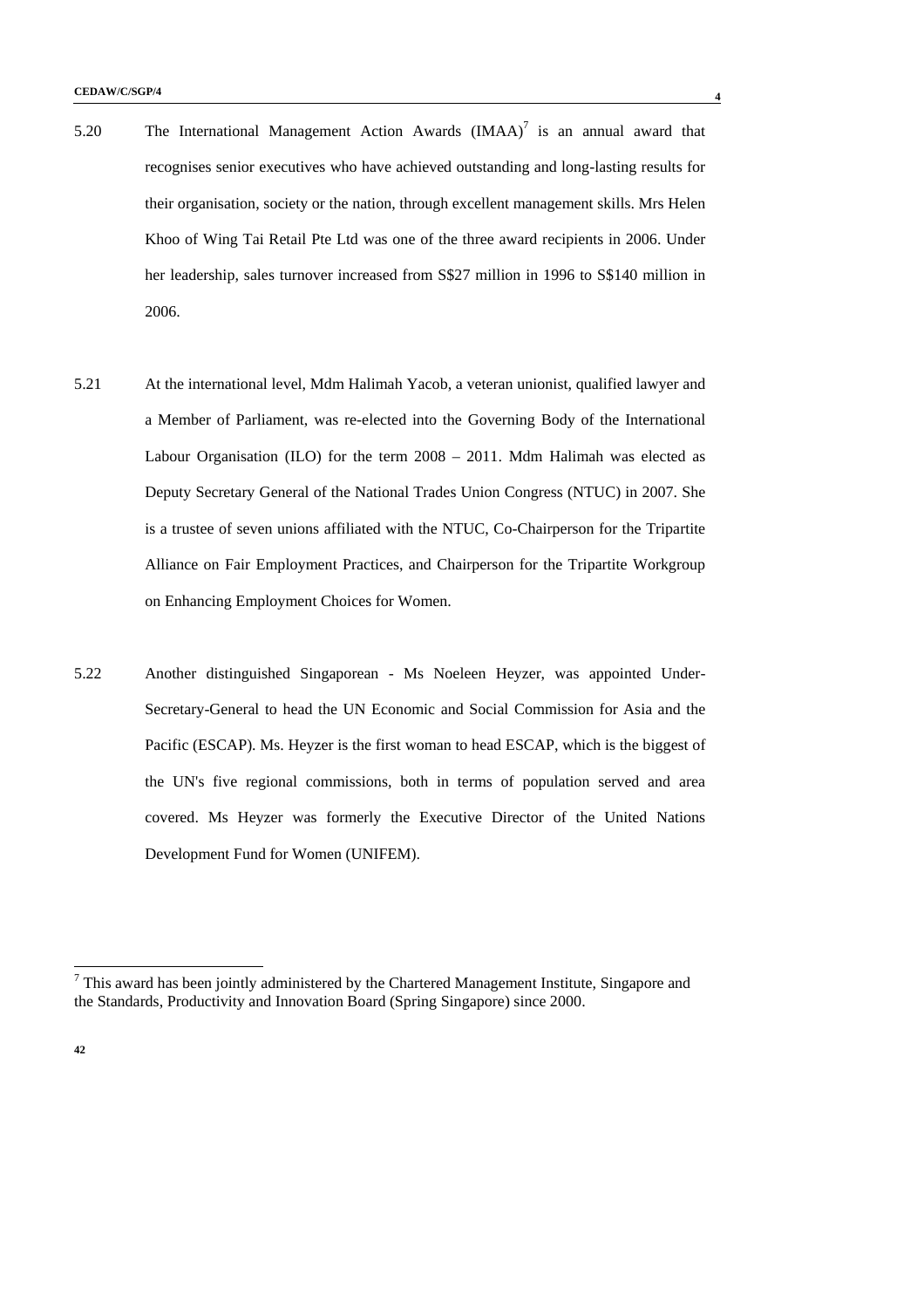- 5.23 Dr Aline Wong received an International Women's Forum (IWF) Award for "Women Who Make a Difference" in October 2006. The former Chairperson for Singapore's Housing and Development Board (HDB)<sup>8</sup> was recognised for her efforts in championing issues affecting women, the elderly and the less fortunate.
- 5.24 In October 2006, UNIFEM Singapore honoured three local women for their achievements and contributions to society. Consultant orthopaedic and hand surgeon, Dr Kanwaljit Soin, was presented with a Lifetime Achievement Award for her work in helping to make a difference in the lives of Singaporeans. Ophthalmologist and President of the Nature Society, Dr Geh Min, was bestowed the "Successful Women who Contributed to Society" award for her commitment in championing environmental causes and the arts. Former President of Netball Singapore, Mrs Ivy Singh-Lim, received the Stylish Achiever Award.
- 5.25 Mrs Yu-Foo Yee Shoon, Minister of State for Community Development, Youth and Sports was awarded an Honorary Doctor of Education degree by Wheelock College, Boston, Massachusetts, USA, in May 2008. She was honoured for her strong advocacy and longstanding commitment to the well-being of children, women and families in Singapore. Wheelock's honorary degree recipients are exceptional leaders and role models, with a lifelong commitment to service with distinguished reputations in policy, education and civil service.

-



<sup>&</sup>lt;sup>8</sup> Dr Aline Wong was the chairperson of HDB from 2003 to 2007. Mr James Koh Cher Siang has since taken over this position from 1 October 2007.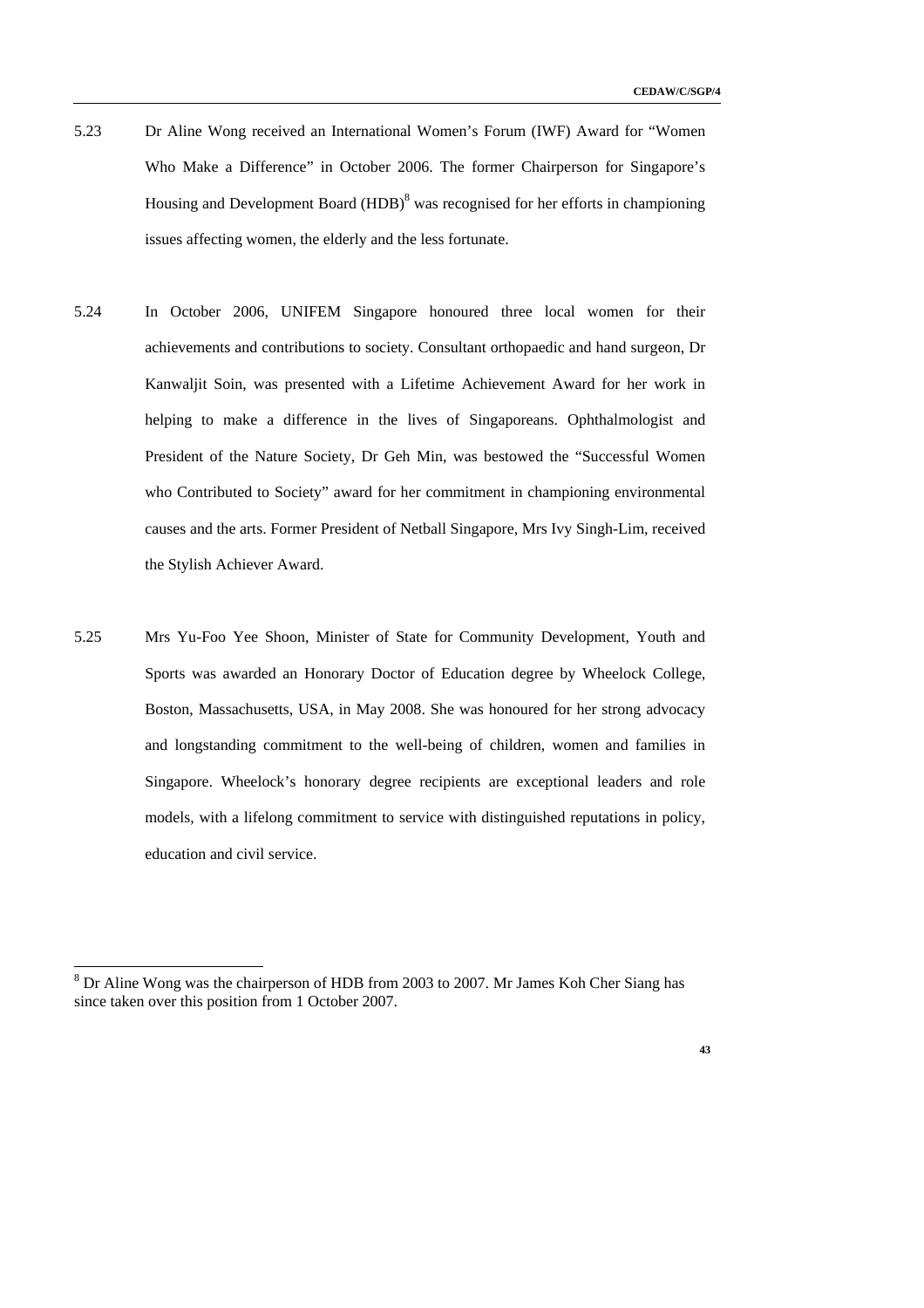- 5.26 In May 2008, Member of Parliament, Ms Lee Bee Wah, became the first Asian to be made an honorary fellow of the elite Institution of Engineers (IStructE), which is the world's largest body for structural engineers. The prestigious award has been given to only 33 other fellows since inception in Britain in 1958, and honours luminaries who have contributed to the institution and the profession. Ms Lee has broken other barriers in a traditionally male-dominated profession by becoming the first woman president of the Institution of Engineers Singapore.
- 5.27 Named the third most powerful woman in Forbes Magazine's "100 Most Powerful Women" in 2007, Mdm Ho Ching is the executive director and chief-executive-officer of Temasek Holdings, an investment company owned by Singapore. Under Mdm Ho Ching's leadership, the net value of Temasek's portfolio grew 27% to S\$108 billion from S\$80 billion in 2006, reaching unprecedented heights.
- 5.28 For more information on women in political and public life and the representation of women at the international level, please refer to Articles 7 and 8 respectively.

# Public Debate

5.29 Since the last government elections in 2001, when a record number of 10 women Members of Parliament (MPs) were elected, women MPs have shown their mettle when debating government policies cutting across various ministries. For example, in response to the rise in terrorism in recent years, Mdm Ho Geok Choo raised the issue of enforcing a greater level of security in army camps. Another example is Dr Fatimah Lateef, who was the winner of the Outstanding Young Person of The World Award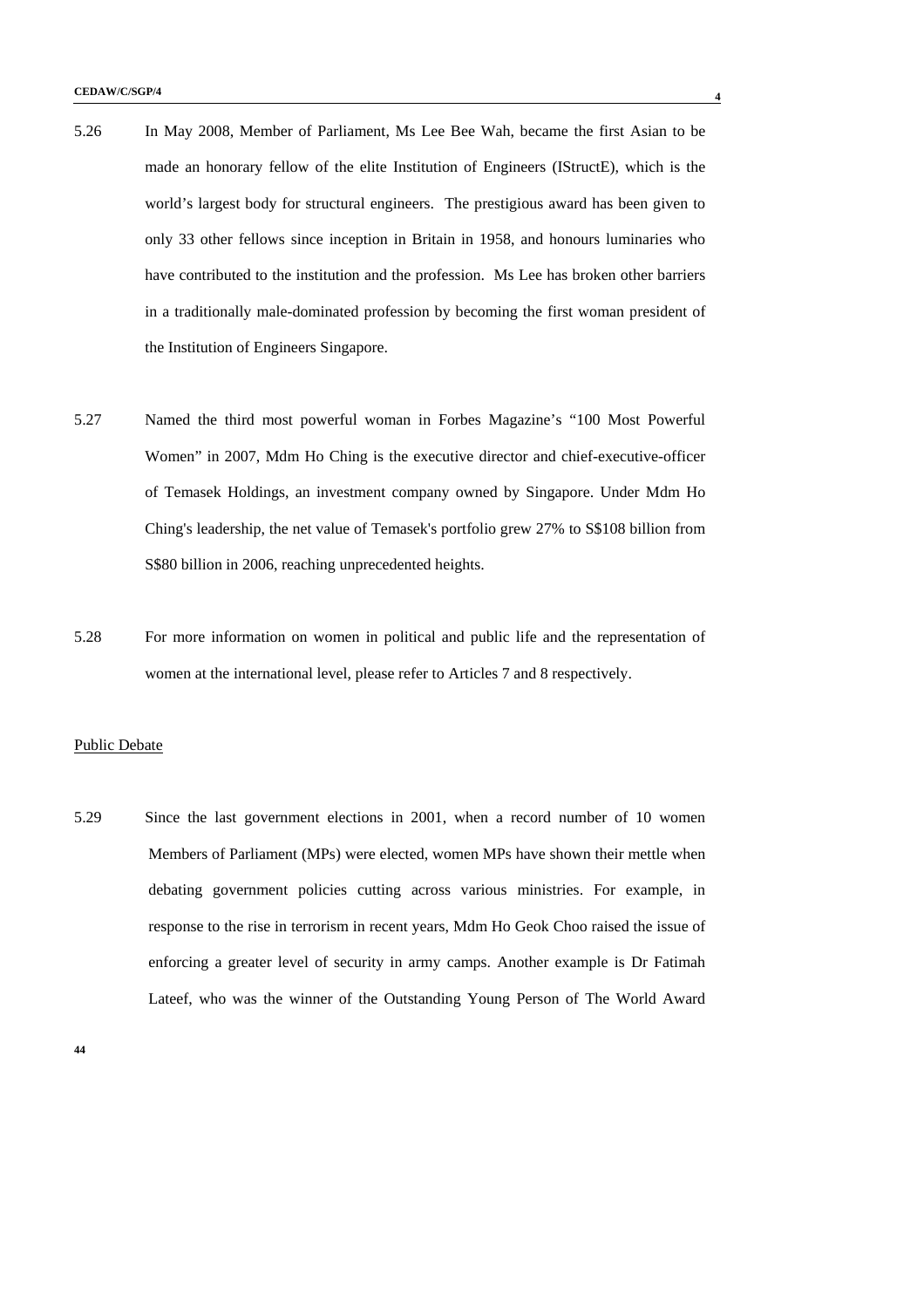2006 (Junior Chamber International) and Woman for Peace Award 2006 (Soka Gakkai). With over 20 years of experience in community and humanitarian work, she continues to be the voice of the poor in Singapore, highlighting their plight during parliamentary debates.

5.30 The presence of these women in the Singapore government ensures that women's issues and the woman's perspective are given due and thorough discussion in the formulation of policies and national directives.

# **Article 6: Suppression of the Exploitation of Women**

*States Parties shall take all appropriate measures, including legislation, to suppress all forms of traffic in women and exploitation of prostitution of women.* 

- 6.1 Singapore remains committed to suppressing the trafficking and exploitation of women in Singapore. Legislation and devoted law enforcement resources have been put in place.
- 6.2 Substantiated cases of trafficking in persons are very rare. In 2007 there were  $28^9$ reported cases of forced prostitution and importation of women by false pretences but none was substantiated. Singapore's laws<sup>10</sup> to prosecute those involved in different



<sup>&</sup>lt;sup>9</sup> One of the 28 cases reported in Dec 2007 is still under investigation.

<sup>&</sup>lt;sup>10</sup> Examples of our legislation include: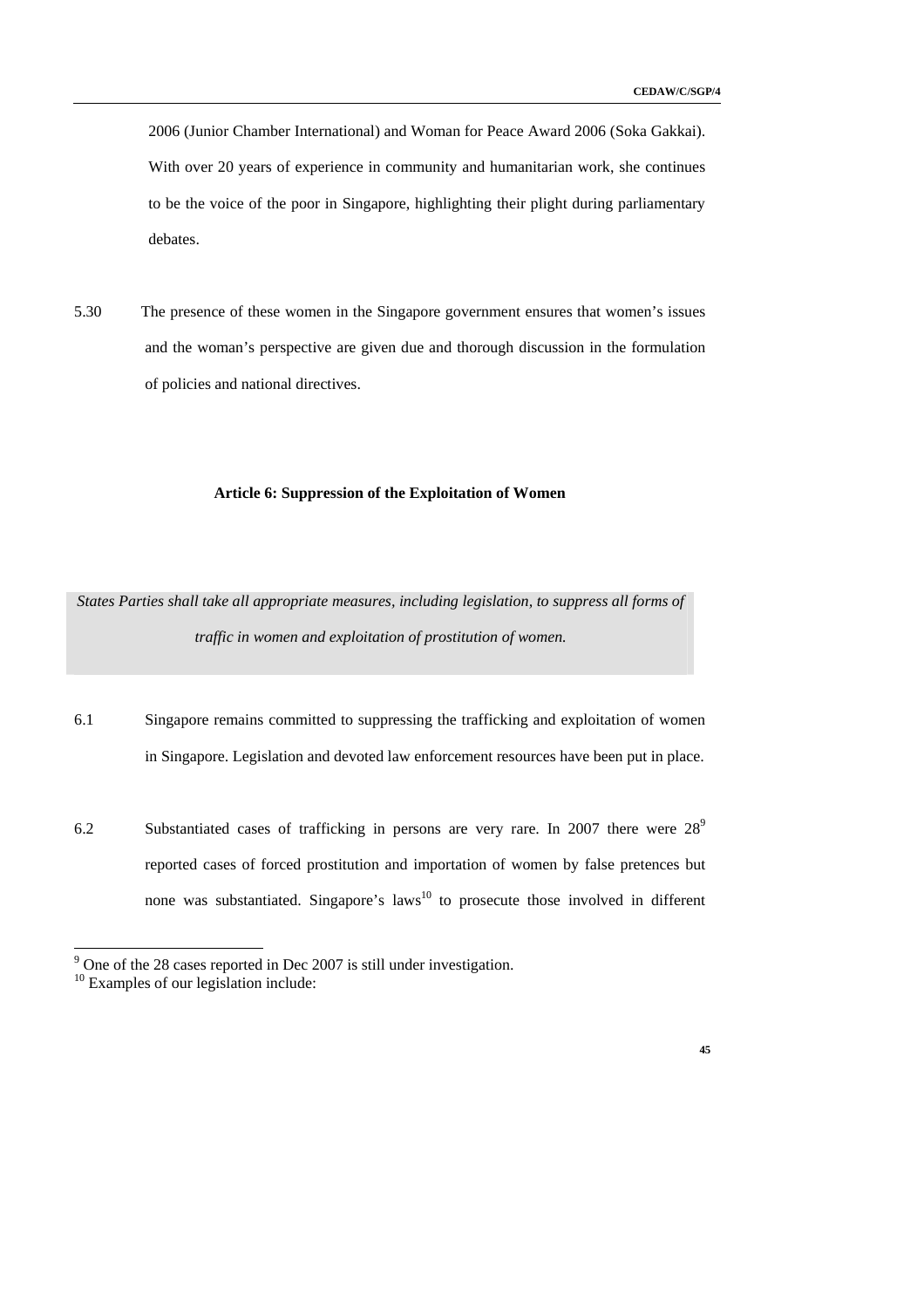aspects of trafficking include the Penal Code which covers a wide range of criminal offences, the Women's Charter and the Children and Young Persons Act which provide for, inter-alia, the punishment of offences against women and girls. The Penal Code<sup>11</sup> criminalises the selling and buying of a minor defined as a person below 21 years old, for the purpose of prostitution. The penalty is an imprisonment term of up to 10 years, and a fine. The Penal Code also makes it an offence to assist in bringing into Singapore any women with the intent to sell her for prostitution. This is punishable with imprisonment of up to 10 years and a fine. The Women's Charter contains similar provisions on trafficking of women for prostitution and other related offences.

- (i) Sections 363 369 of the Penal Code which criminalise the act of kidnapping and abduction. In particular, Section 367 criminalises the kidnapping/abducting of a person in order to subject him to grievous hurt, slavery, etc;
- (ii) Section 370 of the Penal Code which criminalises the buying or disposing of any person as a slave;
- (iii) Section 371 of the Penal Code which criminalises the habitual dealings in slaves;
- (iv) Sections 372 and 373 of the Penal Code which criminalise the selling and buying of minors for the purpose of prostitution;
- (v) Section 373A which criminalises the importation of women by fraud with intent that such woman may be employed or used for prostitution, and Section 374 Unlawful Compulsory Labour;
- (vi) Section 140 of the Women's Charter which prohibits a wide range of conduct, including the sale, hire or possession of women for the purpose of prostitution, and the procurement of women, the bringing into, receiving or harboring of such procured women and the detention of women against their will [Specific sections are Section  $140(1)(c)$  and  $140(1)(f)$ ];
- (vii) Section 141 of Women's Charter prohibits trafficking in women; and
- (viii) Section 142 of the Women's Charter prohibits trafficking in women under false pretence.

<sup>11</sup> Sections 372 and 373 of the Penal Code.

l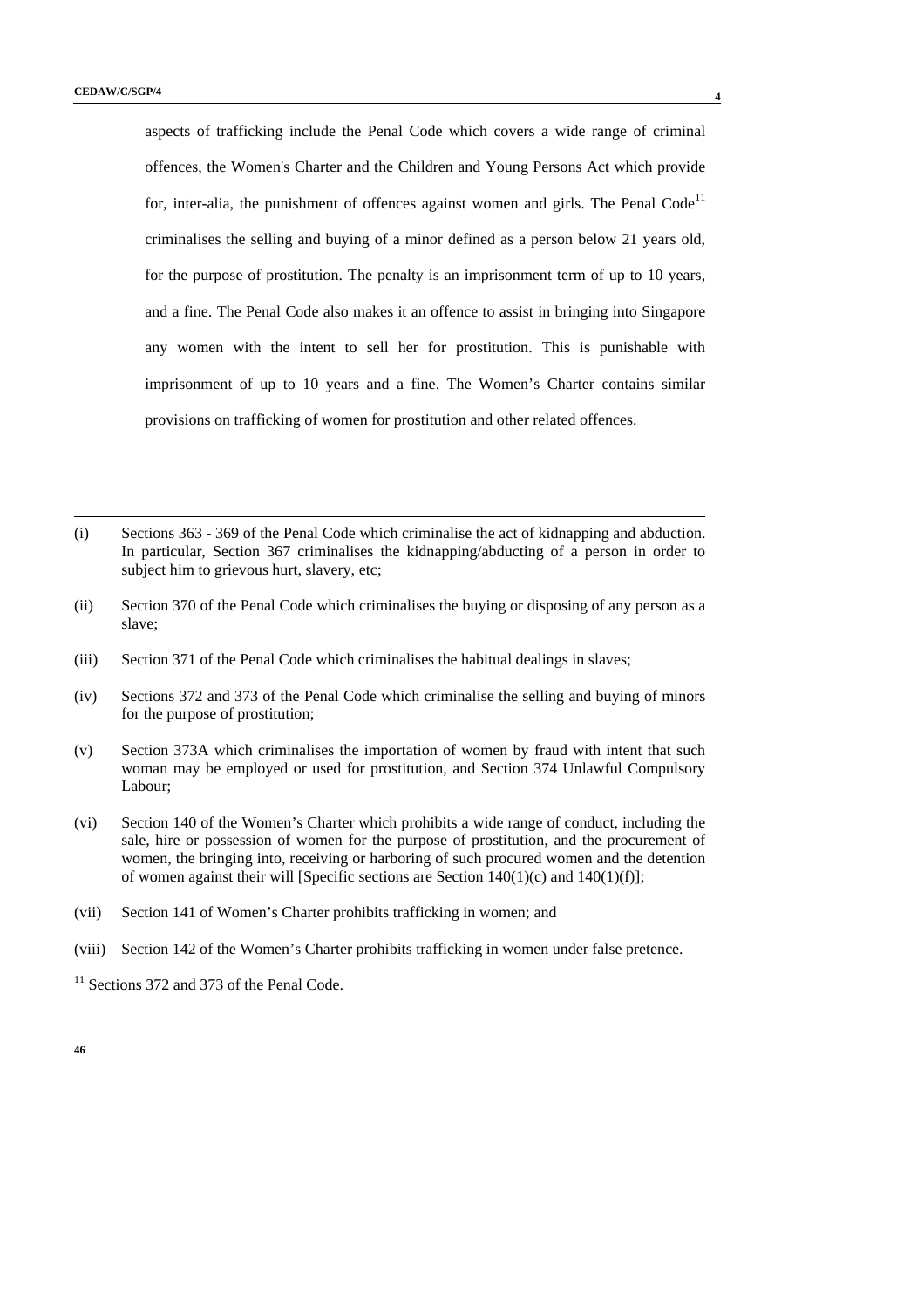6.3 Singapore law enables us to target traffickers who operate from overseas as well. The laws on abetment and criminal conspiracy cover all acts leading up to the commission of the primary offence in Singapore, even if such acts were committed overseas, i.e. the same penalties apply whether the offences were committed in Singapore or overseas.

## **Amendments to the Penal Code**

- 6.4 To enhance the protection of young persons against exploitation for commercial sex in Singapore and in other countries, the following amendments, effective from 1 February 2008, were made to the Penal Code :
	- a. to make it an offence for a person (male or female), to purchase sexual services from another person (male or female) who is under 18 years of age (punishable by up to 7 years' imprisonment and/or fine); and
	- b. to combat child sex tourism, it is an offence for
		- (1) a Singapore Citizen or Permanent Resident to purchase sexual services from a minor under 18 overseas (punishable by up to 7 years' imprisonment and/or fine); and
		- (2) a person to organise child sex tours or print, publish or distribute any information that is intended to promote commercial exploitation of minors under 18 (punishable by up to 10 years' imprisonment and/or fine).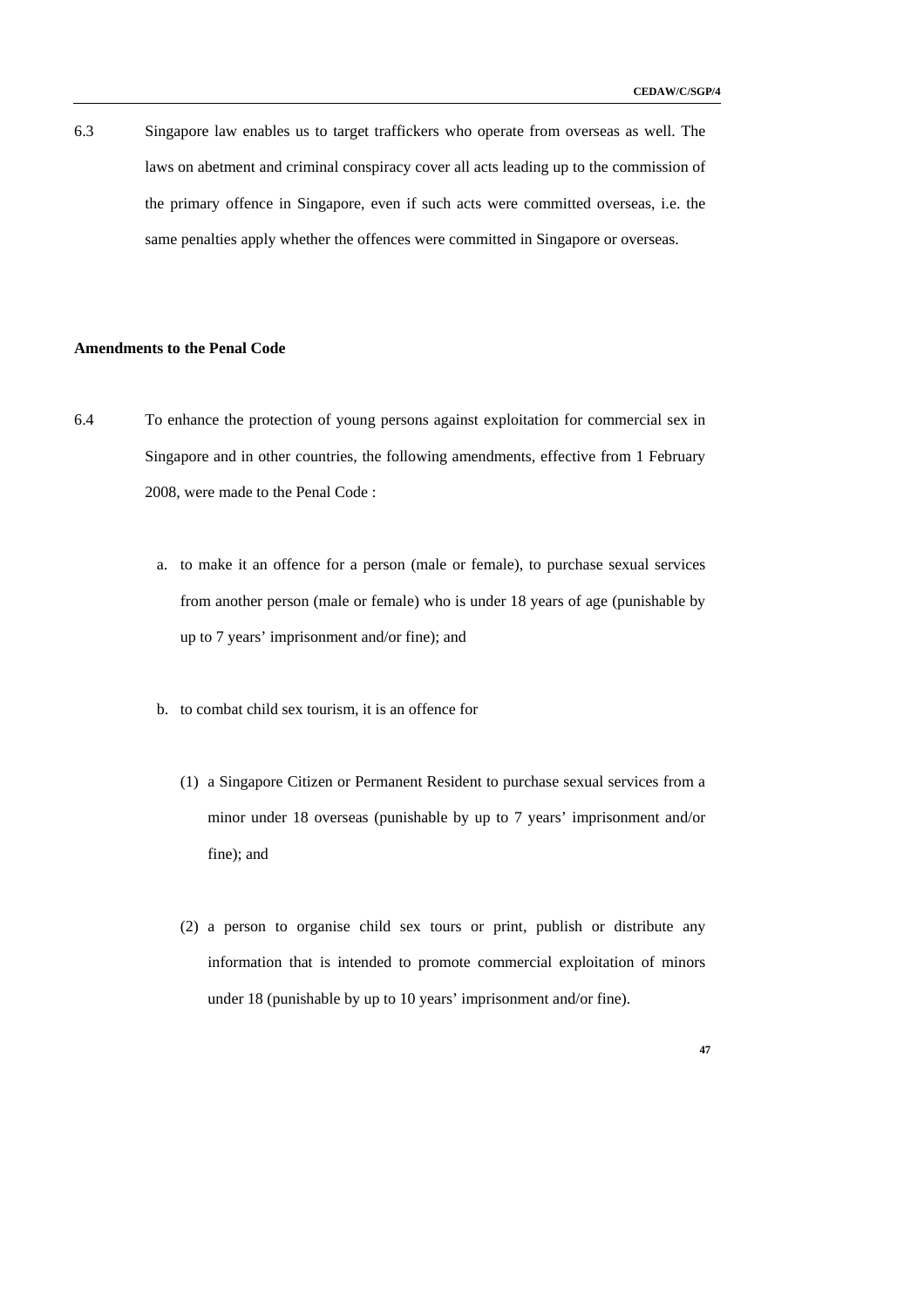### **Enforcement Actions and Checks**

- 6.5 The Singapore Police Force has a dedicated unit for vice issues, including trafficking of women for commercial sexual exploitation. Officers in the unit are experienced, trained and competent to handle such cases. Their training includes specialised interview techniques. Translators are present during interviews with foreign sex workers to facilitate the interview process. Interviews and screenings allow officers to identify information on potential sex trafficking activities or syndicates involved.
- 6.6 Officers in the Immigration and Checkpoints Authority (ICA) overseeing border security are trained in profiling techniques. Their training in fraudulent travel document detection, interviewing and search techniques form a strong deterrence at border checkpoints against illegal migration.
- 6.7 Singapore adopts a multi-pronged approach comprising enforcement actions and security checks at the various checkpoints to detect and deter the smuggling of illegal immigrants in and out of Singapore. In addition, with its intensive patrols around Singapore territorial waters, the Police Coast Guard's presence is strongly felt. These enforcement actions are complemented by the stringent laws against immigration offenders and those who traffic, harbour or employ them. The various measures are widely publicized in the media, during parliamentary debates and in numerous public education efforts to raise public awareness. These efforts have borne fruit as seen from the improving immigration offenders' situation in Singapore in recent years.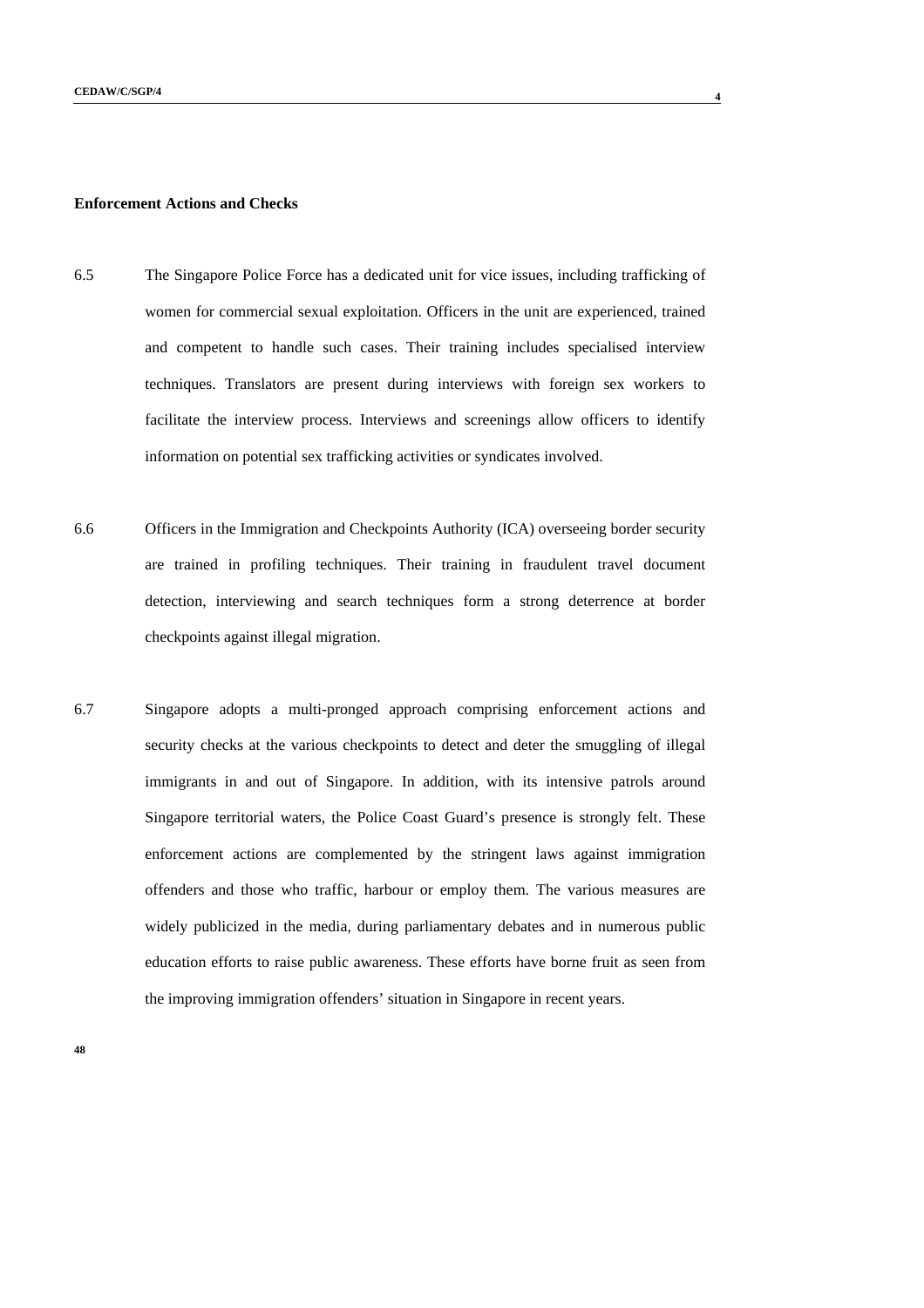**49** 

# **Assistance for Victims of Trafficking and Violence**

6.8 Victims of trafficking and violence can approach any of the Family Service Centres, which are neighbourhood-based social service agencies, for assistance. Three selected Family Service Centres with crisis shelters provide victims with temporary accommodation, protection, practical assistance programmes and emotional support. Professional social workers at the Centres are trained to respond to crisis and victims of violence. Victims can call the National Family Service Centre Helpline, or the Police, if they need help or wish to be admitted to a crisis shelter. The Police and Family Service Centres are linked to other assistance services, such as medical and psychological services, via the Family Violence and Child Protection networking systems. These networking systems ensure that appropriate and timely referrals are made.

# **Ratification of the UNTOC**

6.9 Singapore recently ratified the United Nations Convention Against Transnational Organised Crime (UNTOC). The instrument of ratification for the UNTOC was deposited in August 2007 and came into force on 27 September 2007.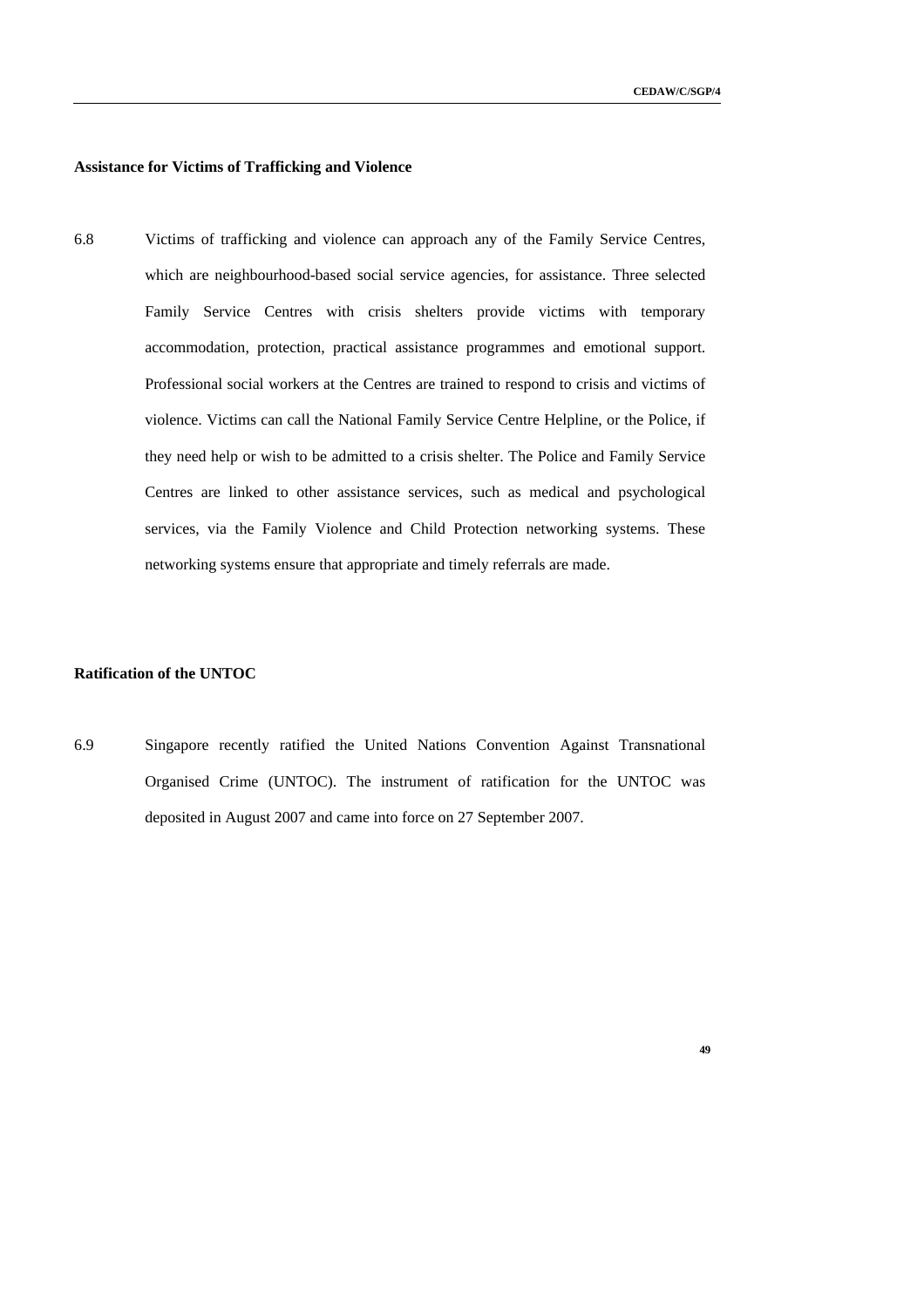# **PART III**

### **Article 7: Political and Public Life**

*States Parties shall take all appropriate measures to eliminate discrimination against women in the political and public life of the country and, in particular, shall ensure to women, on equal terms with men, the right:* 

*(a) To vote in all elections and public referenda and to be eligible for election to all publicly elected bodies;* 

*(b) To participate in the formulation of government policy and the implementation thereof and to hold public office and perform all public functions at all levels of government;* 

*(c) To participate in non-governmental organizations and associations concerned with the public and political life of the country.* 

**More Women in Politics**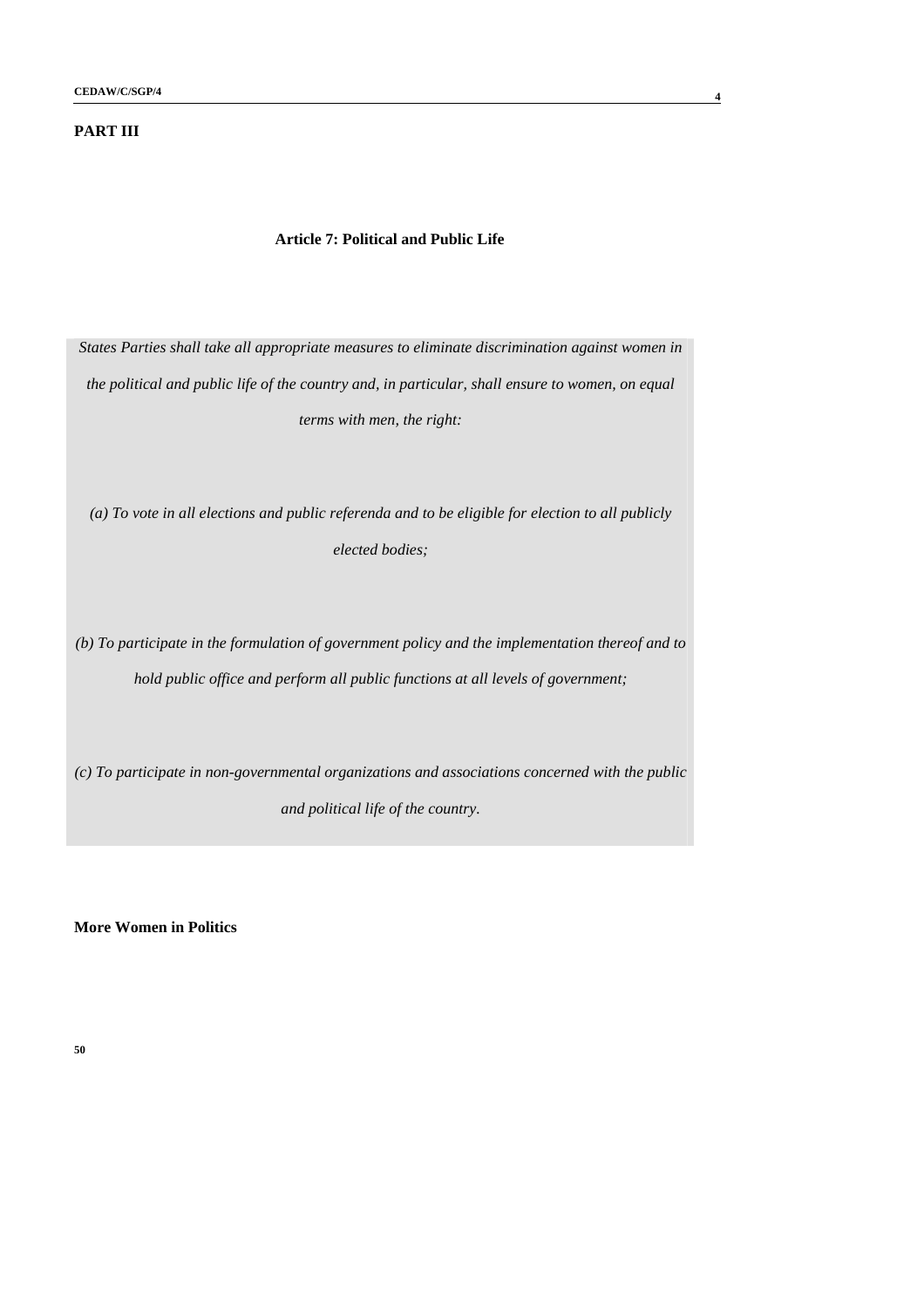7.1 Female representation in Parliament has been increasing. In 2004, 12 percent or 10 out of 84 elected Members of Parliament (MPs) and 5 out of 9 Nominated Members of Parliament (NMPs) were women. Following the May 2006 General Election, 23 of 93 MPs, or 25% are women. They comprise 17 elected MPs, one Non-Constituency MP (NCMP) and 5 women NMPs.

| Members of Parliament (Elected and NCMP) |           |          |          |                  |  |  |  |  |  |  |
|------------------------------------------|-----------|----------|----------|------------------|--|--|--|--|--|--|
|                                          | June 1999 | Sep 2004 | May 2006 | July $2008^{12}$ |  |  |  |  |  |  |
| Female                                   | 4         | 10       | 17       | 18               |  |  |  |  |  |  |
| Total                                    | 83        | 84       | 84       | 85               |  |  |  |  |  |  |
| Proportion of Female MPs                 | 4.8%      | 11.9%    | 20.2%    | 21.2%            |  |  |  |  |  |  |

| Nominated Members of Parliament (NMP) |          |          |          |                  |  |  |  |  |  |  |
|---------------------------------------|----------|----------|----------|------------------|--|--|--|--|--|--|
|                                       | Jun 1999 | Sep 2004 | May 2006 | July $2008^{13}$ |  |  |  |  |  |  |
| Female                                | 2        | 5        | 2        | 5                |  |  |  |  |  |  |
| Total                                 | 9        | 9        | 9        | 9                |  |  |  |  |  |  |
| Proportion of Female NMPs             | 22.2%    | 55.6%    | 22.2%    | 55.6%            |  |  |  |  |  |  |

7.2 There are four women political office-holders:

• Mrs Lim Hwee Hua, Senior Minister of State for Finance and Transport (2 portfolios);

-

 $12$  Source from http://www.parliament.gov.sg

<sup>&</sup>lt;sup>13</sup> Source from http://www.parliament.gov.sg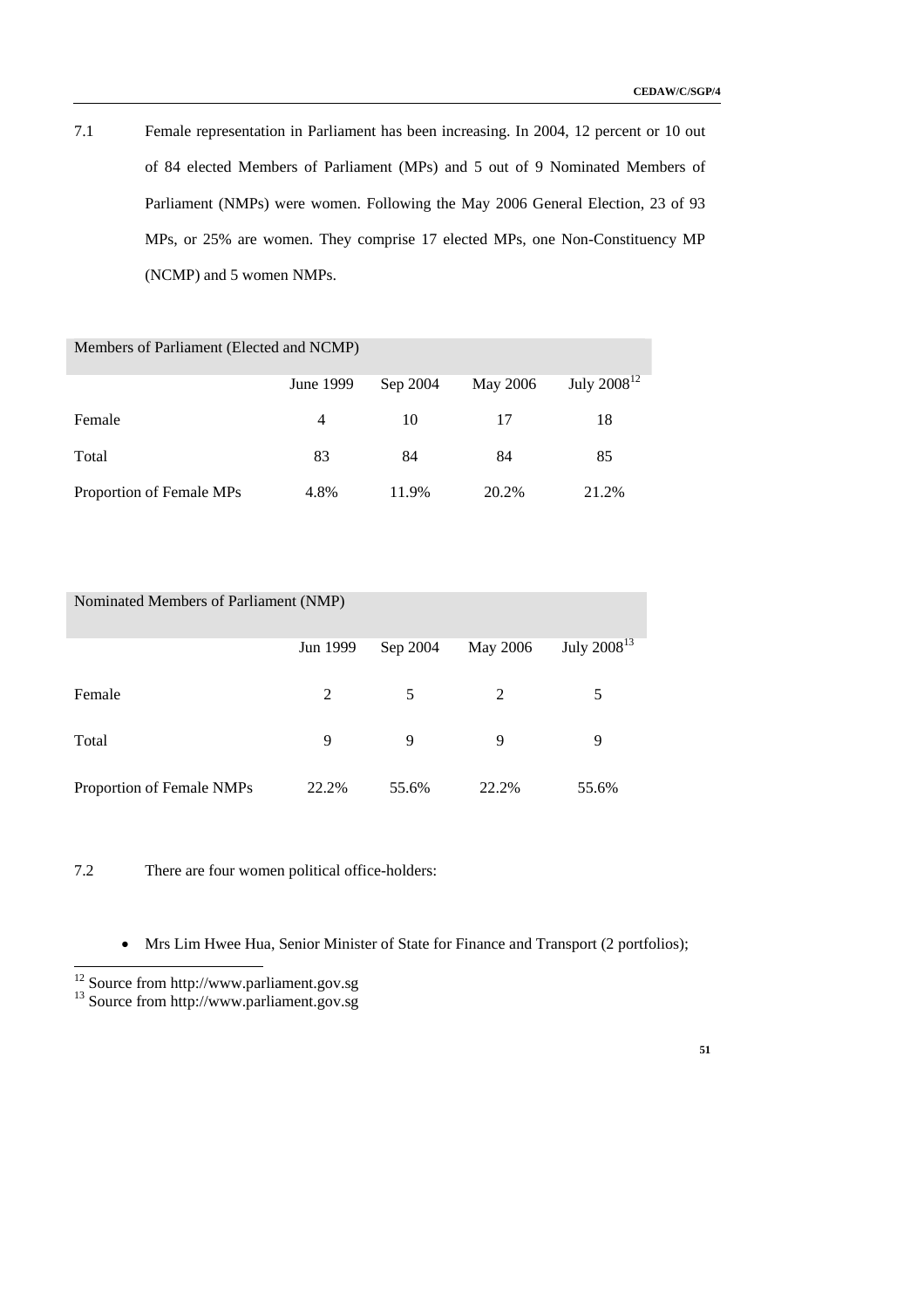- Ms Grace Fu, Senior Minister of State for National Development and Education (2) portfolios);
- Mrs Yu-Foo Yee Shoon, Minister of State for Community Development, Youth and Sports; and
- Dr Amy Khor, Senior Parliamentary Secretary for Environment and Water Resources, Mayor of South West CDC and Chairperson of REACH Supervisory Panel (2 additional portfolios).
- 7.3 The women MPs have been active in Parliament, and have debated on a wide range of issues and topics. Their competence has earned them the respect of their fellow Parliamentarians, the public and the media.
- 7.4 Singapore hosted the 29th ASEAN Inter-Parliamentary Assembly (AIPA) General Assembly meeting from 19 to 24 August 2008. One of the AIPA Committees is the Women Parliamentarians of AIPA (WAIPA), which was formed in 1998 following the growing number of women elected as parliamentarians. WAIPA aims to further increase the representation of women in parliament throughout ASEAN; to ensure that matters of specific concern to women be put on the agenda of AIPA's General Assembly; and to establish networks with other women's associations and women's meetings within international organisations such as the Commonwealth Parliamentary Association and the Inter-Parliamentary Union. Member of Parliament (MP) Dr Lily Neo was the Chairperson of WAIPA in 2008.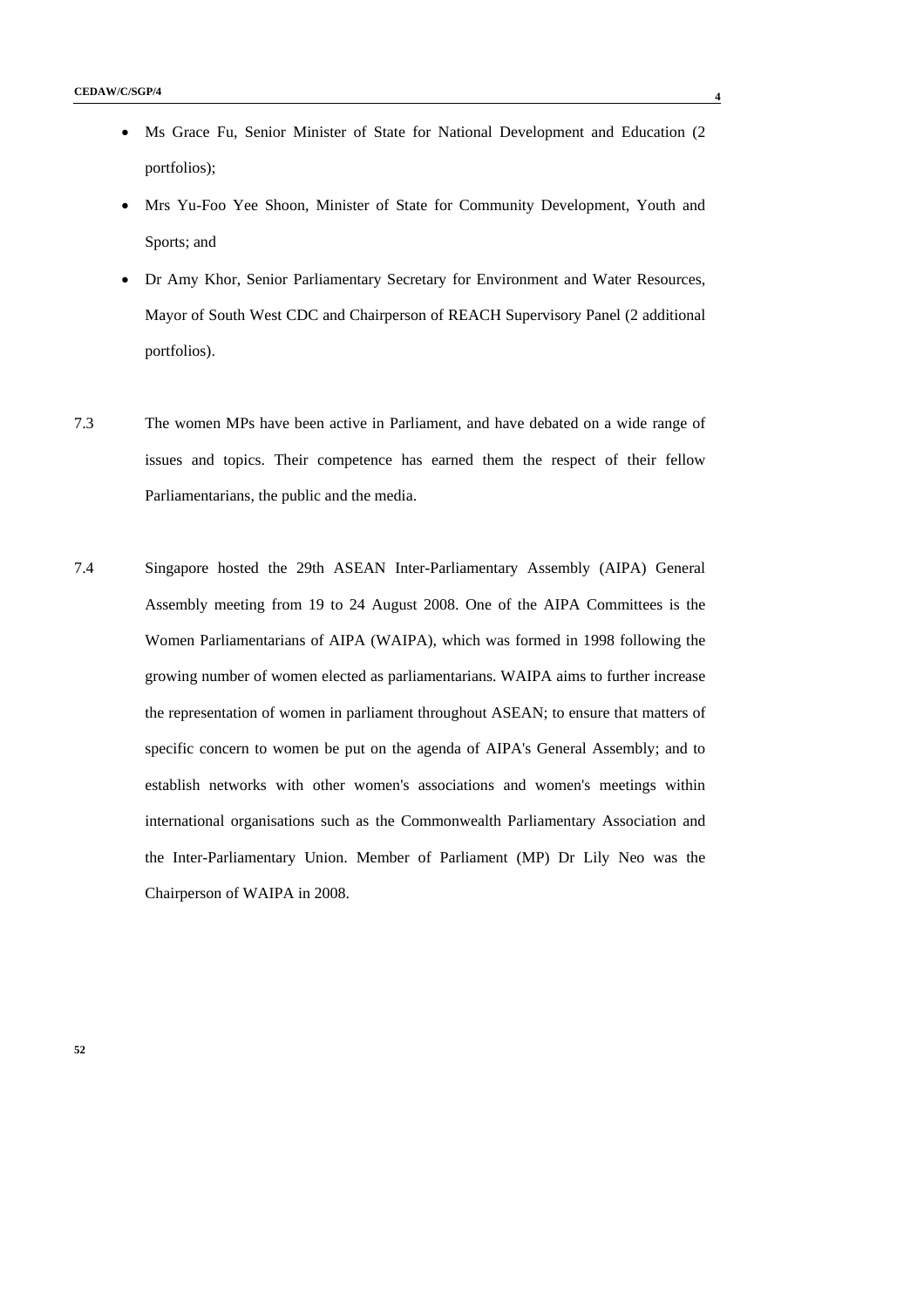# **Women and Public Life**

7.5 Women are now occupying several important leadership positions in various capacities as Judges, senior Civil Servants, Diplomats (see Chapter 8 on Representation), Commanders of army and air force units and trade union leaders.

# **Judiciary**

7.6 In the Judiciary, women judges made up 52% and 20% in the Subordinate Courts and Supreme Courts respectively in 2008.

# **Military Court of Appeal**

7.7 Two prominent lady lawyers were recently re-appointed to the panel of legally-qualified persons of the Military Court of Appeal. They were Ms Deborah Barker, a Senior Counsel from the law firm Khattar Wong & Partners and Ms Foo Tuat Yien, Assistant Chief Executive (Legal and Enforcement), with the Competition Commission of Singapore. Both were appointed for another two years, from 1 July 2008 to 30 June 2010.

**Women in the Public Sector**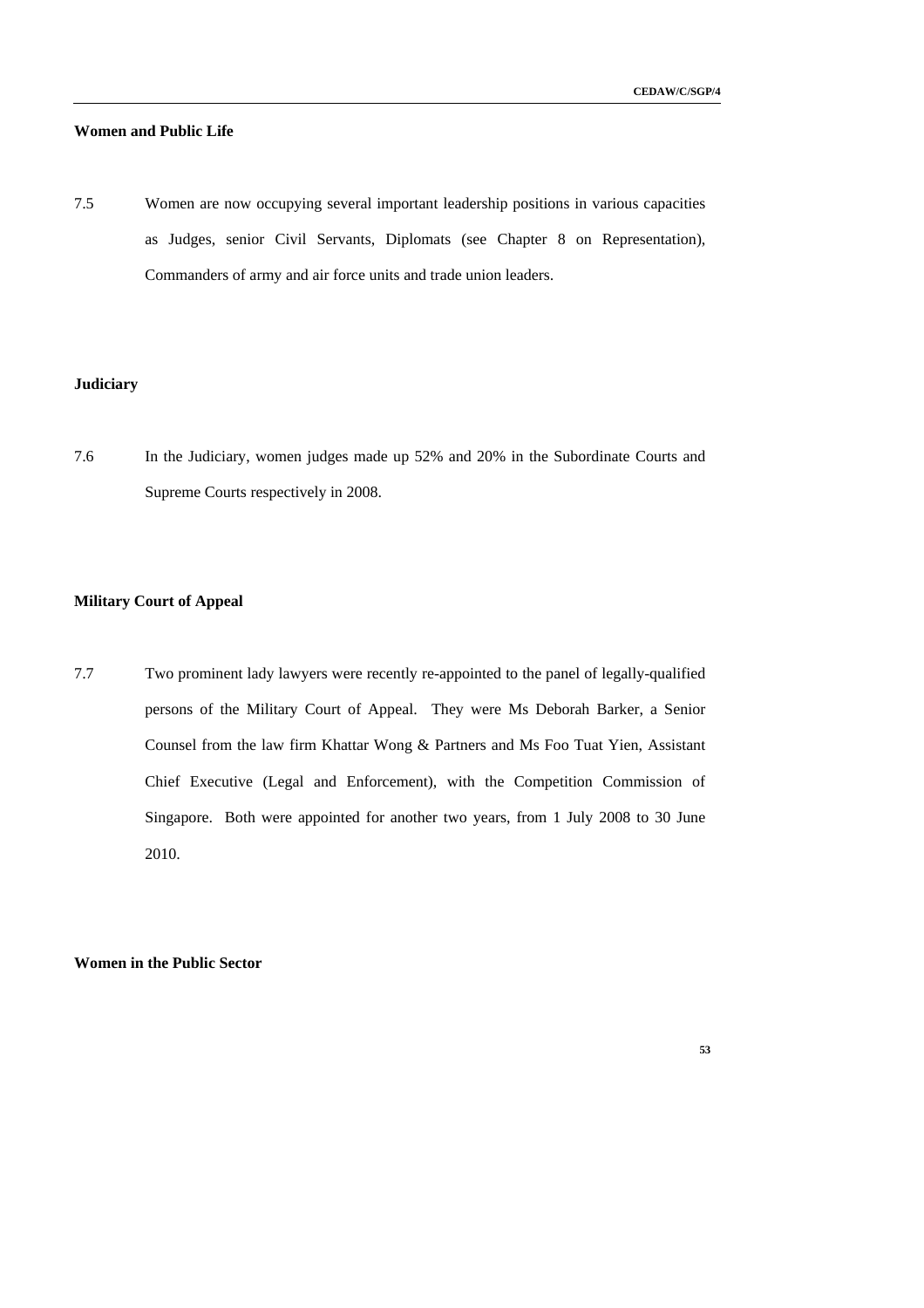7.8 Recruitment into the public sector is open and transparent, and the development and advancement of every officer is based on merit. There is a higher proportion of women in the Civil Service. As at December 2007, women constituted 56% of the Civil Service and formed 63% of the total number of officers in the Division I and Superscale categories, which are the top two categories of officers in the Civil Service. In the Superscale category, women make up 40% of the total number of officers. This is a significant increase from 28.5% in 2000.

# Staff Strength by Division<sup>14</sup> in the Civil Service (as at 31 Dec 2007)

| Division           | Female       | Male         | Total |
|--------------------|--------------|--------------|-------|
| 00                 | 286 (40%)    | 426 (60%)    | 712   |
| 01                 | 20,862 (63%) | 12,203 (37%) | 33065 |
| 02                 | 9,610 (57%)  | 7,198 (43%)  | 16808 |
| 03                 | 4,704 (41%)  | 6,654(59%)   | 11358 |
| 04                 | 1,684 (43%)  | 2,205 (51%)  | 3889  |
| <b>Grand Total</b> | 37,146 (56%) | 28,686 (44%) | 65832 |

 $9$  Div 0 (Superscale) and Div 1: generally refer to graduates

Div 2: generally refers to diploma holders

Div 3: generally refers to corporate support functions, e.g. secretarial roles

Div 4: generally refers to those involved in operational support e.g. mechanics, cleaners.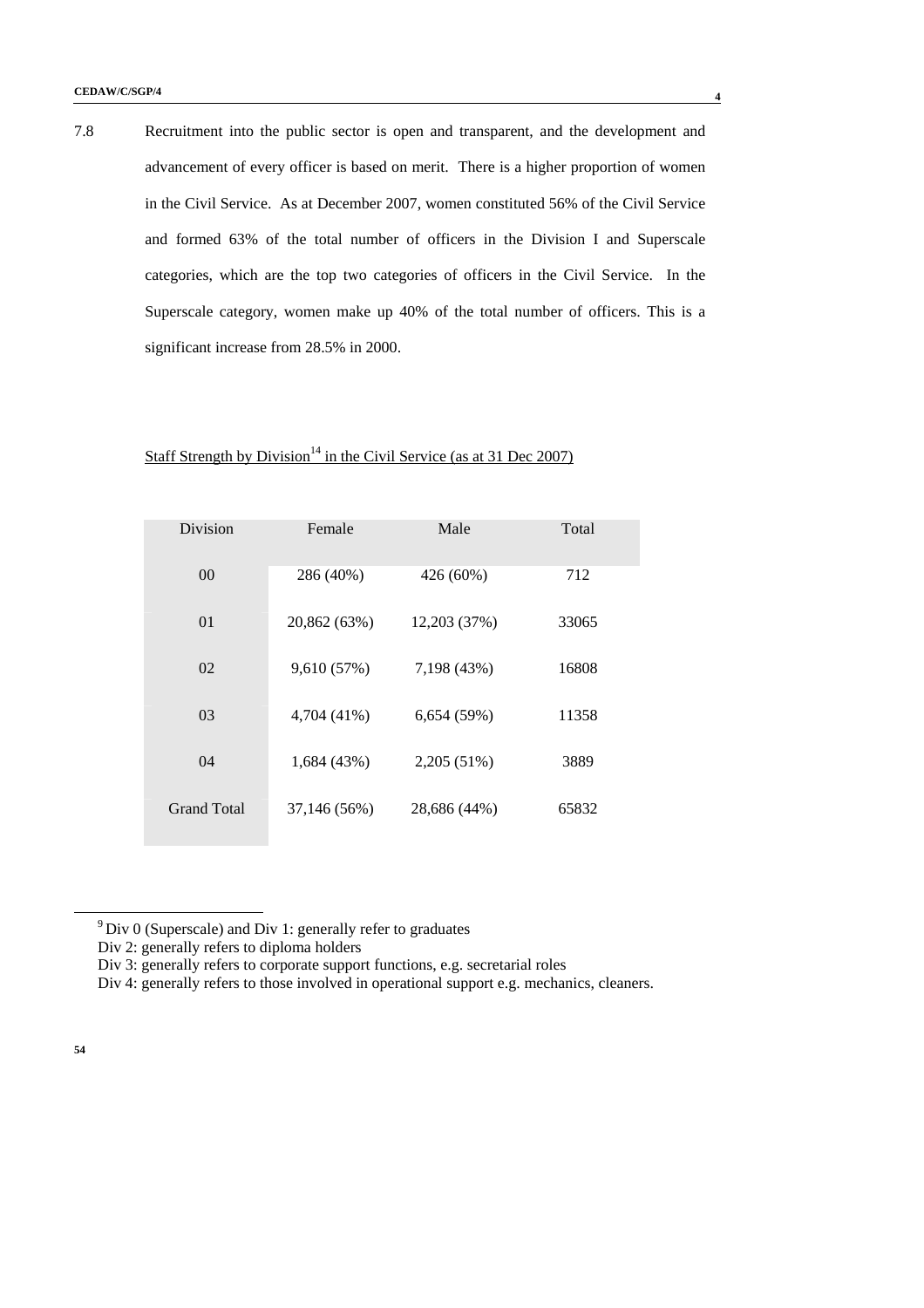7.9 In April 2008, Ms Yeoh Chee Yan, former Deputy Secretary (Policy), Ministry of Defence, was promoted to 2<sup>nd</sup> Permanent Secretary of Education. As of 1 October 2008, there are five female Permanent Secretaries out of a total of 19 Permanent Secretaries. In addition, there are seven female Deputy Secretaries out of a total of 30 Deputy Secretaries in the Civil Service.

# **Non-Governmental Organisations and Associations Concerned with the Public and Political Life of Singapore**

- 7.10 The following 3 key women bodies represent more than 90% of women's groups in Singapore:
	- (i) The Singapore Council of Women's Organisations (SCWO), which is the umbrella body for women's organisations in Singapore;
	- (ii) The Women's Integration Network (WIN) Council under the People's Association, which runs programmes for women at the community level and provides leadership opportunities at the grassroots level; and
	- (iii) The National Trades Union Congress (NTUC) Women's Development Secretariat, which represents the labour movement and champions women's interests pertaining to labour issues.
- 7.11 The People's Association WIN Council and the NTUC Women's Development Secretariat are affiliates of the SCWO. These 3 key organisations are a powerful resource as well as an important change agent for women in Singapore.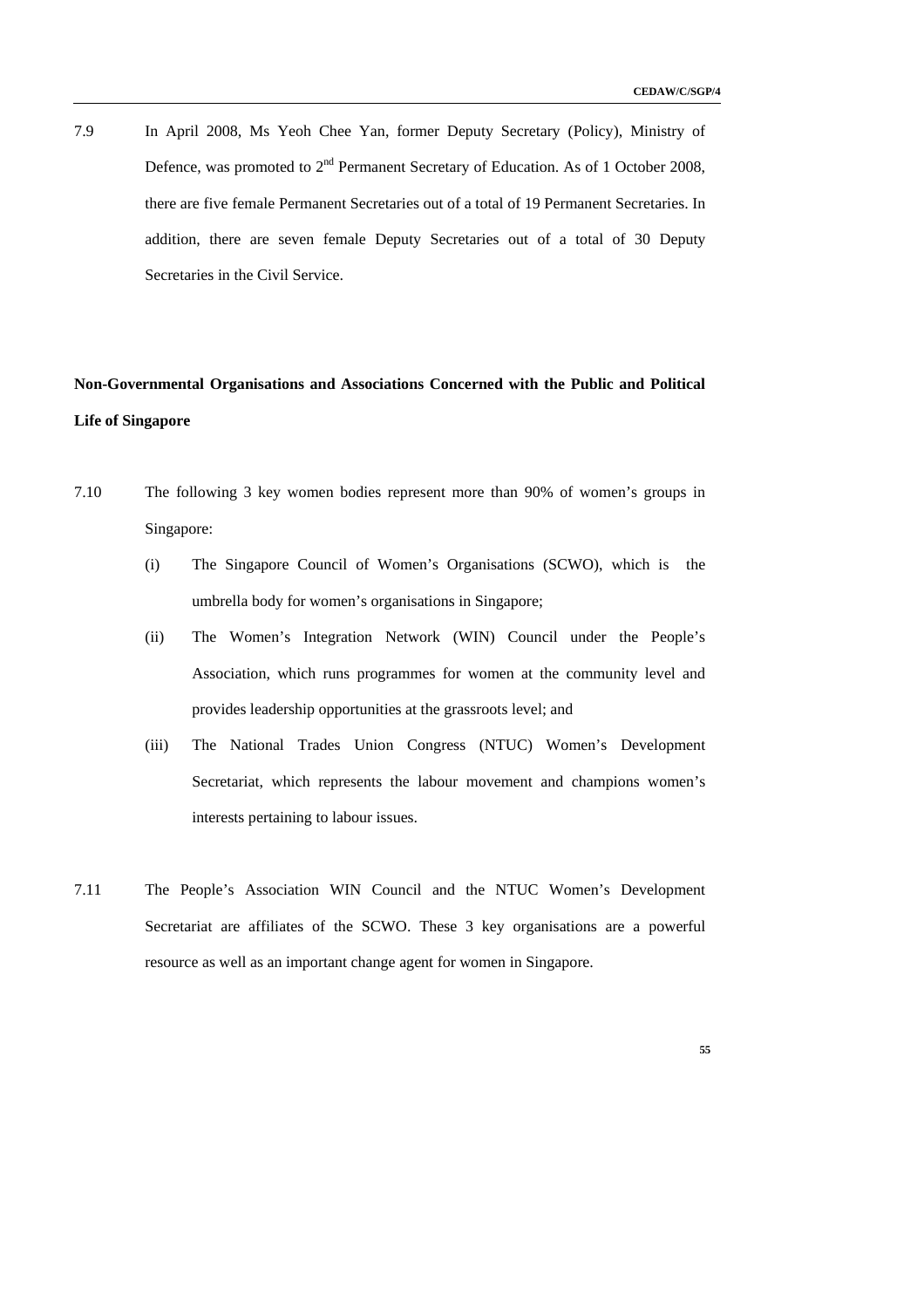7.12 The Women's Desk of the Ministry of Community Development, Youth and Sports, partners and works with these apex bodies to address issues facing women in Singapore.

#### The Singapore Council of Women's Organisations (SCWO)

- 7.13 In June 2006, the SCWO and the Tsao Foundation, a not-for-profit organisation, launched a new one-stop education, referral and counselling centre for older women called WINGS, which stands for Women's Initiative for Ageing Successfully. WINGS aims to empower older women and help them take personal responsibility for their health and finances, and to age successfully. With funding from the Singapore Government, WINGS organises programmes on preventive healthcare, financial planning, as well as courses on new job skills.
- 7.14 In March 2007, SCWO launched the Women's Register, www.womensregister.org, a secure on-line database portal, where women can register their profiles and avail themselves to take up leadership appointments in public, private and non-profit organisations, at both the national and international levels. As at August 2008, there were 372 individual members and 30 organisational members.
- 7.15 One of the non-profit affiliates of SCWO is the Association of Women for Action and Research (AWARE). Its three main areas of focus are - Support, Research and Advocacy. They reach out to several thousand women through their telephone counselling Helpline, face-to-face counselling programme and free legal clinics. AWARE also runs public education programmes to raise awareness on gender equality. Recent AWARE programmes and initiatives include Comprehensive Sexuality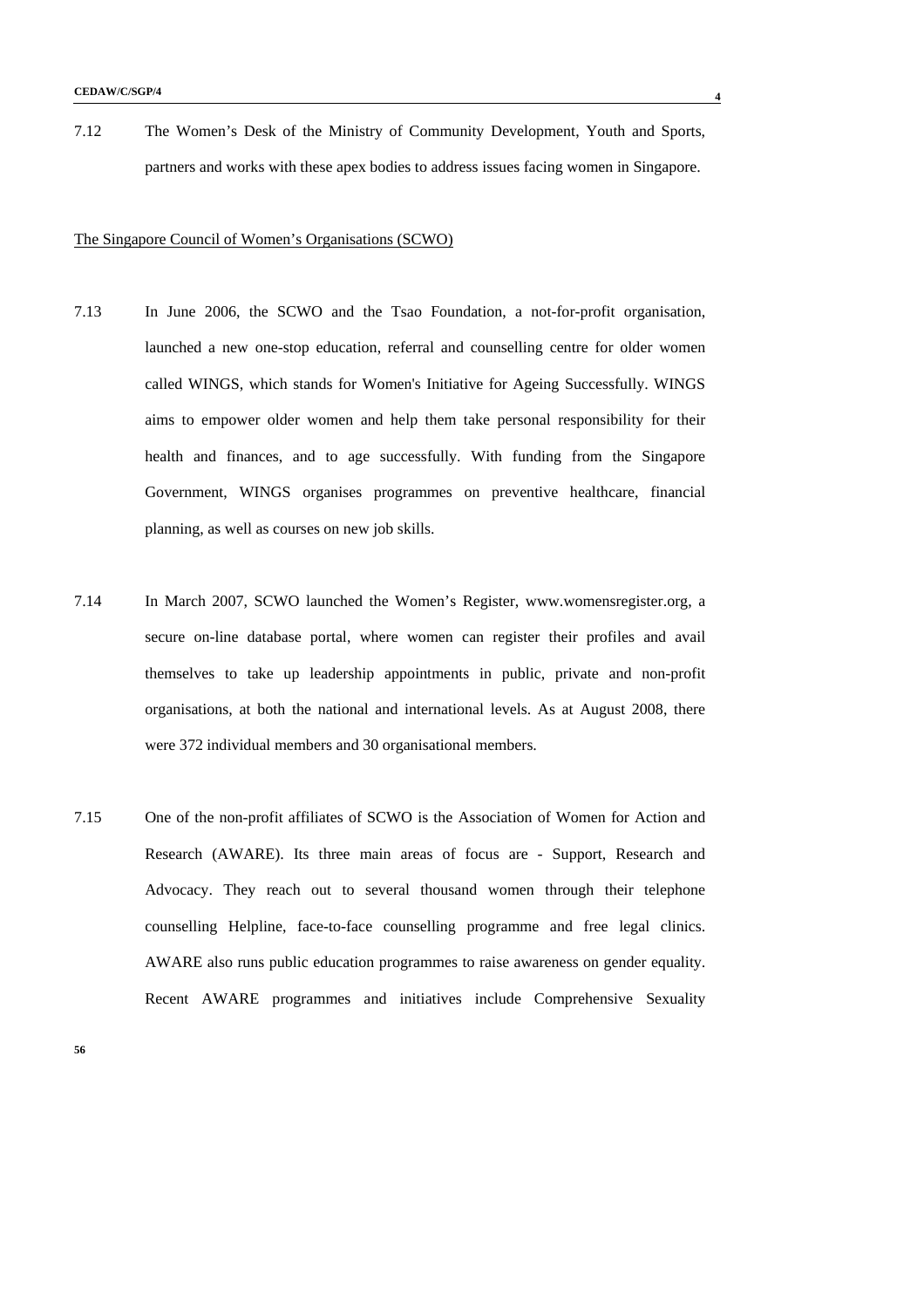Education, Financial Intelligence Training, the White Ribbon Campaign, Research Study on Workplace Sexual Harassment, as well as ongoing lectures at educational institutions. Other SCWO's affiliates include the Society Against Family Violence (SAFV), the Asian Women's Welfare Association (AWWA) and the Singapore Association of Women Lawyers (SAWL).

# CEDAW Discussion Sessions

- 7.16 The Ministry of Community Development, Youth and Sports (MCYS) and SCWO have thus far jointly organised four sessions on CEDAW for women's groups. The latest session on 6 October 2008 was held to consult women's groups on Singapore's implementation of CEDAW and to obtain feedback on the draft Fourth Report. The members of the Inter Ministry Committee on CEDAW updated participants and clarified on policies and measures pertaining to women under their purview.
- 7.17 Two consultation sessions were also held with Government Parliamentary Committee members and female Members of Parliament to share what Singapore has done to ensure the de jure and de facto equality of women. The sessions, held on 19 June 2007 and 15 October 2008, saw frank exchanges among the parliamentarians on challenges facing women and what remains to be done.

# People's Association Women's Integration Network (WIN) Council

7.18 WIN Council is formed under the People's Association (PA) as the central body of the Women's Executive Committees (based at community centres/clubs). The Executive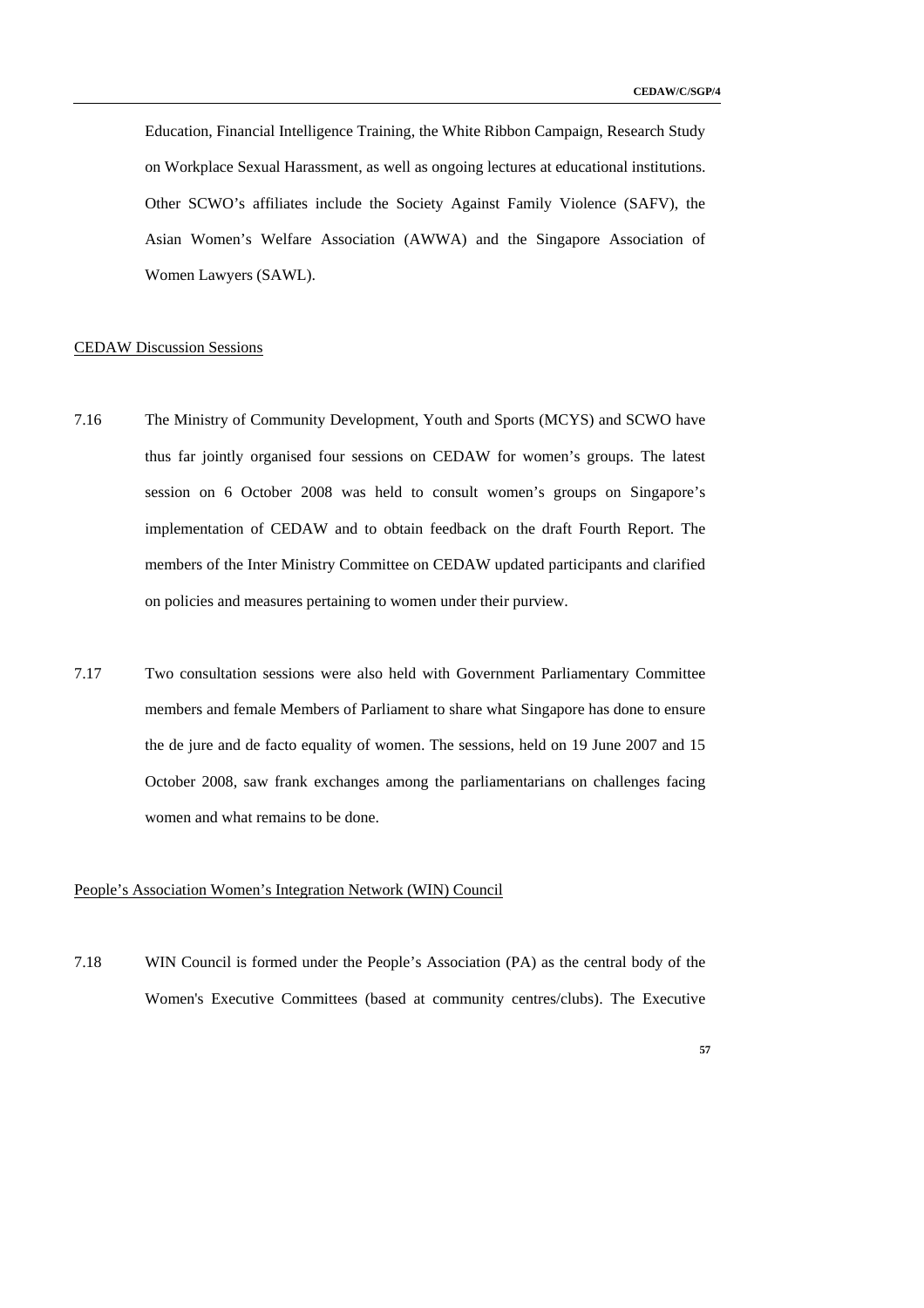Committees organise programmes for women and their families and provide leadership opportunities at the grassroots and community level.

7.19 The grassroots activities provide women with a common platform to meet and exchange ideas and views.

## The National Trades Union Congress (NTUC) Women's Development Secretariat

- 7.20 Formerly known as the NTUC Women's Committee, the NTUC Women's Development Secretariat (WDS) represents the labour movement and champions women's interests pertaining to labour issues.
- 7.21 Of the 500,000 workers represented in the trade unions affiliated to the NTUC, as at September 2007, 48% were women. 4 out of 21 members appointed to the NTUC Central Committee (for the term 2007 to 2011), the highest policy-making body of the labour movement, were women. They are Mdm Halimah Yacob, Deputy Secretary-General and Secretary of NTUC WDS; Ms Josephine Teo, Assistant Secretary General; Ms Diana Chia, Central Committee Member and Chairperson of NTUC WDS; and Ms Nora Kang, Central Committee Vice President and Vice-Chairperson of NTUC WDS.
- 7.22 The NTUC WDS recently commissioned a survey on "Usage and Attitudes on Work-life Harmony". The survey measured work-life harmony practices such as Leave Benefits, Flexible Working Arrangements, and Employee Support Schemes.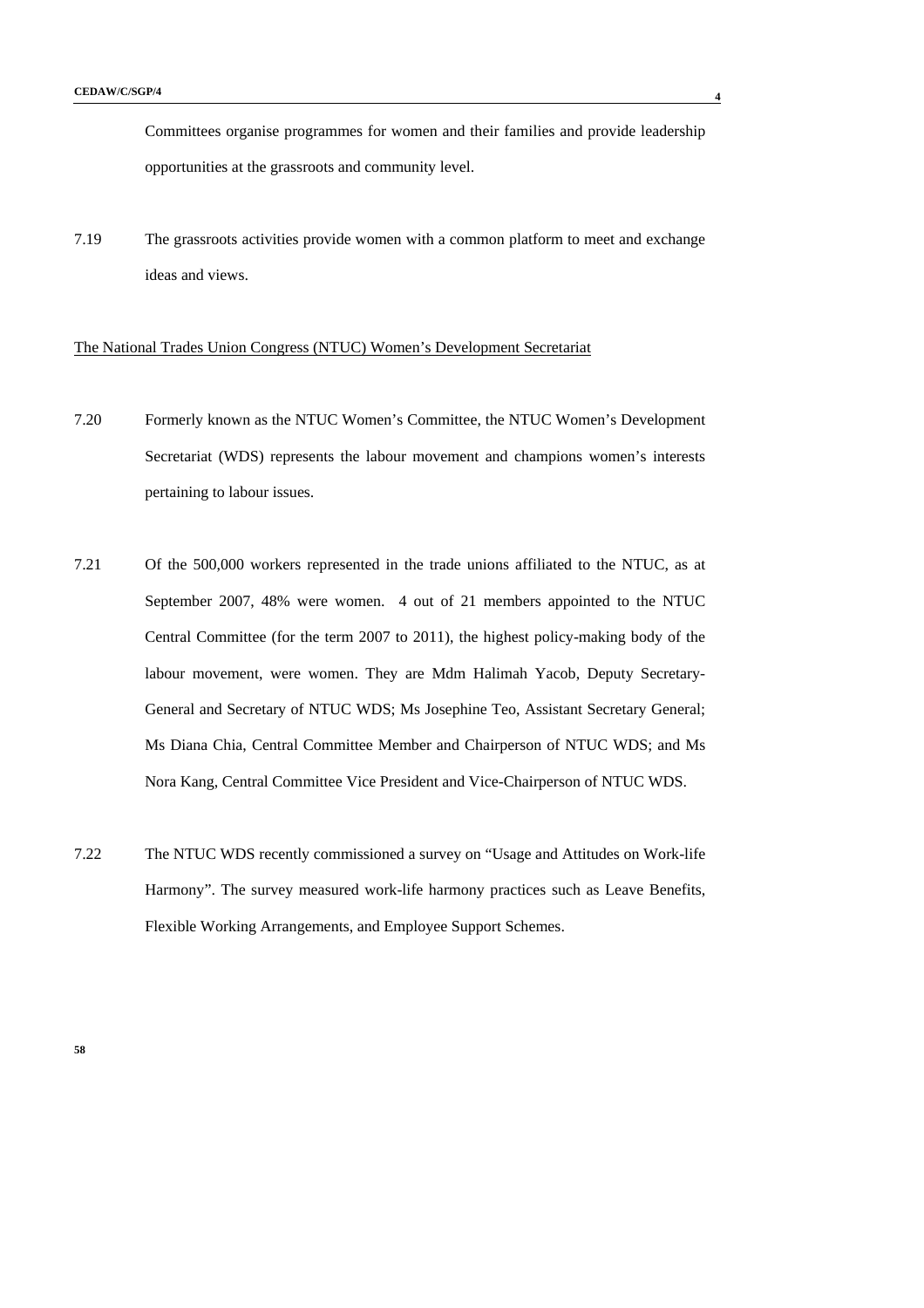7.23 WDS has been working on various initiatives and one such initiative is the NTUC Women Interactive Series (WISE). NTUC WISE, jointly run by the NTUC WDS and NTUC Legal Services Department, addresses the concerns of women at the workplace, home and society through enhanced engagement and networking. The topics include CPF Minimum Sum top-ups for spouses, continuing education and training, healthcare and ageing as well as legal advice on the Penal Code and Employment Law. For information on NTUC's efforts to attract women to return to the workplace, see Article 11 on Employment.

# Young Women Muslim Association/Persatuan Pemudi Islam Singapura (YWMA/PPIS)

- 7.24 There are various organisations that help empower Muslim women and one such organisation is the YWMA/PPIS, which is an affiliate of the SCWO.
- 7.25 Through its well-established social, educational and community-based projects, YWMA/PPIS has been empowering Muslim women on their rights under Syariah laws. YWMA/PPIS set up a Committee for the Empowerment of Muslim Women (CEMW) in March 2004. In 2006, the PPIS AnNisaa Centre for Women was set up to empower and enrich Muslim women with the knowledge and skills to deal with issues pertaining to their multiple roles in society. Since then, focus group discussions, training workshops as well as public seminars on the 'Rights of Muslim Women' have been organised.
- 7.26 YWMA/PPIS has organised various activities for women including talks on Leaving a Will, Health and Wellness, Elderly Abuse Prevention and Grandparenting.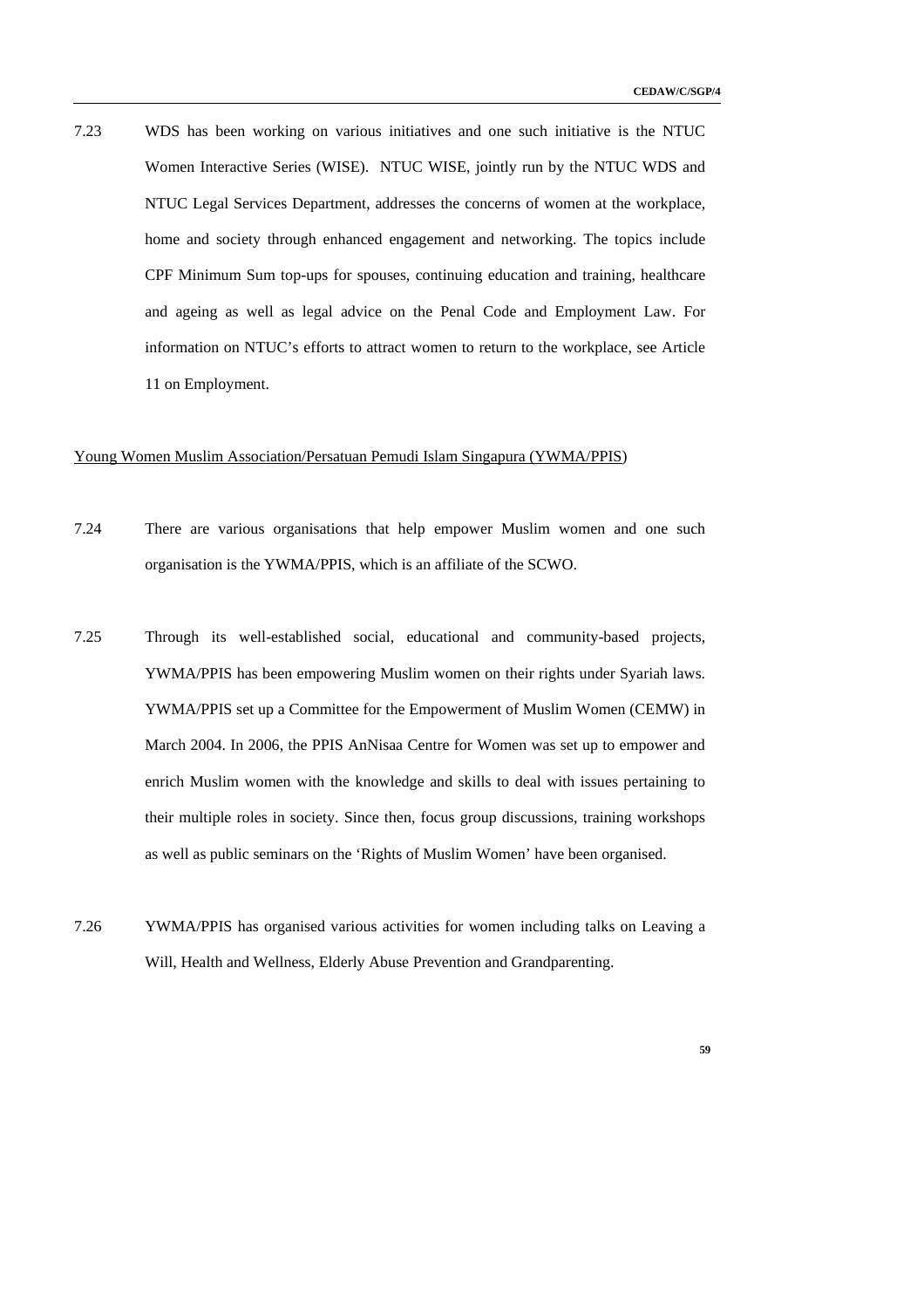# **Article 8: International Representation and Participation**

*States Parties shall take all appropriate measures to ensure to women, on equal terms with men and without any discrimination, the opportunity to represent their Governments at the international level and to participate in the work of international organizations.* 

# **Increased Participation in International Women's Meetings**

- 8.1 Singapore women continue to participate actively in regional and international meetings, including UN conferences. Examples include:
	- (i) Meeting of Commonwealth Ministers Responsible for Women's Affairs (WAMM);
	- (ii) Asia-Pacific Economic Cooperation (APEC) Gender Focal Point Network and Women Leaders' Network;
	- (iii) Association of Southeast Asian Nations (ASEAN) Committee on Women (ACW);
	- (iv) Women Parliamentarians of AIPA (WAIPA) Meeting, a committee of the ASEAN Inter-Parliamentary Assembly (AIPA) General Assembly;
	- (v) United Nations Economic & Social Commission for Asia and the Pacific (UNESCAP) High-Level Intergovernmental Meeting to Review Regional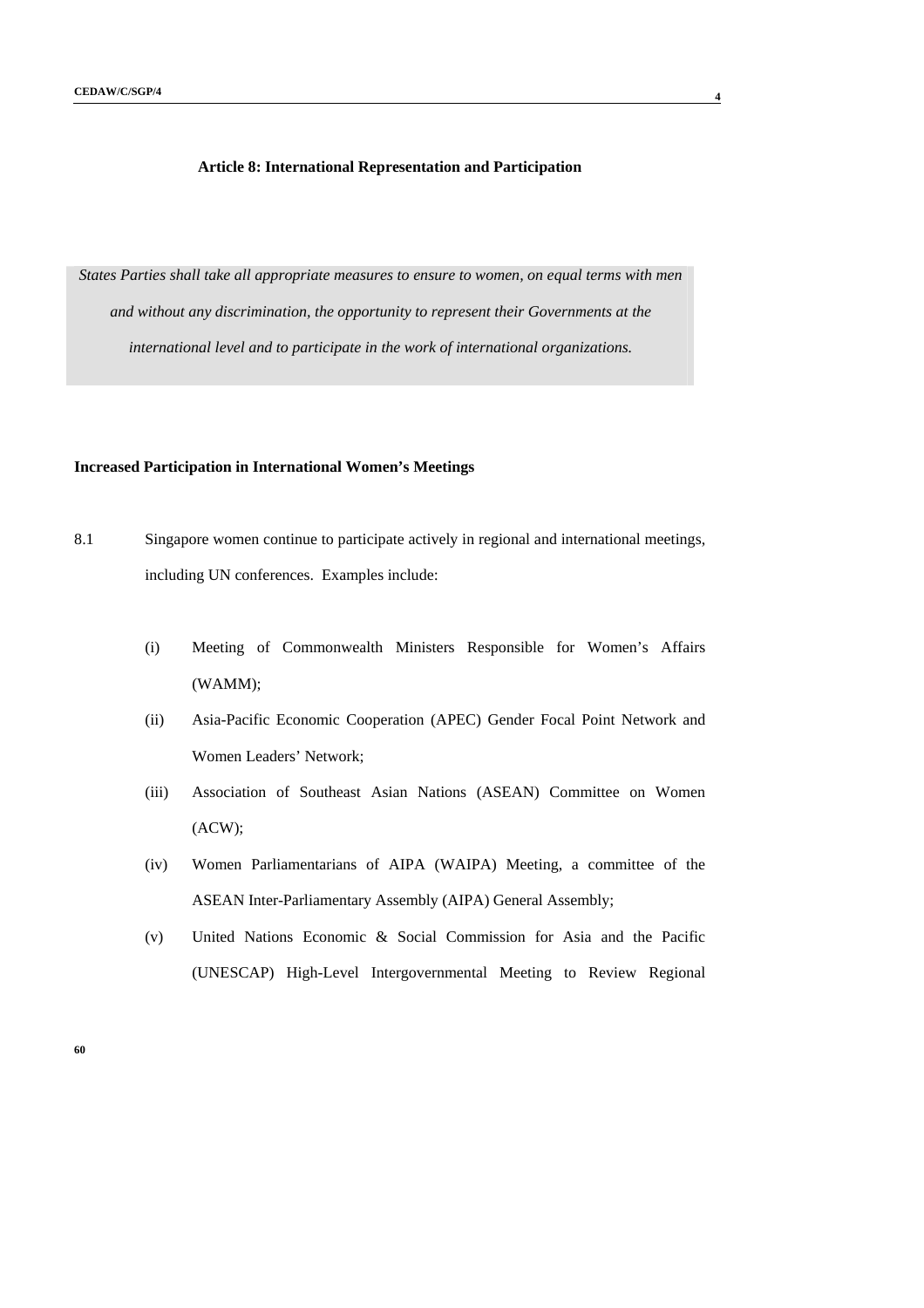Implementation of the Beijing Platform for Action and Its Regional and Global Outcomes;

- (vi) UN Convention on the Elimination of All Forms of Discrimination Against Women;
- (vii) World Family Summit; and
- (viii) East Asia Gender Equality Ministerial Meeting.
- 8.2 Where appropriate, representatives from women NGOs are included in government delegations as Government recognizes the close partnership with NGOs, their expertise and contributions.
- 8.3 On 2 and 3 November 2006, Singapore organised and hosted delegates from the 10 ASEAN countries and the ASEAN Confederation of Women's Organisations (ACWO) to the 5<sup>th</sup> Meeting of the ASEAN Committee on Women (ACW). A Work-Life Harmony Workshop was held on 1 November 2006 to generate greater awareness and understanding of work-life harmony concepts and best practices.
- 8.4 Singapore hosted the 29th ASEAN Inter-Parliamentary Assembly (AIPA) General Assembly meeting from 19 to 24 August 2008. One of the AIPA Committees is the Women Parliamentarians of AIPA (WAIPA). WAIPA aims to further increase the representation of women in Parliaments throughout ASEAN, ensure that matters of specific concern to women are included in the agenda of AIPA's General Assembly, and to establish networks with other women's associations and women's meetings in international organisations.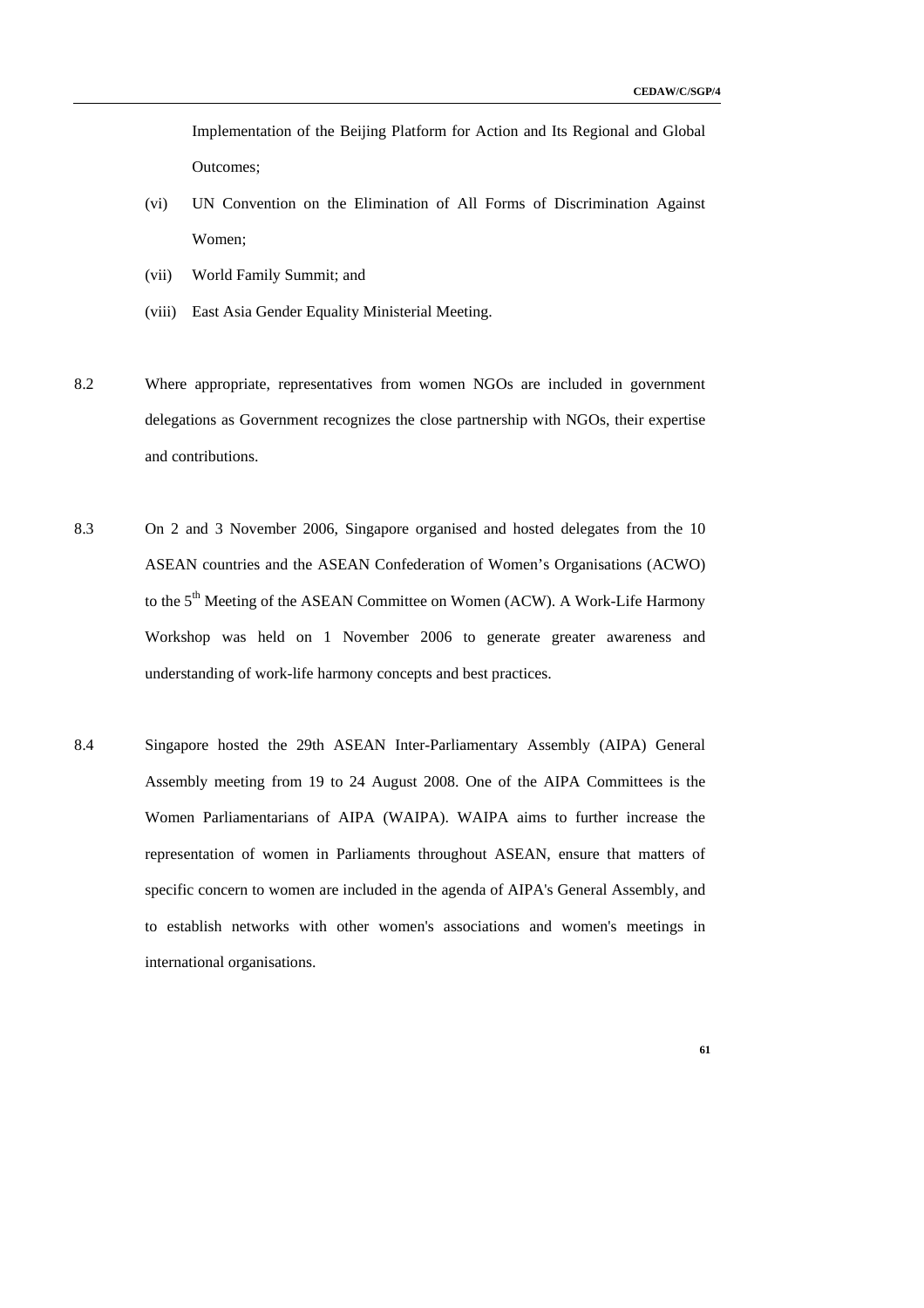8.5 The Women's Desk is organising the APEC Women Leaders' Network and the Gender Focal Point Network Meetings when Singapore hosts APEC in 2009. The Women Leaders' Network meeting will involve prominent women leaders from business, academia, government and non-government agencies from the 21 APEC Economies.

### **Participation in the Work of International Organisations**

8.6 Singapore women continued to participate in a number of international organisations. Government's support of candidates for international bodies is based on the merits of the individuals.

# UN Committee on the Elimination of Discrimination against Women

8.7 Dr Anamah Tan, a high-profile family lawyer and veteran women's rights activist, was elected to the UN Committee on the Elimination of Discrimination against Women for a four-year term from January 2005 to December 2008, making her the first Singapore woman to serve on the Committee. Dr Tan is also in her second term as the President of the International Council of Women (ICW). She has delivered speeches and participated in various CEDAW and human rights-related forums and conferences.

# International Labour Organization

8.8 Mdm Halimah Yacob, a qualified lawyer and Member of Parliament, was re-elected as a Deputy Member in the Workers' Group of the International Labour Organization (ILO)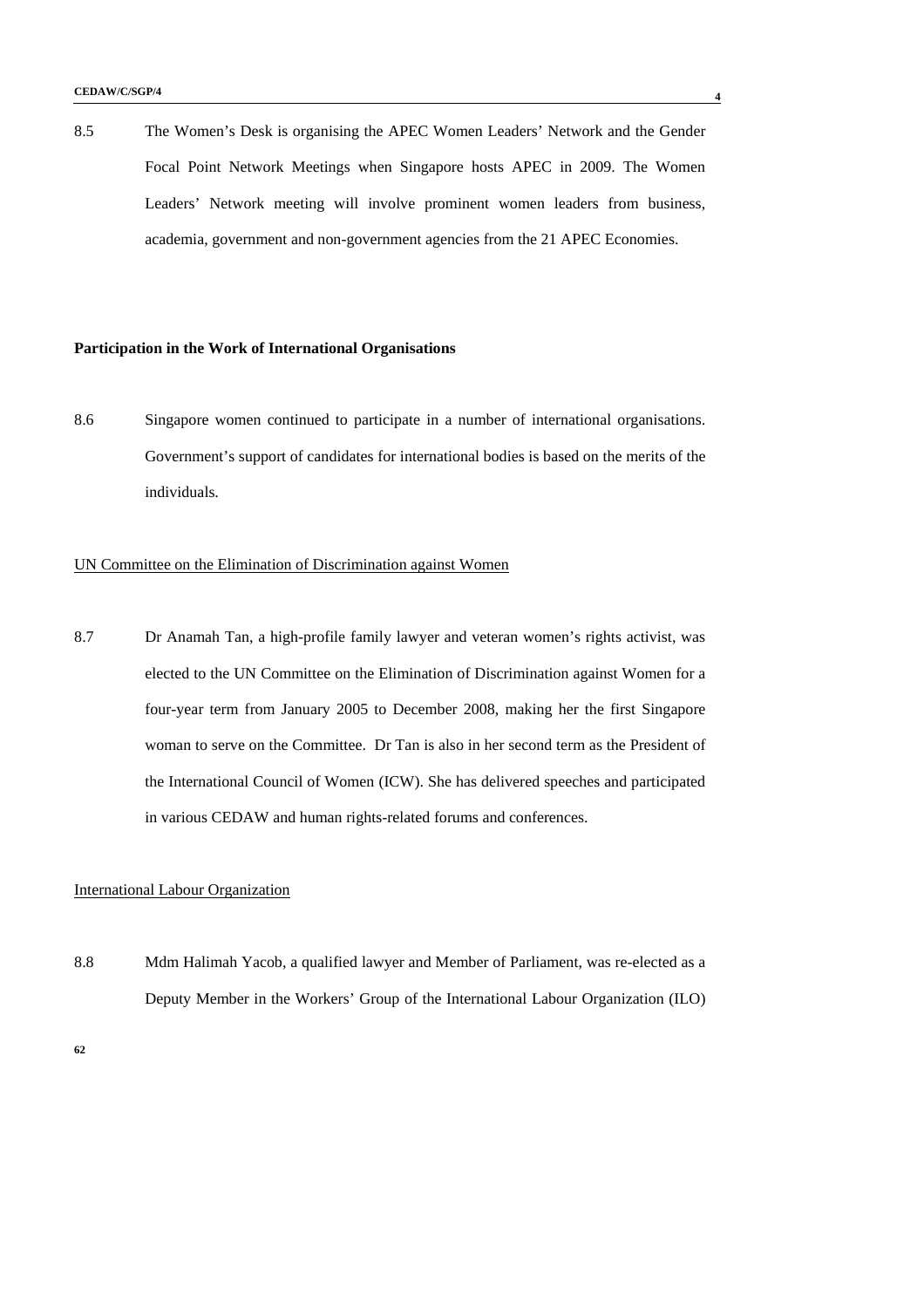Governing Body for a third three-year term in 2005. In 2006, she was the vicechairperson representing the Workers' Group in the Committee on "The Role on ILO in Technical Cooperation". In that same year, at the 14th ILO Asian Regional Meeting, Busan, she was chosen as the Chairperson for the Workers' Group.

# **Foreign Service**

8.9 Gender is not a determinant in the assignation of jobs in the Foreign Service. The following chart shows the gender distribution of officers in the Singapore Foreign Service for the period of 2005 to 2008.

|                | <b>Diploma</b>   |                                 | <b>July 2004 - July</b> |             |              |                             |      |                 |       |                         |                 |              |              |
|----------------|------------------|---------------------------------|-------------------------|-------------|--------------|-----------------------------|------|-----------------|-------|-------------------------|-----------------|--------------|--------------|
|                | tic              | 2005                            |                         |             | 1 April 2006 |                             |      | 1 April 2007    |       |                         | 1 April 2008    |              |              |
| Cat-           |                  | <b>Total</b><br><b>Officers</b> |                         | Rati        |              | <b>Total</b>                |      | <b>Total</b>    |       | Rati                    |                 | <b>Total</b> | $\mathbf{R}$ |
|                | <b>Positions</b> |                                 |                         | $\mathbf 0$ |              | <b>Officers</b><br>$\bf{0}$ |      | <b>Officers</b> |       | $\mathbf 0$             | <b>Officers</b> |              | $\mathbf{i}$ |
| egory          |                  | Mal                             | Femal                   |             | Mal          | Femal                       |      | Mal             | Femal |                         | Mal             | Femal        | $\mathbf F$  |
|                |                  | $\mathbf e$                     | $\mathbf{e}$            | F/M         | $\mathbf{e}$ | e                           | F/M  | e               | e     | $\mathbf{F}/\mathbf{M}$ | $\mathbf e$     | e            | ${\bf N}$    |
|                |                  | (M)                             | (F)                     |             | (M)          | (F)                         |      | (M)             | (F)   |                         | (M)             | (F)          |              |
|                | Senior           |                                 |                         |             |              |                             |      |                 |       |                         |                 |              |              |
| $\mathbf{1}$   | Mgmt             | 55                              | $\overline{7}$          | 0.13        | 60           | 9                           | 0.15 | 60              | 8     | 0.13                    | 63              | 9            | 0.1          |
|                |                  |                                 |                         |             |              |                             |      |                 |       |                         |                 |              |              |
|                | Middle           |                                 |                         |             |              |                             |      |                 |       |                         |                 |              |              |
|                | Mgmt             | 55                              | 21                      | 0.38        | 56           | 23                          | 0.41 | 53              | 28    | 0.53                    | 50              | 26           | 0.4          |
| $\overline{2}$ |                  |                                 |                         |             |              |                             |      |                 |       |                         |                 |              |              |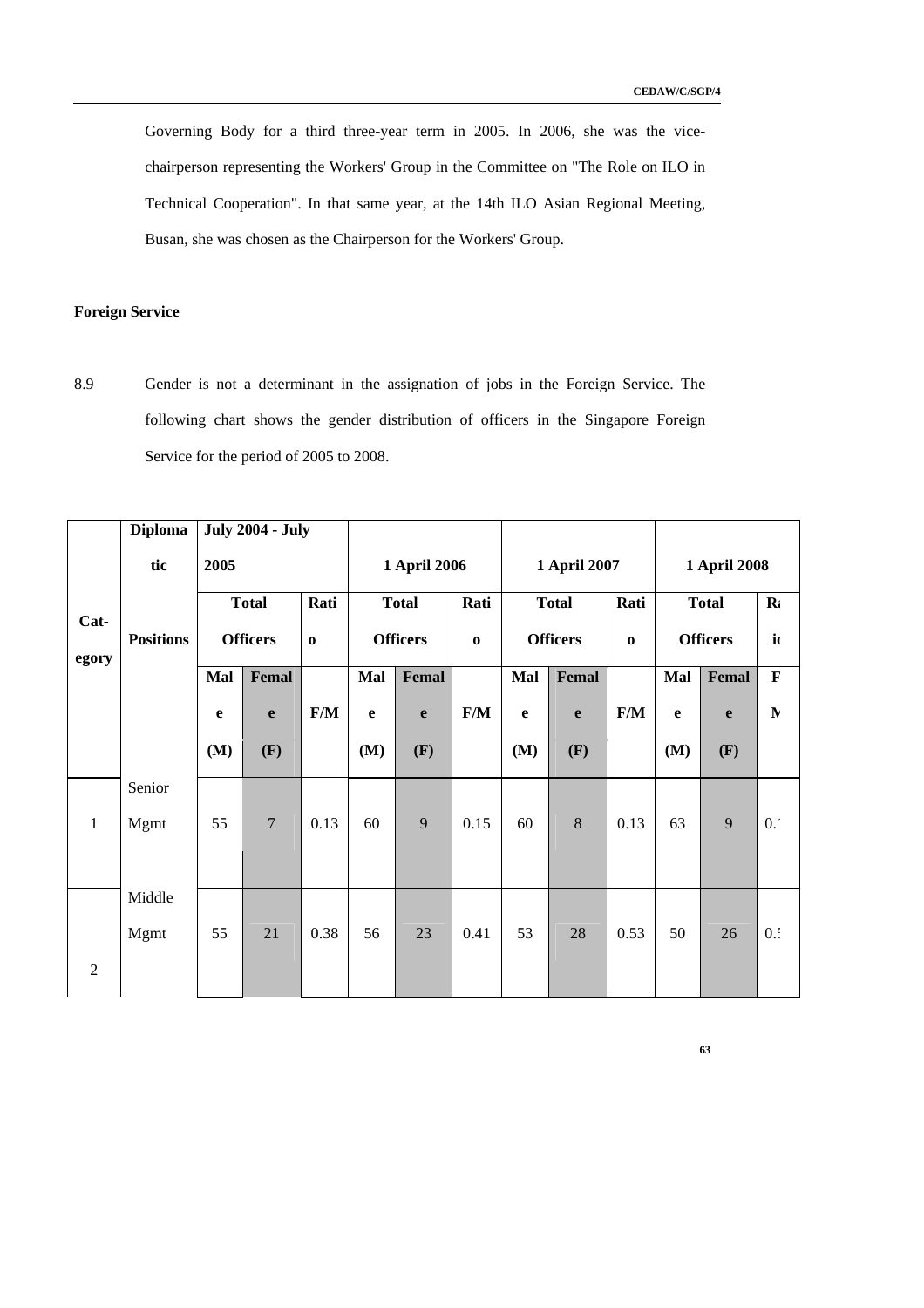| 3 | Officers | 134 | 88 | 0.66 | 143 | 100 | 0.70 | 150 | 113 | 0.75 | 138 | 117 | $0.\xi$ |
|---|----------|-----|----|------|-----|-----|------|-----|-----|------|-----|-----|---------|

Senior Management: Ambassadors, High Commissioners and Directors

Middle Management: Deputy Directors and Senior Assistant Directors

Officers: Assistant Directors and Foreign Service Officers

8.10 Singapore has several women Heads of Mission. They include Professor Chan Heng Chee, Singapore's Ambassador to the United States of America, based in Washington (Prof Chan was formerly Singapore's Permanent Representative to the United Nations in New York and the High Commissioner to Canada); Ms Seetoh Hoy Cheng, High Commissioner to New Zealand, who was formerly the Ambassador to Lao People's Democratic Republic; Ms Karen Tan, Permanent Representative to the United Nations in Geneva, who was formerly the Ambassador to the Lao PD; Ms Lim Kheng Hua, Ambassador to the Philippines; Mrs J. Mohideen, non-resident Ambassador to Finland; Ms Tan Yee Woan, Ambassador to Cambodia; Mrs Mary Seet-Cheng, non-resident Ambassador to Panama and Cuba (Mrs Seet-Cheng was formerly Singapore's Ambassador to Belgium, Luxembourg, the Netherlands, the European Commission and the Holy See); and Ms Jennie Chua, non-resident Ambassador to the Slovak Republic.

**Women's Representation in the United Nations**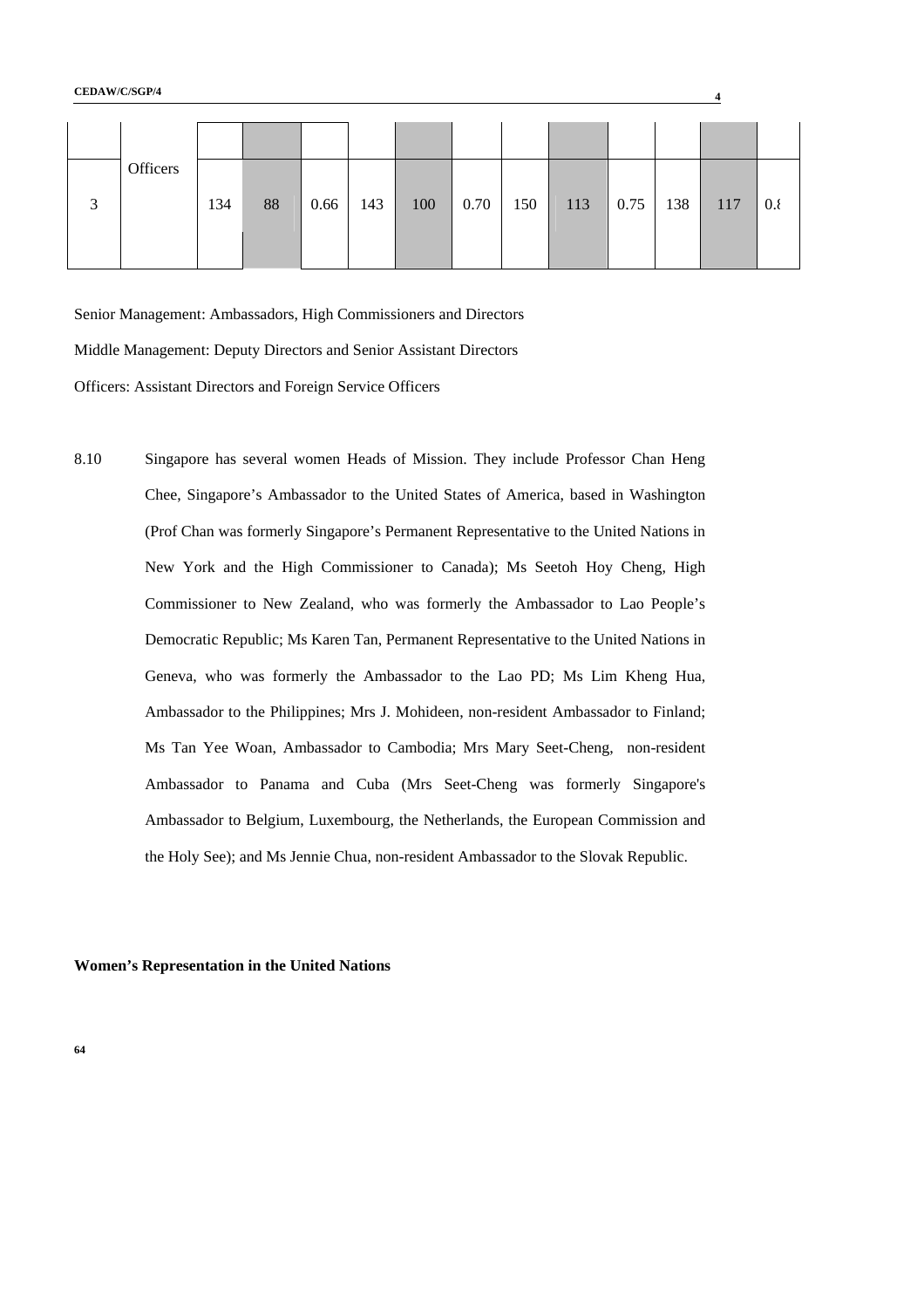**65** 

8.11 There are almost equal numbers of female and male Singaporeans working in the UN Secretariat. As at July 2007, 13 (48%) out of a total of 27 Singaporean staff were female. In August 2007, Ms Noeleen Heyzer, a Singaporean, was appointed Executive Secretary of the Economic and Social Commission for Asia and the Pacific (UNESCAP). In 2004, UN appointed Ms Christine Lee as a member of the Analytical Support and Sanctions Monitoring team. It is a panel of experts convened by the UN Secretary-General dealing with sanctions against the Taliban, Al-Qaeda and their associates.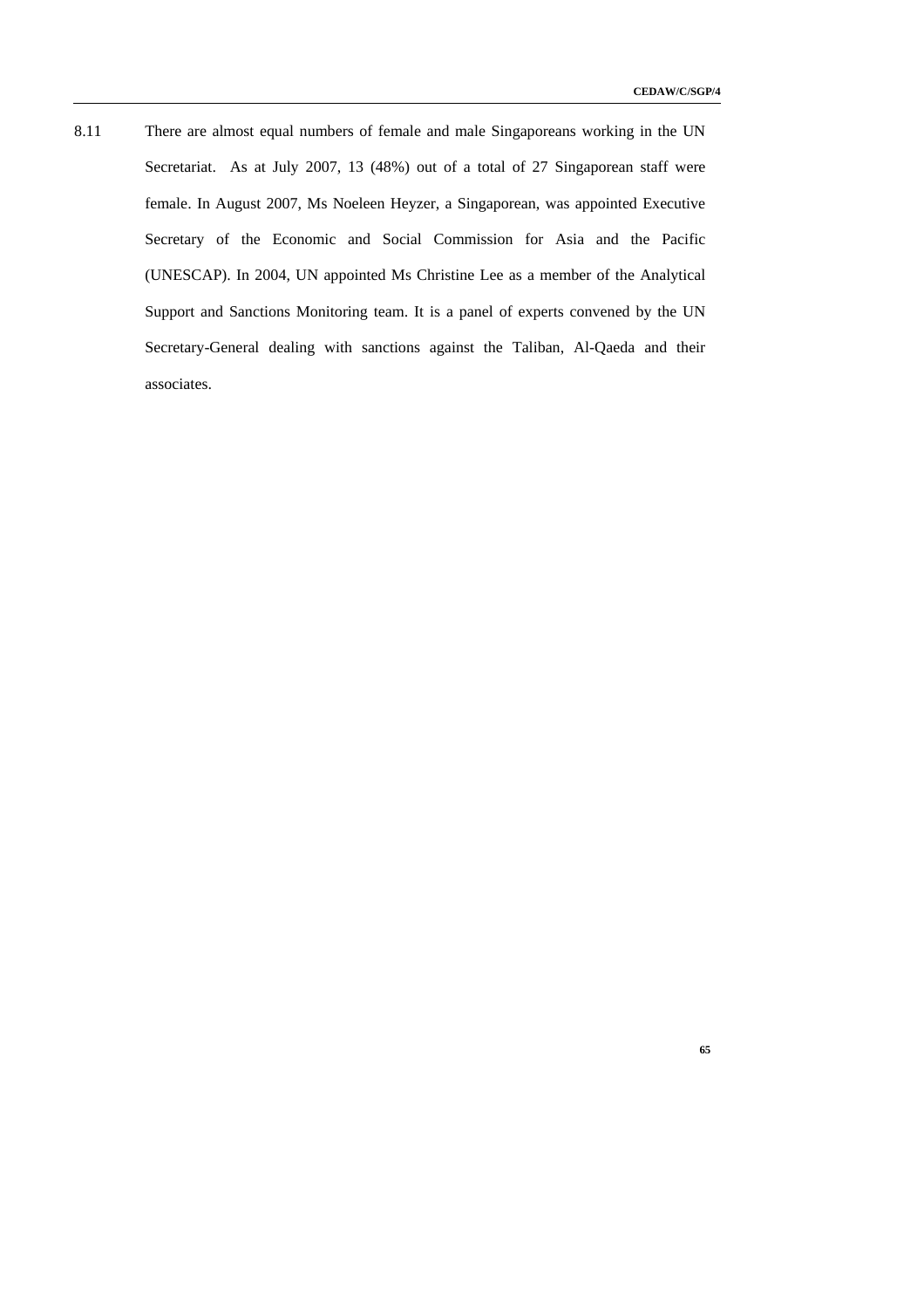# **Article 9: Nationality**

*1. States Parties shall grant women equal rights with men to acquire, change or retain their nationality. They shall ensure in particular that neither marriage to an alien nor change of nationality by the husband during marriage shall automatically change the nationality of the wife, render her stateless or force upon her the nationality of the husband.* 

*2. States Parties shall grant women equal rights with men with respect to the nationality of their children.* 

### **New Nationality Law**

- 9.1 Previously, a child born overseas could acquire Singapore citizenship by descent only if his or her father was a Singaporean. A child born overseas to a Singaporean mother and a non-Singaporean father could only acquire Singapore citizenship by registration upon the mother's application.
- 9.2 In April 2004, the Singapore Parliament passed a bill to amend the Constitution of the Republic of Singapore to allow overseas-born children to acquire Singapore citizenship by descent from their Singaporean mothers. Hence, Article 122 of the Constitution of the Republic of Singapore is now gender neutral. A child born on or after 15 May 2004 shall be a citizen of Singapore by descent if at the time of his/her birth, either his/her father or mother is a Singapore citizen by birth, registration or descent.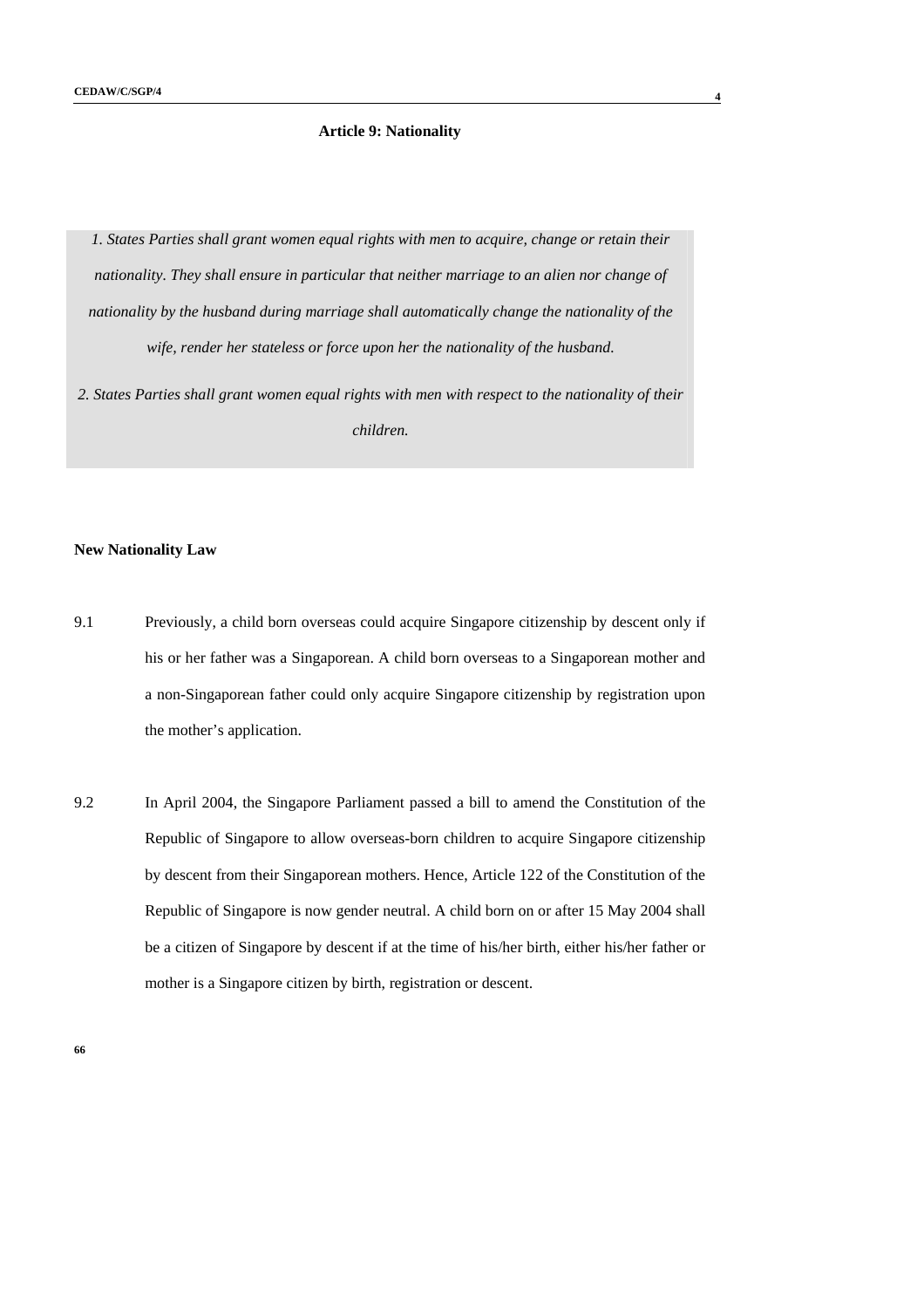9.3 In July 2007, Singapore deposited the notification to lift the reservation to Article 9.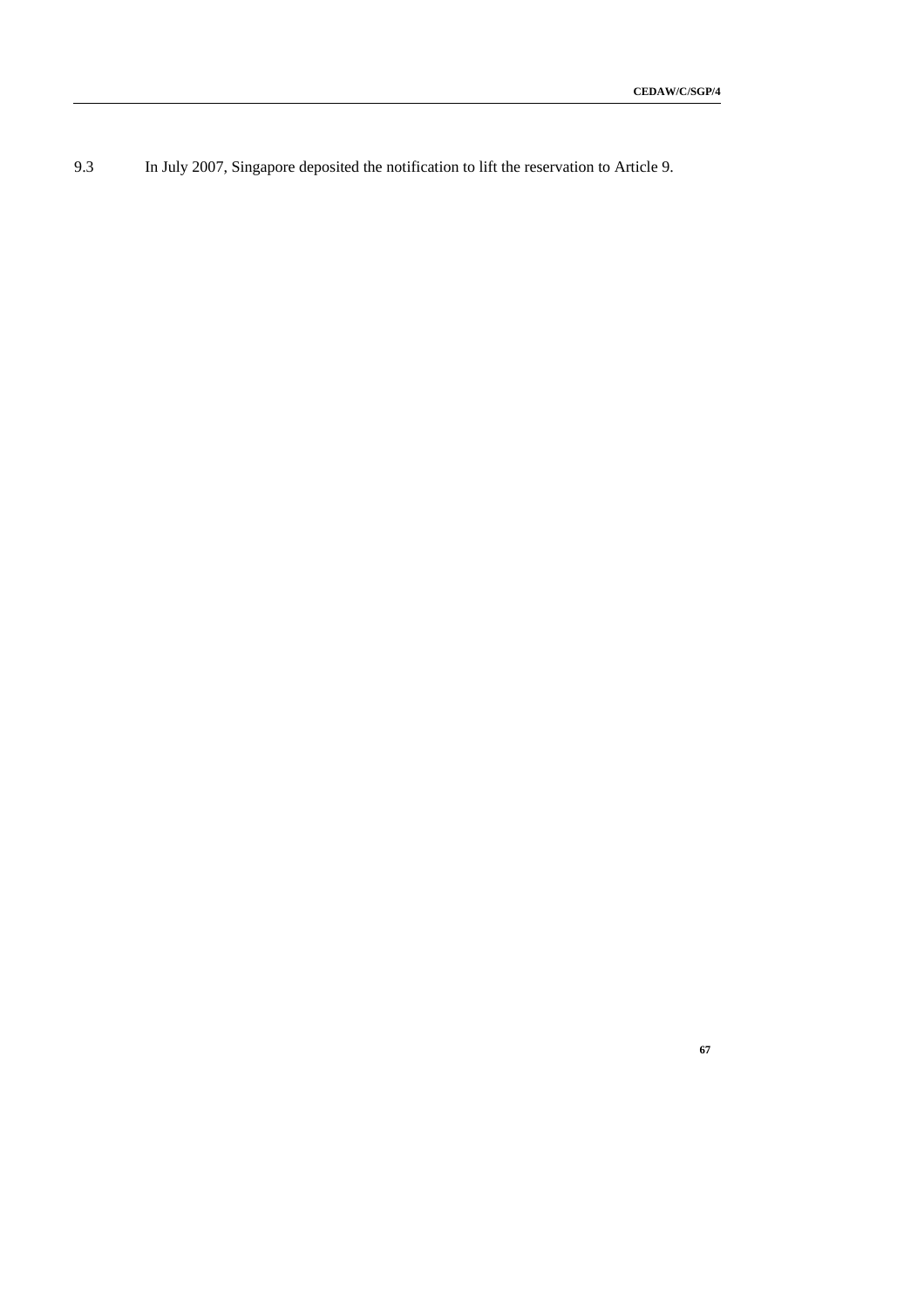# **PART IV**

### **Article 10: Education**

*States Parties shall take all appropriate measures to eliminate discrimination against women in order to ensure to them equal rights with men in the field of education and in particular to ensure, on a basis of equality of men and women:* 

*(a) The same conditions for career and vocational guidance, for access to studies and for the achievement of diplomas in educational establishments of all categories in rural as well as in urban areas; this equality shall be ensured in pre-school, general, technical, professional and higher technical education, as well as in all types of vocational training;* 

*(b) Access to the same curricula, the same examinations, teaching staff with qualifications of the same standard and school premises and equipment of the same quality;* 

*(c) The elimination of any stereotyped concept of the roles of men and women at all levels and in all forms of education by encouraging coeducation and other types of education which will help to achieve this aim and, in particular, by the revision of textbooks and school programmes and the adaptation of teaching methods;* 

*(d ) The same opportunities to benefit from scholarships and other study grants;*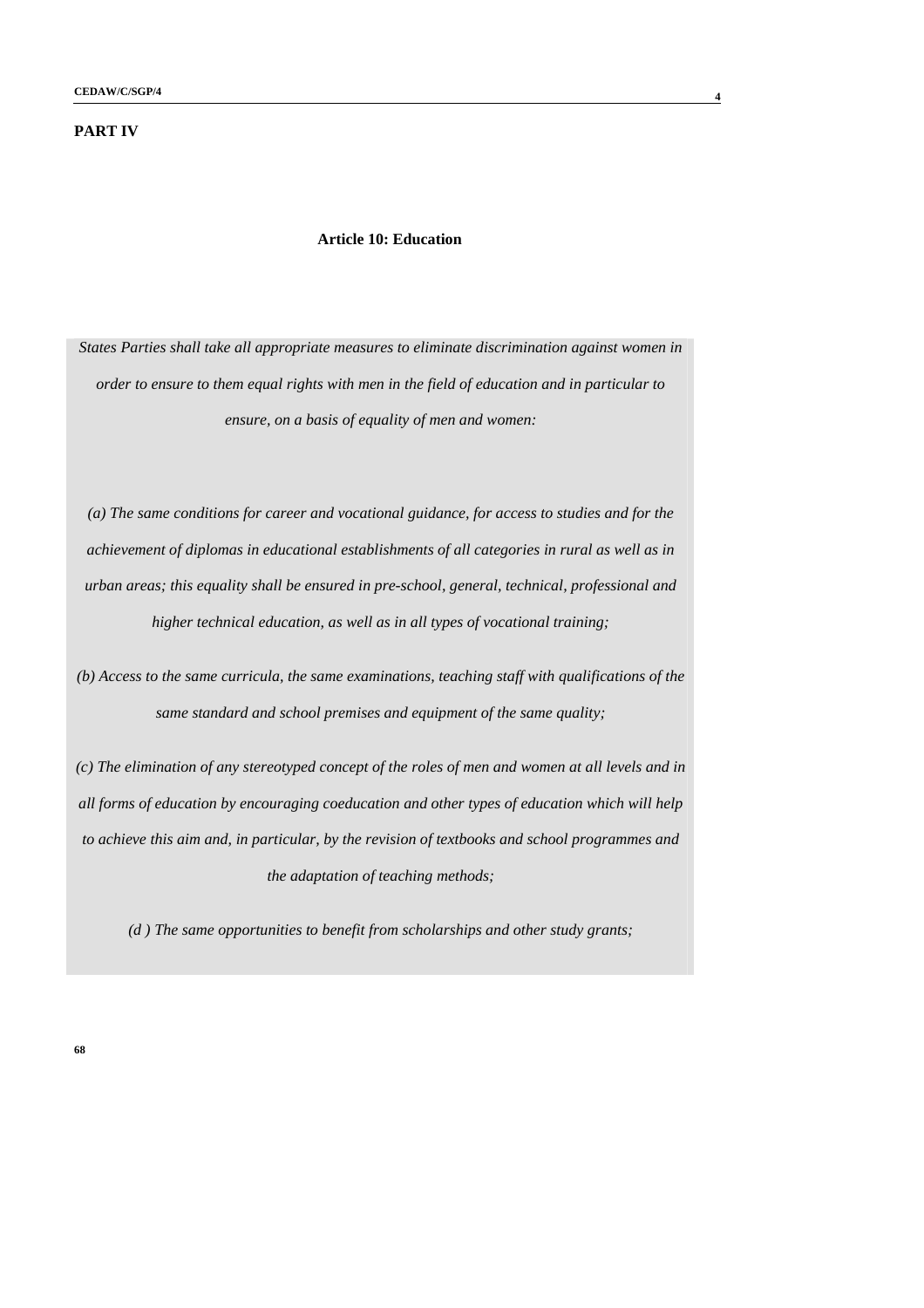*(e) The same opportunities for access to programmes of continuing education, including adult and functional literacy programmes, particularly those aimed at reducing, at the earliest possible time, any gap in education existing between men and women;* 

*(f) The reduction of female student drop-out rates and the organization of programmes for girls and women who have left school prematurely;* 

*(g) The same Opportunities to participate actively in sports and physical education;* 

*(h) Access to specific educational information to help to ensure the health and well-being of families, including information and advice on family planning.* 

# **The Government's Continuing Commitment to Education**

- 10.1 The Government remains committed to providing all Singaporeans, both girls and boys, with equal access to quality education.
- 10.2 To realise this aspiration, the Government invests a sizeable amount for education annually. For example in 2007, 3.4% of Singapore's GDP (S\$7.5 billion or US\$5.5 billion) was allocated for education.

# **Achievements**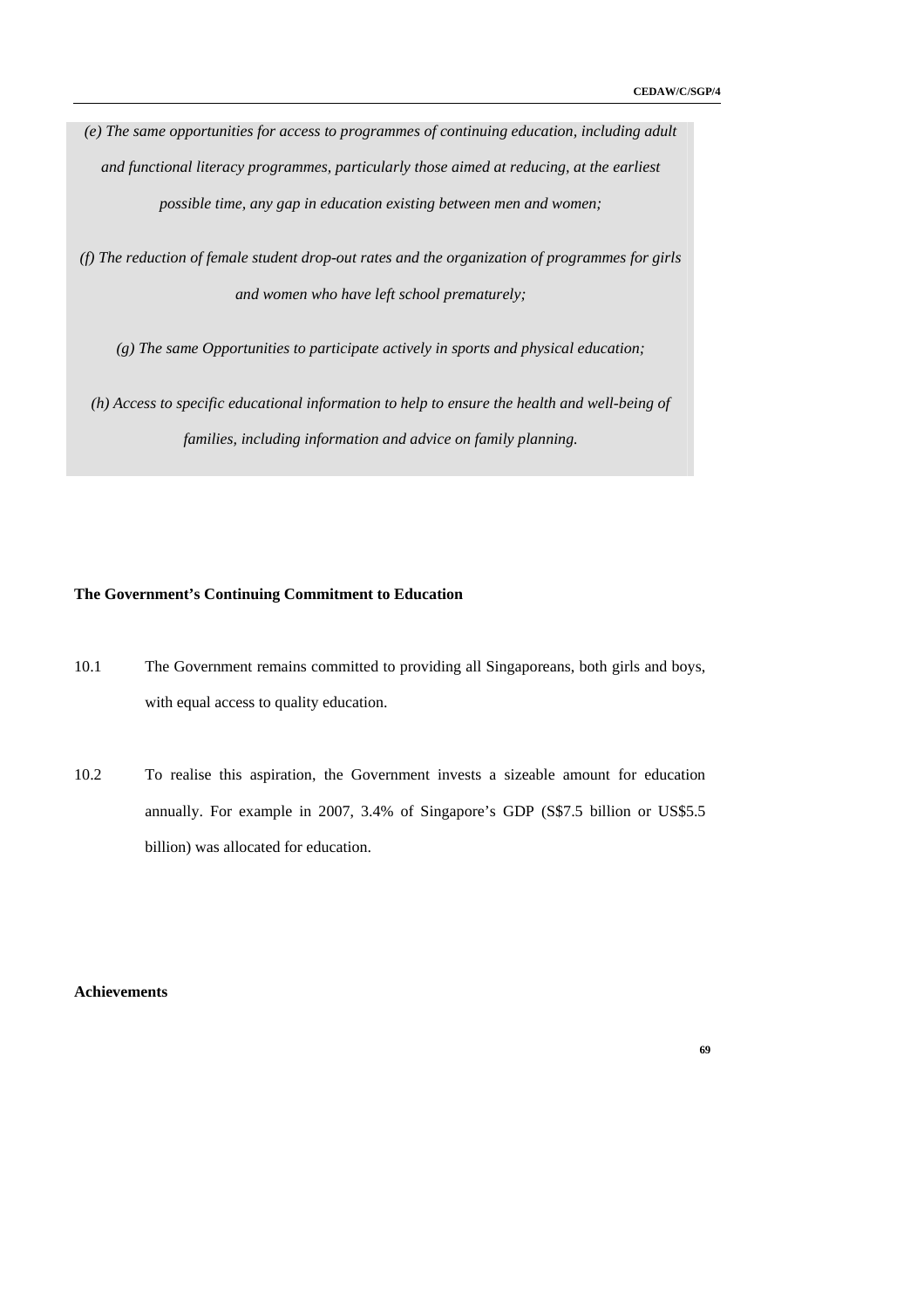10.3 During the current reporting period, the Government has developed a number of strategies to improve access and participation at all levels in the field of education.

### Removal of Intake Quota for Female Medical Students

- 10.4 In 1979, the National University of Singapore (NUS) set a one-third quota on the intake of female medical students because more female doctors leave the profession prematurely or switched to part-time work. This quota was lifted at the start of the 2003 academic year and now both men and women have equal opportunity to read medicine in NUS based on individual merit.
- 10.5 The policy change has resulted in a significant rise in the number of women enrolling in medical school. In 2007, 115 women were admitted to the Yong Loo Lin School of Medicine at the NUS – making up nearly half of the cohort. In addition, three in four of the first batch of 26 new Duke-NUS Graduate Medical School students were women.

# Setting up of Specialised Independent Schools

10.6 The Government has set up specialised independent schools to cater to students who are talented in other areas such as sports, mathematics, science and the arts. The Singapore Sports School and the NUS Maths and Science High School began operations in 2004 and 2005 respectively, while the School of the Arts opened in 2008. A new School of Science and Technology will open in 2010. These schools determine their own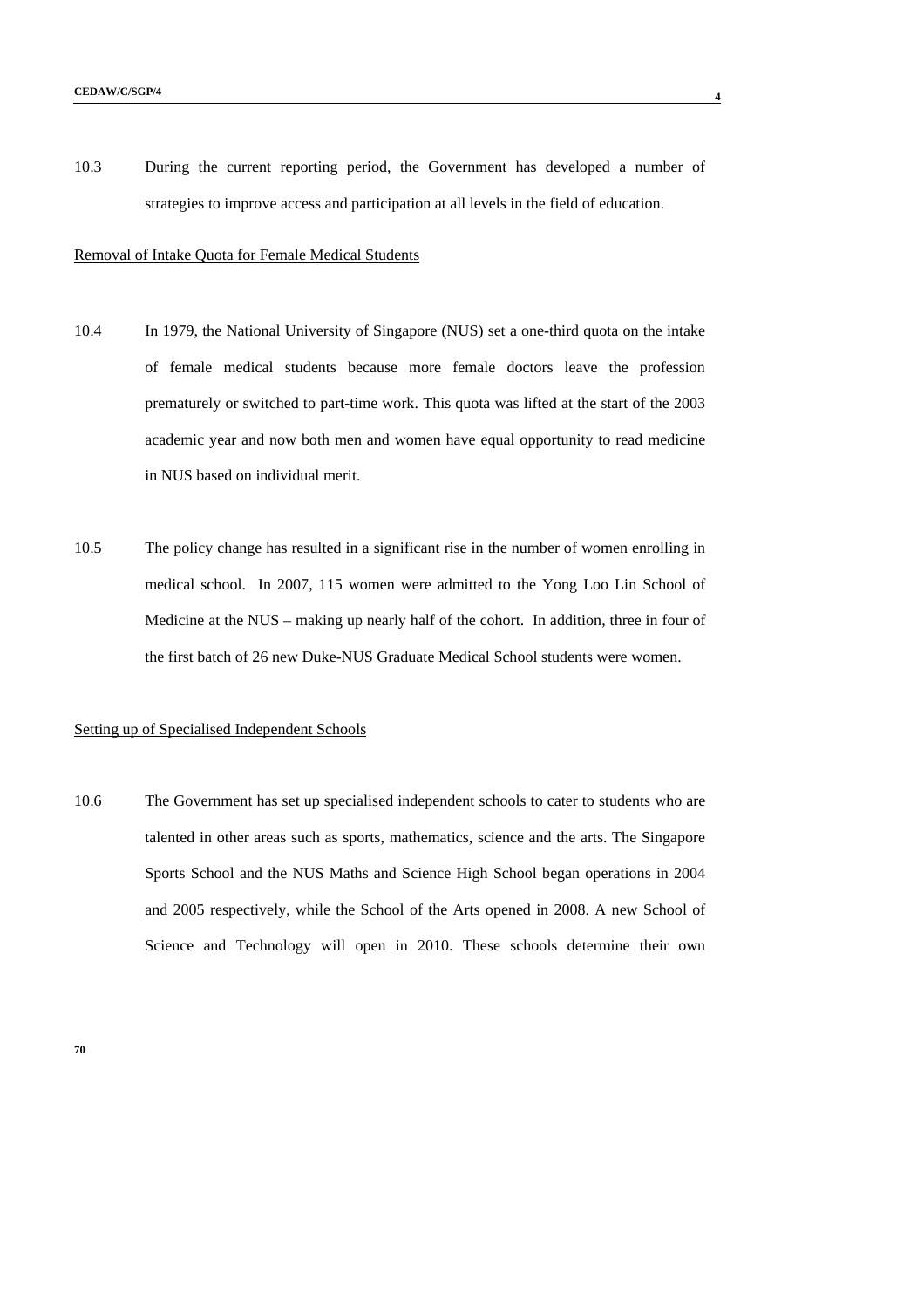specialised curriculum and programme to develop the special abilities of children. Their admission criteria are transparent and merit-based.

- 10.7 The Singapore Sports School provides talented student athletes with an opportunity to balance both elite sports and studies. Mrs Deborah Tan took over the reins as principal of the Singapore Sports School from Mr Moo Soon Chong in 2008.
- 10.8 The gender profile of students at the Singapore Sports School and the NUS High School of Mathematics and Science, as of 2007, is as follows:

|         |                 | No. and percentage of students enrolled in |
|---------|-----------------|--------------------------------------------|
|         | NUS High School | Singapore Sports School                    |
| Females | 275 (41%)       | 147 (40%)                                  |
| Males   | 391 (59%)       | 217 (60%)                                  |
| Total   | 666 (100%)      | 364 (100%)                                 |

*Achievements of the Girls at the Singapore Sports School and NUS High School of Mathematics and Science.* 

10.9 The girls at the Singapore Sports School have done well in various sports, both nationally and internationally. In 2007, the girls clinched awards in several categories as summarised below:

| <b>Sport</b> | <b>Name</b> | <b>Games</b> | <b>Achievements in Event</b> |
|--------------|-------------|--------------|------------------------------|
|--------------|-------------|--------------|------------------------------|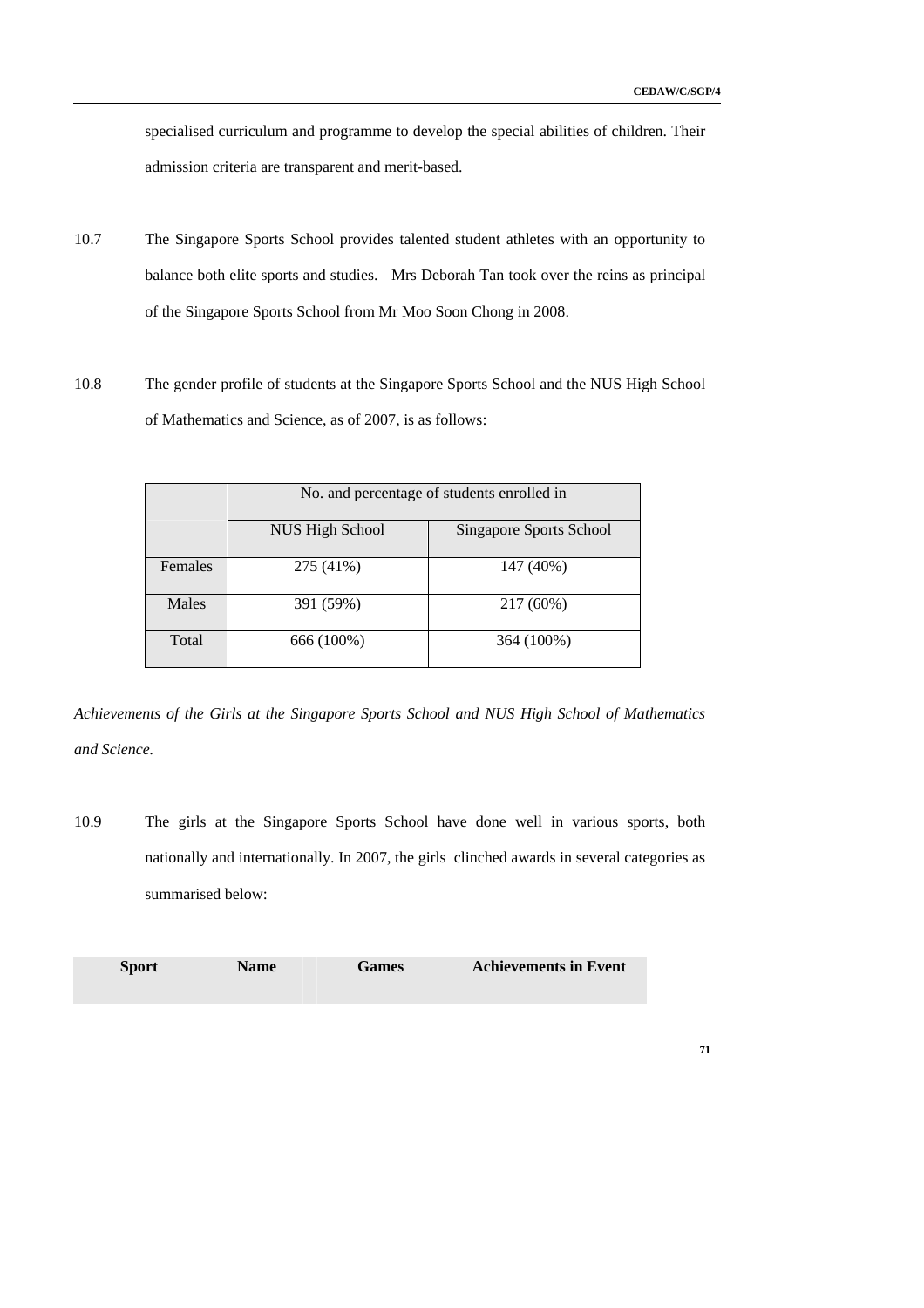| Swimming       | Tao Li     | 12th FINA World   | First Singapore female         |
|----------------|------------|-------------------|--------------------------------|
|                |            | Swimming          | swimmer to make a final at     |
|                |            | Championships,    | World Championships and        |
|                |            | Melbourne         | qualify for the Olympics       |
|                |            | Australia         |                                |
|                |            |                   | 4 times gold medalist          |
|                |            | 24th SEA Games    |                                |
|                |            | 2007 Nakhon       |                                |
|                |            | Ratchasima,       |                                |
|                |            | Thailand          |                                |
| Wakeboarding   | Sasha      | 2007 Wakeboard    | $3^{\text{rd}}$                |
|                | Christian  | World             |                                |
|                |            | Championship -    |                                |
|                |            | Doha, Qatar       |                                |
|                |            |                   |                                |
| <b>Sailing</b> | Rachel Lee | 24th SEA Games    | <b>Optimist Girls Champion</b> |
|                |            | 2007 Nakhon       |                                |
|                |            | Ratchasima,       |                                |
|                |            | Thailand          |                                |
|                |            |                   |                                |
|                |            | <b>IODA</b> Asian | Girls Optimist Asian           |
|                |            |                   | Champion                       |
|                |            | Championship      |                                |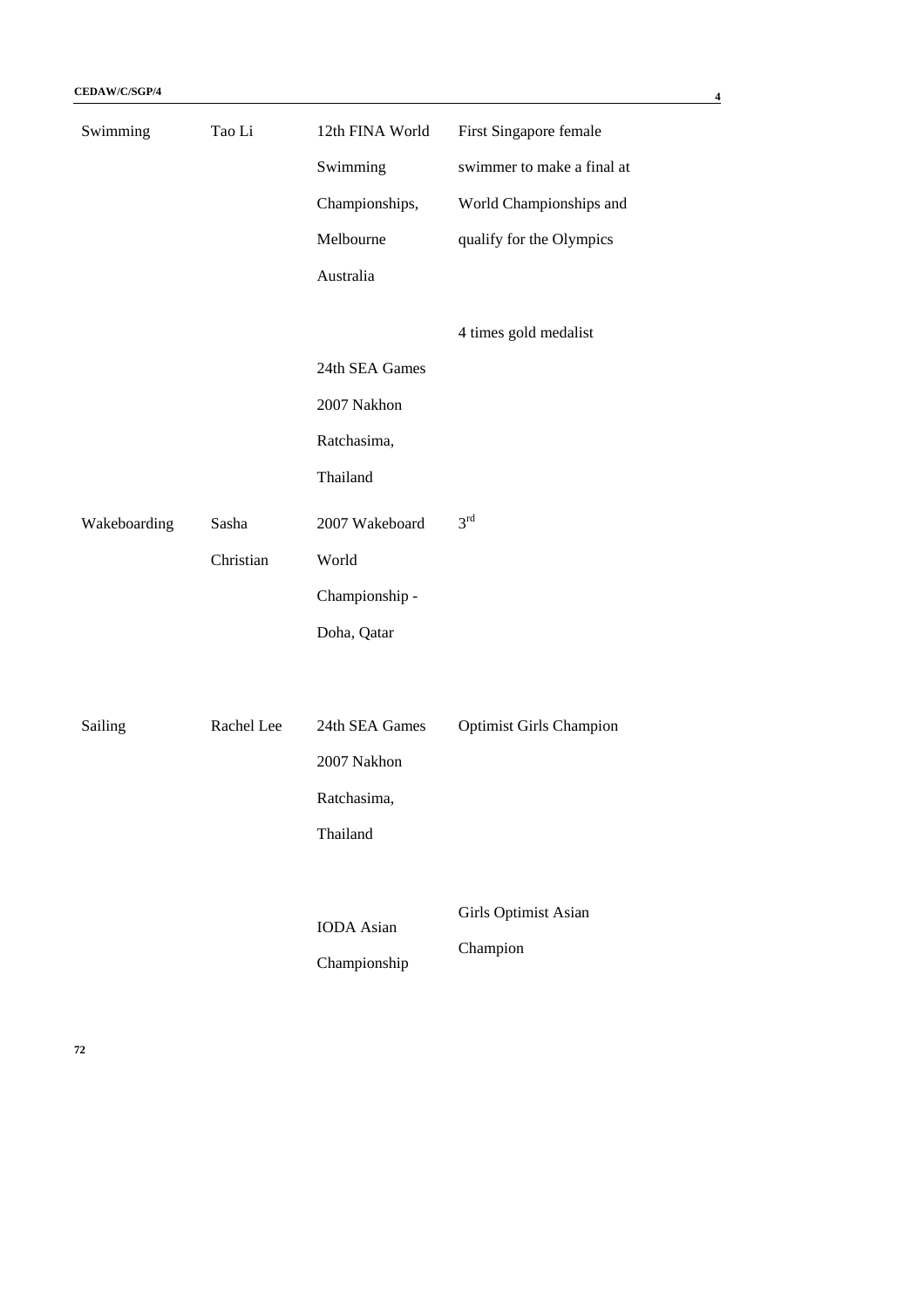2007, Singapore

Silat Nurindah Binte Mursani 2nd World Junior Pencak Silat Championship 2007, Singapore Female Class A – Gold

10.10 The girls in the NUS High School of Mathematics and Science have also performed well. Its students were among the highest scorers in the 2007 Rio Tinto Big Science Competition (formerly known as the Australian Science Challenge). Of the 18 who achieved perfect scores in the competition, 9 were girls.

*Trends in International Mathematics and Science Study (TIMSS)* 

10.11 Of the 46 countries which participated in the Trends in International Mathematics and Science Study (TIMSS) in 2003, Singapore was ranked first in Mathematics and Science. There was no significant difference between the performance of Singapore boys and girls in either Mathematics or Science in the TIMSS exercise.

**Statistics**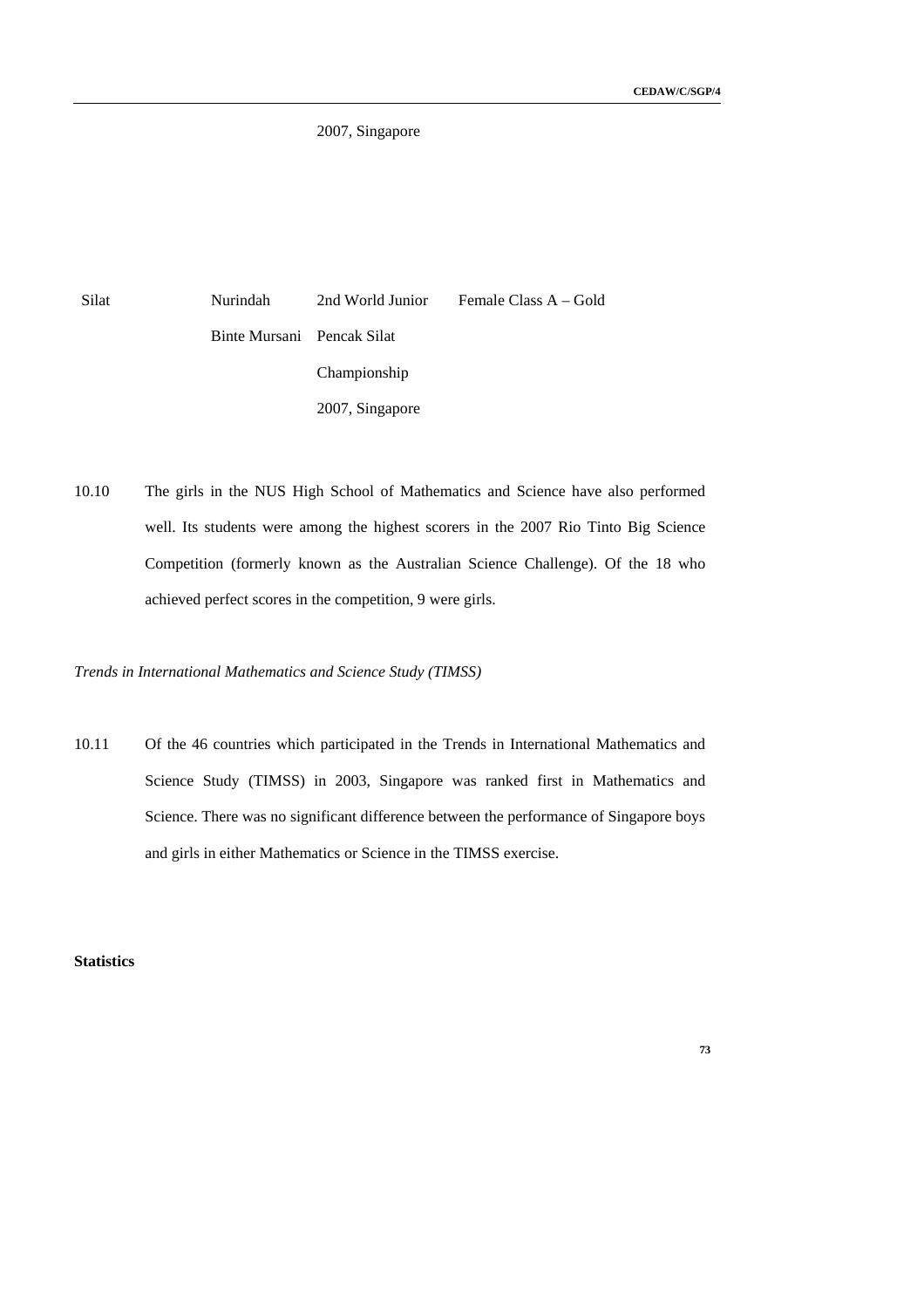- 10.12 Singapore has attained a high literacy rate for women. The literacy rate for resident females aged 15 years and over has improved from 89.7% in 2001 to 93.8% in 2007.
- 10.13 Singapore's drop-out rate in primary and secondary schools is generally very low. In 2007, the cohort drop-out rate for primary school and secondary school was 0.2% and 1.0% respectively. The rates for females and males were similar for both primary and secondary schools. Please see table on the following page for an overview.

|           | <b>Drop-out Rate, 2007</b> |         |       |
|-----------|----------------------------|---------|-------|
|           | Males                      | Females | Total |
| Primary   | 0.2%                       | 0.2%    | 0.2%  |
| Secondary | 1.0%                       | 1.0%    | 1.0%  |

Note:

- 1. The drop-out rates for 2007 essentially capture the total number of students from the 1998 Primary 1 cohort who have dropped out of school over the past 10 years. 10 years is used as a mark because it is the minimum number of years a student in Singapore would need to complete primary and secondary school education.
- 2. Total drop-out rates at the primary and secondary level are computed by taking the total number of drop-outs, at the primary or secondary school level respectively, as a percentage of the 1998 Primary One Cohort.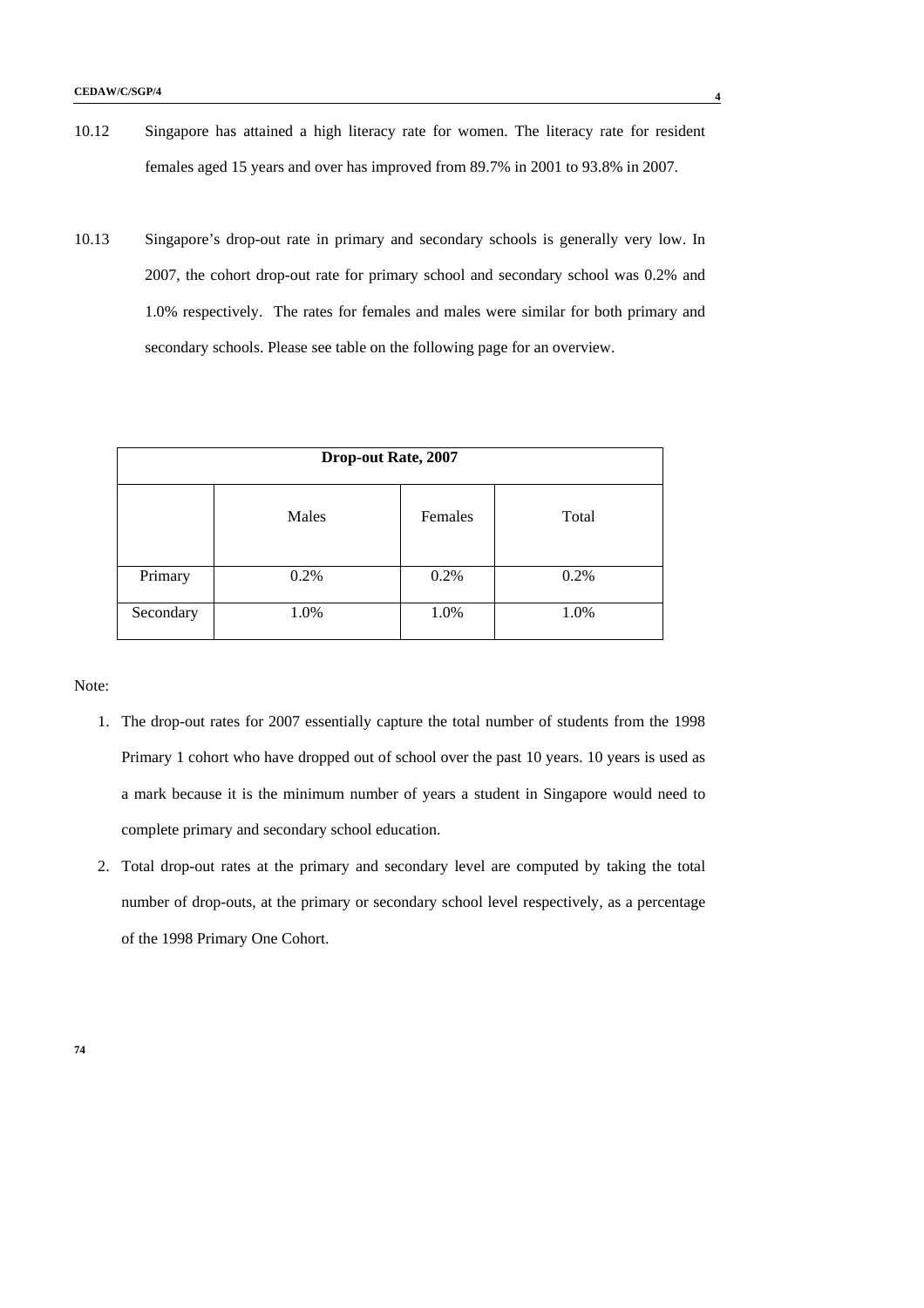3. Drop-out rates for males and females are computed by taking the number of males/females drop-outs (at either the primary or secondary level) as a percentage of the total number of males/females of the entire cohort.

# Primary, Secondary and Pre-University Education, 2006

10.14 In 2006, 354 schools offer primary, secondary and/or pre-university education. Please see the following table:

# Schools by Type and Level

| <b>Type of</b>       |     | <b>Primary</b> Secondary | <b>Mixed</b> | <b>Junior College/</b> | <b>Total</b> |
|----------------------|-----|--------------------------|--------------|------------------------|--------------|
| <b>School</b>        |     |                          | Level        | <b>Centralised</b>     |              |
|                      |     |                          |              | <b>Institute</b>       |              |
| Total                | 172 | 155                      | 13           | 14                     | 354          |
| Government           | 131 | 109                      | 3            | 9                      | 252          |
| Government-<br>Aided | 41  | 20                       |              | $\overline{4}$         | 65           |
|                      |     |                          |              |                        |              |
| Autonomous           |     | 21                       | 5            |                        | 26           |
| Independent          |     | 5                        | 5            | 1                      | 11           |

Note: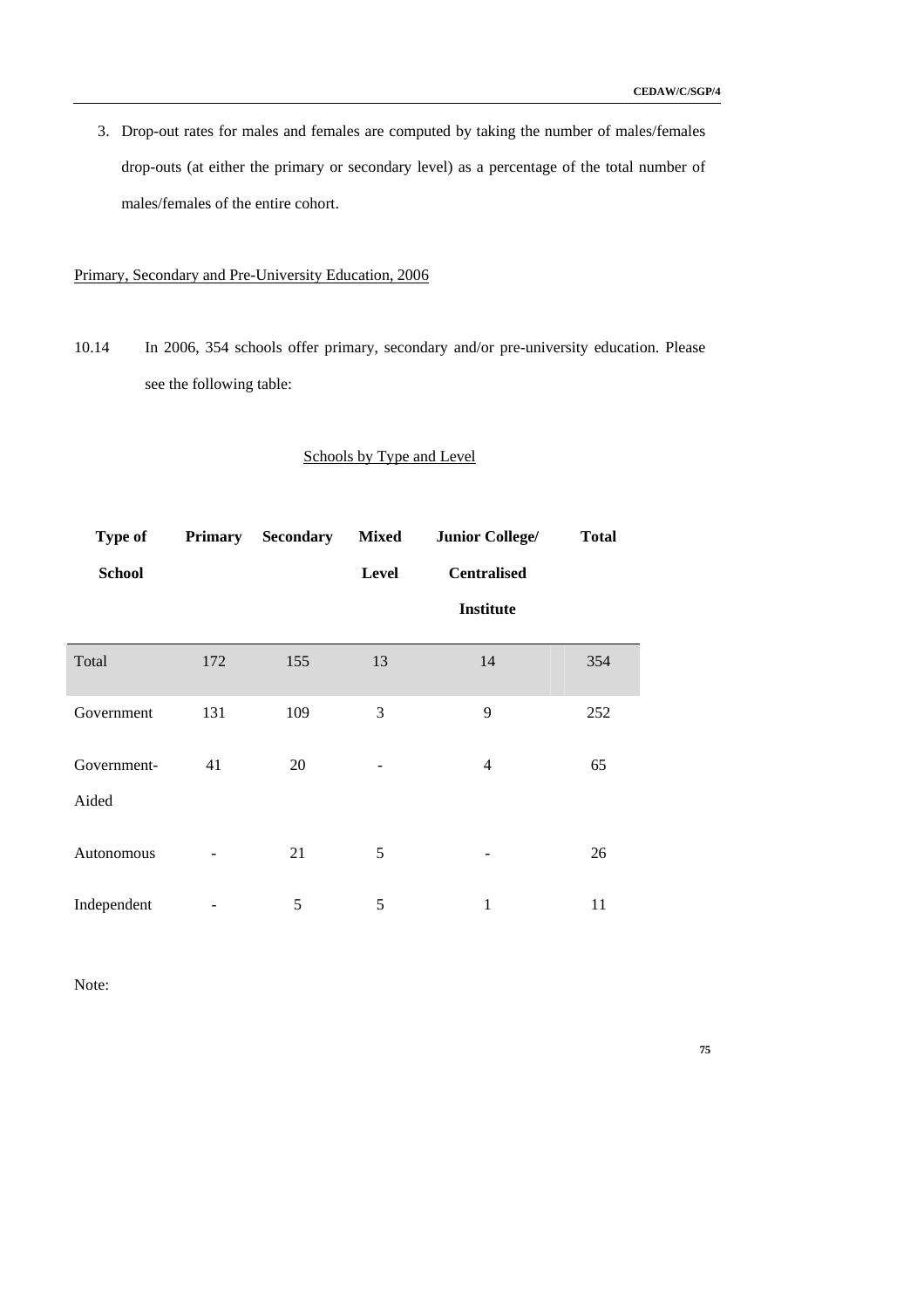- 1) The category Mixed Level includes Full Schools (P1-S4/5), 6th Form Schools (S1-JC2) and JCplus (S3-JC2). Full Schools are classified by type according to their secondary sections.
- 2) Includes Specialised Independent Schools.

Source: 2007 Education Statistics Digest<sup>15</sup>

10.15 In 2006, the total enrolment in these schools was 530,423, of which about half was female. Nearly three-quarters of the teachers are female while two-thirds of the viceprincipals and nearly two-thirds of the principals are female. Please see table below:

### Enrolment, Education Officers and EAS by Level

|           |              | <b>Primary</b>  | <b>Secondary</b> |               |              | <b>Mixed Level</b> |              | <b>Junior College/</b> |              | <b>Total</b> |
|-----------|--------------|-----------------|------------------|---------------|--------------|--------------------|--------------|------------------------|--------------|--------------|
|           |              |                 |                  |               |              |                    |              | <b>Centralised</b>     |              |              |
|           |              |                 |                  |               |              |                    |              | <b>Institute</b>       |              |              |
|           | <b>Total</b> | <b>Female</b>   | <b>Total</b>     | <b>Female</b> | <b>Total</b> | Female             | <b>Total</b> | <b>Female</b>          | <b>Total</b> | Female       |
|           |              | % of            |                  | % of          |              | % of               |              | % of                   |              | % of         |
|           |              | total)          |                  | total)        |              | total)             |              | total)                 |              | total)       |
| Enrolment | 277,291      | 133,026 200,291 |                  | 97,643        | 29,176       | 14,041             | 23,665       | 12,752                 | 530,423      | 257,462      |
|           |              | (48.0)          |                  | (48.8)        |              | (48.1)             |              | (53.9)                 |              | (48.5)       |
| Teacher   | 12,268       | 10,162          | 10,570           | 7,060         | 2,131        | 1,405              | 1,835        | 1,080                  | 26,804       | 19,707       |

 $15$  This digest captures the latest available statistics on education by the MOE.

-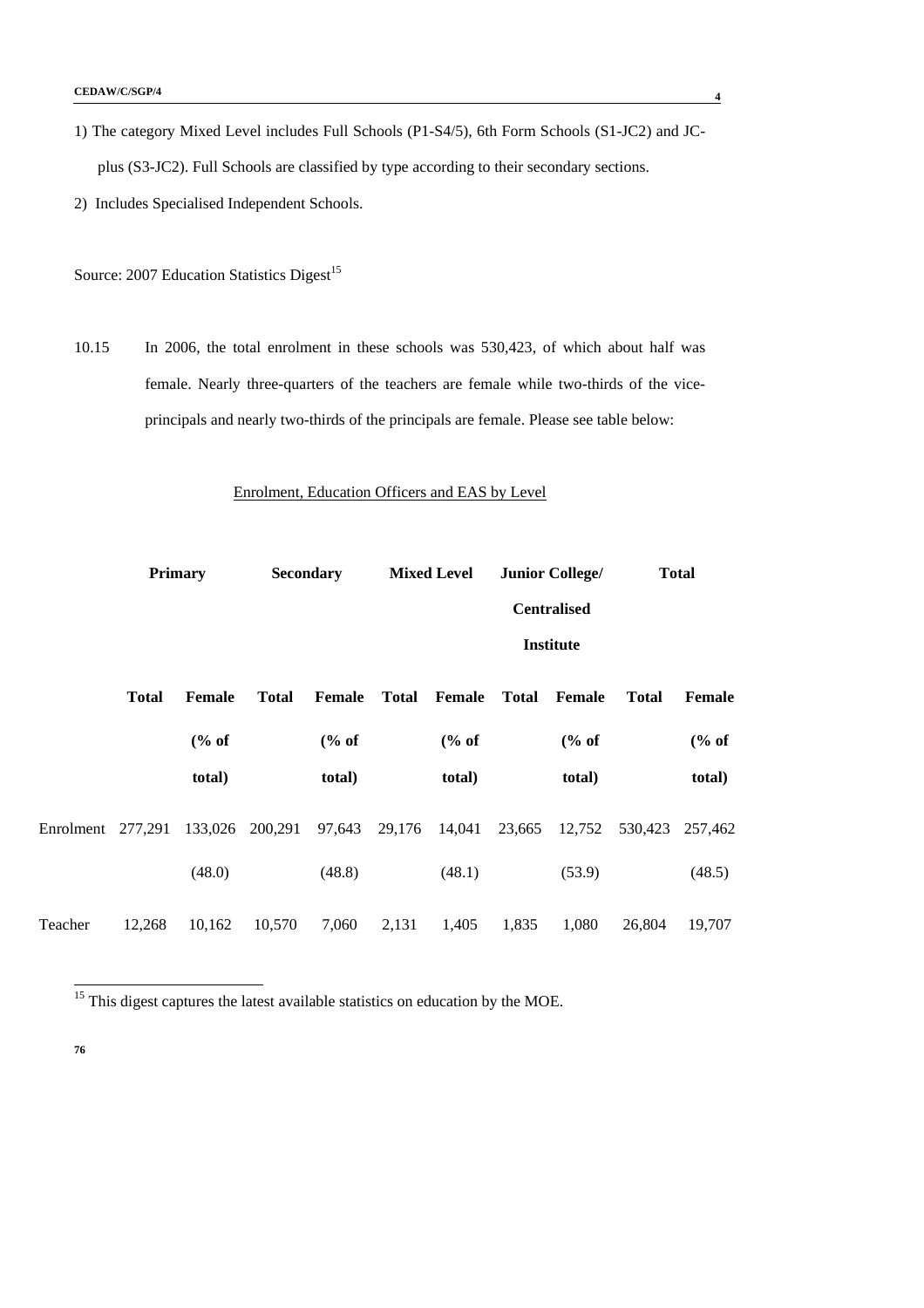|           |       |        |       |        |     |        |     |        |       | CEDAW/C/SGP/4 |
|-----------|-------|--------|-------|--------|-----|--------|-----|--------|-------|---------------|
|           |       | (82.8) |       | (66.8) |     | (65.9) |     | (58.9) |       | (73.5)        |
| Vice-     | 188   | 139    | 201   | 113    | 28  | 16     | 18  | 11     | 435   | 279           |
| Principal |       | (73.9) |       | (56.2) |     | (57.1) |     | (61.1) |       | (64.1)        |
| Principal | 172   | 114    | 153   | 89     | 15  | 7      | 14  | 10     | 354   | 220           |
|           |       | (66.3) |       | (58.2) |     | (46.7) |     | (71.4) |       | (62.1)        |
| EAS       | 1,695 | 1,210  | 2,413 | 1,488  | 420 | 267    | 331 | 214    | 4,859 | 3,179         |
|           |       | (71.4) |       | (61.7) |     | (63.6) |     | (64.7) |       | (65.4)        |

Note: Executive and Administrative Staff (EAS) includes Vice-Principal (Admin), Administrative Manager, Administrative Executive, Full-Time School Counsellor, Special Needs Officer, Technical Support Officer, Operations Manager, Operations Support Officer and Corporate Support Officer but excludes contract cleaners and security guards.

# Source: 2007 Education Statistics Digest

10.16 In 2006 the average class size for primary and secondary schools was 35 and 36 respectively, while the average class size for junior colleges/ centralised institutes was 23. Please see table below:

# Enrolment, Number of Classes and Class Size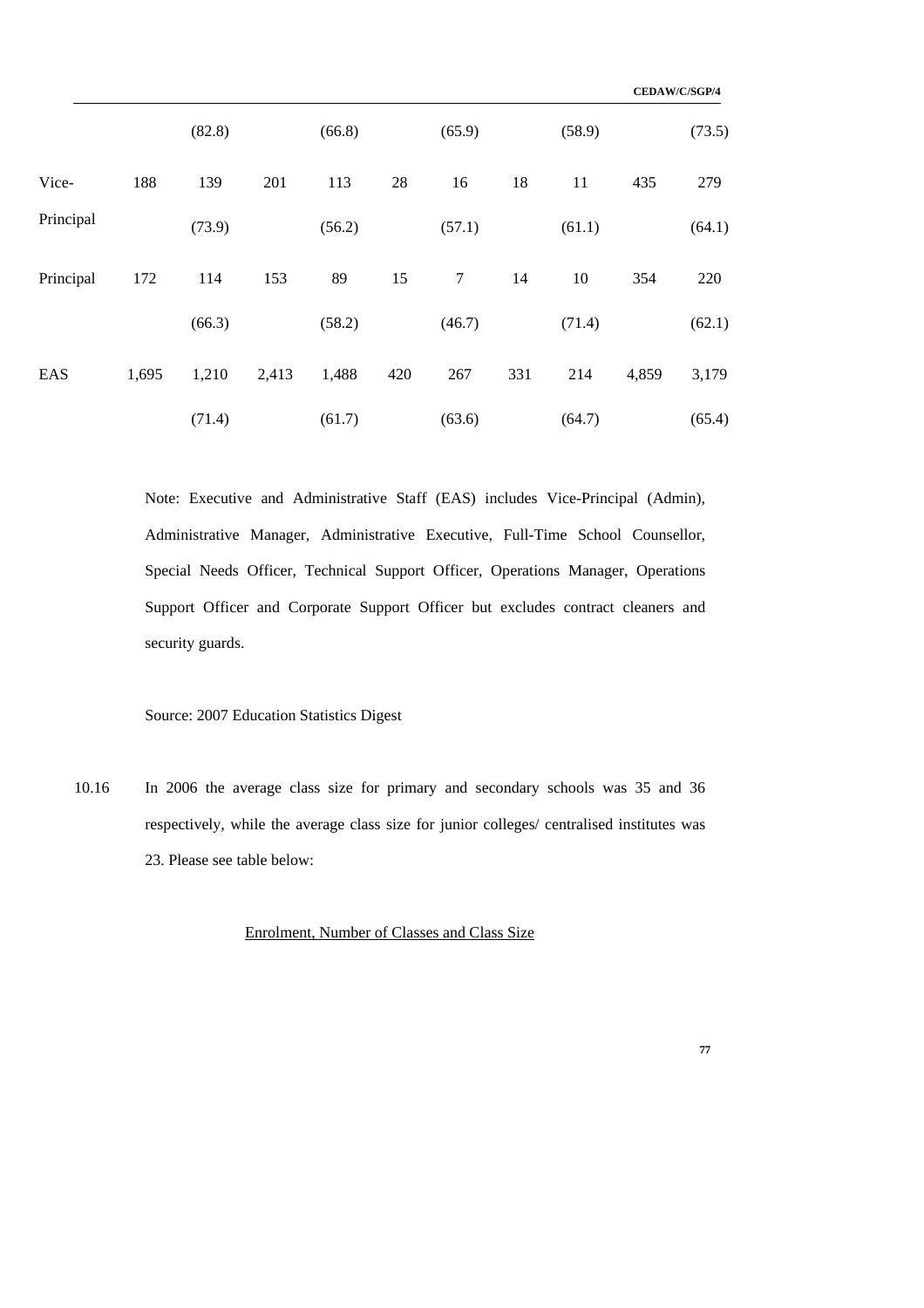| <b>Level</b>          | <b>Enrolment</b> | <b>No. of Classes</b> | <b>Average Class</b> |
|-----------------------|------------------|-----------------------|----------------------|
|                       |                  |                       | <b>Size</b>          |
| Overall               | 530,423          | 15,475                | 34.3                 |
| Primary               | 284,600          | 8,235                 | 34.6                 |
| Secondary             | 215,097          | 5,904                 | 36.4                 |
| Junior College/       | 30,726           | 1,336                 | 23.0                 |
| Centralised Institute |                  |                       |                      |

Source: 2007 Education Statistics Digest

# ITE, Polytechnic and University Education, 2006

- 10.17 Women make up 50.7% of the full-time student intake at the universities, 46.7% at the polytechnics and 36.9% at the Institute of Technical Education (ITE) (an institution offering technical-vocational courses for pupils with GCE 'O' or 'N' level certificates) in Singapore for 2006.
- 10.18 The intake levels of females at our polytechnics and universities have increased steadily, from 42% and 50% respectively in 1990/91 to 46.7% and 50.7% respectively in 2006.
- 10.19 Women are well-represented in traditionally male-dominated subjects. The intake of females to the following courses in 2006 reflect this: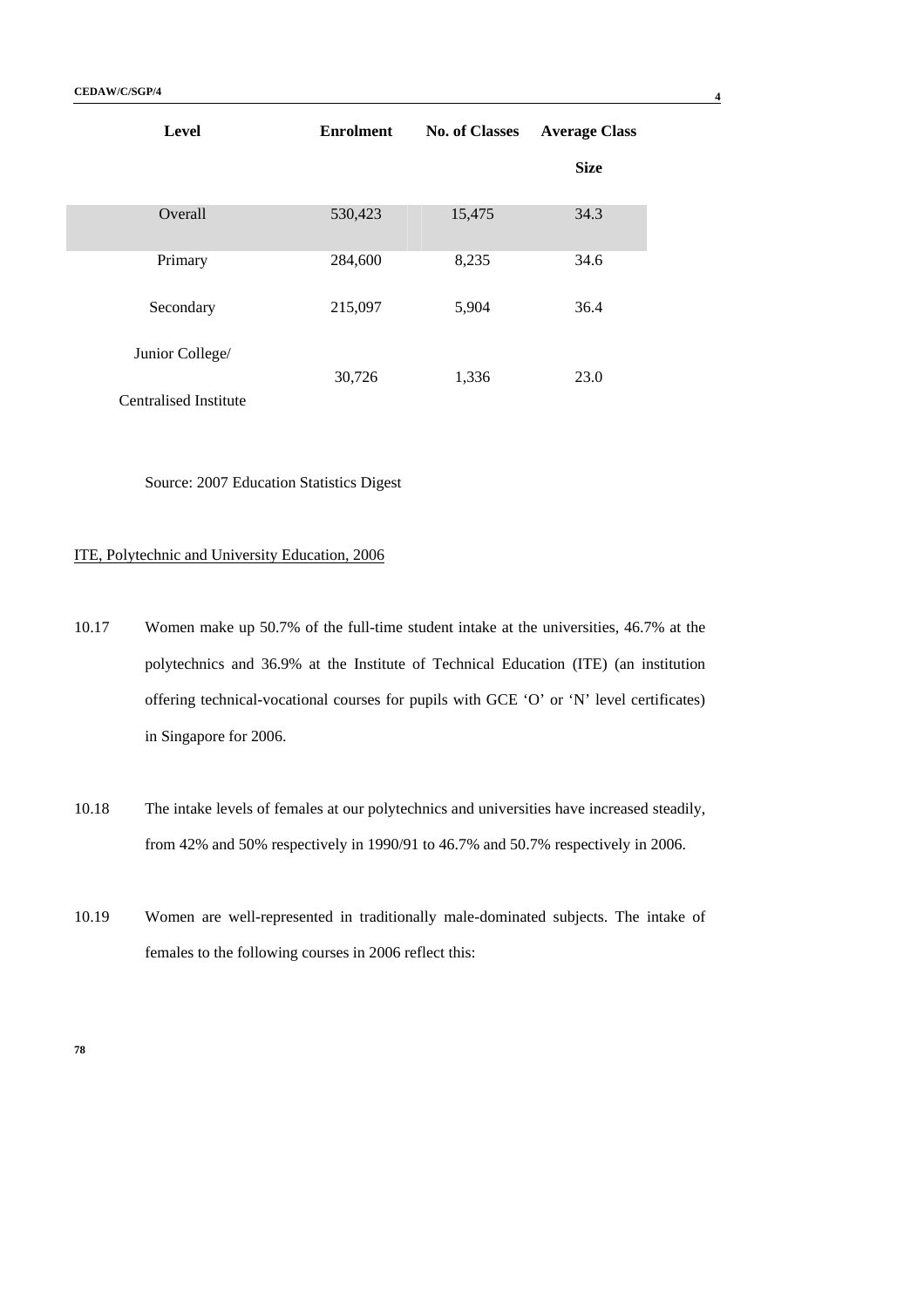- at the universities, women made up 67.6% of the natural, physical and mathematical science courses and 59.6% of the accountancy courses;
- at the polytechnics, women made up 57.4% of the architecture and building courses, 57.8% of the science and related technologies courses and 43.5% of the information technology courses; and
- at the ITE, women made up 36.1% of the info-communication technology courses.
- 10.20 The following tables and charts show the distribution of female students across the courses offered at our ITE, polytechnics and universities.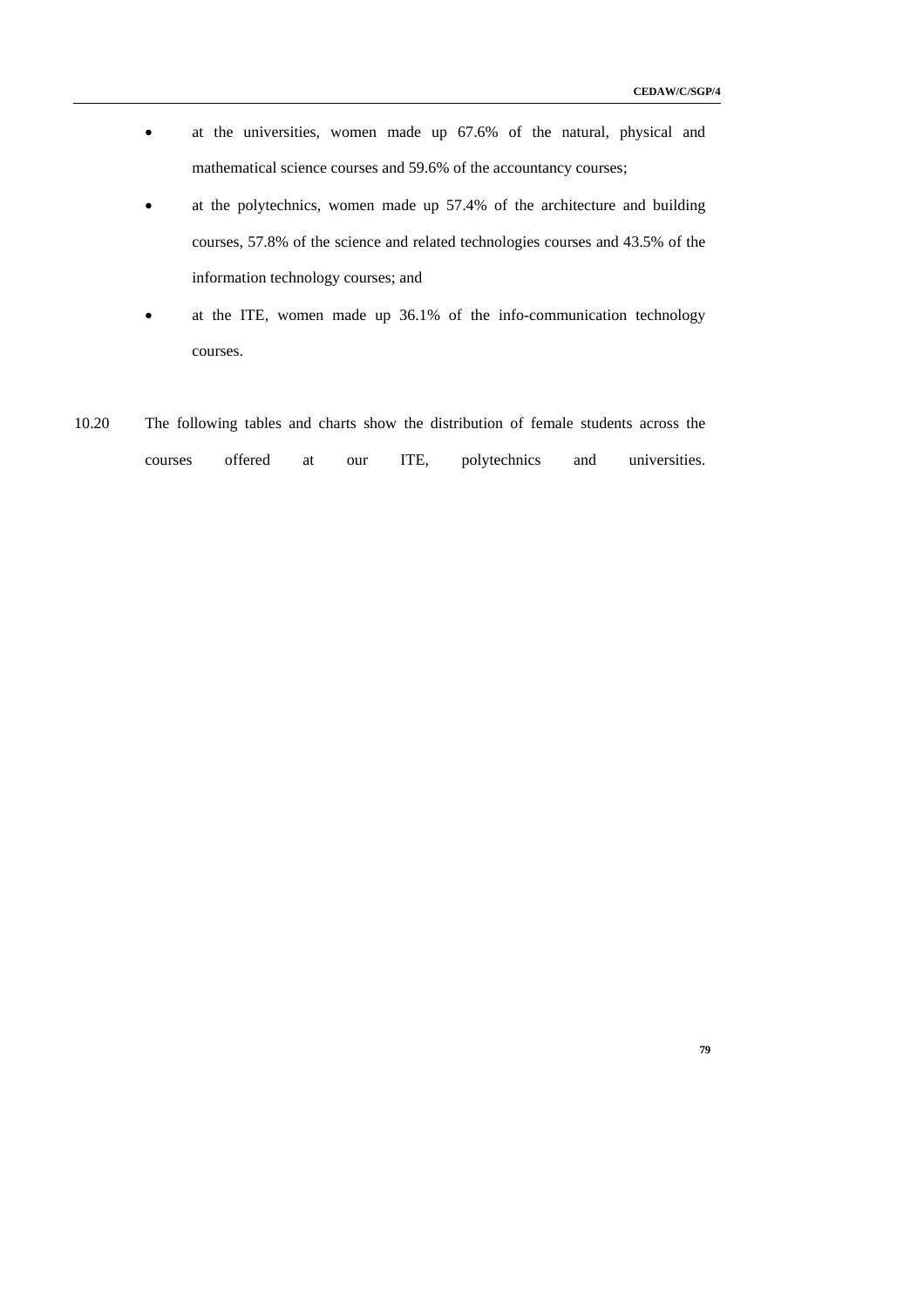| Intake, Enrolment and Graduates of ITE in 2006 (Full-Time) |
|------------------------------------------------------------|
|------------------------------------------------------------|

| <b>Courses</b>          |              | <b>Intake</b> |              | <b>Enrolment</b> |              | <b>Graduates</b>       |
|-------------------------|--------------|---------------|--------------|------------------|--------------|------------------------|
|                         | <b>Total</b> | <b>Female</b> | <b>Total</b> | Female           | <b>Total</b> | Female                 |
|                         |              | % of          |              | % of             |              | $(% \mathbf{A})$ (% of |
|                         |              | total)        |              | total)           |              | total)                 |
| Total                   | 13,645       | 5,035         | 23,636       | 8,052            | 10,056       | 3,724                  |
|                         |              | (36.9)        |              | (34.1)           |              | (37.0)                 |
|                         |              |               |              |                  |              |                        |
| Applied and             | 941          | 583           | 1,815        | 1,173            | 625          | 433                    |
| <b>Health Sciences</b>  |              | (62.0)        |              | (64.6)           |              | (69.3)                 |
| <b>Business and</b>     | 3,636        | 2,700         | 5,041        | 3,697            | 2,646        | 1,973                  |
| Services                |              | (74.3)        |              | (73.3)           |              | (74.6)                 |
| Engineering             | 6,581        | 906           | 12,315       | 1,545            | 5,015        | 585                    |
|                         |              | (13.8)        |              | (12.5)           |              | (11.7)                 |
| Info-                   | 1,973        | 712           | 3,783        | 1,454            | 1,565        | 684                    |
| Communications          |              | (36.1)        |              | (38.4)           |              | (43.7)                 |
| Technology              |              |               |              |                  |              |                        |
| <b>Technical Skills</b> | 514          | 134           | 682          | 183              | 205          | 49                     |
|                         |              | (26.1)        |              | (26.8)           |              | (23.9)                 |

Source: 2007 Education Statistics Digest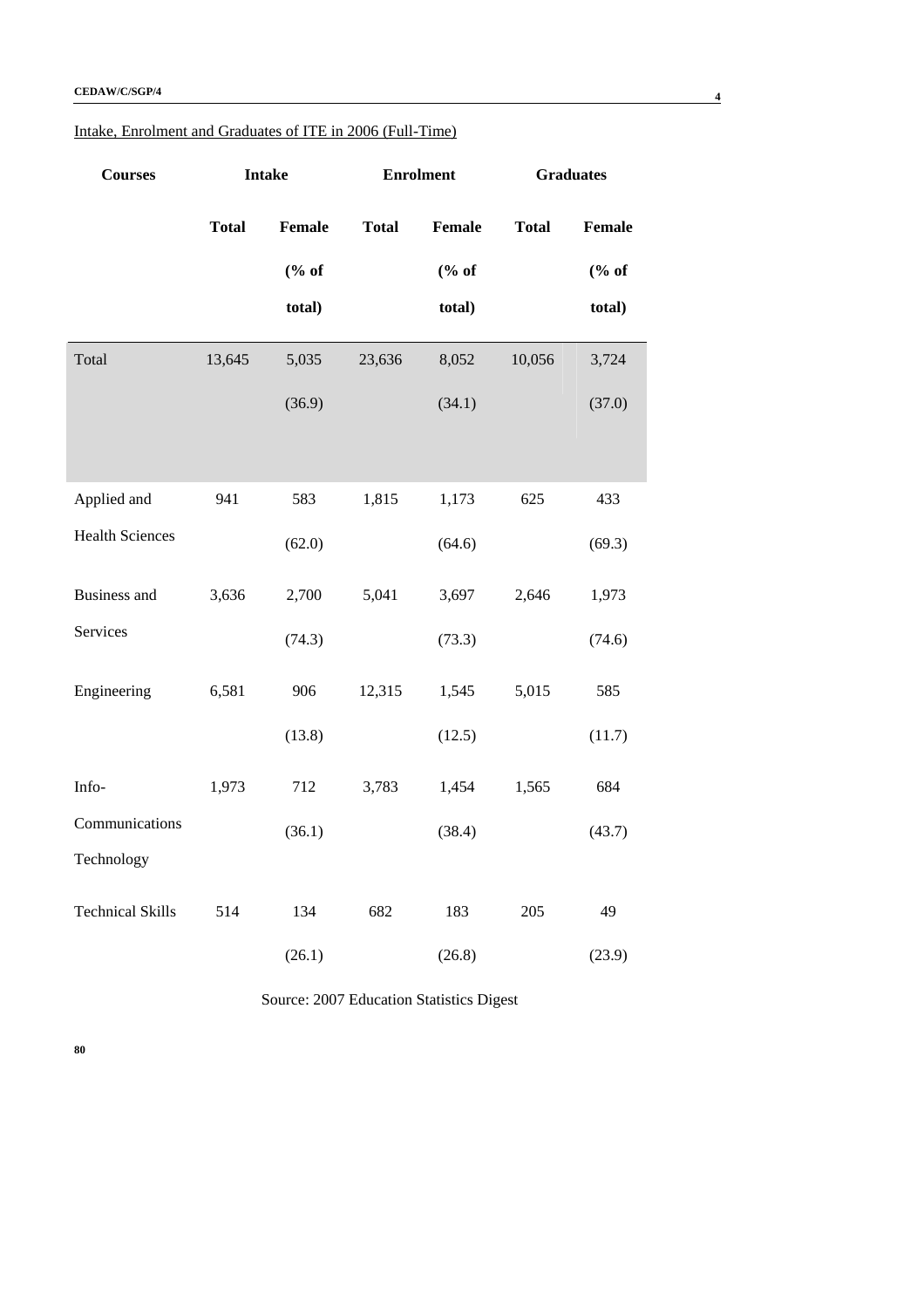| Intake, Enrolment & Graduates of Polytechnics in 2006 (Full-Time) |  |  |  |  |  |
|-------------------------------------------------------------------|--|--|--|--|--|
|                                                                   |  |  |  |  |  |

| <b>Courses</b>              |              |                               | <b>Enrolment</b><br><b>Intake</b> |                   |              | <b>Graduates</b> |  |  |
|-----------------------------|--------------|-------------------------------|-----------------------------------|-------------------|--------------|------------------|--|--|
|                             | <b>Total</b> | <b>Female</b>                 | <b>Total</b>                      | <b>Female</b>     | <b>Total</b> | <b>Female</b>    |  |  |
|                             |              | $(% \mathbf{A})$ (% of total) |                                   | % of              |              | % of             |  |  |
|                             |              |                               |                                   | total)            |              | total)           |  |  |
| Total                       | 22,276       | 10,394                        | 62,962                            | 29,742            | 16,638       | 8,100            |  |  |
|                             |              | (46.7)                        |                                   | (47.2)            |              | (48.7)           |  |  |
| <b>Applied Arts</b>         | 1,300        | 742                           | 3,255                             | 1,894             | 542          | 319              |  |  |
|                             |              | (57.1)                        |                                   | (58.2)            |              | (58.9)           |  |  |
| Architecture and            | 596          | 342                           | 1,622                             | 955               | 394          | 233              |  |  |
| <b>Building</b>             |              | (57.4)                        |                                   | (58.9)            |              | (59.1)           |  |  |
| <b>Business and</b>         | 3,944        | 2,487                         | 10,869                            | 7,225             | 3,046        | 2,208            |  |  |
| Administration<br>Education | 266          | (62.1)<br>209                 | 614                               | $\sqrt{2}$<br>545 | 131          | (72)<br>128      |  |  |
|                             |              | (78.6)                        |                                   | (88.8)            |              | (97.7)           |  |  |
| Engineering                 | 8,209        | 2,108                         | 23,713                            | 6,197             | 6,415        | 1,786            |  |  |
| Sciences                    |              | (25.7)                        |                                   | (26.1)            |              | (27.8)           |  |  |
| <b>Health Sciences</b>      | 1,955        | 1,554                         | 5,607                             | 4,428             | 1,328        | 1,080            |  |  |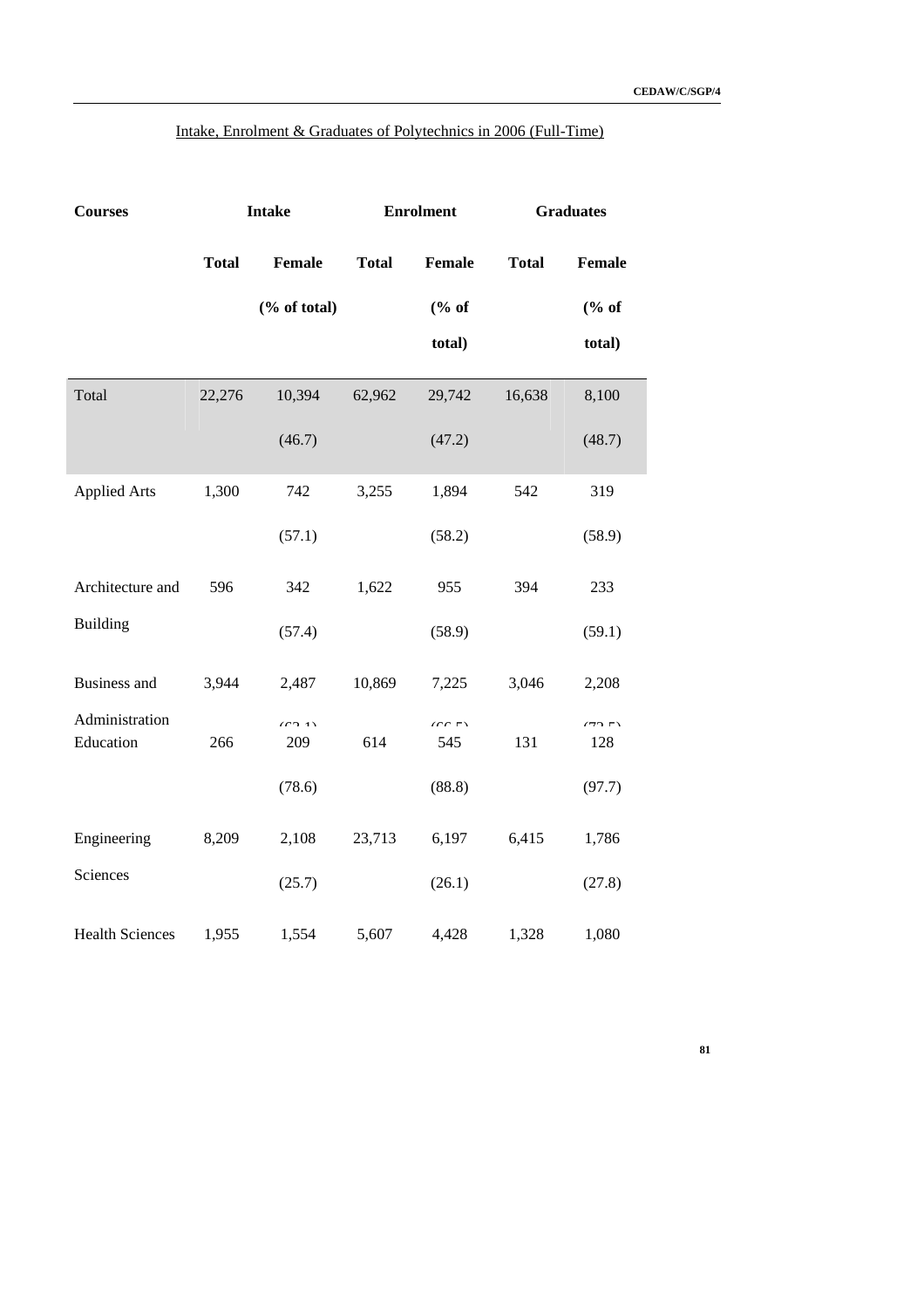|                        |       | (79.5)     |        | (79.0) |                  | (81.3)           |
|------------------------|-------|------------|--------|--------|------------------|------------------|
| Humanities and         | 75    | 66         | 153    | 136    | $\boldsymbol{0}$ | $\boldsymbol{0}$ |
| <b>Social Sciences</b> |       | (88.0)     |        | (88.9) |                  |                  |
| Information            | 3,972 | 1,728      | 11,753 | 5,134  | 3.351            | 1,477            |
| Technology             |       | (43.5)     |        | (43.7) |                  | (44.1)           |
| <b>Legal Studies</b>   | 116   | 70         | 353    | 221    | 88               | 63               |
|                        |       | (60.3)     |        | (62.6) |                  | (71.6)           |
| Mass                   | 450   | 310        | 1,428  | 1,019  | 416              | 296              |
| Communication          |       | (68.9)     |        | (71.4) |                  | (71.2)           |
| and Information        |       |            |        |        |                  |                  |
| Science                |       |            |        |        |                  |                  |
| Science and            | 1,184 | 684 (57.8) | 3,063  | 1,777  | 761              | 460(60.4)        |
| Related                |       |            |        | (58.0) |                  |                  |
| Technologies           |       |            |        |        |                  |                  |
| Services               | 209   | 94         | 532    | 211    | 166              | 50               |
|                        |       | (45.0)     |        | (39.7) |                  | (30.1)           |

\*Intake includes direct entry to second year

Source: 2007 Education Statistics Digest

Intake, Enrolment & Graduates of Universities in 2006 (Full-Time)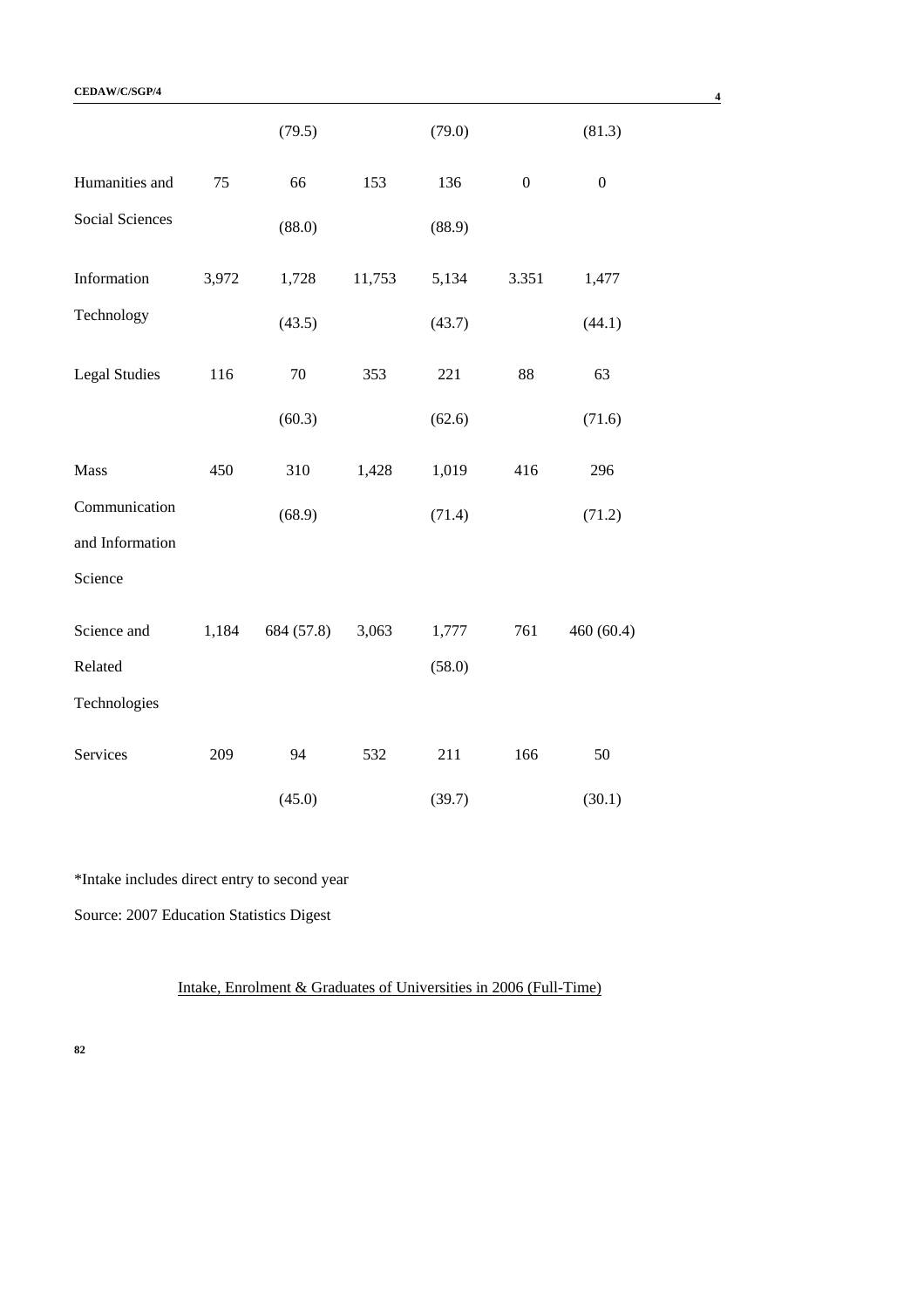| <b>Courses</b>      |              | <b>Intake</b> | <b>Enrolment</b> |                        | <b>Graduates</b> |        |
|---------------------|--------------|---------------|------------------|------------------------|------------------|--------|
|                     | <b>Total</b> | Female        | <b>Total</b>     | Female                 | <b>Total</b>     | Female |
|                     |              | % of          |                  | $(% \mathbf{A})$ (% of |                  | % of   |
|                     |              | total)        |                  | total)                 |                  | total) |
| Total               | 13,733       | 6,963         | 46,479           | 22,992                 | 10,427           | 5,428  |
|                     |              | (50.7)        |                  | (49.5)                 |                  | (52.1) |
| Accountancy         | 934          | 557           | 2,844            | 1,819                  | 644              | 468    |
|                     |              | (59.6)        |                  | (64.0)                 |                  | (72.7) |
| Architecture        | 379          | 226           | 1,336            | 810                    | 329              | 193    |
| and Building        |              | (59.6)        |                  | (60.6)                 |                  | (58.7) |
| <b>Business and</b> | 1,772        | 1,035         | 5,490            | 3,297                  | 1,250            | 818    |
| Administration      |              | (58.4)        |                  | (60.1)                 |                  | (65.4) |
| Dentistry           | 42           | 26            | 148              | 78                     | 32               | 14     |
|                     |              | (61.9)        |                  | (52.7)                 |                  | (43.8) |
| Engineering         | 4,101        | 1,025         | 16,663           | 4,694                  | 3,811            | 1,137  |
| Sciences            |              | (25.0)        |                  | (28.2)                 |                  | (29.8) |
| Fine and            | 233          | 137           | 557              | 334                    | 24               | 13     |
| <b>Applied Arts</b> |              |               |                  |                        |                  |        |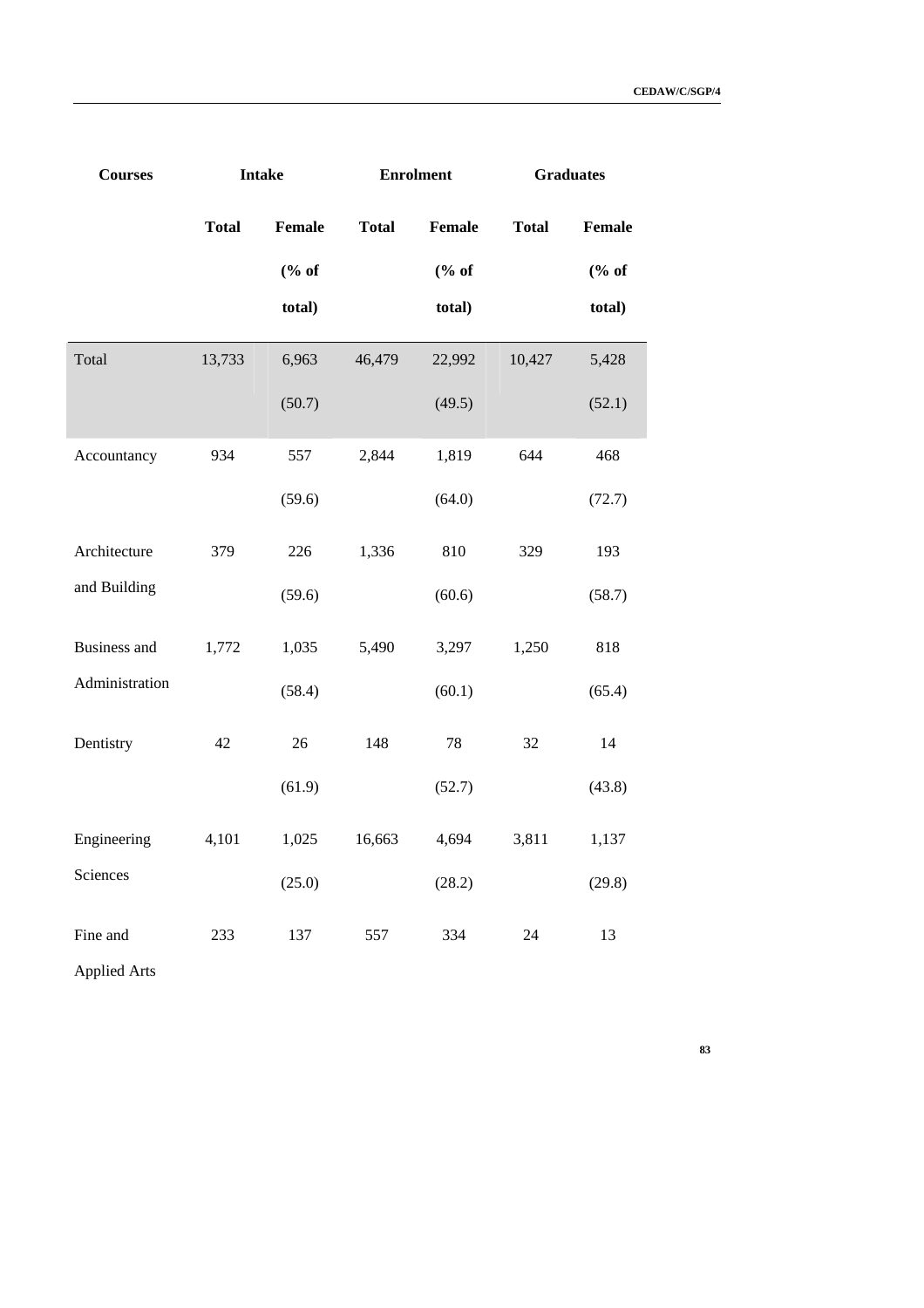|                        |       | (58.8)          |       | (60.0)          |                  | (54.2)           |
|------------------------|-------|-----------------|-------|-----------------|------------------|------------------|
| <b>Health Sciences</b> | 240   | 201             | 583   | 489             | 81               | 57               |
|                        |       | (83.8)          |       | (83.9)          |                  | (70.4)           |
| Humanities and         | 2,573 | 1,813           | 7,532 | 5,282           | 1,758            | 1,298            |
| Social Sciences        |       | (70.5)          |       | (70.1)          |                  | (73.8)           |
| Information            | 728   | 185             | 2,505 | 796             | 540              | 139              |
| Technology             |       | (25.4)          |       | (31.8)          |                  | (25.7)           |
| Law                    | 238   | 102             | 872   | 463             | 204              | 134              |
|                        |       | (42.9)          |       | (53.1)          |                  | (65.7)           |
| Mass                   | 180   | 153             | 685   | 555             | 141              | 108              |
| Communication          |       | (85.0)          |       | (81.0)          |                  | (76.6)           |
| Medicine               | 251   | 119             | 1,188 | 503             | 229              | 94               |
| Natural,               | 1,994 | (17.1)<br>1,348 | 5,899 | (10.2)<br>3,755 | 1,384            | (110)<br>955     |
| Physical and           |       | (67.6)          |       | (63.7)          |                  | (69.0)           |
| Mathematical           |       |                 |       |                 |                  |                  |
| Sciences               |       |                 |       |                 |                  |                  |
| Services               | 68    | 36              | 177   | 117             | $\boldsymbol{0}$ | $\boldsymbol{0}$ |
|                        |       | (52.9)          |       | (66.1)          |                  |                  |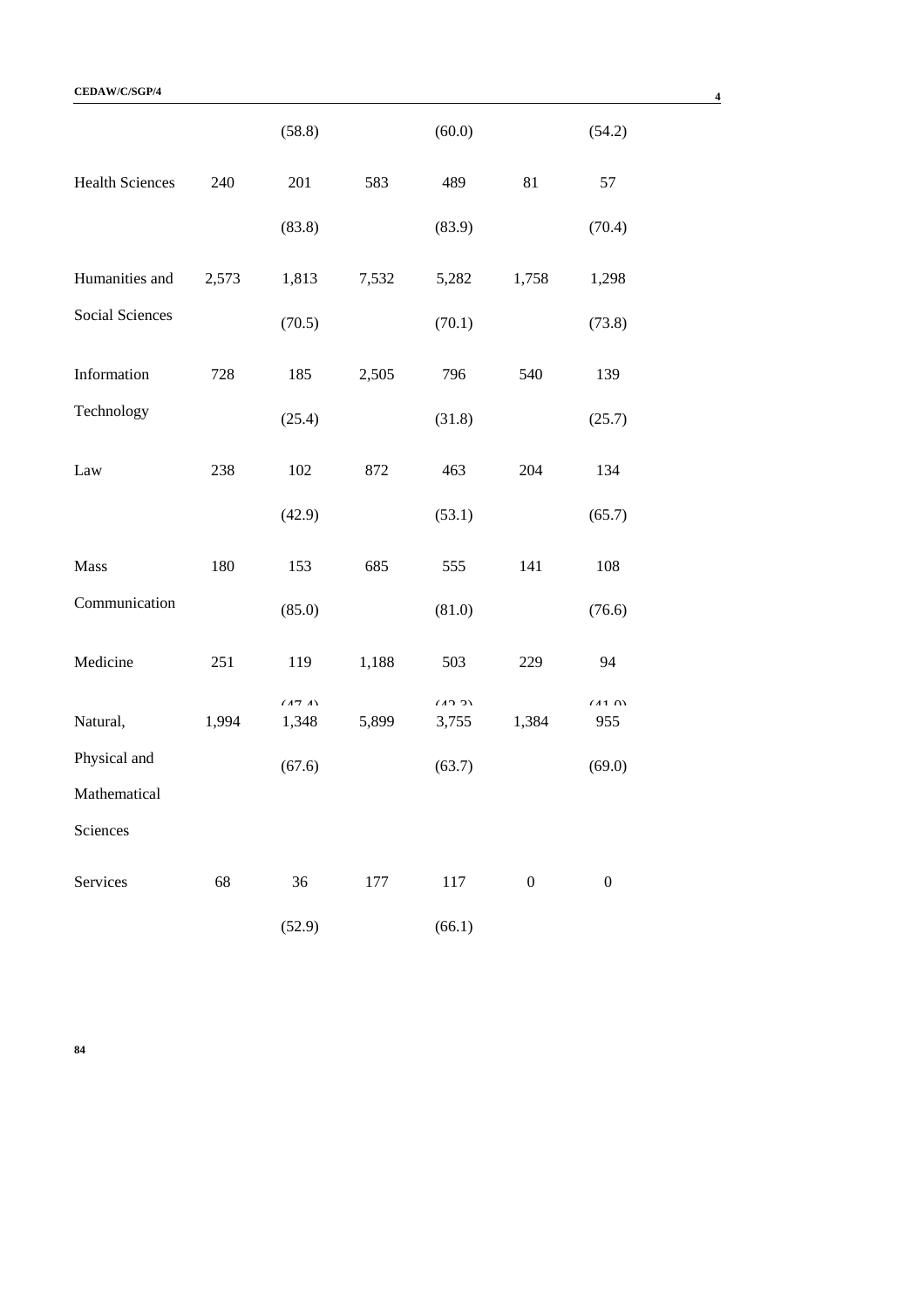Source: 2007 Education Statistics Digest

### **Singapore's Masterplan for ICT in Education**

- 10.21 Singapore's first Masterplan for ICT in Education was launched in 1997 to provide a comprehensive strategy for creating an IT-based teaching and learning environment in every school. Under the first ICT Masterplan, the Government committed S\$2 billion from 1997 to 2002 to provide computers, full networking of the schools, physical renovations, software and courseware and teacher training.
- 10.22 By the end of the first MasterPlan, core training for teachers in all schools was completed. All primary schools had attained a pupil-to-computer ratio of 6.6:1 while all secondary schools and junior colleges had attained a ratio of 5:1.
- 10.23 Building on this foundation, Masterplan II for ICT in Education (2003-2007), encourages the pervasive and effective use of ICT for teaching and learning.
- 10.24 The priorities are to:
	- set standards to ensure that all schools achieve a baseline level of ICT use;
	- fully support selected schools that are ready to achieve higher levels of ICT use in education;
	- develop schools' capacity to take full ownership of their schools' ICT implementation; and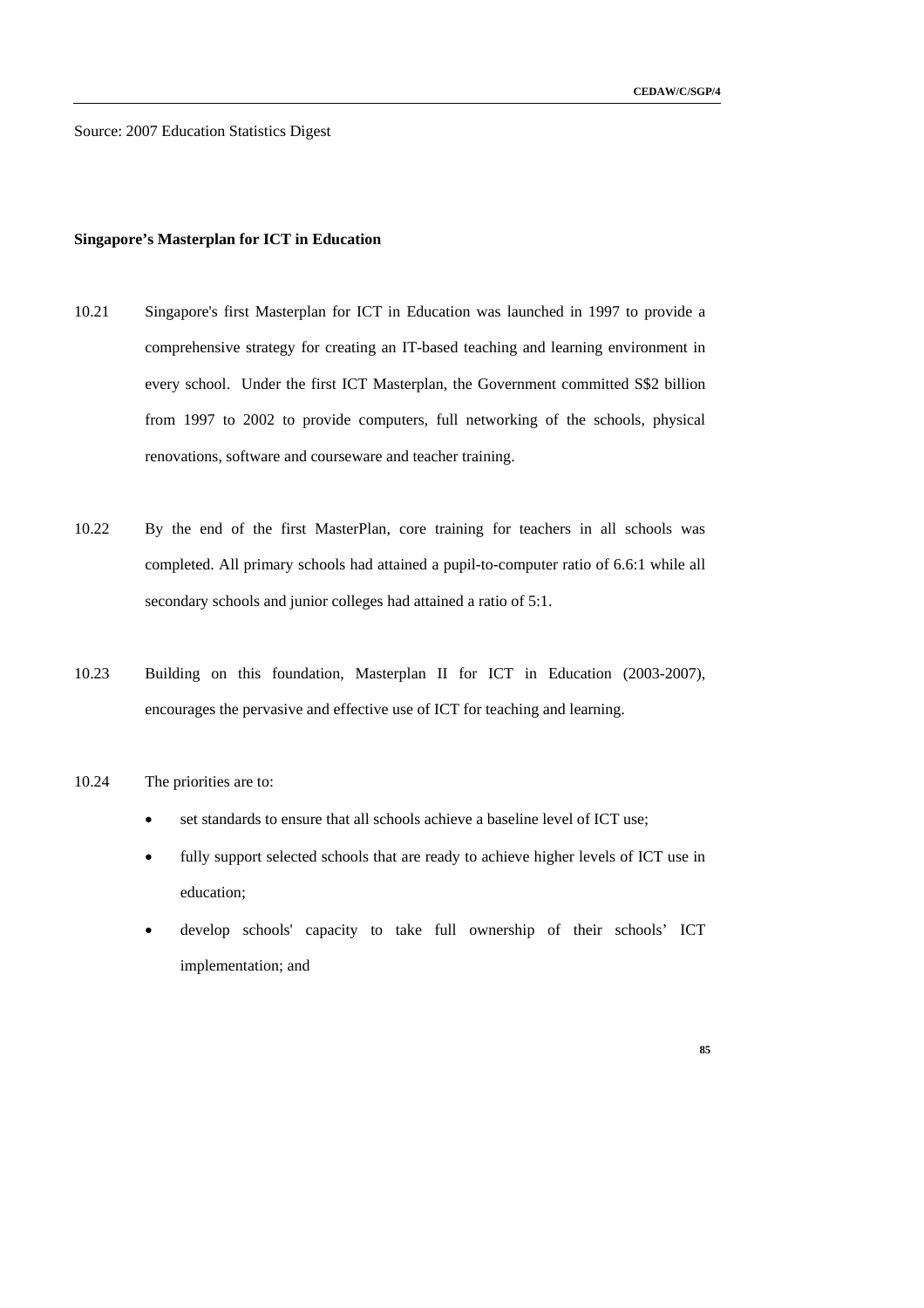- strengthen the integration of ICT in the curriculum and assessment.
- 10.25 Today, all Singapore schools are equipped with computers and pupils have easy access to technology and online resources. The Ministry of Education (MOE) has also provided funds to support schools to achieve a 6.5:1 pupil-computer ratio in primary schools and 4:1 pupil-computer ratio for secondary schools and junior colleges.
- 10.26 Through support from the Infocomm Development Authority of Singapore (iDA) and industry partners, there is a scheme to enable needy families to have Internet-ready computers at highly subsidised prices. More than 14,600 families have benefited from the scheme.
- 10.27 All teachers were encouraged to engage in active research on the use of ICT for teaching and learning. To support schools in their efforts, the Lead ICT@Schools Scheme and Future Schools@Singapore programme, were launched in 2006 and 2007 respectively.
- 10.28 With effect from January 2008, all Primary, Secondary schools and Junior Colleges/Centralised Institutes are expected to implement Baseline ICT Standards for pupils. This ensures that all pupils are equipped with a set of baseline ICT skills at the end of their primary and secondary education.

# **Qualitative Shift in the Education System**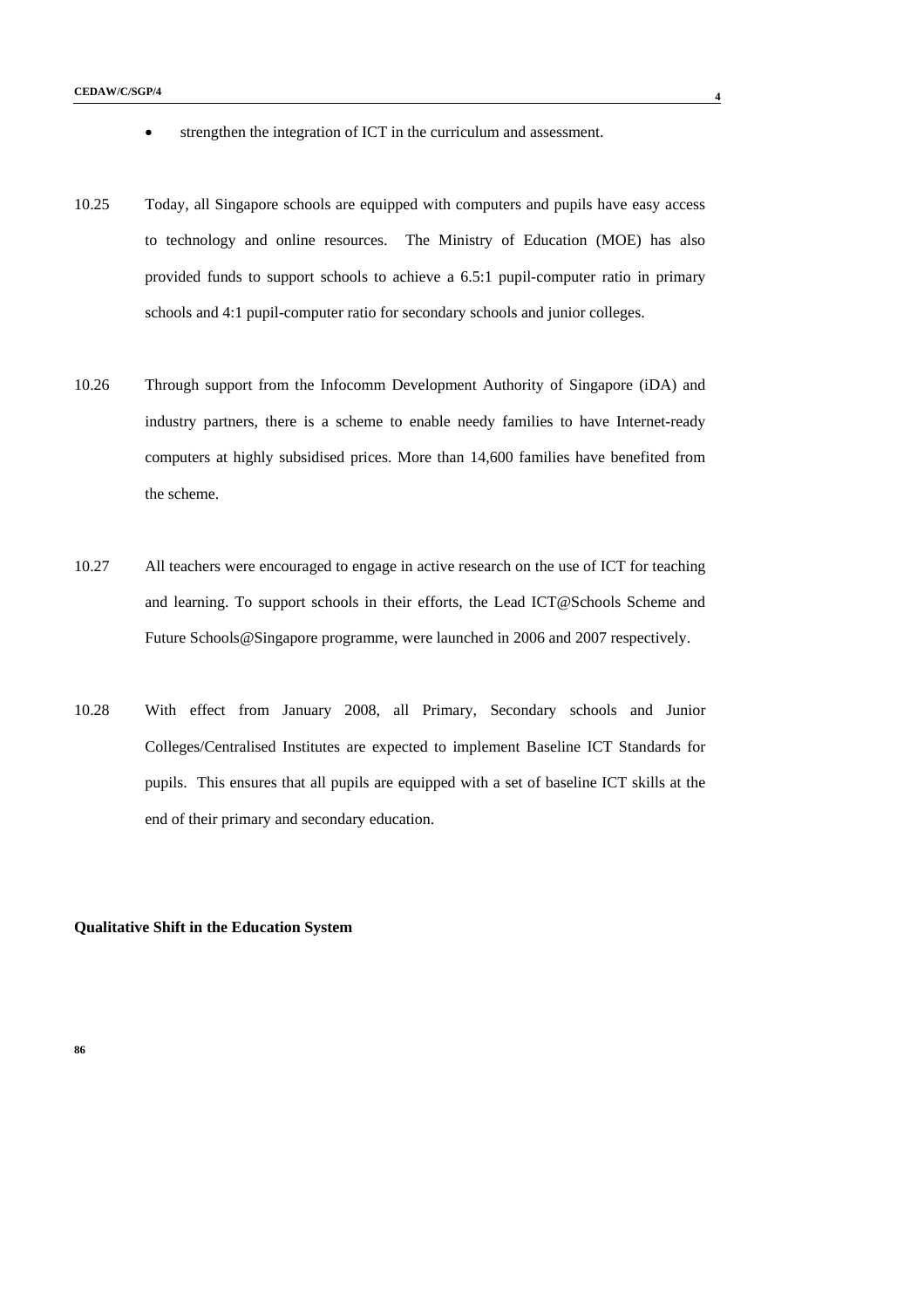- 10.29 In his 2006 Teachers' Day Rally Speech, Singapore's Prime Minister, Mr Lee Hsien Loong, spoke about the Ministry of Education's (MOE's) targets of achieving many peaks of excellence for children with different abilities, aptitudes and interests, and levelling up standards for the whole education system. To this end, MOE has created many pathways for children with different talents and interests.
- 10.30 MOE is reaching out to children of different socio-economic status as well. The target is to halve the attrition rate of students who do not complete secondary school education from 3% to 1.5% in five years. MOE is working with students, parents and families to achieve this target. The attrition rate as of March 2008 is 1.6%.

#### **Article 11: Employment**

*1. States Parties shall take all appropriate measures to eliminate discrimination against women in the field of employment in order to ensure, on a basis of equality of men and women, the same rights, in particular:* 

*(a) The right to work as an inalienable right of all human beings;* 

*(b) The right to the same employment opportunities, including the application of the same criteria for selection in matters of employment;* 

*(c) The right to free choice of profession and employment, the right to promotion, job security and all benefits and conditions of service and the right to receive vocational training and*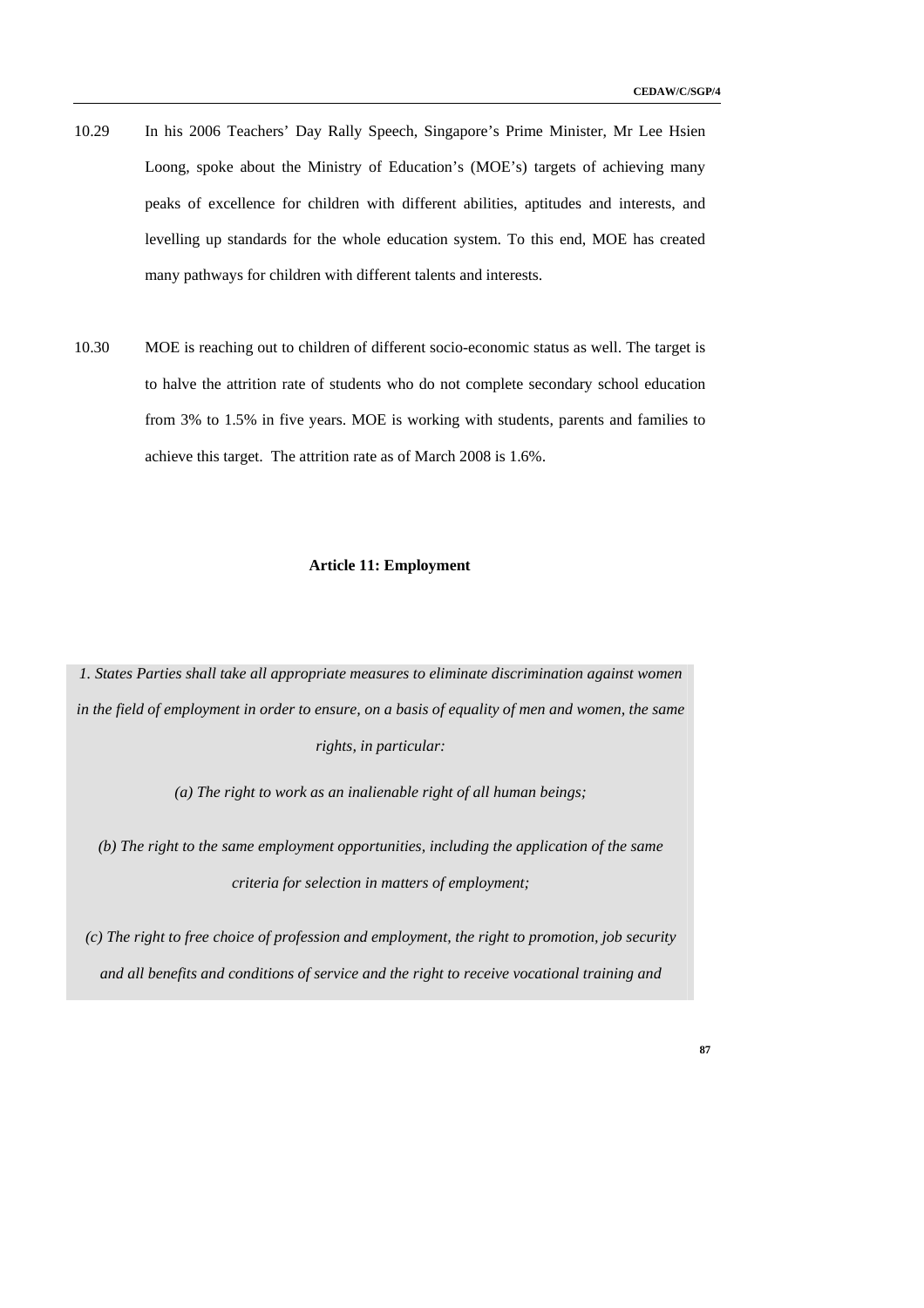*retraining, including apprenticeships, advanced vocational training and recurrent training;* 

- *(d) The right to equal remuneration, including benefits, and to equal treatment in respect of work of equal value, as well as equality of treatment in the evaluation of the quality of work;* 
	- *(e) The right to social security, particularly in cases of retirement, unemployment, sickness, invalidity and old age and other incapacity to work, as well as the right to paid leave;*

*(f) The right to protection of health and to safety in working conditions, including the safeguarding of the function of reproduction.* 

- *2. In order to prevent discrimination against women on the grounds of marriage or maternity and to ensure their effective right to work, States Parties shall take appropriate measures:*
- *(a) To prohibit, subject to the imposition of sanctions, dismissal on the grounds of pregnancy or of maternity leave and discrimination in dismissals on the basis of marital status;* 
	- *(b) To introduce maternity leave with pay or with comparable social benefits without loss of former employment, seniority or social allowances;*

*(c) To encourage the provision of the necessary supporting social services to enable parents to combine family obligations with work responsibilities and participation in public life, in particular through promoting the establishment and development of a network of child-care facilities;* 

*(d) To provide special protection to women during pregnancy in types of work proved to be harmful to them.* 

*3. Protective legislation relating to matters covered in this article shall be reviewed periodically*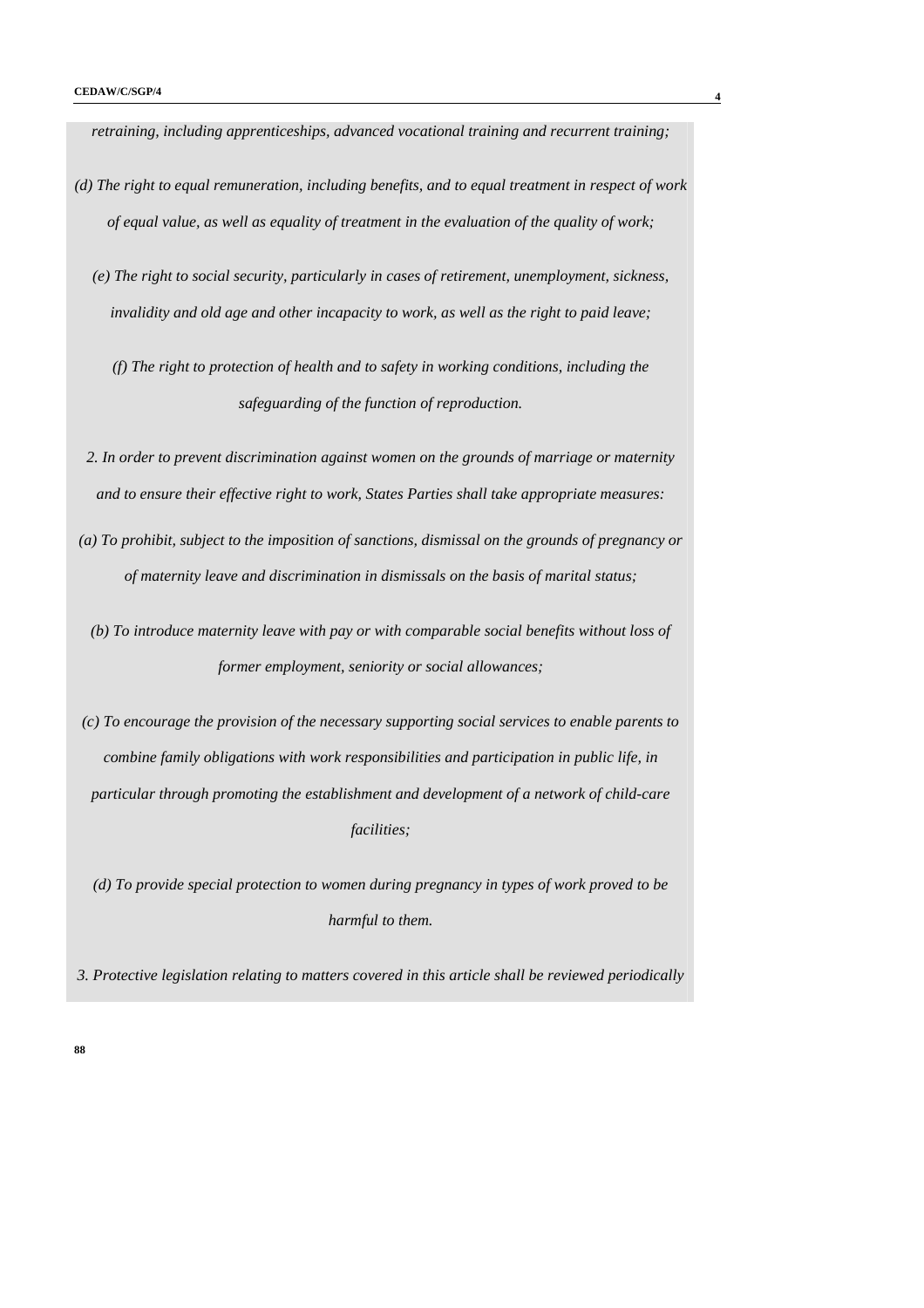*in the light of scientific and technological knowledge and shall be revised, repealed or extended* 

*as necessary.* 

# **Achievements**

### Promoting Fair Employment Practices

- 11.1 In February 2006, the Industrial Arbitration Court (the certifying board of all collective agreements) allocated a special section on "Equal Remuneration" on its website to publicise and encourage the incorporation of a clause on equal remuneration in collective agreements. The tripartite partners (i.e. workers' unions, employer organisations and the Government) encourage negotiating parties to include such a clause in their collective agreements.
- 11.2 In May 2006, the Tripartite Alliance for Fair Employment Practices (TAFEP) was formed to encourage employers to adopt fair and responsible employment practices. The Alliance formulates guidelines for fair employment practices for workers of all ages, gender, races and religion and adopts a concerted promotional and educational approach to raise awareness and share knowledge on fair employment practices. The Tripartite Guidelines of Fair Employment Practices were launched in January 2007 to replace the Code of Responsible Employment Practices issued by the Singapore Business Federation, the Singapore National Employers Federation and the National Trades Union Congress in 2002.
	- **89**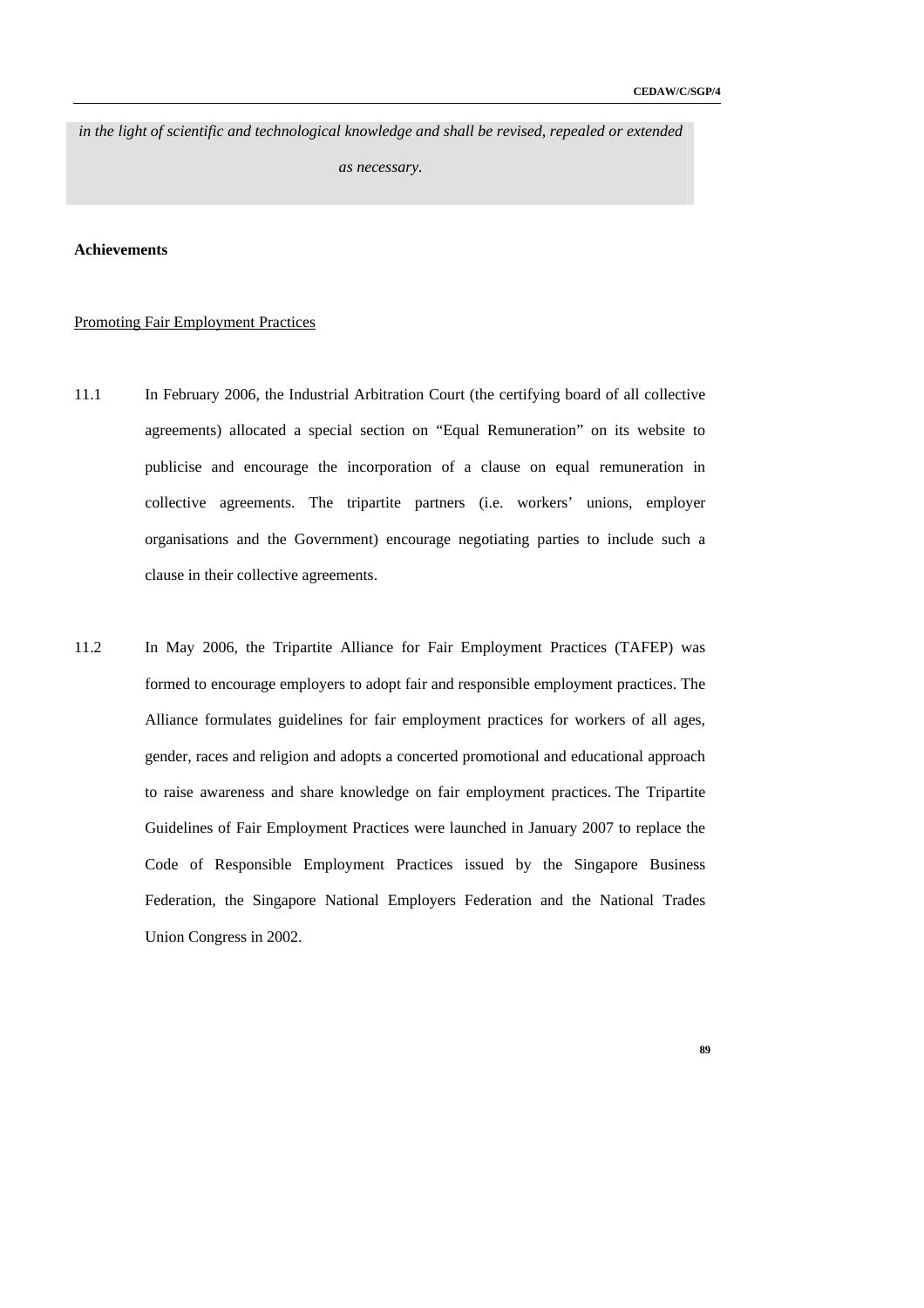11.3 In November 2007, the Tripartite Centre for Fair Employment (which is jointly funded by the tripartite partners) was established to promote awareness of fair employment practices amongst employers and the general public. The Centre provides advisory services to employers to assist them in adopting fair employment practices. It also takes feedback from employers and the public on ways of improving fair employment standards in Singapore.

#### Protection against sexual harassment

11.4 Singapore takes a serious stand against sexual harassment through a range of laws that guard against various forms of sexual harassment, including workplace sexual harassment. Where the harassment is of a criminal nature, reports are investigated by the Police, and when proven, appropriate action is taken. For example, outrage of modesty is chargeable under the Penal Code, and behaviour likely to cause harassment is taken under the Miscellaneous Offences (Public Order & Nuisance) Act. For cases that do not involve a criminal breach, workers can seek redress directly from their management or through their unions. The Singapore National Employers Federation (SNEF) is open to employers who need advice or help in dealing with complaints of sexual harassment. Workers are also encouraged to seek advice from the Ministry of Manpower.

# Principle of Meritocracy in the Civil Service

11.5 Civil Service remunerations and bonuses are based solely on merit and work performance.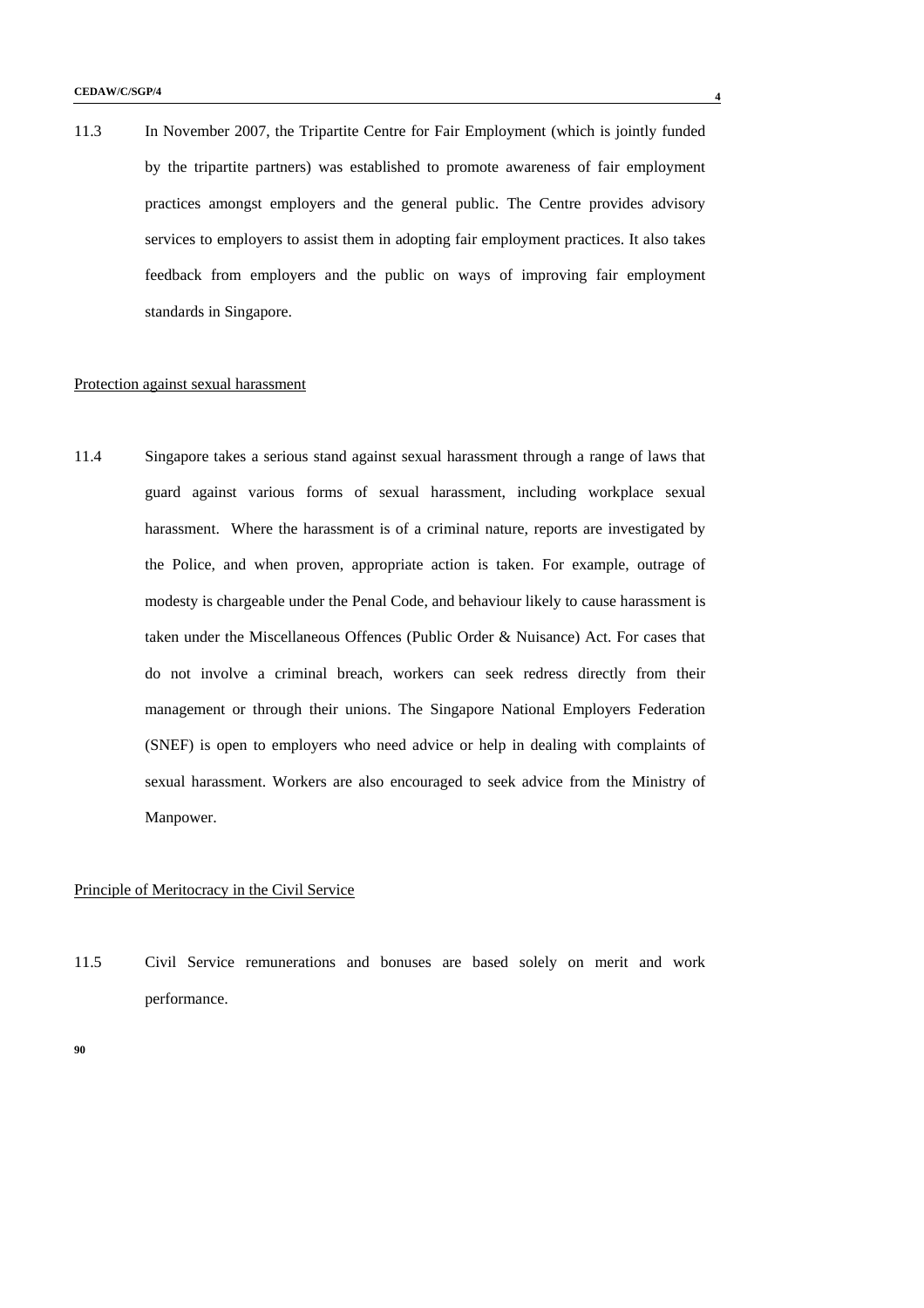# *Equalising Medical Benefits for Dependants of Civil Servants*

11.6 On 1 January 2005, the medical benefits for female civil servants on the Medisave-cum-Subsidised Outpatient (MSO) scheme were equalized, so that both male and female civil servants can claim medical benefits for themselves and their dependents. Female officers on the MSO scheme can also claim medical benefits for their unmarried children below the age of 18 years, and for their spouses. This helps to foster the sharing of caregiving responsibilities between spouses.

### *Wage Differentials in the Civil Service*

11.7 The table below compares the median salaries of male and female civil servants as at January 2008, with a breakdown by age groups:

| $41 - 45$ | <b>Mediatisalary</b> | Median7Salary        | \$4,282             |
|-----------|----------------------|----------------------|---------------------|
| 46g60     | for MaleCivil        | for F♂ Civil         | Mediaint Salary for |
| Grosp     | <b>Segyants</b>      | <b>S&amp;By34185</b> | all Cisil Segvants  |
| 56260     | \$3,886              | \$4,599              | \$4,599             |
| $21 - 25$ | \$2,008              | \$2,473              | \$2,147             |
| $26 - 30$ | \$2,796              | \$3,116              | \$2,939             |
| $31 - 35$ | \$3,388              | \$4,100              | \$3,748             |
| $36-40$   | \$4,314              | \$4,733              | \$4,534             |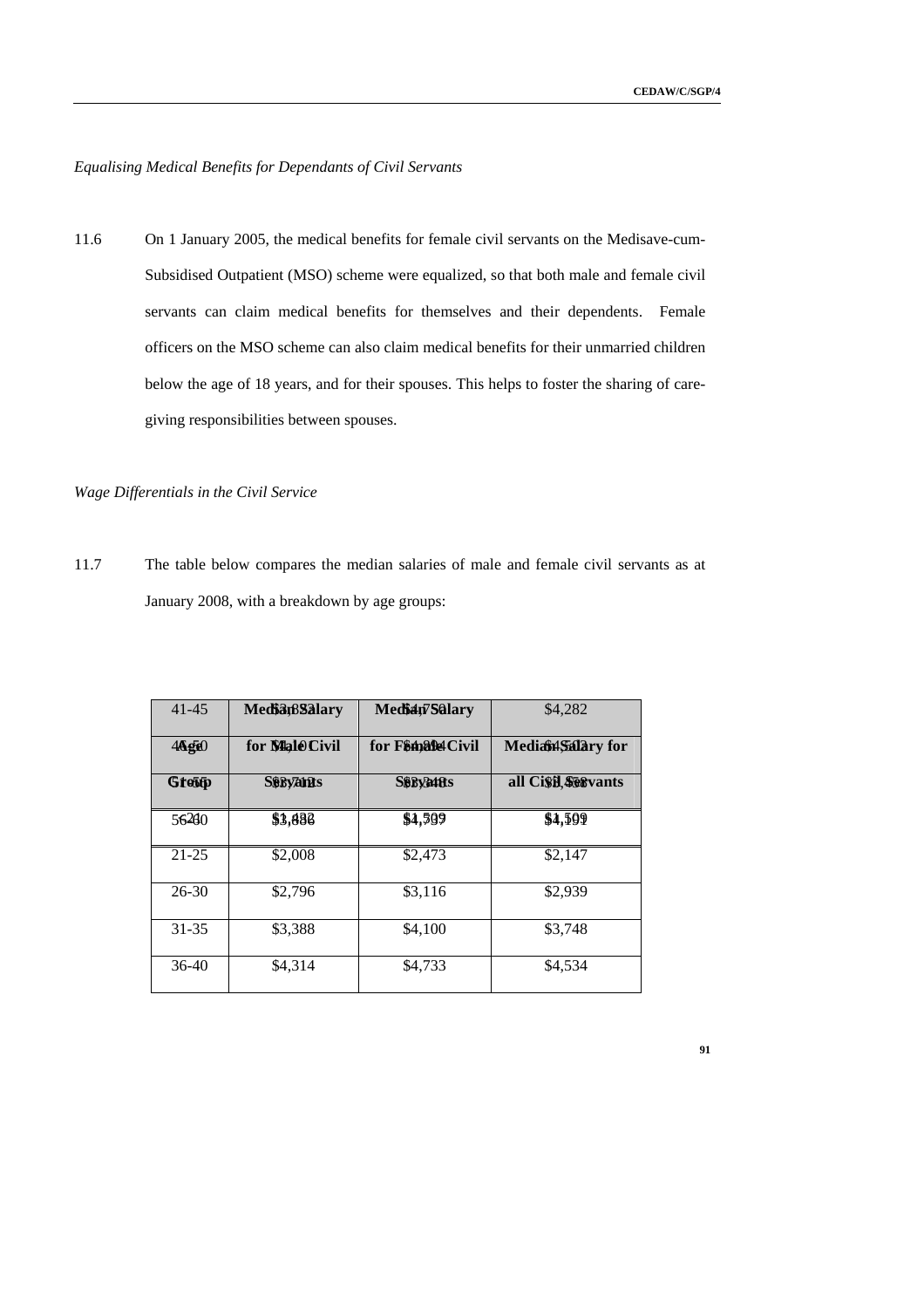11.8 As shown by the table above, female civil servants are earning more than the median salary for all civil servants, as well as their male peers, at every age group, with the exception of those aged between 51 to 55 years.

### **Women and Employment**

- 11.9 Although the female labour force participation rate (LFPR) still lagged that of males (77%), the gap has narrowed over the decade. In 1996, the LFPR was 50% for the resident female population aged 15 and over in Singapore, and in 2007 the corresponding LFPR was 78% for males and 54% for females.
- 11.10 There were a total of 353,000 dual-career couples in 2005, which is an increase of 18% over 2000. Dual-career couples accounted for 44% of married couples, up from 41% in 2000. The traditional working arrangement where the husbands were the sole breadwinners had become less prevalent, with the proportion declining from 40% in 2000 to 36% in 2005. The proportion of wives who were the sole bread-winners, increased from 4.7% in 2000 to 5.5% in 2005.
- 11.11 The educational profiles of women have been improving in recent years, and consequently the proportion of women corporate managers has also risen from 24% in 1994, to 35% in 2007. The number of complaints by women on employment discrimination remains very low. Women's participation rate in the traditionally male-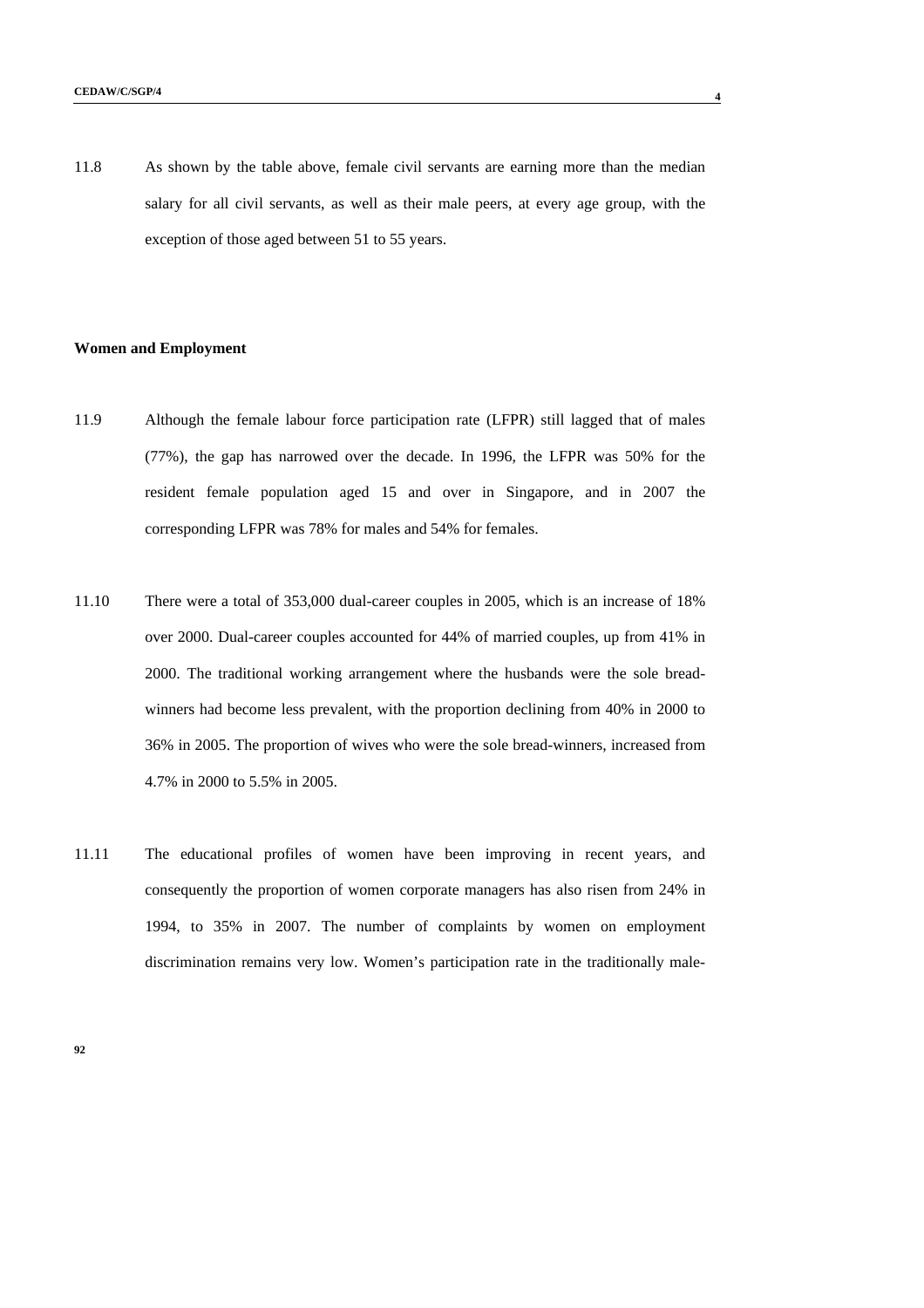dominated IT industry has increased. In 2005, women made up 33% of all IT professionals.16

- 11.12 Please see Appendix 1 for statistics on the following information:
	- Table 1: Resident Labour Force Participation Rate by Sex, 1991 2007
	- Table 2: Age Sex Specific Labour Force Participation Rates, 1994 2007 (total, males and females)
	- Table 2A: Age Sex Specific Labour Force Participation Rates, 2000 and 2007 (total, males and females)
	- Table 3: Age Sex Specific Labour Force Participation Rates by Marital Status, June 2004
	- Table 3A: Age Sex Specific Resident Labour Force Participation Rates by Marital Status, June 2007
	- Table 18: Employed Residents Aged Fifteen Years and Over by Industry and Sex, June 1994 – 2007 (total, males and females)
	- Table 19: Employed Residents Aged Fifteen Years and Over by Occupation and Sex, June 1997 – 2007 (total, males and females)
	- Table 25: Employed Residents Aged Fifteen Years and Over by Age and Sex, 1997 – 2007 (total, males and females)
	- Table 30: Employed Persons Aged Fifteen Years and Over by Age, Sex and Type of Employment, June 2004

-



<sup>&</sup>lt;sup>16</sup> These are the latest figures available.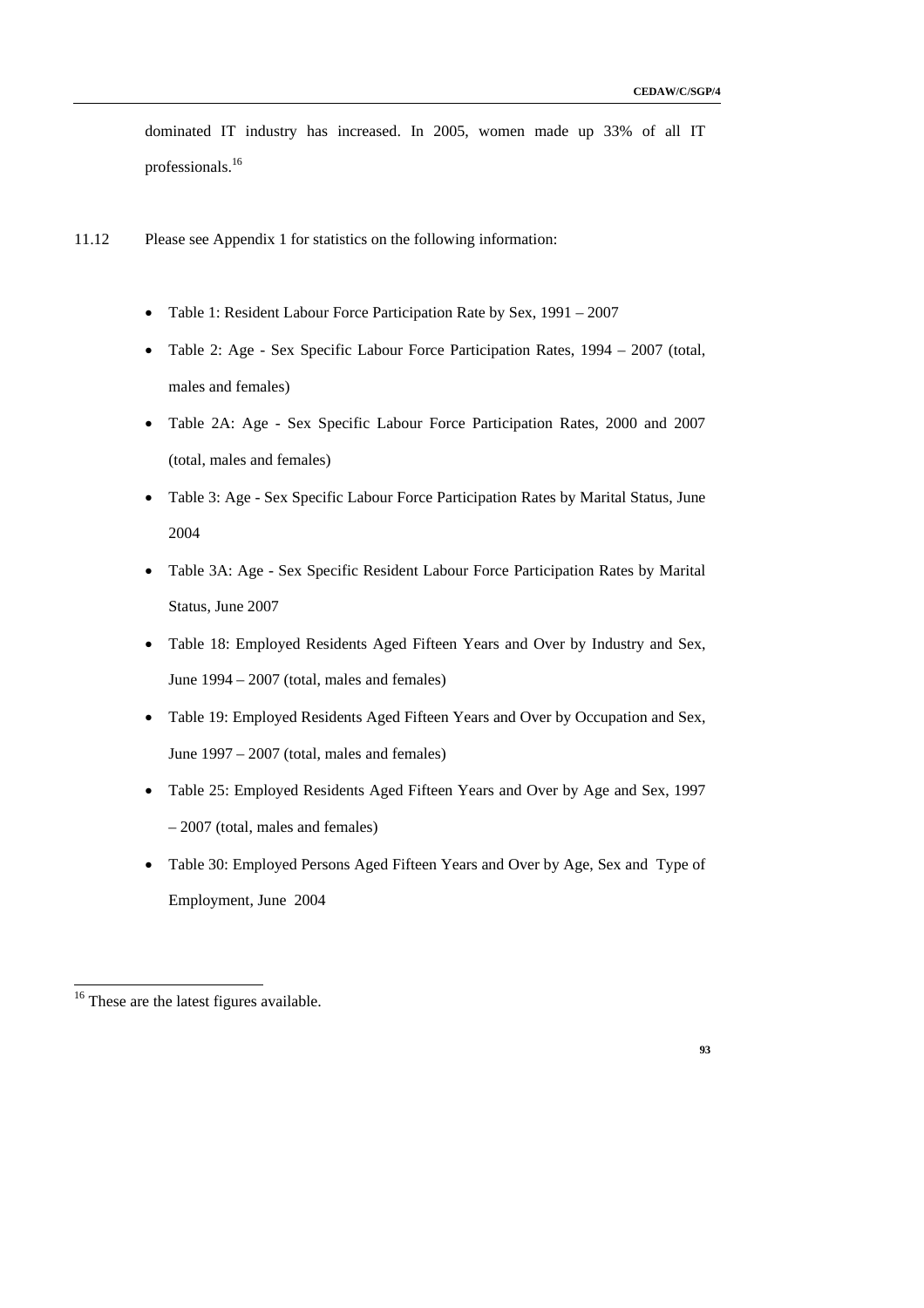- Table 30A: Employed Persons Aged Fifteen Years and Over by Occupation, Industry and Sex, June 2007
- Table 40: Employed Residents Aged Fifteen Years and Over by Occupation, Industry and Sex, June 2007 (total, males and females)
- Table 50: Resident Unemployment Rates by Sex, Age and Highest Qualification Attained, 1997 – 2007 (annual average)

#### *Wages*

- 11.13 The income gap between males and females has narrowed as the educational profile of women continues to improve and women take on higher skilled and better-paying jobs, typically in the services sector. The median monthly income for full-time employed females was 86.7% that of males in 2007.
- 11.14 As in many other countries, females in Singapore generally earn less than males across occupational groups. In June 2006, the gender wage difference<sup>17</sup> ranged from 5.7% for professionals to 46% for plant & machine operators in the age category of 35 – 39 years. The statistics are affected by the educational profile of the older women in the work force. They also have a greater tendency to disrupt their careers to raise or take care of children and family. Other possible reasons contributing to the gender wage differential include differences in skills, qualifications, job nature/level and working experience.

 $17$ 17 Gender Wage Difference = (1-(Female Median Gross Wage/Male Median Gross Wage))x100%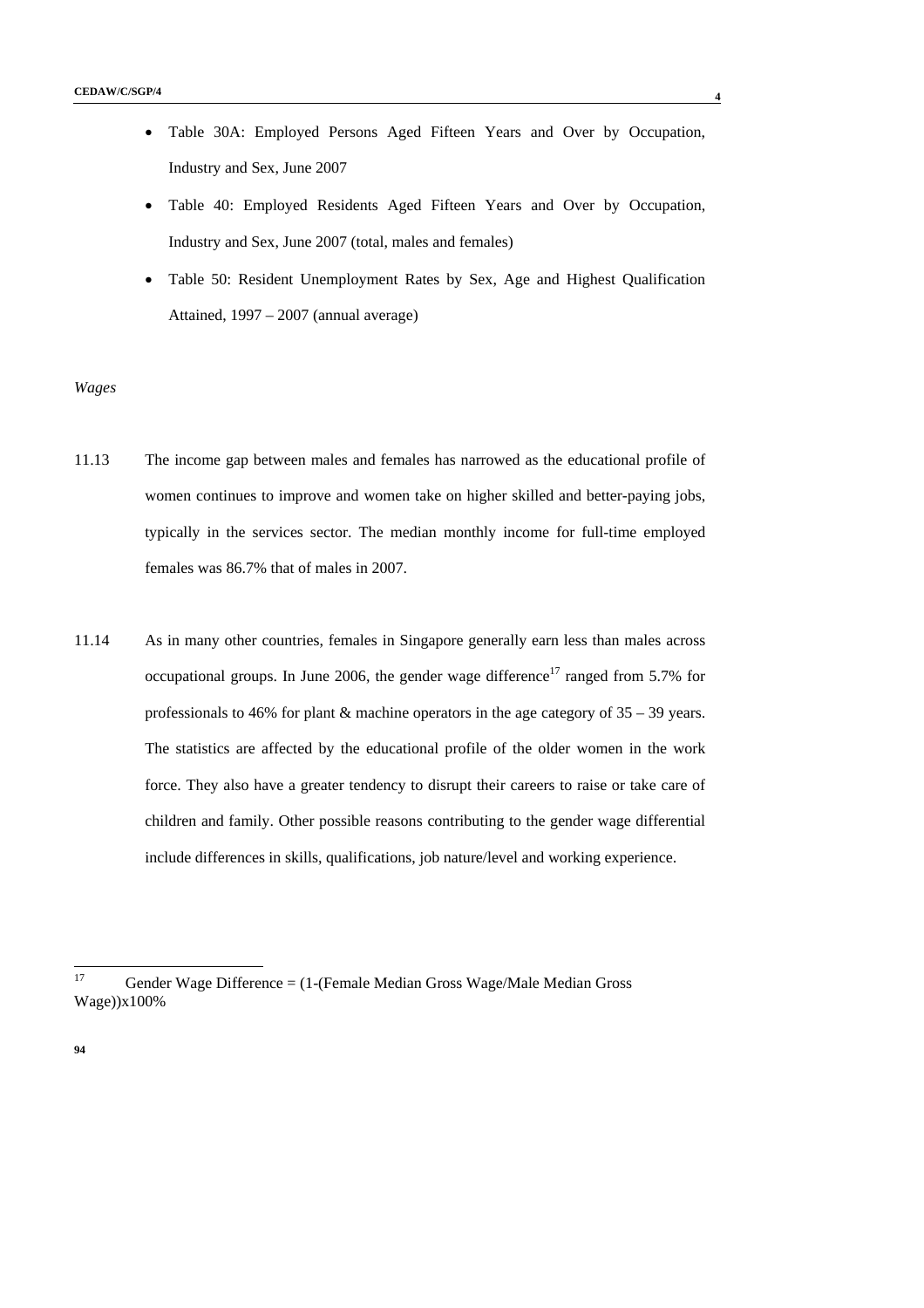- 11.15 The gender wage differential was less pronounced among the younger age group 25 29. In fact, for this younger cohort, females earned a higher median gross wage than males by as much as  $31\%$  for those in sales  $\&$  services jobs to 11% for managerial posts and 6.7% for professionals. However, in manual occupations such as production craftsmen and plant & machine operators, females generally earned less. This could reflect the tendency for males and females to hold different jobs within the same occupational groups. For instance, among plant & machine operators, females tend to concentrate in jobs such as electronic equipment/component assemblers which typically pay less than the male-dominated crane & hoist operators.
- 11.16 Please see Appendix 2 for statistics on the following information:
	- Table 10A: Median Monthly Gross Wage by Gender and Occupation for Workers Aged 35 – 39, June 2007
	- Chart 3: Gender Wage Difference by Occupation and Selected Age Groups, June 2007
	- Table 1: Median Gross Monthly Income of Resident Full-Time Employed Persons 1996 – 2007 (As at June 2007)
- 11.17 Please see Appendix 3 for statistics on the following information:
	- Table 2.1: Monthly Basic and Gross Wages of Selected Occupations in all Industries, June 2007 (Males)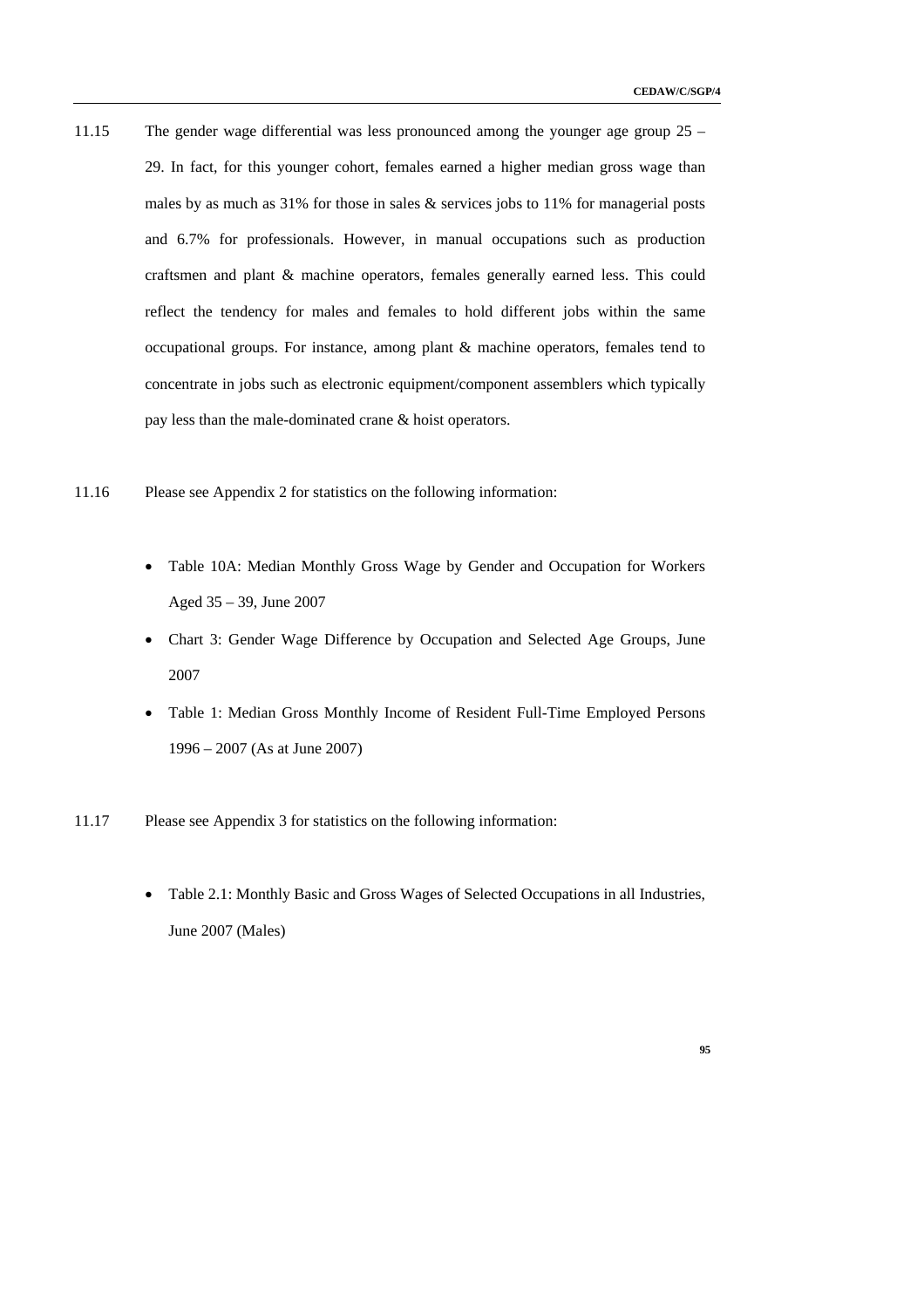• Table 2.2: Monthly Basic and Gross Wages of Selected Occupations in all Industries, June 2007 (Females)

### **The recent Economic Climate and Measures Taken**

# *The Economy*

- 11.18 The economic climate of Singapore improved through 2005 and 2006. From the middle of 2007, rising oil prices on a global scale began to push up food prices worldwide. The spike in food and fuel prices has accelerated the Consumer Price Index (CPI) inflation in Singapore. In the face of economic uncertainty worldwide, Singapore's GDP growth for 2008 is estimated at 2.5%.
- 11.19 During the period under review, the Singapore job market continued to show signs of improvement in spite of the volatility of the economic climate. In 2007, the unemployment rate averaged a ten-year low of 2.1% overall and 3.0% for the resident population, down from 2.7% and 3.6% respectively in 2006. Employment grew by 70,600 in the second quarter of 2008.

# *Recent Measures Taken*

11.20 While Singapore as a price taker cannot avoid the effects of global inflation, the Government has taken measures to minimize the impact of inflation on the population.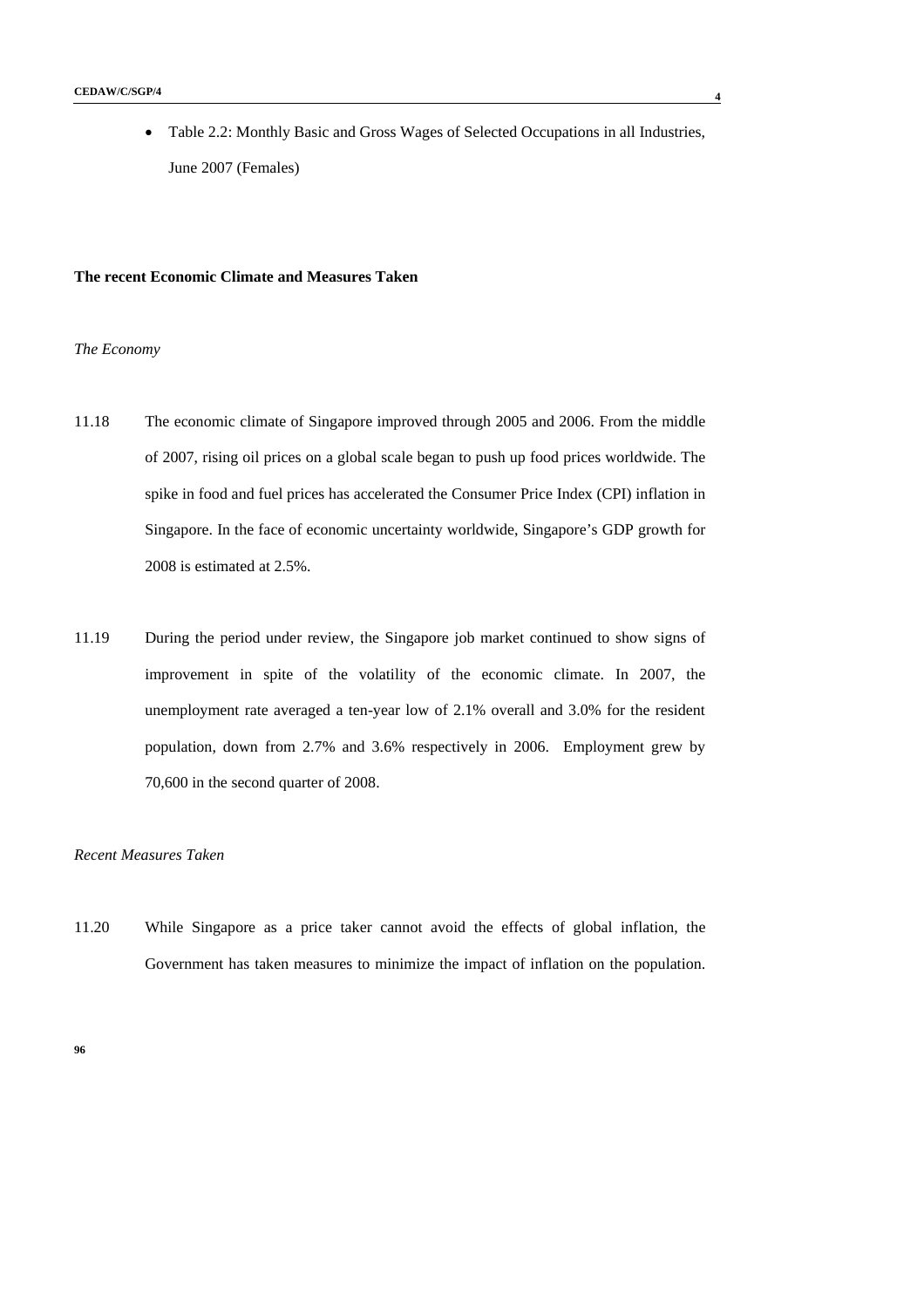One such measure is the stronger Singapore dollar that helps to reduce imported inflationary pressure from higher food and oil prices.

- 11.21 In response to a strong economy and Singapore's ageing population, the Government announced changes to the Central Provident Fund (CPF) system in February 2007. The CPF is a comprehensive social security savings plan to take care of the retirement, medical and housing needs. The employers' CPF contribution rate, which stood at 13%, was raised by 1.5 percentage points with effect from 1 July 2007. Low wage workers aged above 35 years who earn total wages of S\$1,500 or less per month were excluded from this increase in employers' CPF contribution rate so as not to discourage employers from hiring them**.**
- 11.22 The Goods and Services Tax (GST) was increased from 5% to 7% from 1 July 2007 and the revenue from the GST is channelled into education, health care, and the Workfare Income Supplement (WIS) scheme. The WIS scheme aims to encourage older low wage workers to work by supplementing their income and making up for the reduction in their CPF.
- 11.23 In this period of economic volatility, the Government is committed to the promotion of capacity-building as companies must continue to upgrade their business capabilities in order to maintain their competitive edge. The National Wages Council (NWC) has recommended that companies grant sustainable wage increases that commensurate with performance and productivity.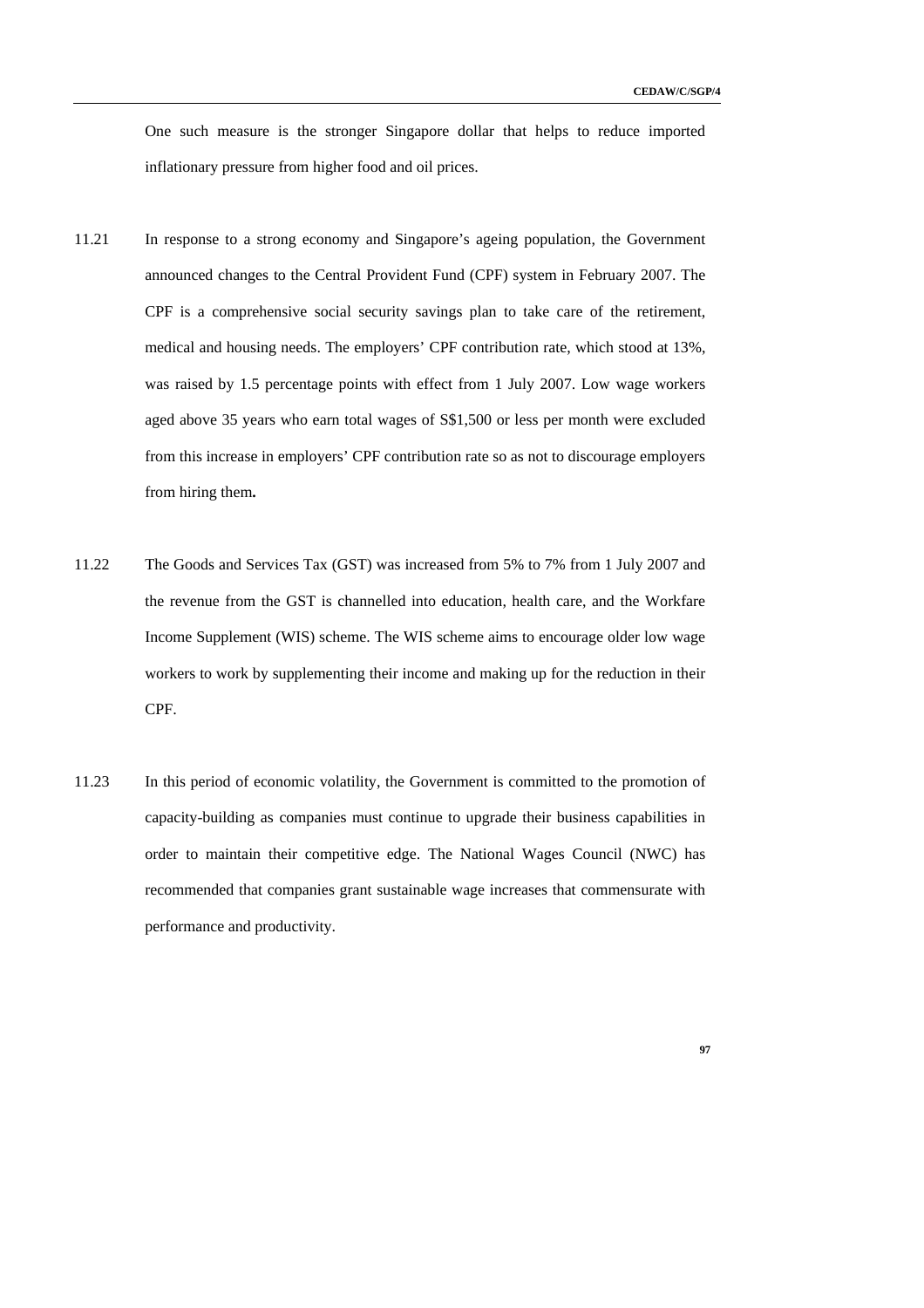- 11.24 The Workforce Development Agency (WDA), which was established in 2003, has been enhancing employability and competitiveness of the Singapore workforce. The main strategy of this agency is to create a Continuing Education and Training (CET) system that will, inter alia, allow workers, including women, to acquire workplace skills that are relevant to industries and required by employers.
- 11.25 The WDA has made notable progress since its establishment, including the following:
	- a. WSQ Framework: Set up a national framework for skills development and certification using the Singapore Workforce Skills Qualifications (WSQ) System. Within the period of 2005 to 2007, WDA developed 19 WSQ frameworks that provide practical, competency-based training courses in various sectors such as aerospace, community and social services, manufacturing, healthcare and information communication technology.
	- b. Employability Skills System (ESS): The ESS was first implemented in November 2004, and has since gained recognition amongst both employers and workers. The Singapore public sector, for example, is using ESS qualifications to recruit its Division III positions (clerical/administrative positions) and Division IV officers (operational positions).
	- c. Adult CET Centres: WDA has to date established 19 CET Centres for training adult workers. Another 215 training organizations have been accredited towards delivering WSQ training to workers.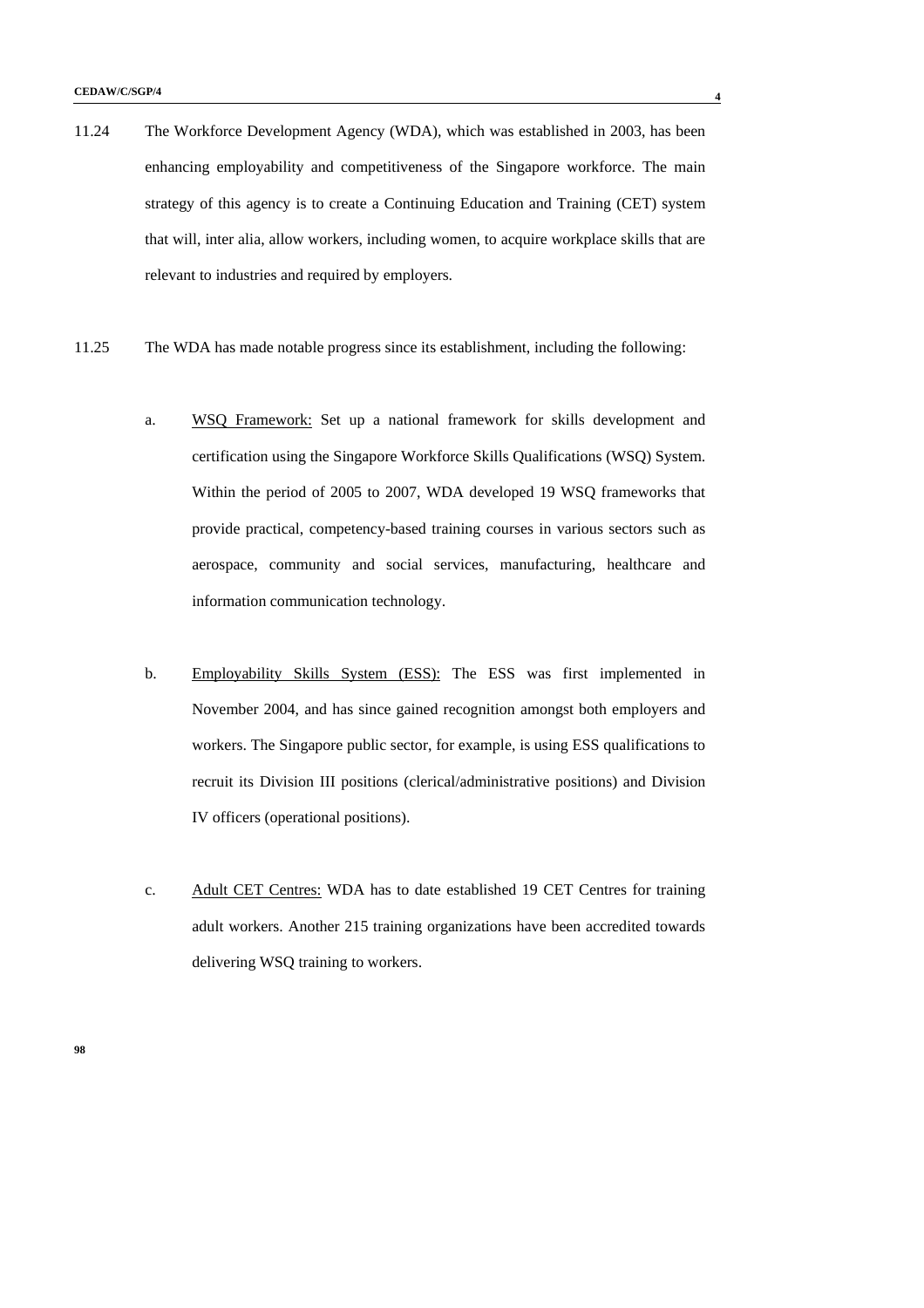- d. Trained workforce: In 2007, WDA helped 68,000 workers to upgrade and certify their skills, with about 140,000 WSQ Statements of Attainment awarded. Another 168,000 workers have been sent for training by their employers, with support from the Skills Development Fund.
- e. Skills Development Fund (SDF): SDF's scope was expanded from 1 October 2008 so that more employers can tap on this fund to invest in and upgrade the skills of their employees.
- f. Lifelong Learning Endowment Fund (LLEF): The LLEF was established in 2001 with an initial capital of S\$500 million and to date the capital sum stands at S\$2.2 billion. The long-term target amount is S\$5 billion. The interest earned from this capital endowment fund is for lifelong learning initiatives.
- g. Flexi-Works!: Flexi-Works! is an initiative by WDA and the National Trades Union Congress (NTUC) for companies to hire new workers on part-time or flexible work arrangements. Flexi-Works! aims to bring those who have not been working, or who have been economically inactive for at least the past six months, to return to the workforce; and ultimately to increase the employment rates of women and mature workers. This scheme offers a grant of up to S\$100,000 to support a company's efforts in recruiting workers on part-time or flexible work arrangements. The programme began in January 2008, and as of September 2008, a total of 550 women had been recruited on part-time or flexible work arrangements under Flexi-Works!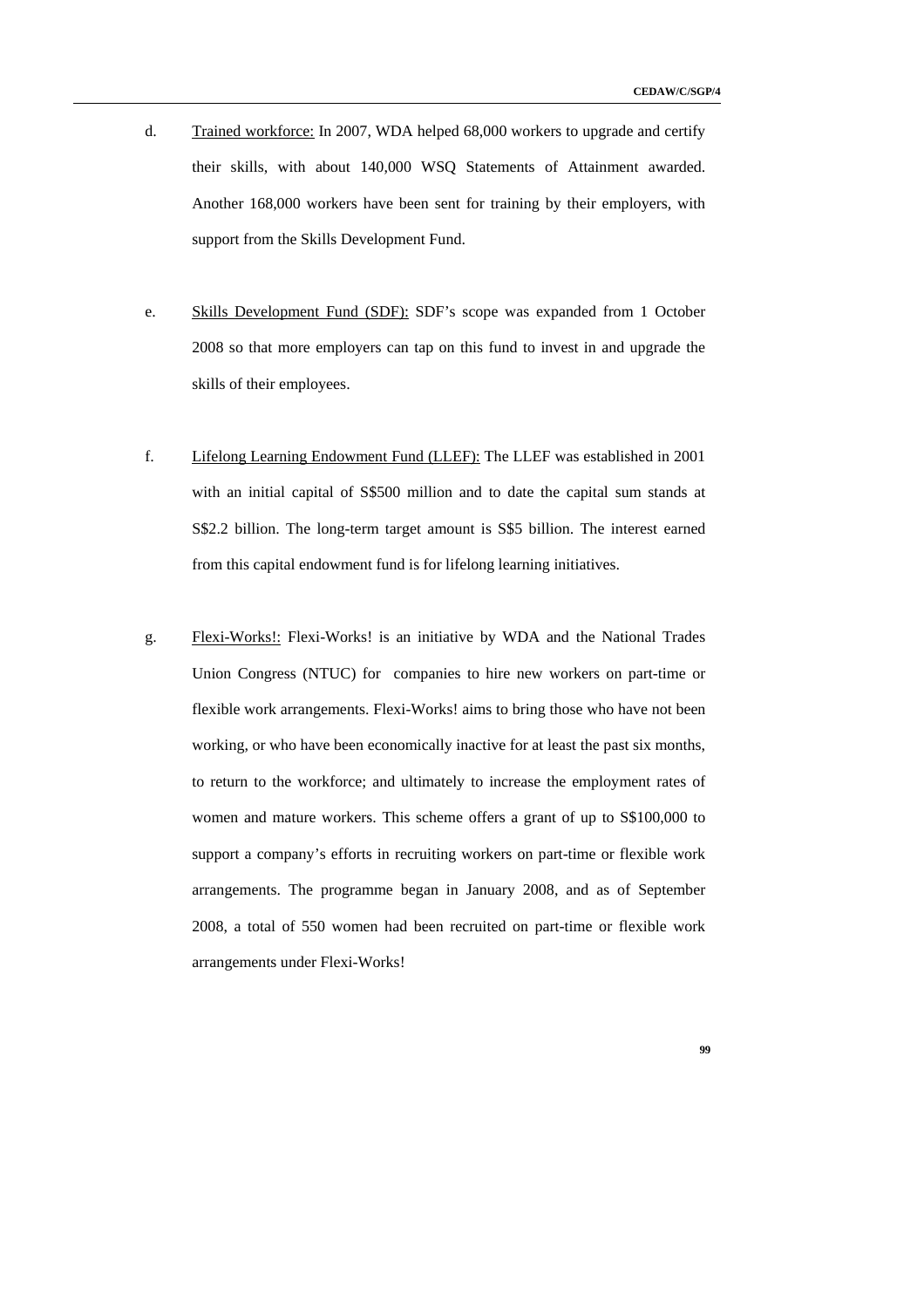h. Unemployed Workers: WDA is currently working with NTUC and the Community Development Councils (CDCs) to help unemployed Singaporean women and men find jobs. Their services include helping the unemployed assess their employability, facilitating training, and providing career guidance and placement services. In 2007, this partnership helped to place 16,691 job seekers, of whom 8,715 (52% of the total) were women.

#### **Employment Act – Managers, Executives, Confidential Staff, Domestic Workers, and Seamen**

- 11.26 The Employment Act does not cover executives, managers, confidential staff, domestic workers and seaman. The basis for the exclusion is not gender-biased. The Act provides for the minimum terms and conditions of employment in Singapore, and personnel in managerial and executive positions are excluded as they are in a better position to negotiate their terms and conditions of employment. In the case of seamen and domestic workers, the provisions in the Act are difficult to enforce due to the nature of their work.
- 11.27 Though the Employment Act may exclude certain occupations, employees may approach the Labour Relations Department of the Ministry of Manpower (MOM), which provides free voluntary conciliation services, for assistance in resolving disputes with their employers. Executives who are unable to resolve their cases at MOM may also pursue their claims at the civil court.

**Foreign Domestic Workers**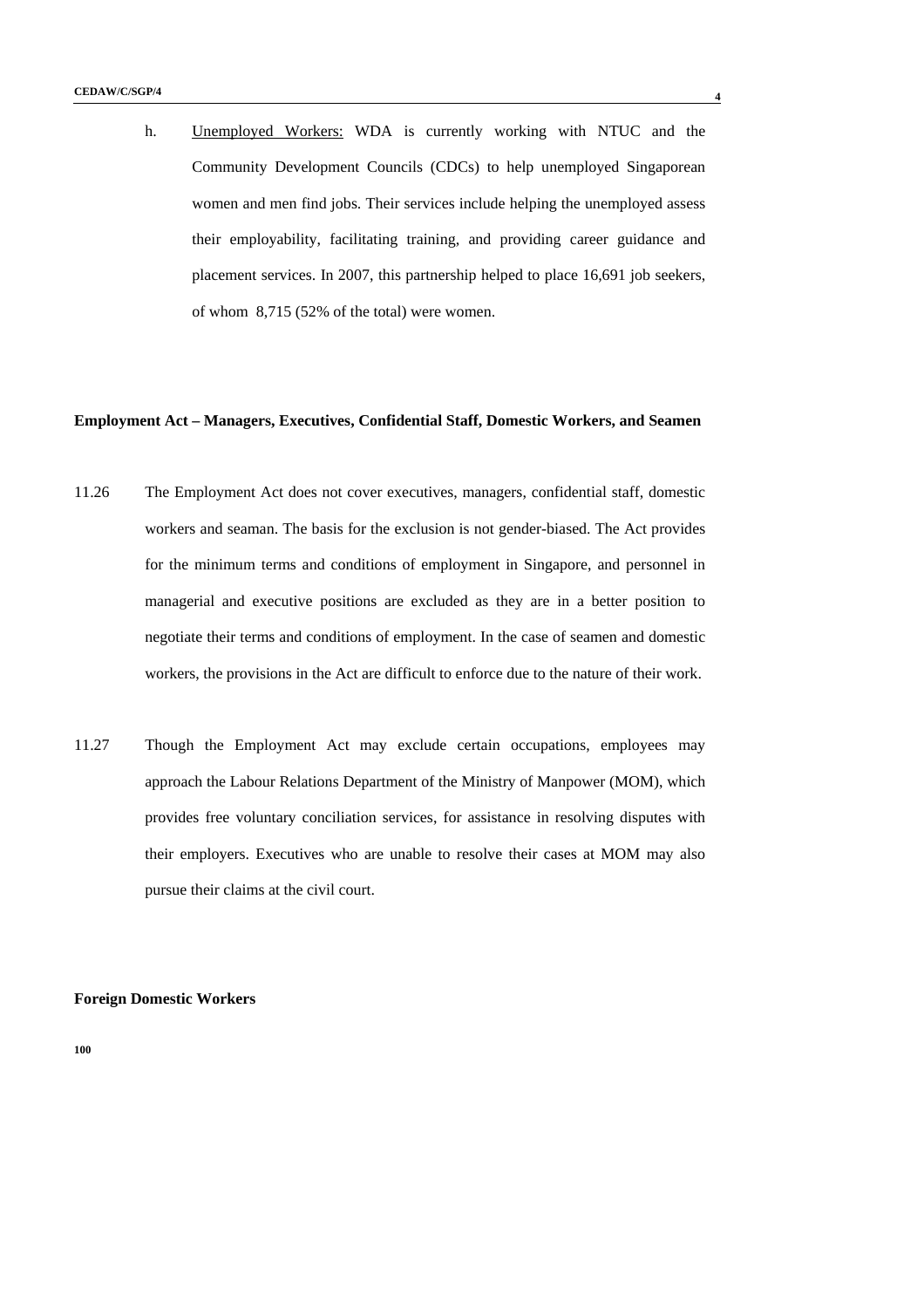11.28 Singapore adopts a multi-faceted approach in safeguarding the well-being of foreign domestic workers (FDWs) as well as protecting their interests. The key measures undertaken by MOM in this regard are:

### *Employer Education*

- 11.29 To educate the employers of FDWs, MOM produces an information kit comprising an employer guidebook, "Employing Foreign Domestic Workers, A Guide for Employers", which spells out the responsibilities of employers as well as ways to better manage their workers. The guidebook contains guidelines for a written agreement between employers and FDWs. Important work permit regulations are also highlighted. The aim is to help employers develop a close and cordial working relationship with their FDW based on mutual respect and understanding. The guidebook was sent to all employers starting December 2006.
- 11.30 To reduce conflicts arising from cultural differences and to help employers overcome the language barrier with their FDWs, the guide for employers includes a "Cultural Guidebook" on norms and customs as well as everyday vocabulary of workers from the 3 largest source countries: Indonesia, Sri Lanka and the Philippines.
- 11.31 The Ministry of Manpower (MOM) has introduced an electronic newsletter aimed at raising employer awareness to worker issues and the importance of cultivating a good working relationship with their workers.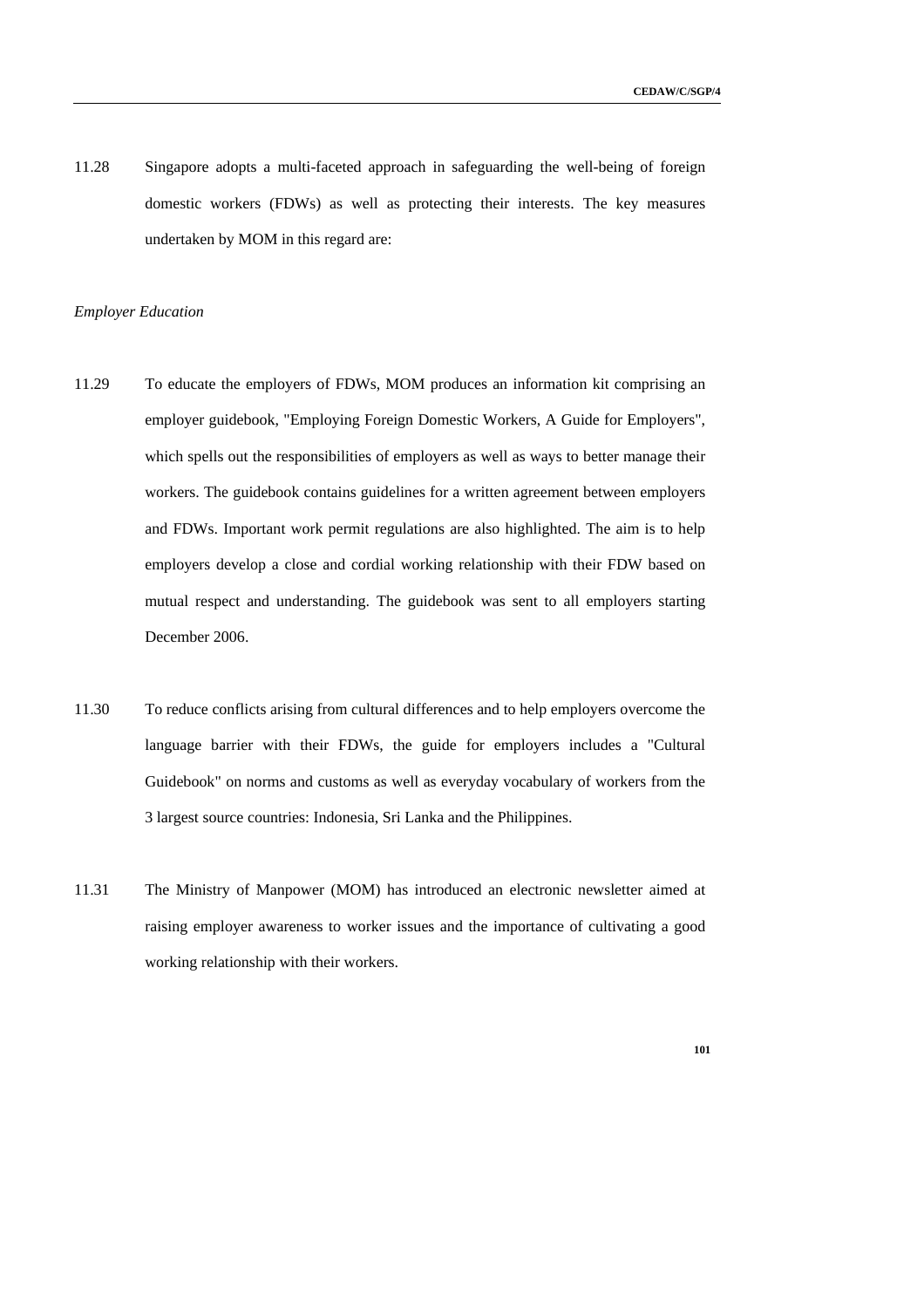- 11.32 With effect from 1 April 2004**,** MOM requires all first-time employers of FDWs to attend a half-day Orientation Programme as a processing criteria for their FDW's work permit application**.** The programme provides advice on cultivating a good working relationship between employers and their FDWs based on mutual understanding and respect.
- 11.33 With effect from October 2004, MOM requires all employers who change their FDWs 5 or more times within a one-year period to attend the FDW Employers' Orientation Programme. They may also be required to attend an interview with a Ministry official to better understand the circumstances behind the frequent changes in FDWs. Applications from employers who persist in changing FDWs frequently without satisfactory reasons may be rejected.

#### *Worker Education*

11.34 MOM circulates an advisory booklet to all foreign workers, including FDWs who are coming to work in Singapore for the first time. The advisory booklet highlights their rights and obligations while working here. It also provides useful telephone numbers which foreign workers can call in the event of an emergency. These are the contact numbers for medical help, one-stop social service, the Samaritans of Singapore, the Labour Relations and Welfare Department, the Work Permit Department of MOM as well as various embassy helpdesk lines. This advisory booklet is in English and 9 native languages of foreign workers.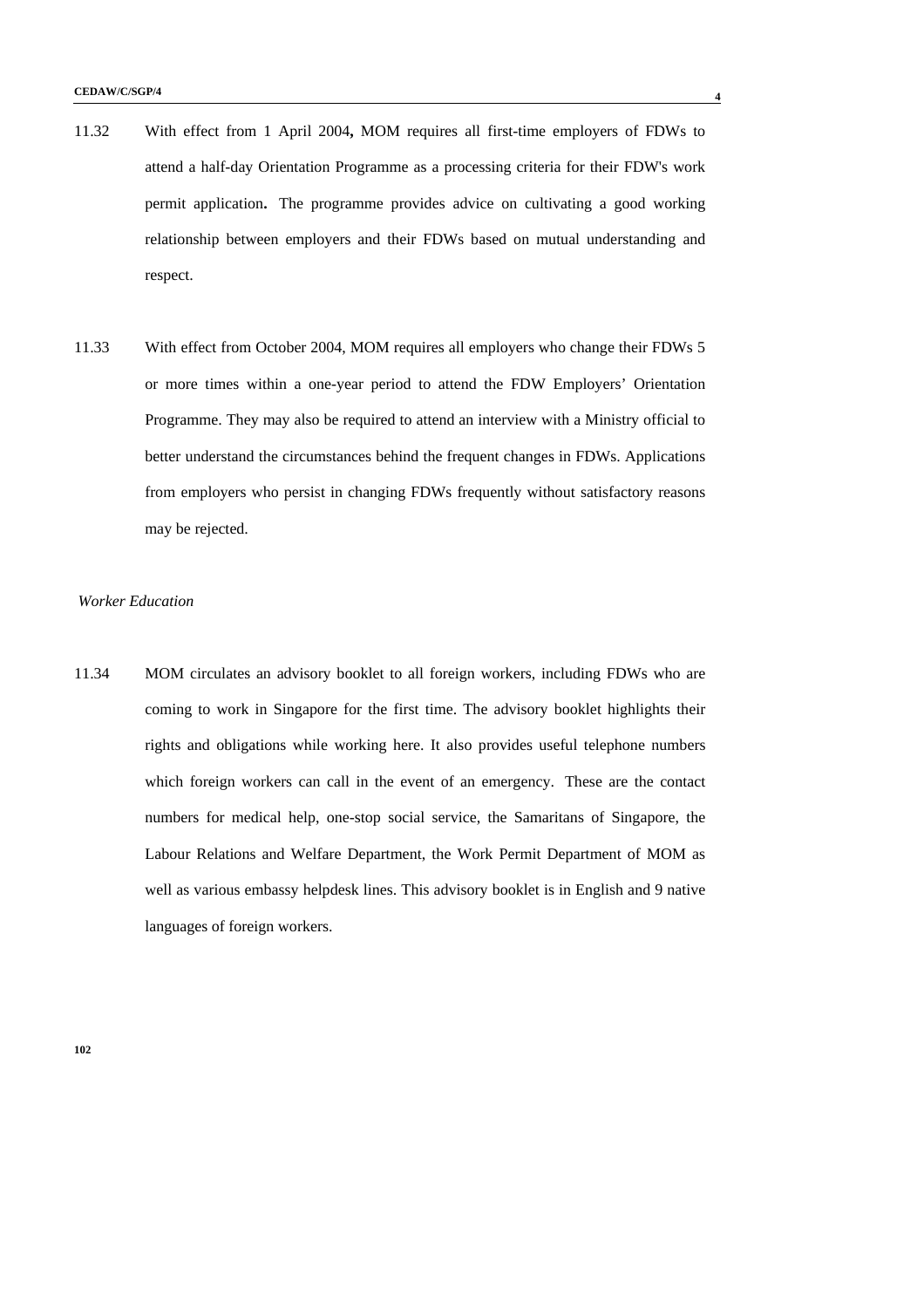- 11.35 In October 2006, the Ministry launched a free 6-monthly newsletter which is sent to all FDWs.
- 11.36 MOM requires all newly-arrived FDWs (i.e. those with no prior working experience in Singapore) to attend a compulsory half-day safety awareness course before the issuance of their work permit card. FDWs are advised on the necessary safety precautions when performing domestic duties, their employment rights, and the avenues to seek help if they encounter employment problems. To ensure that workers comprehend the important messages, the programme is conducted in the native languages of the FDWs.
- 11.37 Since October 2006, MOM started to interview randomly-selected FDWs who are working for the first time in Singapore during their initial months of employment. The purpose is to check if they are facing adjustment problems in Singapore.

# *Enforcement and Persecution*

- 11.38 The Government takes a serious view of employers who ill-treat or abuse their FDWs. Such employers are dealt with severely. The police conduct prompt and thorough investigations into all such cases, and errant employers are prosecuted in the courts. Heavy sentences such as jail, fines and/or canings are meted out to those found guilty of physical abuse or ill-treatment of their FDWs.
- 11.39 In 1998, the Penal Code was amended to enhance penalties committed by employers of FDWs or members of the employers' household against their FDWs by one and a half times the amount of punishment he or she would otherwise have been liable for that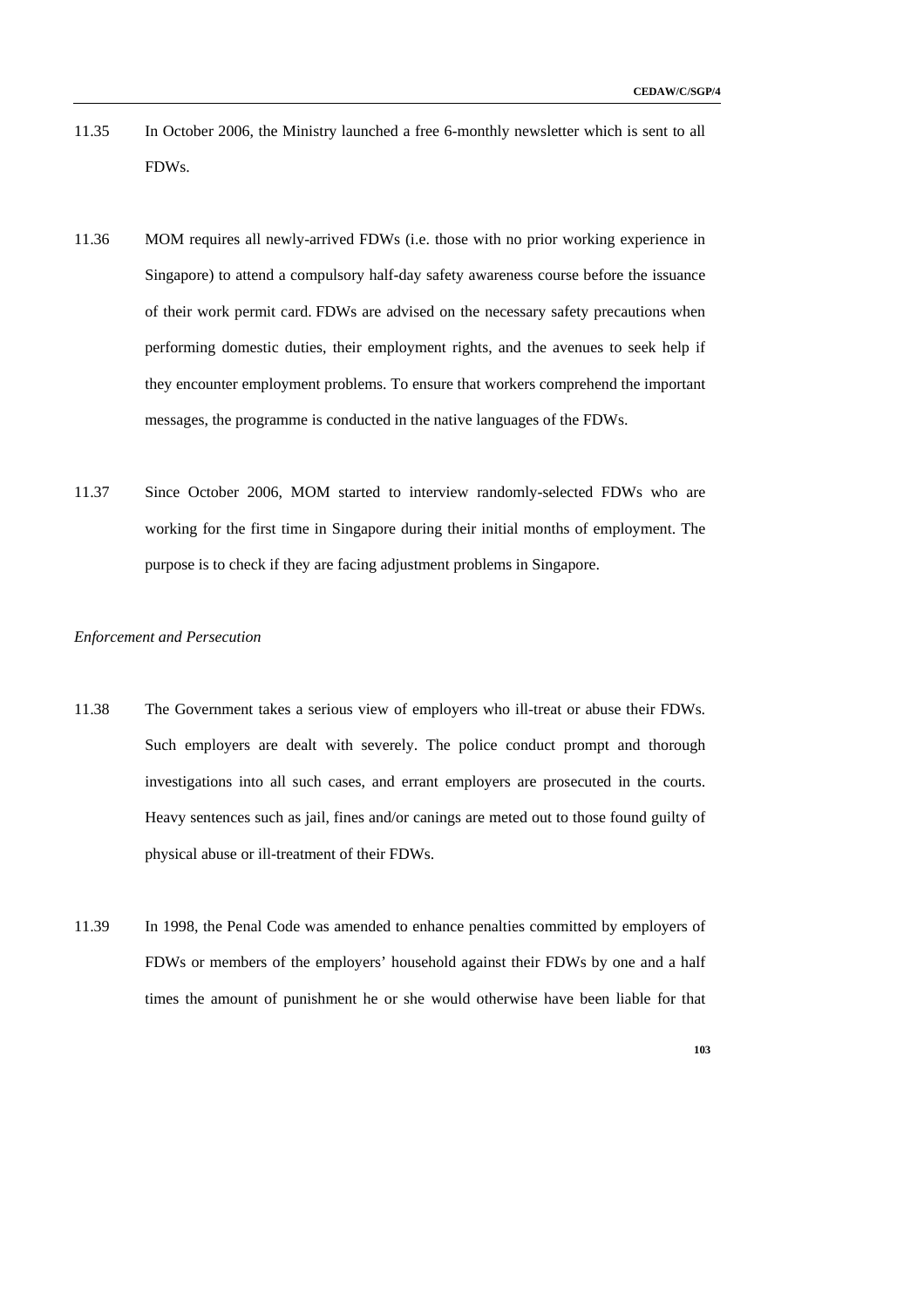offence. Convicted employers and spouses will also be permanently barred from employing another FDW. The number of substantiated abuse cases handled by the Police has accordingly fallen from 157 cases in 1997 to 68 cases in 2007 in spite of a growing FDW population. From 2001 to 2007, 28 employers, spouses or household members have been jailed for FDW abuses. Employers who are convicted of abuse are permanently barred from employing another FDW.

- 11.40 Employers who do not take the necessary measures to ensure the safety of the FDW can be charged in court for criminal negligence.
- 11.41 For FDWs who are required to assist in the investigations, arrangements will be made to facilitate their stay in Singapore. FDWs are allowed to seek employment during this period.

# *Medical and Personal Accident Insurance*

11.42 Employers are required to take up a Personal Accident Insurance policy for their FDW. The minimum sum assured is S\$10,000, and any compensation payable is made to the FDW or her beneficiaries. This was increased to S\$40,000 on 1 July 2008. From 1 January 2008, employers are required to purchase medical insurance for their workers, with coverage of at least S\$5,000 for the FDW's inpatient care and day-surgery during his/her stay in Singapore.

*Proper Repatriation*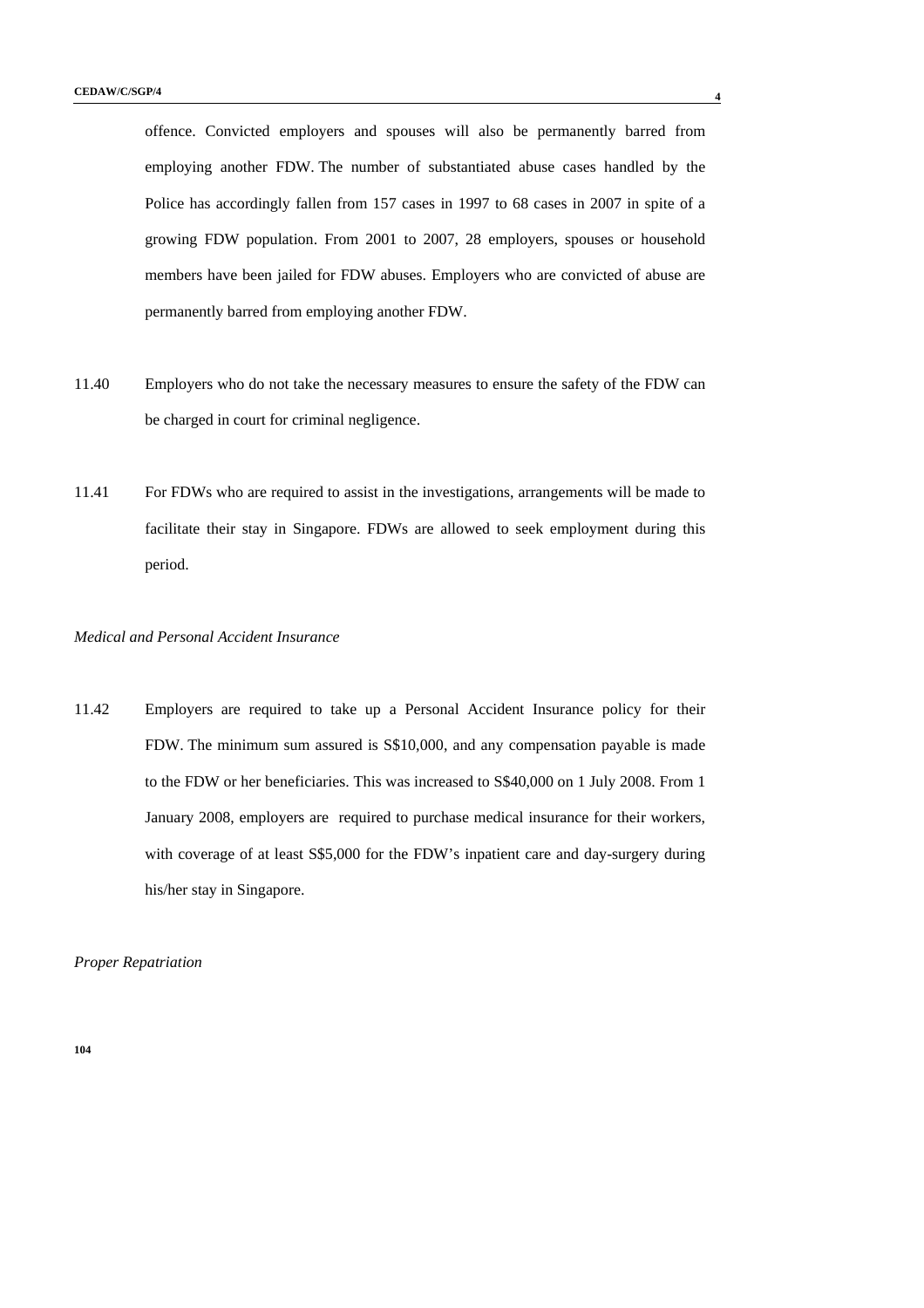11.43 To ensure that employers repatriate their FDWs at the end of their contracts and do not leave them stranded in Singapore, MOM requires employers to furnish a security bond of S\$5,000 for every foreign worker. Should the employer fail to repatriate the employee, the bond is confiscated and the monies will be used to assist the worker to return to his/her country of origin.

### *Conciliation*

11.44 MOM assists employers and employees to resolve employment disputes amicably through conciliation. A Well-Being Department under MOM's Foreign Manpower Management Division and a special toll-free FDW hotline have been set up. In situations where conciliation does not lead to a satisfactory outcome and the employers are at fault, MOM will not hesitate to prosecute the errant employers. 85% of employment disputes are settled amicably through conciliation.

#### *Employment Terms*

11.45 All foreign workers, in Singapore, including FDWs, are governed and protected under Singapore's rules and regulations without prejudice. They are accorded additional protection under the Employment of Foreign Manpower Act (EFMA). Work permit conditions are imposed on employers of FDWs under this Act to make them responsible for the well-being of their FDWs. These conditions include provisions on personal safety, proper housing, prompt salary payment and adequate food and rest. Employers who breach these conditions can be punished with a fine of up to  $S\$ 5,000 and/or a jail term of up to 6 months. The work permit conditions were further revised on 1 February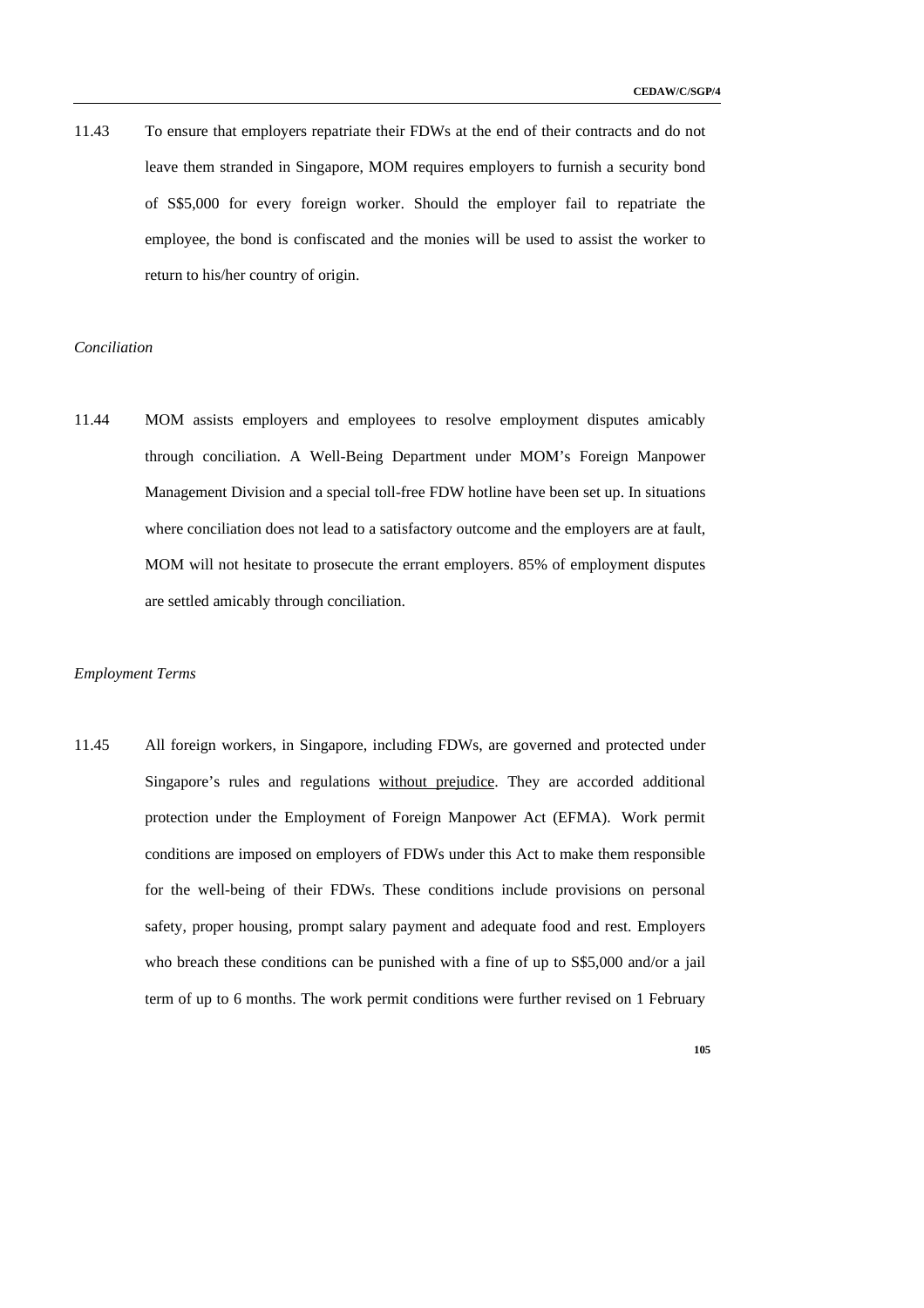2005 to specifically require employers to pay salaries regularly, within 7 days of the calendar month. Employers who default on salary payments will be ordered by the courts to make payment, in addition to a fine and/or jail sentence. From 2004 to 2007, MOM successfully prosecuted 13 errant employers for failing to pay wages, of which 5 were eventually jailed.

- 11.46 The Foreign Manpower Management Division (FMMD) of MOM enforces the work permit conditions covering FDWs as well as the employment contract. The Work Permit Condition 7 states that "The employer shall ensure that the worker is not illtreated, exploited, willfully neglected or endangered. This includes providing the worker with adequate rest, as well as rest day(s) in accordance with the terms of the employment contract".
- 11.47 FDWs are currently not covered under the Employment Act. There is no discrimination based on nationality or gender because both local and foreign domestic workers (irrespective of gender) have been excluded from the Employment Act since its enactment in 1968. Given that FDWs work in a home environment and domestic arrangements vary in different households, it is not practical to regulate specific aspects of domestic work as prescribed under the Employment Act, including hours of work, rest day, and work on public holidays. Instead, FDWs are protected under the EFMA for issues ranging from salary payment and housing conditions to the cost of medical expenses, and days of rest.
- 11.48 MOM provides advice to FDW employers on what constitutes acceptable accommodation. The FDW should be given a separate room where possible, failing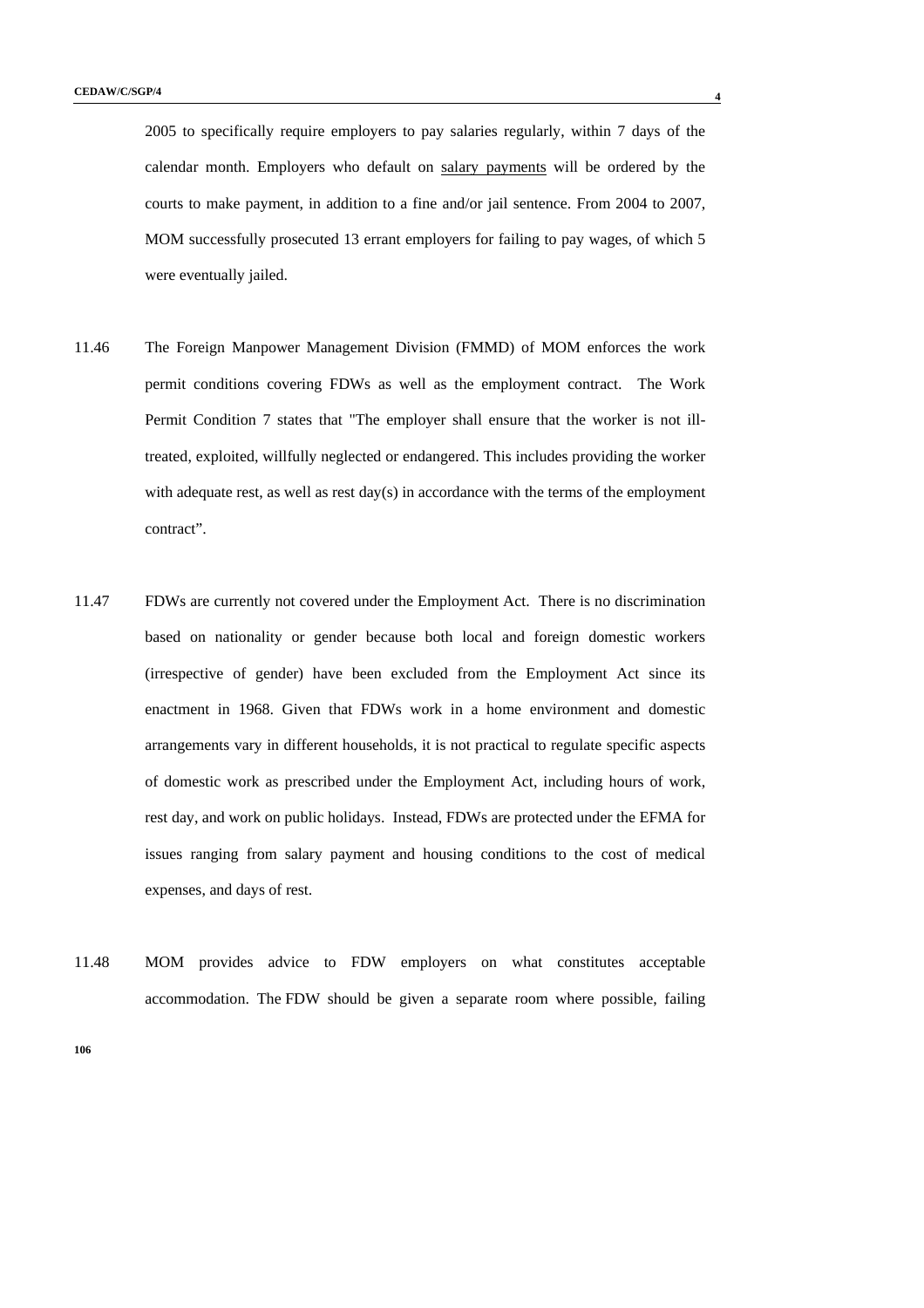which the employer should respect the FDW's need for privacy and ensure that sufficient private space for sleep is provided. The employer is expected to provide basic needs such as a bed with mattress, a blanket, towels and bathroom amenities. The advisory is disseminated through multiple channels as detailed in Paragraphs 11.29 to 11.33 above, on Employer Education.

- 11.49 The Government encourages employers and FDWs to enter into employment contracts through accredited employment agencies. In 2006 the accreditation bodies introduced a standard employment contract for FDWs. The standard contract requires the employer to provide at least one rest day a month, which the FDWs could choose not to take and obtain compensation in lieu of the rest day(s). Part of the accreditation criteria for employment agencies requires that they facilitate the signing of this standard employment contract between all the FDWs they place and their employers.
- 11.50 MOM raised the minimum age (from 18 to 23) for FDWs and introduced minimum education requirements for new FDWs with effect from 1 January 2005.

### *Regulating Employment Agencies (EA)*

11.51 Under the Employment Agencies Act, owners of errant EAs can be fined up to S\$5,000 and/or imprisoned for up to 2 years. Contraventions of the Act, Rules or Licence Conditions can lead to revocation or non-renewal of licenses. For instance, anyone who is found guilty of withholding the passport or work permit of any foreign worker can be fined up to S\$1,000 and in the case of subsequent convictions, can be fined up to S\$2,000 and/or imprisoned for up to 6 months.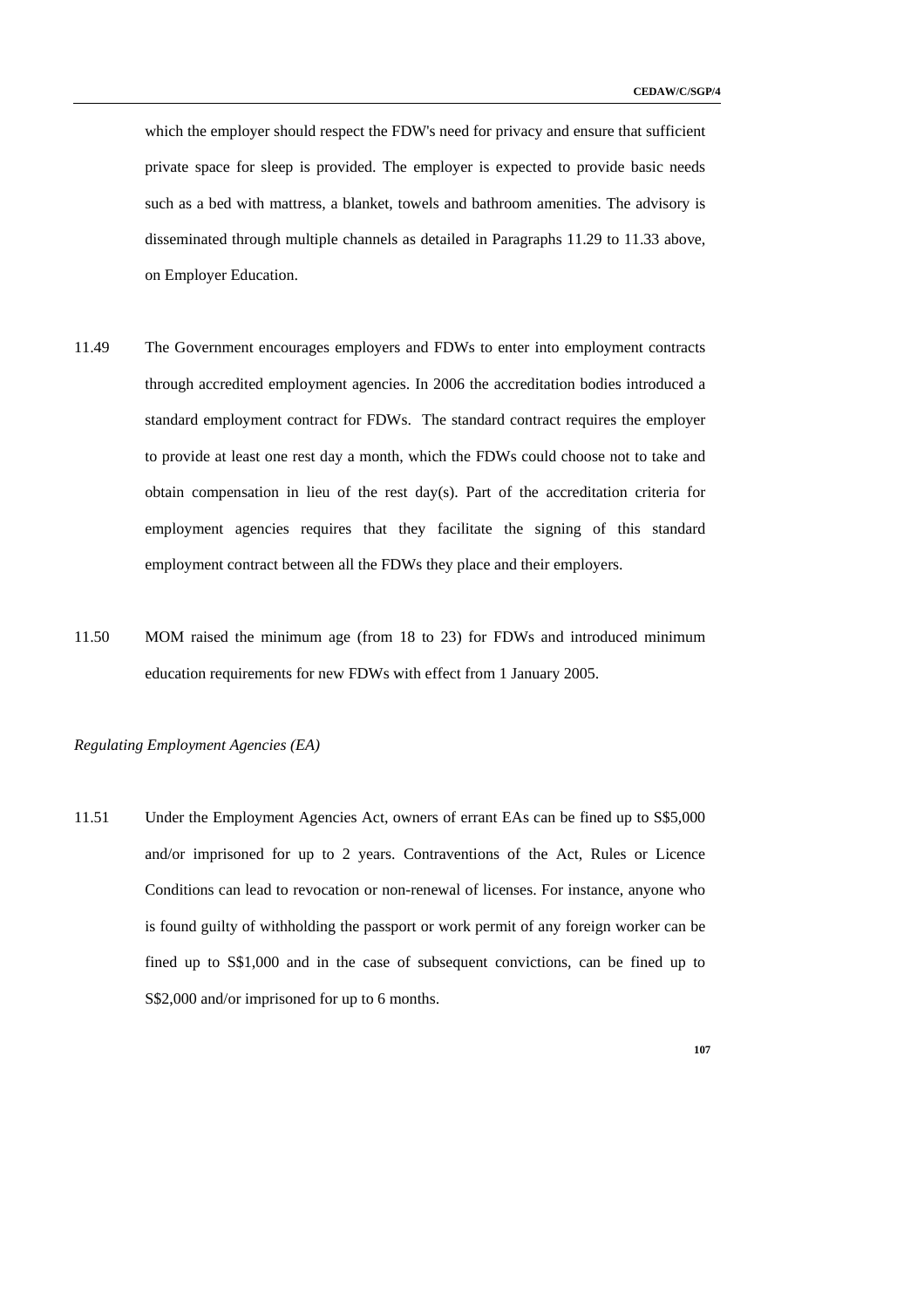- 11.52 EA license applicants are screened for previous court convictions and are required to maintain a security deposit of S\$20,000 with the Ministry. This deposit is forfeited upon licence revocation. To raise the professionalism of local EAs, MOM made the accreditation of FDW-placing EAs compulsory from June 2004. To be accredited, EAs must fulfil certain requirements, including providing for the proper orientation of FDWs, educating employers on their obligations for the welfare of FDWs, and the facilitation of written employment contracts between FDWs and their employers. This serves to ensure EAs take ownership of the training and quality of FDWs they help to place.
- 11.53 Since 1 February 2006, MOM has introduced a demerit point system (DPS) for the EA industry. This system provides early warning for EAs that have breached minor infringements so that they may improve. At the same time, it helps consumers to identify EAs that flout MOM's rules. Under the DPS, EAs that breach the EA Act, Rules or Licence Conditions will be issued with 3, 6 or 12 demerit points depending on the severity of the infringements. EAs will be placed on surveillance when they accumulate 12 demerit points – they risk losing their licences and their security deposits if they commit another breach. From 2004 to 2007, MOM revoked the licences of 10 EAs and did not renew the licences of 18 others.

#### *Partnerships*

11.54 MOM works closely with unions, NGOs, the media and foreign embassies to recognize the contributions of FDWs and to promote their social welfare and learning. For instance, in collaboration with the Humanitarian Organization for Migration Economics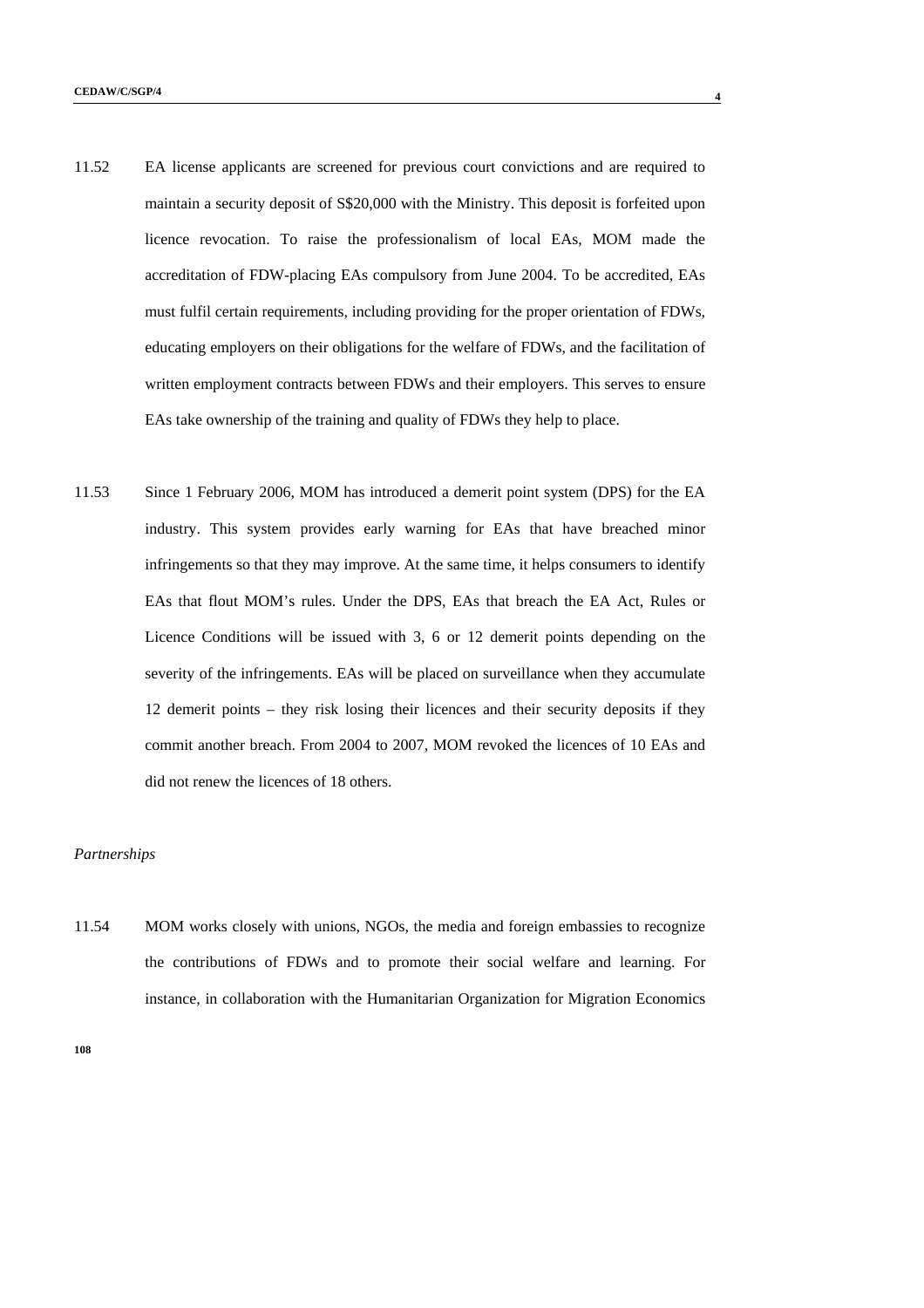and a committee of volunteers from various organisations such as the National Safety Council, MOM catalysed the formation of a FDW Association for Skills Training (FAST) in March 2005. The aim of FAST is to provide development courses for FDWs to enhance their employability and to promote social integration and community building amongst FDWs.

- 11.55 In summary, Singapore has a comprehensive set of legislative, administrative, and educational measures to protect all FDWs. MOM reviews the foreign worker management framework regularly to further enhance the protection and well-being of all FDWs in Singapore. The 2005 Trafficking in Persons Report released by the US Department of State in June 2005 lauded Singapore's recent efforts to curb FDW abuses, and has featured them under the "International Best Practices" section of the report.
- 11.56 As a testament to Singapore's pro-active and comprehensive approach in safeguarding the well-being of FDWs, large numbers of FDWs seek employment or extend their employment period in Singapore. A survey conducted in April 2006 by REACH (formerly known as Feedback Unit), found that 90% of the FDWs are happy working in Singapore. As such, any reports of isolated cases of FDW abuse should not obscure the fact that the majority of FDWs in Singapore are well-treated and happy.

### **Child Care Centres**

11.57 The Government will continue to encourage the development of child-care centres to support parents in their family care responsibilities while they work. As at July 2008,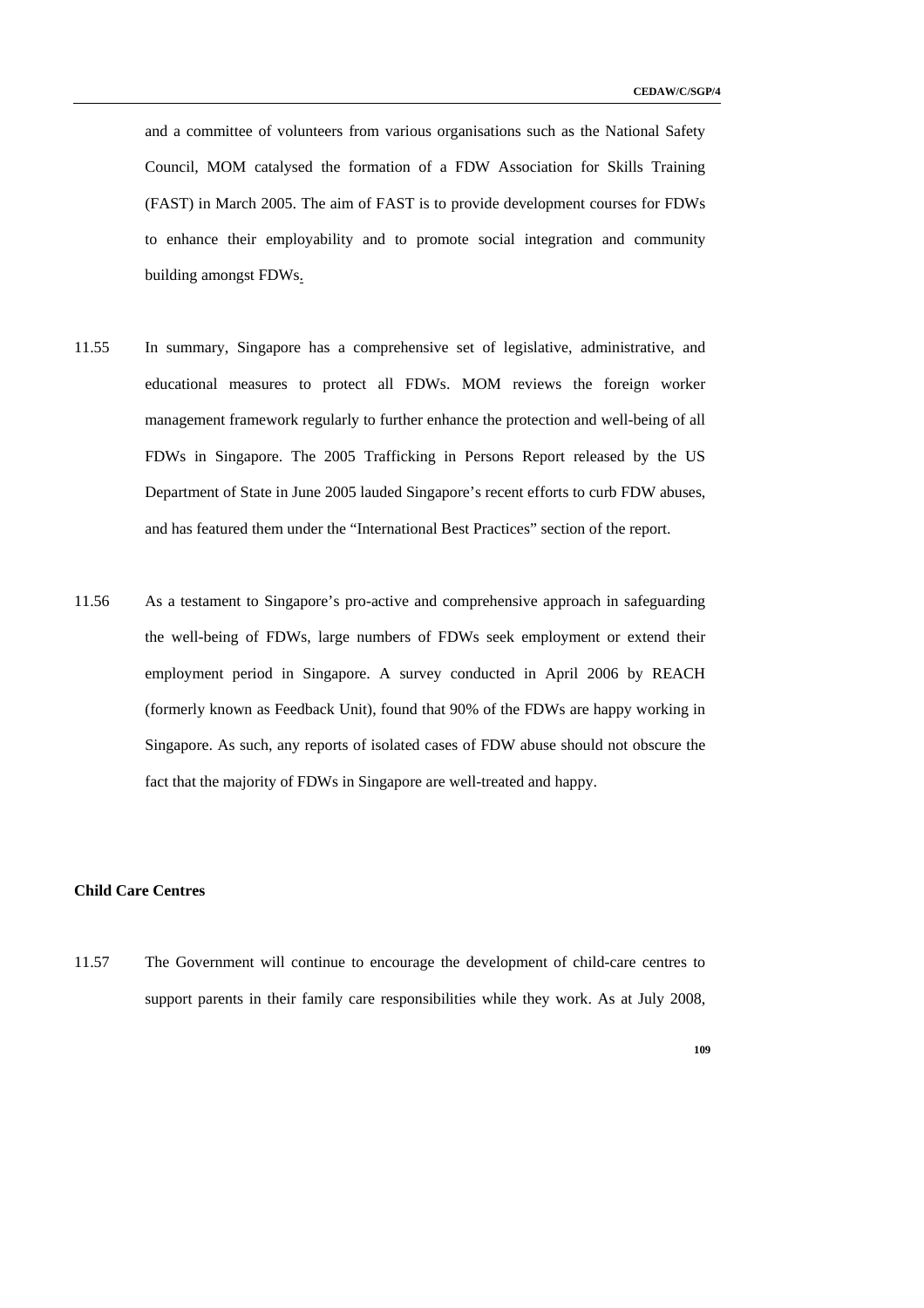there were 748 child care centres in Singapore, with a total capacity of 63,530 and an enrolment of 52,757.

- 11.58 As announced in its latest slew of measures to promote marriage and parenthood, the Government will
	- a) provide recurrent funding to voluntary organisations wishing to set up centres;
	- b) support the training and development of pre-school teachers;
	- c) increase childcare subsidies; and
	- d) free up more land for the building of centres.
- 11.59 For more details on the marriage and parenthood package, please read Article 16 on "Marriage and Family Life".

### **Work-Life Harmony**

- 11.60 The Government continues to promote work-life harmony for all Singaporeans, irrespective of gender, marital status or age.
- 11.61 The Promotion Section of MOM's Quality Workplaces Department has made notable progress in promoting work-life strategy with employers, the key milestones being:
	- 1) Getting CEOs to persuade other CEOs of the benefits of work-life strategy. A MOM-commissioned study showed that CEOs are most effective in persuading their peers. The Ministry funds the Employer Alliance, which is a group of like-minded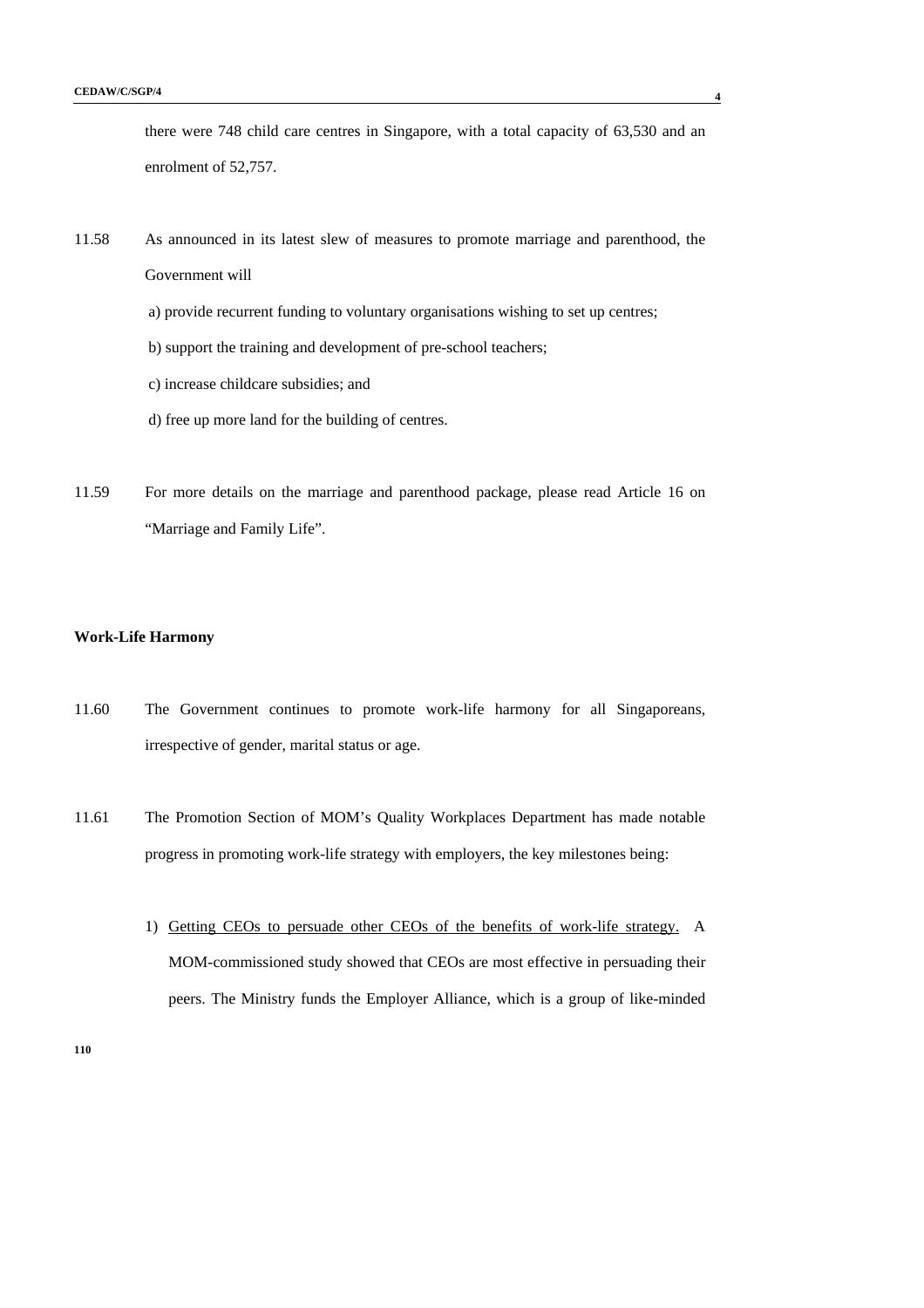CEOs from best practice companies who promote work-life harmony to their peers. Their aim is to make work-life harmony an integral part of the corporate landscape.

- 2) Building local capability by training HR practitioners and work-life consultants. In October 2004, MOM introduced the Work-Life Works! Fund to help companies implement effective work-life strategies. To date, the Fund has attracted nearly 300 companies. Over 40 work-life consultants have been trained.
- 3) Communicating the benefits of work-life strategy to employers. In 2005, the Tripartite Committee on Work-Life Strategy (TriCom) organised the Work-Life Harmony Week, which included a series of seminars, workshops and company visits that involved 1,000 participants. This led to greater awareness of work-life strategy. In 2006, the TriCom organised the first Work-Life Excellence Award, in which 70 successful employers were recognised for their effective work-life strategies. Company success stories and best practices are regularly featured in newspapers, television documentaries and HR magazines.
- 4) Initiating research on work-life strategy and building the business case. The Ministry commissioned studies to establish the link between work-life programmes and business performance and publicised the results to persuade employers to implement work-life strategies.
- 11.62 In a Work-Life Conference held on 24 July 2007, the Minister in charge of the Civil Service announced a new Work-Life Advocate programme, where the Deputy Secretary of Ministries and CEO of Statutory Boards were tasked to actively promote Work-Life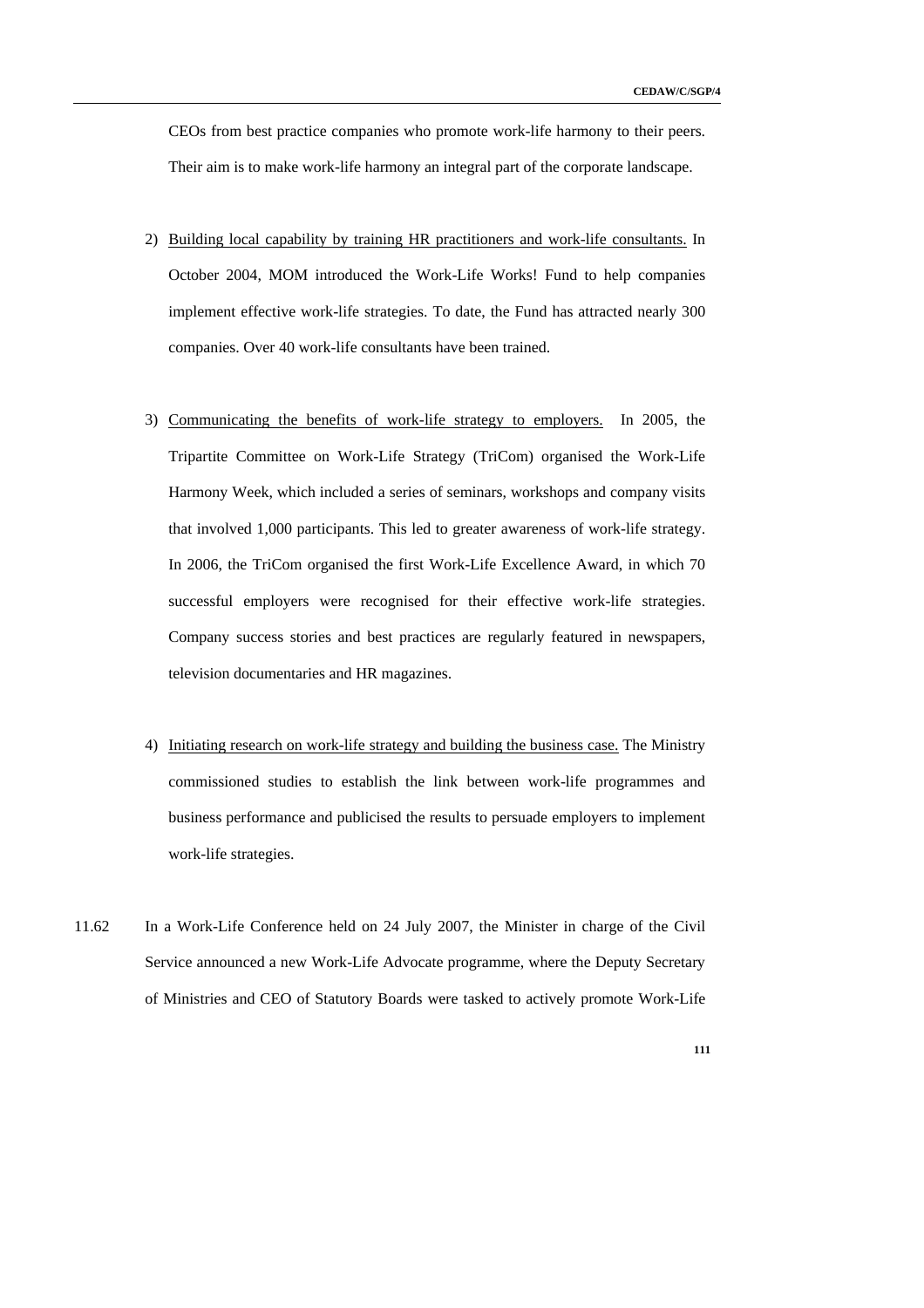Harmony in their organizations. As of 19 February 2008, the network consisted of 77 Work-Life Advocates and 80 Work-Life Ambassadors.

- 11.63 Other initiatives to help civil servants achieve work-life harmony include Civil Service College courses on Achieving Personal Work-Life Effectiveness for individuals and Essential Managerial Skills for Work-Life Integration for supervisors; the setting up of a project team to identify and design jobs suitable for part-time work; cross-agency social interaction activities; and collaboration with the National Voluntary and Philanthropic Centre to match interested employees to community work.
- 11.64 The Singapore Civil Service has various flexible work policies, leave benefits and employee support schemes to assist officers in achieving work-life balance. These include:

## Flexible Work Arrangements

#### (i) **Part-time employment**: The key features are:

- a. Open to all officers, on flexible durations.
- b. Ministries have the flexibility to customise work options between 11 and 29 hours per week.
- c. Officers are eligible for pro-rated salaries and benefits according to their work schedule.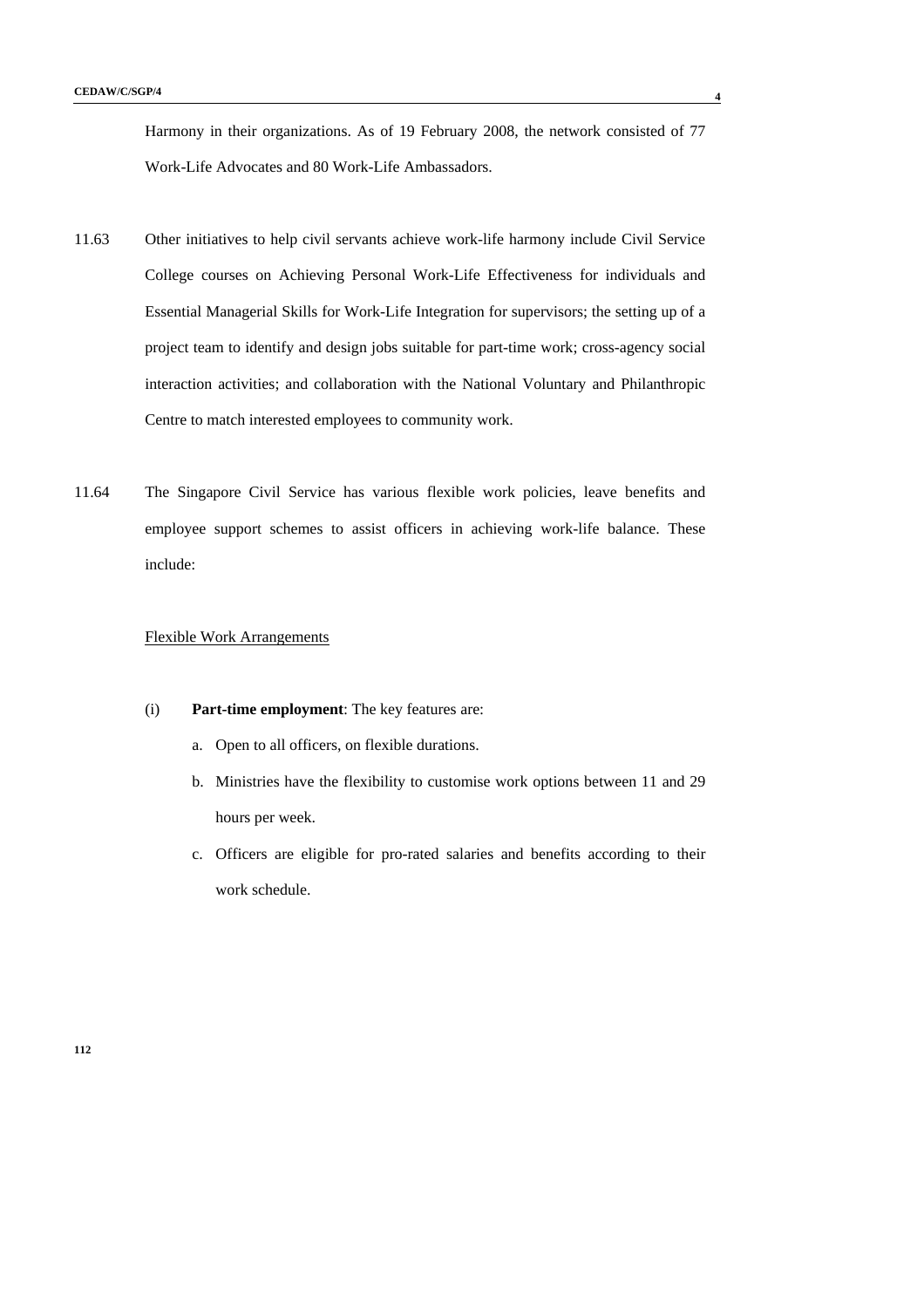- (ii) **Telecommuting**: Ministries are given the flexibility to implement telecommuting arrangements for their officers where the nature of their jobs allows for it.
- (iii) **Flexi-time**: Ministries can implement flexi-time or staggered work hours, whereby officers can opt to start work any time between 7.30 am to 9.30 am.
- (iv) **Five Day Work Week** (introduced in 2004).

#### Leave Benefits

- (i) **Marriage Leave**: Both male and female officers are eligible for 3 days of marriage leave for their first marriage.
- (ii) **Maternity Leave**: Under the latest measures on marriage and parenthood (M&P) implemented on 17 August 2008, married officers are eligible for the following:
	- a. Paid maternity leave for 16 weeks, for all citizen births, with the option of the last eight weeks of maternity leave being taken flexibly over 12 months.
	- b. 6 days of unpaid infant-care leave per year per parent until the child turns two.
	- c. The Ministry of Community Development, Youth and Sport (MCYS) and the Public Service Division (PSD) revised the policy such that single female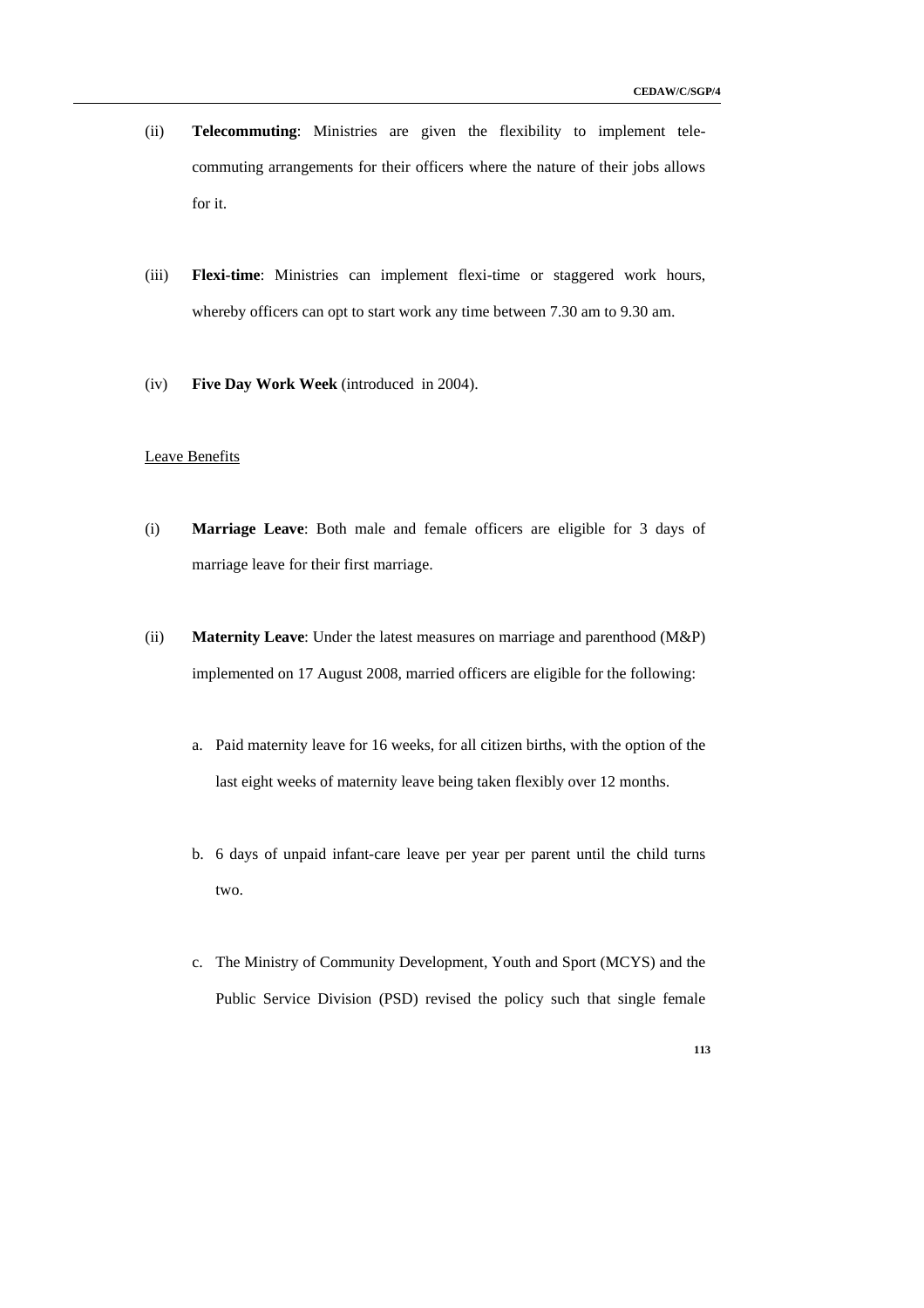officers who marry the father of their Singaporean child within 6 months of delivery will be eligible for paid maternity leave. This policy change took effect on 1 March 2007.<sup>18</sup> Under the new 2008 M  $&$  P package, the 6-month duration has been extended to 12 months.

- (iii) **Paternity leave:** Married male officers enjoy three calendar days of paternity leave for the birth of their first four children. This is a clear signal of the importance of shared responsibility in parenting.
- (iv) **Unrecorded childcare leave**: All married officers are eligible for full pay unrecorded childcare leave to look after his/her child below 12 years old when the child falls sick. Such leave is limited to 5 days per year for each child, up to a maximum of 15 days per year if the officer has 3 or more children below 12 years old. Officers with children below 7 years old have the flexibility to take 2 days of unconditional childcare leave, which are not predicated on any condition, e.g. illness of the child. This was increased to 6 days under the 2008 M & P package.
- (v) **No-Pay Leave**: The Public Service Division reviewed the No-Pay Leave (NPL) policy in August 2007. While formerly only married female officers were eligible for up to 4 years of NPL for each child below 4 years of age, now both male and female officers may be granted NPL of up to 2 years at each instance to care for their children during their early formative years. The NPL may be

 $18\,$ 18 Previously, female officers had to be legally married in order to enjoy paid maternity leave. This benefit applies up to the  $4<sup>th</sup>$  confinement.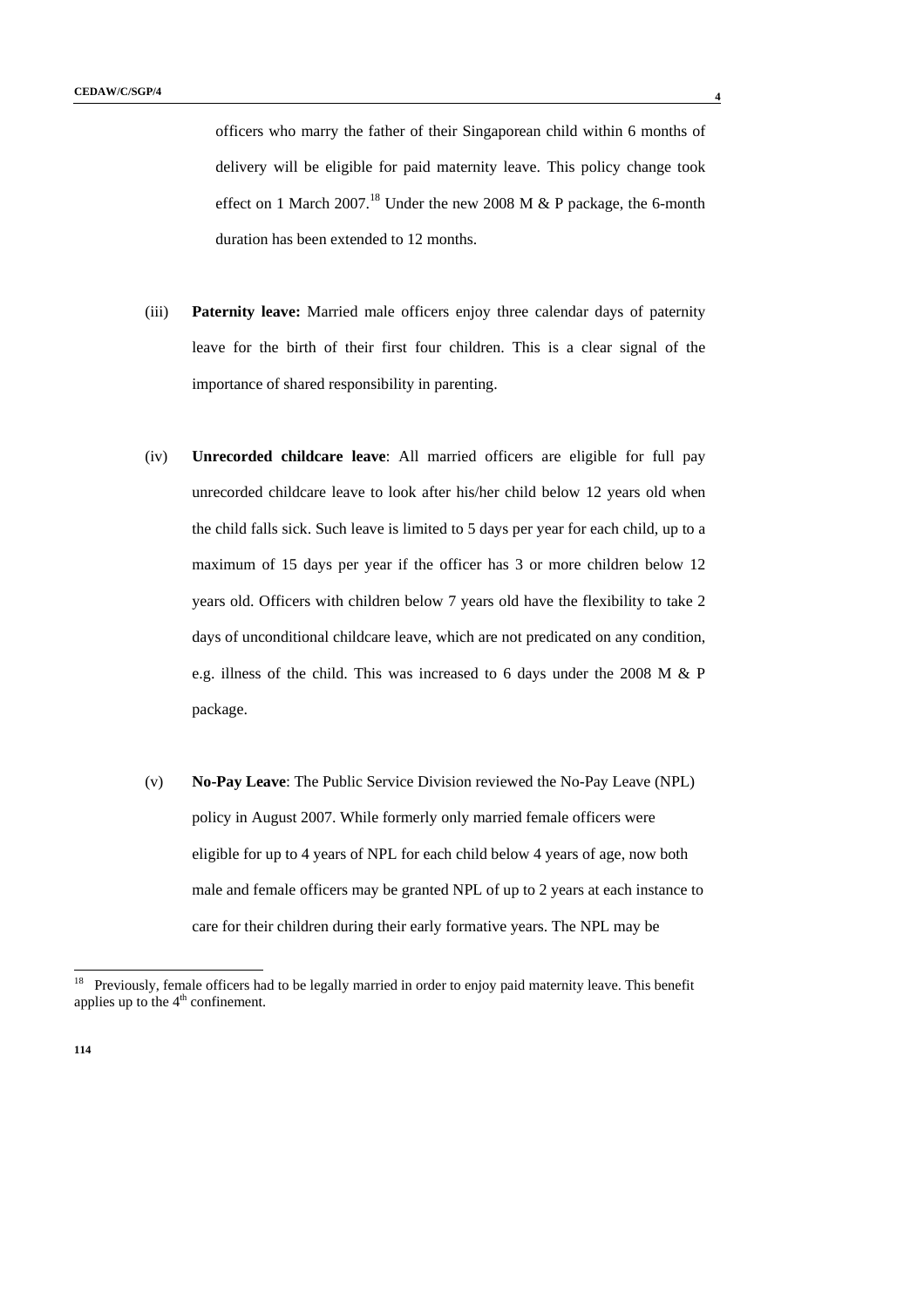extended beyond 2 years, subject to Ministry's approval. In addition, an officer can apply for no-pay leave to accompany his/her spouse who is on overseas duty or study.

## **Article 12: Health**

*1. States Parties shall take all appropriate measures to eliminate discrimination against women in the field of health care in order to ensure, on a basis of equality of men and women, access to health care services, including those related to family planning.* 

*2. Notwithstanding the provisions of paragraph I of this article, States Parties shall ensure to women appropriate services in connection with pregnancy, confinement and the post-natal period, granting free services where necessary, as well as adequate nutrition during pregnancy and lactation.* 

#### **Healthcare as a Priority**

12.1 The Government ensures that Singaporeans have access to good and affordable healthcare and promotes the pursuit of medical excellence. Women have equal access to healthcare resources with special attention paid to the healthcare needs of women. The high standards of Singapore's healthcare system is demonstrated through the following indicators: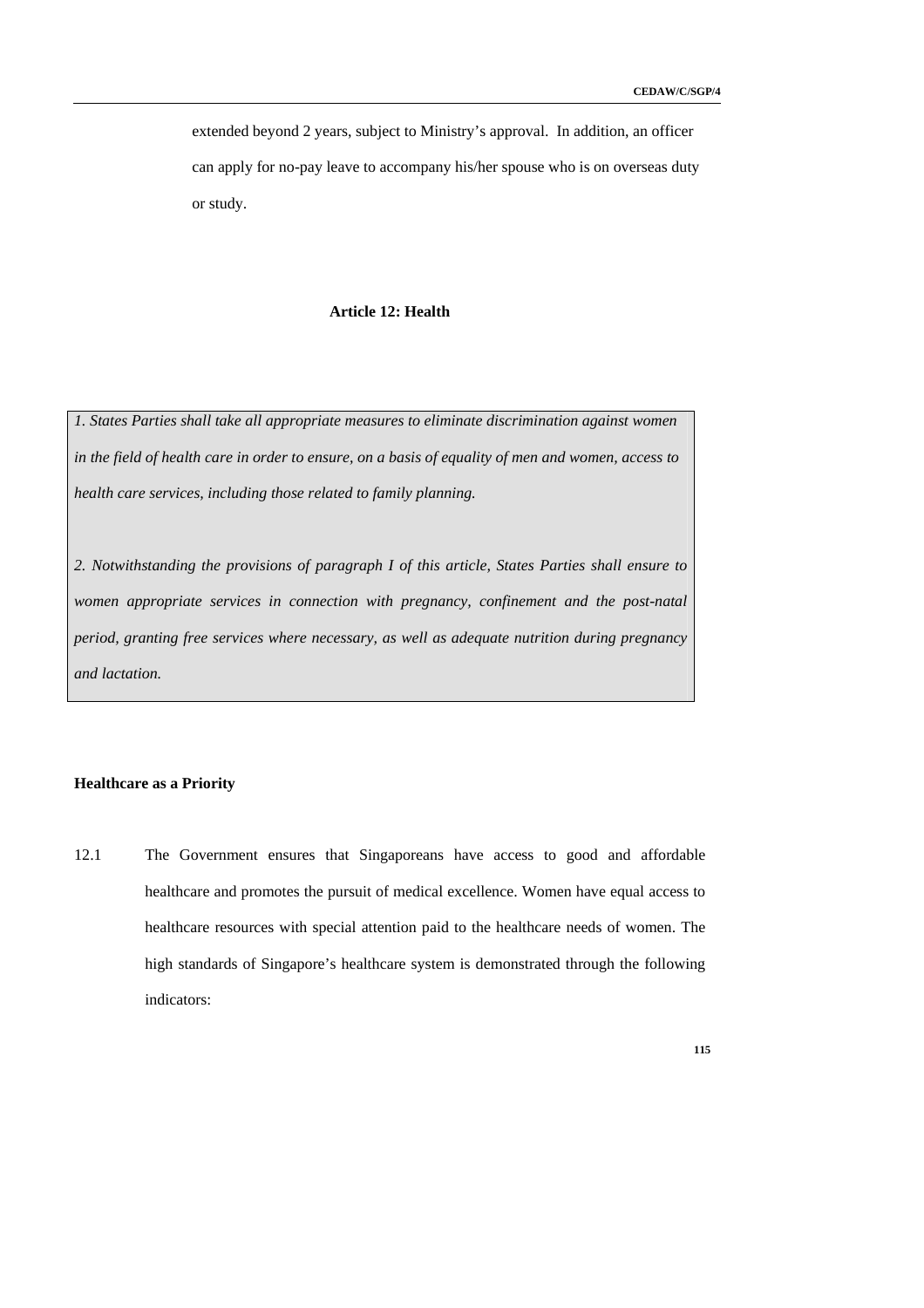- Life expectancy at birth for women increased from 80.0 years in 2001 to 81.8 years in 2006;
- Maternal Mortality Rate dropped from 10 per hundred thousand live and still births in 2001 to 5 in 2003. It rose to 10 per hundred thousand live and still births in 2006. The seemingly large increase was due to the small sample size<sup>19</sup>;
- Infant Mortality Rate stands at 2.6 per thousand resident live births in 2006; and
- Mortality Rate for children aged under 5 years stood at 2.3 per thousand live births in 2005. UNICEF ranked Singapore as having the lowest Under-5 Mortality Rate in  $2005^{20}$ .
- 12.2 The total government health expenditure per resident has increased from S\$479 in 2001 to S\$535 in 2006. The total government health expenditure for Fiscal Year 2007 was S\$1.9 billion. A total budget of \$2.6 billion has been allocated to the Ministry of Health in Fiscal Year 2008. MOH has identified low infant and maternal mortality as one of its desired health outcomes.

#### **The Healthcare System in Singapore**

12.3 Singapore has a dual system of healthcare delivery, comprising public and private institutions. Patients are free to choose their providers within the dual healthcare delivery system.

-

 $19$ <sup>19</sup> The seemingly large increase is due to our small sample size as a small country.

<sup>&</sup>lt;sup>20</sup> In UNICEF's 'The State of the World's Children 2007' report, Singapore was ranked alongside three other countries – San Marino, Iceland and Andorra – as having the lowest under-five mortality rate.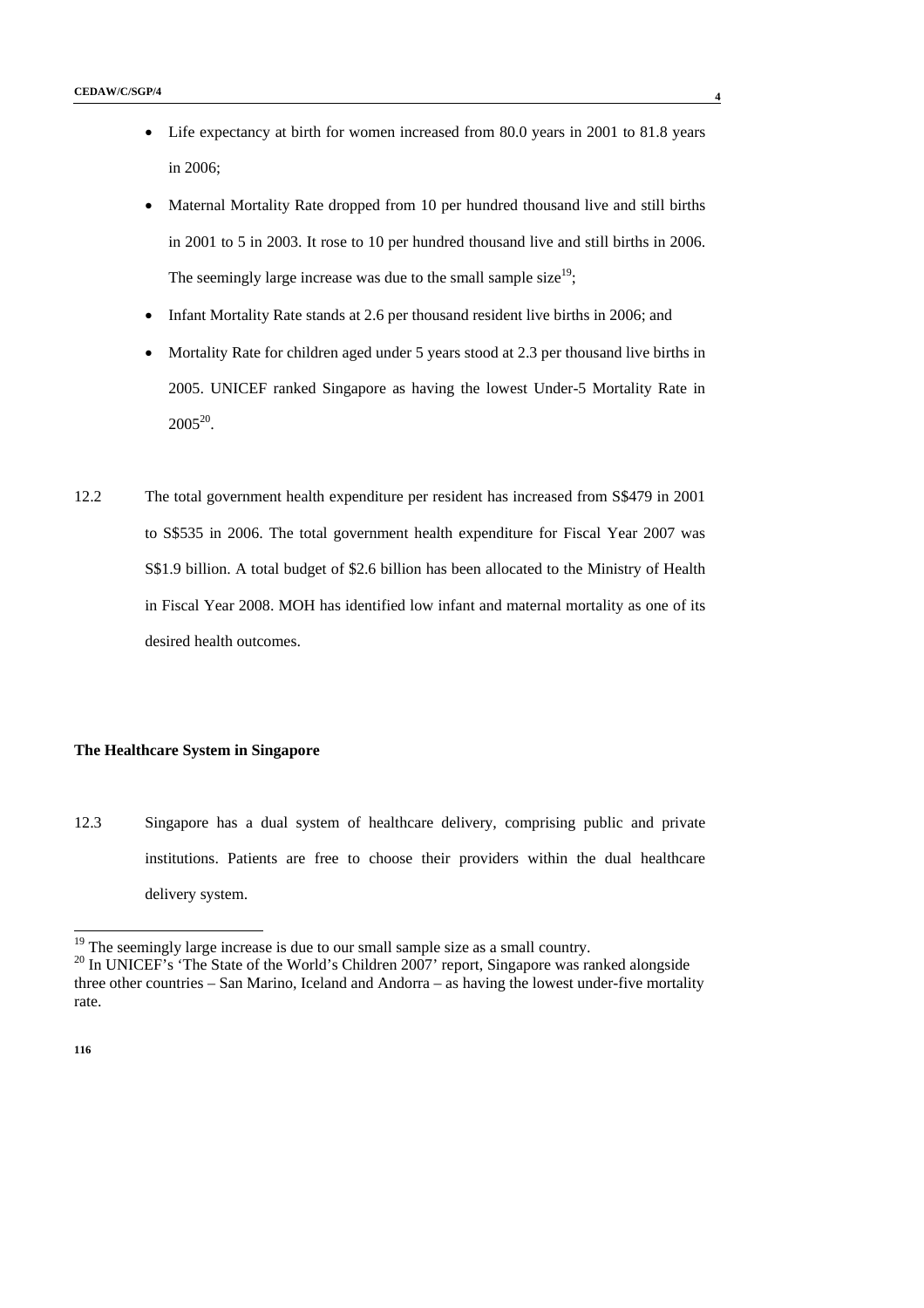- 12.4 Healthcare in public institutions is heavily subsidised and affordable to all Singaporeans.
- 12.5 Singapore has a dedicated hospital for women and children. The KK Women's and Children's Hospital (KKH) has 16 medical specialties for women and 17 medical specialties for children. The total number of hospital beds at KKH is 830. KKH has the first 24-hour children's emergency service in Singapore and the largest Neonatal Intensive Care Unit (NICU) in Singapore. The hospital's perinatal mortality rate of 4.92 per 1,000 live births and neonatal mortality rate of 1.99 per 1,000 live births are rated in the league of leading medical centres in the world.

#### **Preventive Programmes**

12.6 The Government plays a major role in educating and encouraging the public to maintain a healthy lifestyle. Numerous programmes and health promotion activities are organised annually and are available to both genders. The Government pays special attention to female illnesses and special programmes are organised for women.

#### *Programmes*

12.7 Breast cancer is the most common cancer among women in Singapore. About 1,100 women are diagnosed with breast cancer each year. Through regular mammography screening, breast cancer can be detected early where treatment is generally more successful.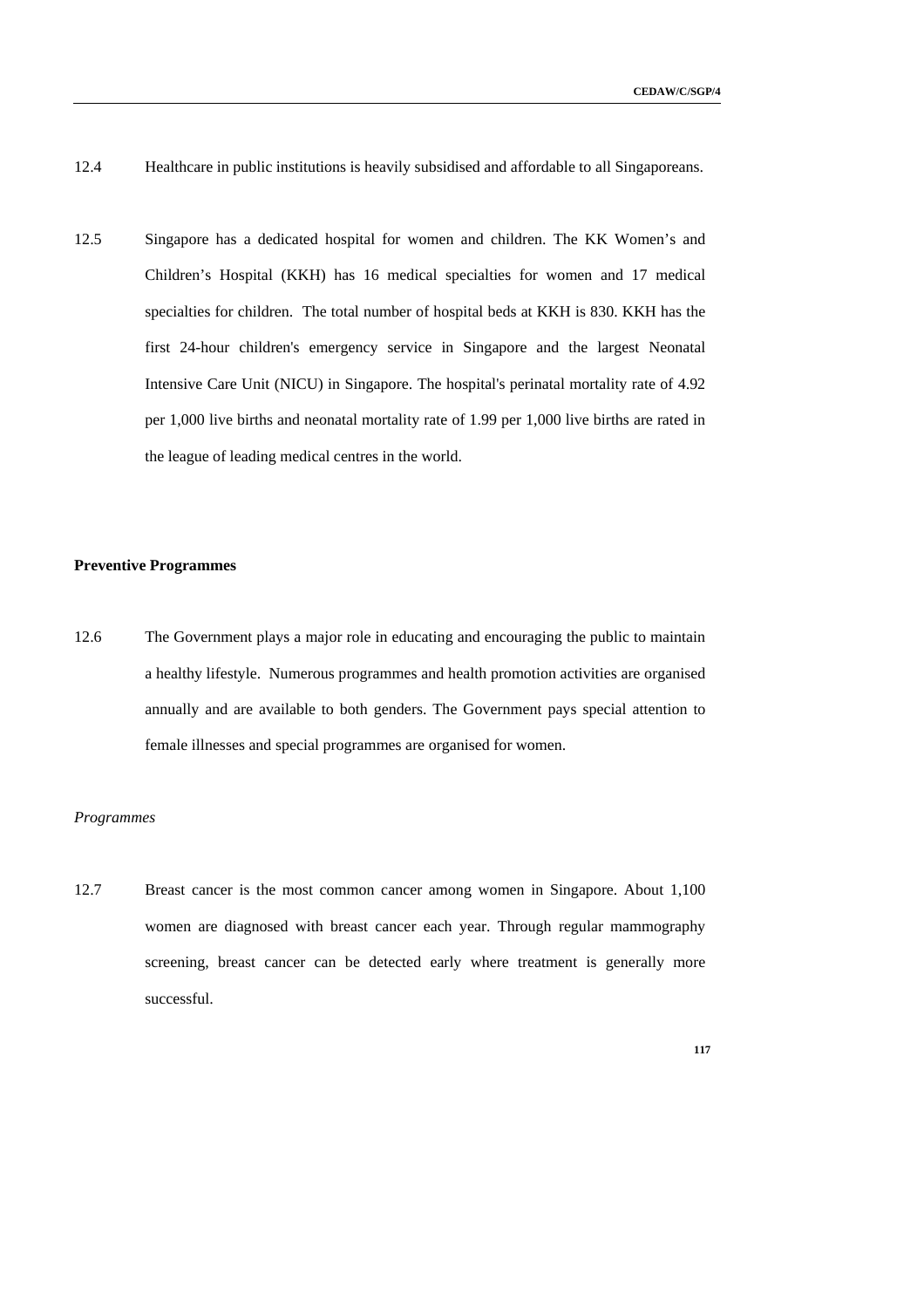- 12.8 BreastScreen Singapore, a government-subsidised national breast cancer screening programme started in January 2002 to reduce the mortality rate of breast cancer through screening mammography. It is targeted at women aged 50 to 69 years, and the aim is to screen up to 70% of those in this group by 2008. The long-term objective is to reduce breast cancer mortality by 10% by 2010. Women aged 40-49 years are screened annually while those aged 50 years and above are screened once every two years. According to a National Health Survey (NHS) carried out in 2004, 50.9% of Singaporean women aged 40 to 69 years had gone for mammography at least once. As at March 2006, 186,472 women have been screened and 840 cancer cases were detected. Of these, 34% were early cancers where the prognosis was good.
- 12.9 The national cervical cancer screening programme, Cervical Screen Singapore, was implemented in August 2004 for Singaporean women aged between 25 and 64 years. Women are encouraged to go for screening once every 3 years. The National Health Survey of 2004 showed that 70.1% of women aged 25 to 69 years had undergone Pap smear tests. As at December 2006, 54,000 women have been screened and 98 preinvasive cancers and 16 invasive cancers were detected.
- 12.10 The nation-wide community health screening programme called "Check Your Health" was launched in 2000 to screen Singaporeans aged 50 years and above for hypertension, diabetes and high blood cholesterol. As at end December 2006, more than 146,000 persons have attended the screening sessions held at community venues near homes. Women made up 54% of the total number screened.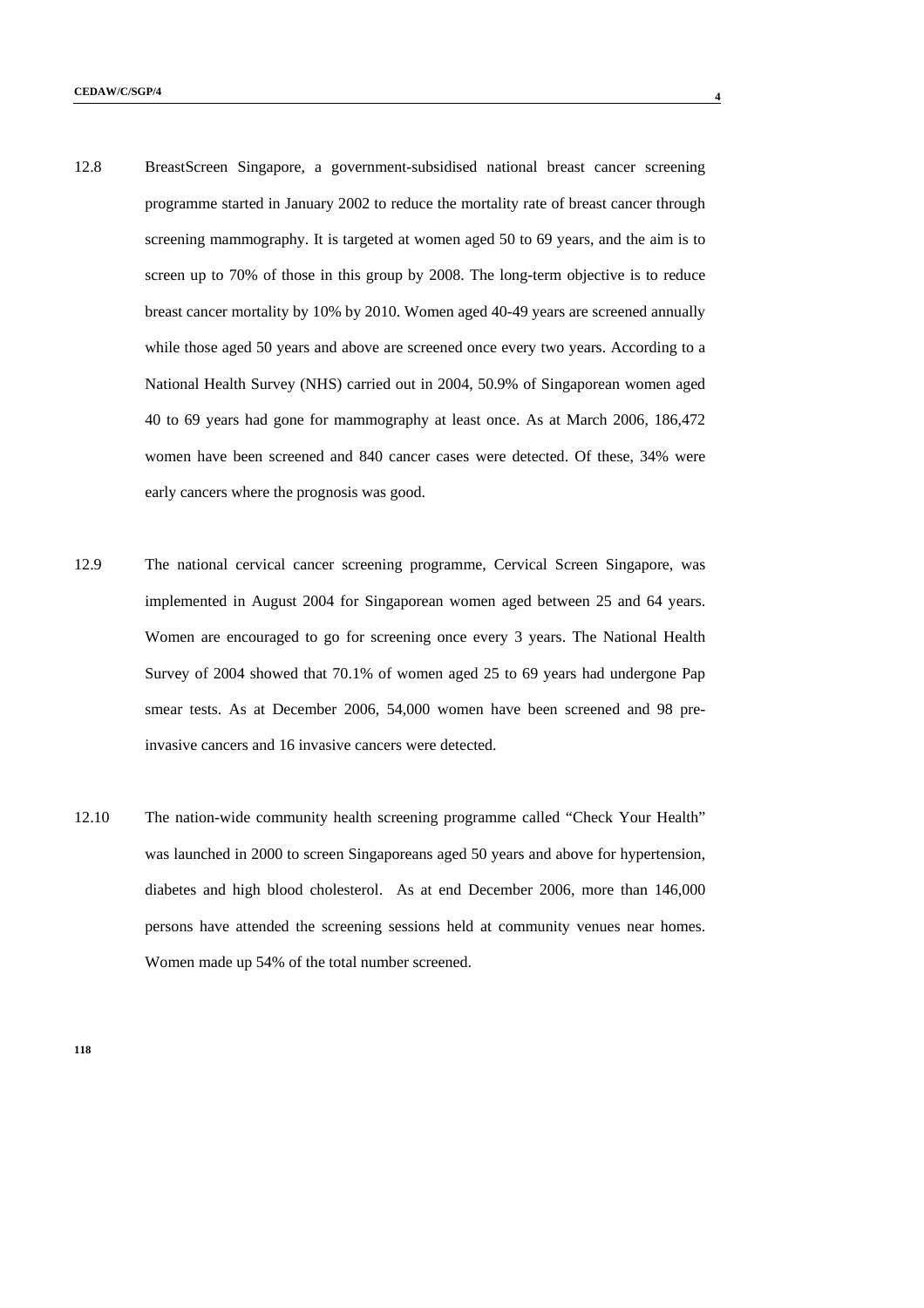# **HIV/AIDS**

- 12.11 In 2006, 357 Singapore residents were reported with HIV infection. About 9% of the cases were females and 91% were males. The incidence per million by gender was 17.6 for females and 181.8 for males.
- 12.12 The National HIV prevention and control programme was established under the Ministry of Health (MOH) in 1985. It adopts a multi-sectoral and multi-disciplinary approach, involving the active participation of all relevant government agencies, community groups including NGOs such as Action for AIDS (AfA), Women for Action and Research (AWARE) and UNIFEM. The programme encompasses education, legislation, protection of blood supply, surveillance of the disease, training of personnel, counselling and management of the infected, their contacts and others who have been exposed to the infection.
- 12.13 Programmes for the general population (including women) include:
	- a. An educational package, RESPECT (**R**allying **E**mployers to **S**upport the **P**revention, **E**ducation and **C**ontrol of STI/HIV/AIDS) for the workplace was launched in August 2006. This was developed in partnership with a tripartite committee comprising representatives from the local and multinationals companies, government agencies, employees' and employers' unions called the AIDS Business Alliance, which was set up in November 2005.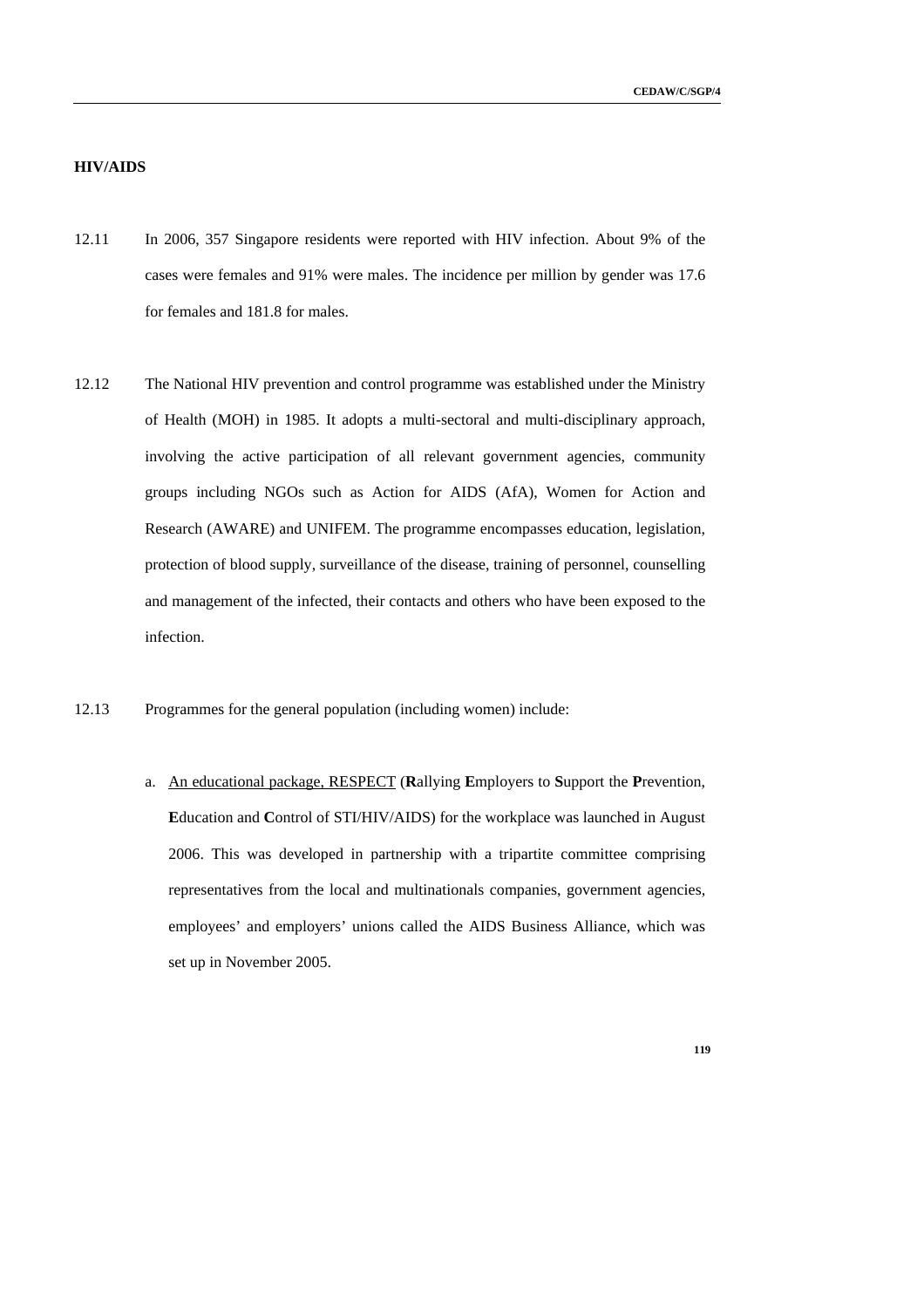- b. HIV/ AIDS awareness education, including public exhibitions, forums, talks and distribution of educational materials.
- c. HIV Testing is made a standard of care in Singapore to facilitate early diagnosis and prevent further transmission. The testing is done whenever there is medical indication and when knowing the HIV status will lead to a better clinical outcome for the patient. Anonymous HIV testing is available for those who believe that they are at risk but prefer not to be identified to healthcare workers.
- d. Counselling of sex partners of persons with HIV is carried out. Screening is available for those who have been exposed to HIV infection.
- 12.14 Women-specific programmes include:
	- a. Targeted HIV / AIDS education for at-risk groups such as sex workers, masseuses and lounge / bar / night club hostesses. The focus of the messages is on the dangers of casual sex, that HIV persons cannot be identified by appearances, promotion of family values, avoidance of irresponsible pre-marital and extra-marital sexual relationships, HIV and STI, and the practice of safe sex using condoms.
	- b. Other outreach activities such as Women Wellness Clinic for HIV testing and an outreach programme at pubs.
	- c. Antenatal HIV screening is included in the routine antenatal screening package offered to all pregnant women since December 2004. Women who do not wish to be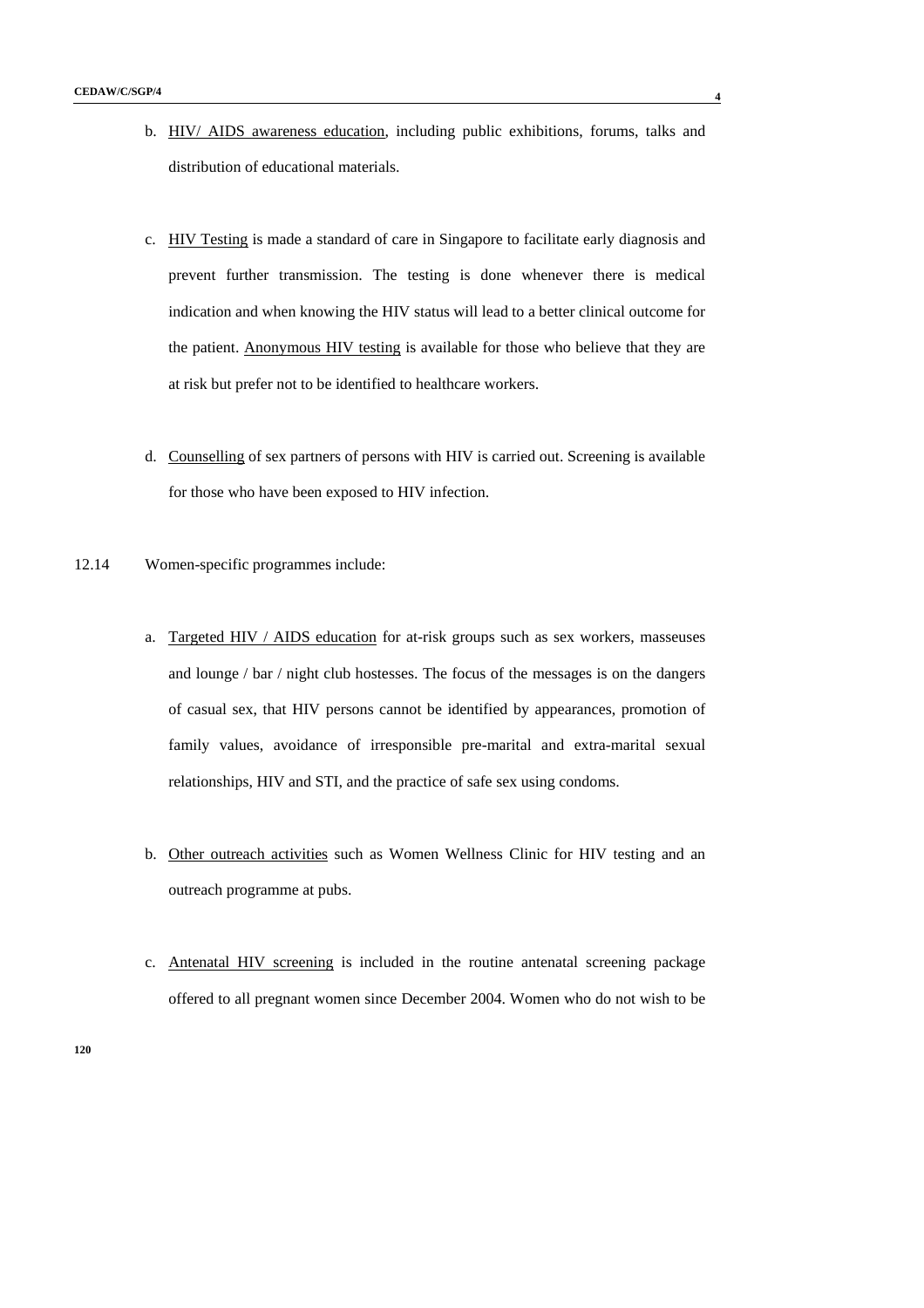screened for HIV can choose to opt out. The take-up rate for antenatal HIV screening in public hospitals and polyclinics was approximately 99% in 2006. Both mothers and babies detected with HIV infection received antiretroviral therapy.

12.15 A behavioural intervention programme was introduced in 2007 to empower women with the knowledge and skills to take greater control over their sexual health. Participants are taught skills such as gender-specific communication, decision-making and problemsolving.

# **Smoking**

-

- 12.16 The prevalence of daily cigarette smoking among adults (18-69 years) declined significantly from 15.2% in 1998 to 12.6% in 2004<sup>21</sup>. Daily cigarette smoking was much more prevalent among men (21.8%) than women (3.5%).
- 12.17 The proportion of women smokers remained at about the same level (3.2% in 1998 and 3.5% in 2004). The proportion of young women (18-29 age group) who were daily smokers rose from 5.2% in 1998 to 6.6% in 2004.
- 12.18 Singapore ratified the Framework Convention on Tobacco Control (FCTC) in May 2004. The objective of the Convention is to provide a framework for integrated tobaccocontrol measures to reduce the prevalence of tobacco use.

<sup>&</sup>lt;sup>21</sup> National Health Survey, conducted in 1998 & 2004.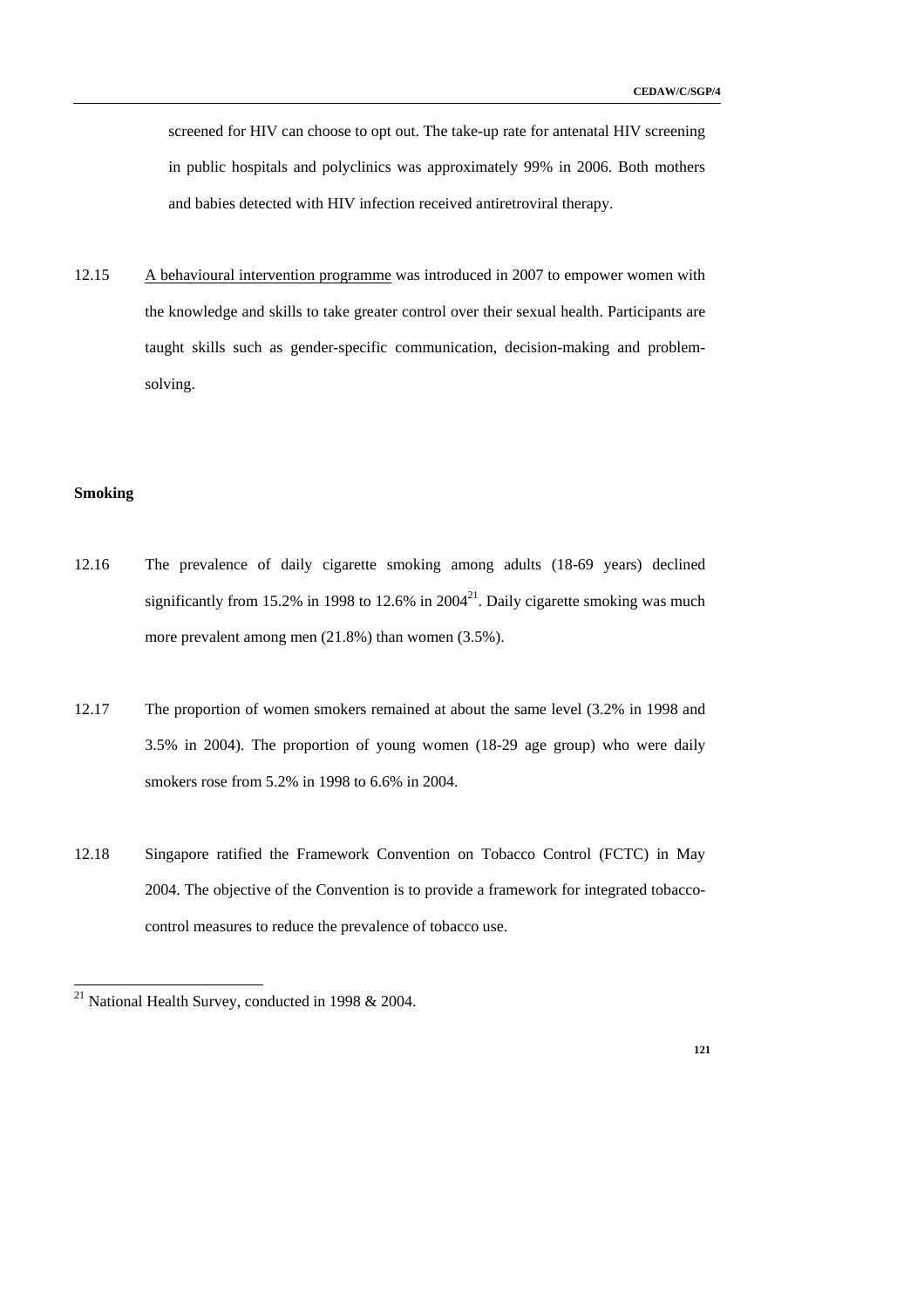- 12.19 To curb the rising trend of young female smokers in Singapore, the Fresh Air for Women (FAFW) programme was implemented in August 2004. The programme took an integrated marketing and communications approach, encompassing advertising, public relations, direct marketing, events and partnerships with commercial and community organisations.
- 12.20 In 2005, the FAFW programme introduced a network of high profile ambassadors to champion the smoke-free-for-women cause. Ambassadors included Member of Parliament Dr Lily Neo; Ms Claire Chiang, Senior Vice President, Banyan Tree Holdings; Ms Jamie Yeo, ESPN sports presenter; and Nominated Member of Parliament Ms Eunice Olsen. Female-specific quit smoking intervention programmes, such as the "Shop and Step In" programme was introduced to provide personalised face-to-face quit advice to females who are thinking of quitting smoking.
- 12.21 To extend the outreach, a highly-publicised website (www.getfresh.com.sg) was introduced in 2006. The website serves as a portal for quit smoking information and offers round- the-clock personalised advice tailored to young female smokers. To reach out to young female smokers at the workplace, the "Get Fresh in 40 mins" workshop was introduced, using new approaches, such as positive reinforcement and visualisation techniques to encourage young female smokers to quit.
- 12.22 A new FAFW campaign was launched in July 2007 to encourage young women to quit smoking by empowering them with life skills and by providing them with social support to help them resolve or cope with their life issues, build self-confidence and develop self-discipline.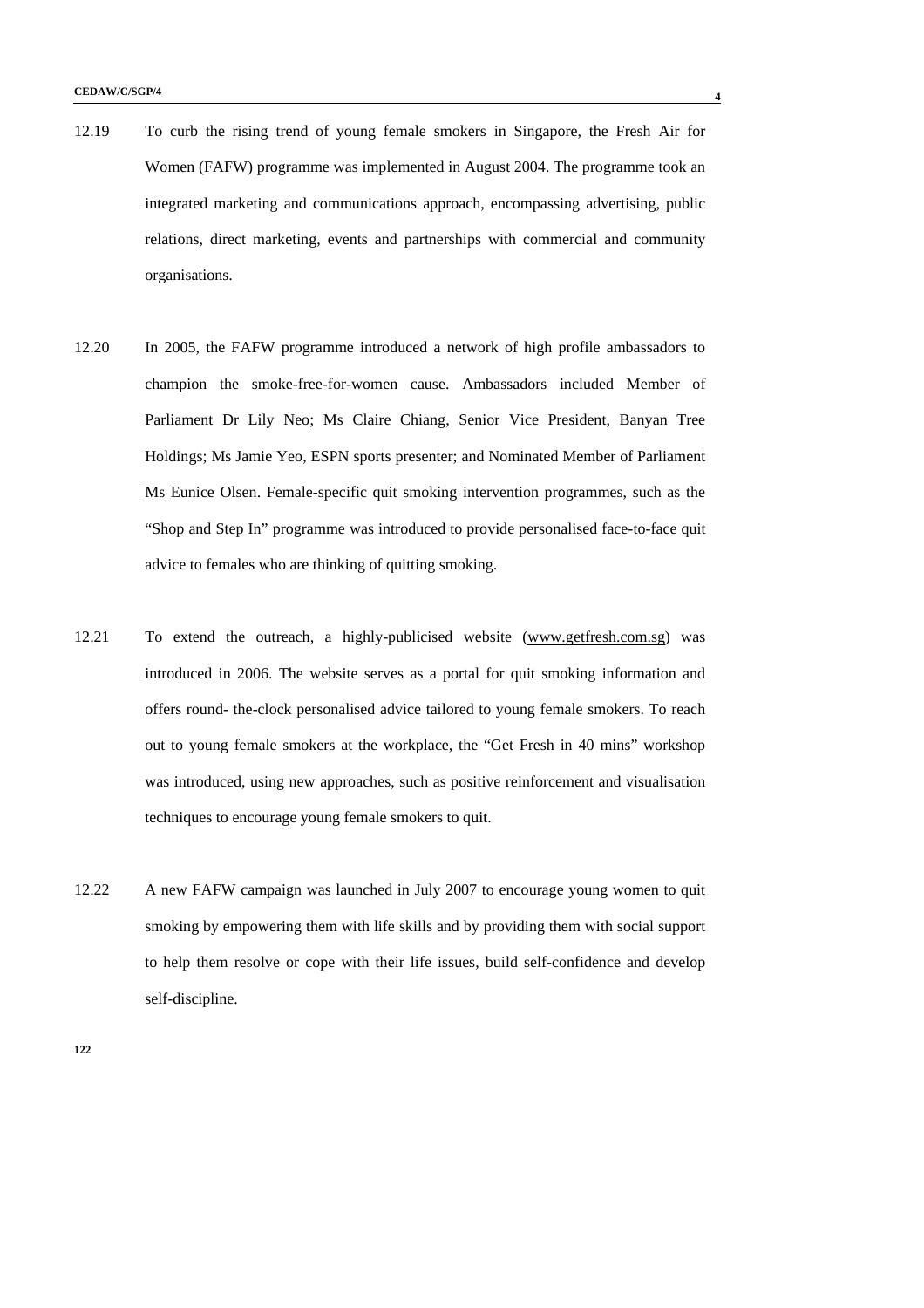- 12.23 Recent events included the following:
	- Launch of the Stub Out Concept House in Orchard Road, Singapore's famous shopping belt, in June 2007. The Stub Out Concept House is a larger-than-life outdoor walk-in wardrobe filled with an array of the 'most wanted' fashion items, priced according to the number of cigarette packs.
	- Launch of the REVEAL software in town and in the heartland. Research had shown that the risk of moderate or severe facial skin wrinkling is three times higher for women smokers than non-smokers. Visitors to the event get a peek into the future of their skin in 5 minutes.
	- Cheyenne @ The Glasshouse (April 2008). Cheyenne is a female smoker who has been smoking for 12 years. She declared her intention to quit smoking and spent three smoke-free days in a glasshouse in Orchard Road.
- 12.24 Youths in the juvenile justice system with a history of smoking are asked to attend smoking cessation programmes organised by the Child Guidance Clinic. Anti-smoking camps are also organised as part of the community-based supervision programmes for these youths.
- 12.25 To keep our air cleaner and protect the public from the harmful health effects of secondhand smoke, the National Environment Agency (NEA) is widening the list of smoke-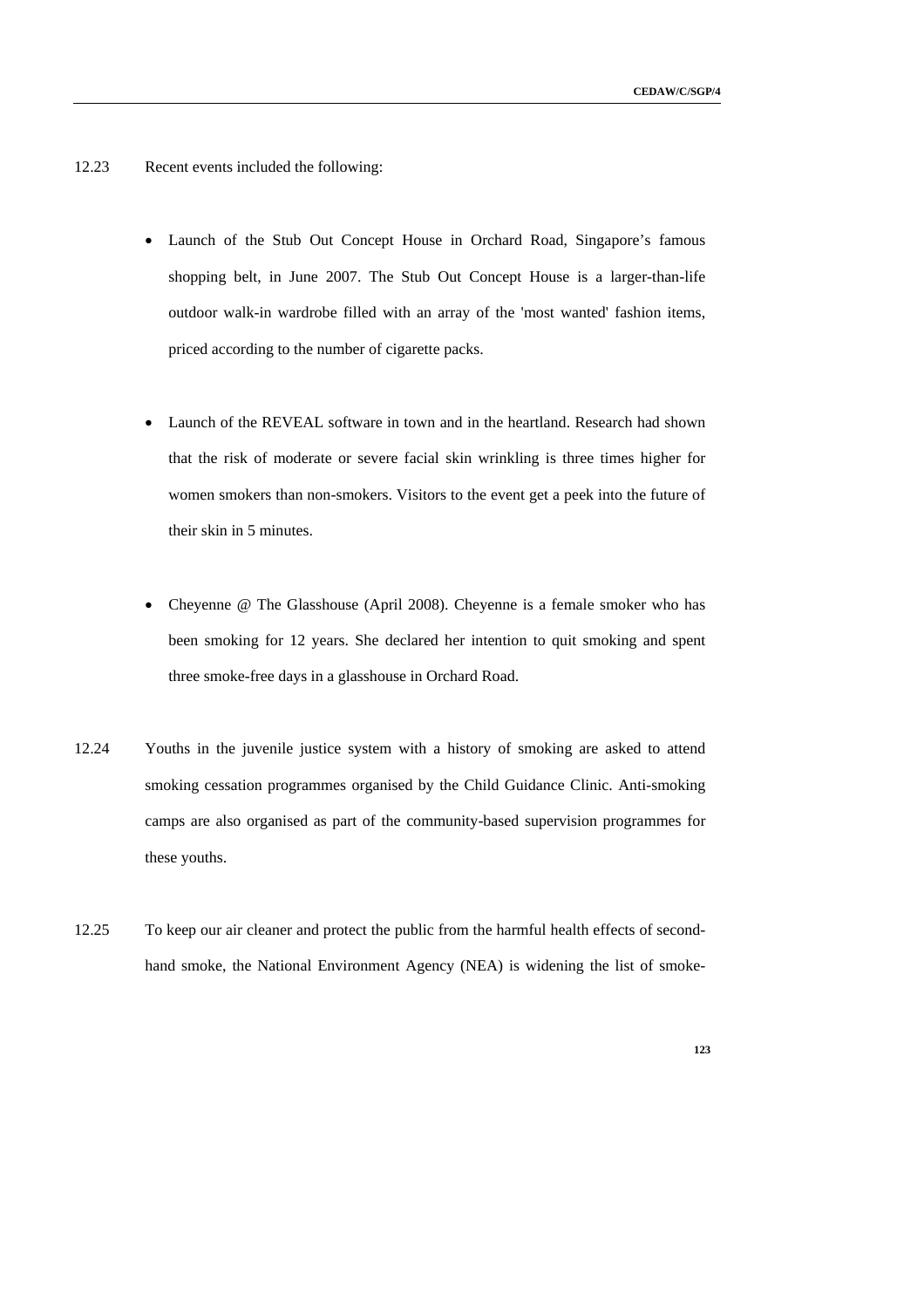free places from 1 January 2009 to include indoor public places, lift lobbies, entrances and exits to buildings and facilities where smoking is already prohibited, playgrounds and exercise areas.

### **Drug Abuse**

- 12.26 Drug abuse among females is not a serious problem in Singapore. The number of female abusers has decreased from 513 in 1994 to 177 in 2006. The decrease in the number of female abusers is due to the integrated approach of:
	- a. intensive anti-drug enforcement;
	- b. high profile preventive drug education programmes; and
	- c. a system of through-care introduced in 1994.
- 12.27 The Central Narcotics Bureau works closely with schools at all levels, as well as with self-help groups and voluntary welfare organisations to educate young people about the dangers of drug abuse.
- 12.28 The penalty for drug consumption is a maximum of 10 years or a fine not exceeding S\$20,000, or both, for first-time offenders. For repeat offenders, the minimum sentence is not less than 3 years' imprisonment.

### **Healthcare Financing**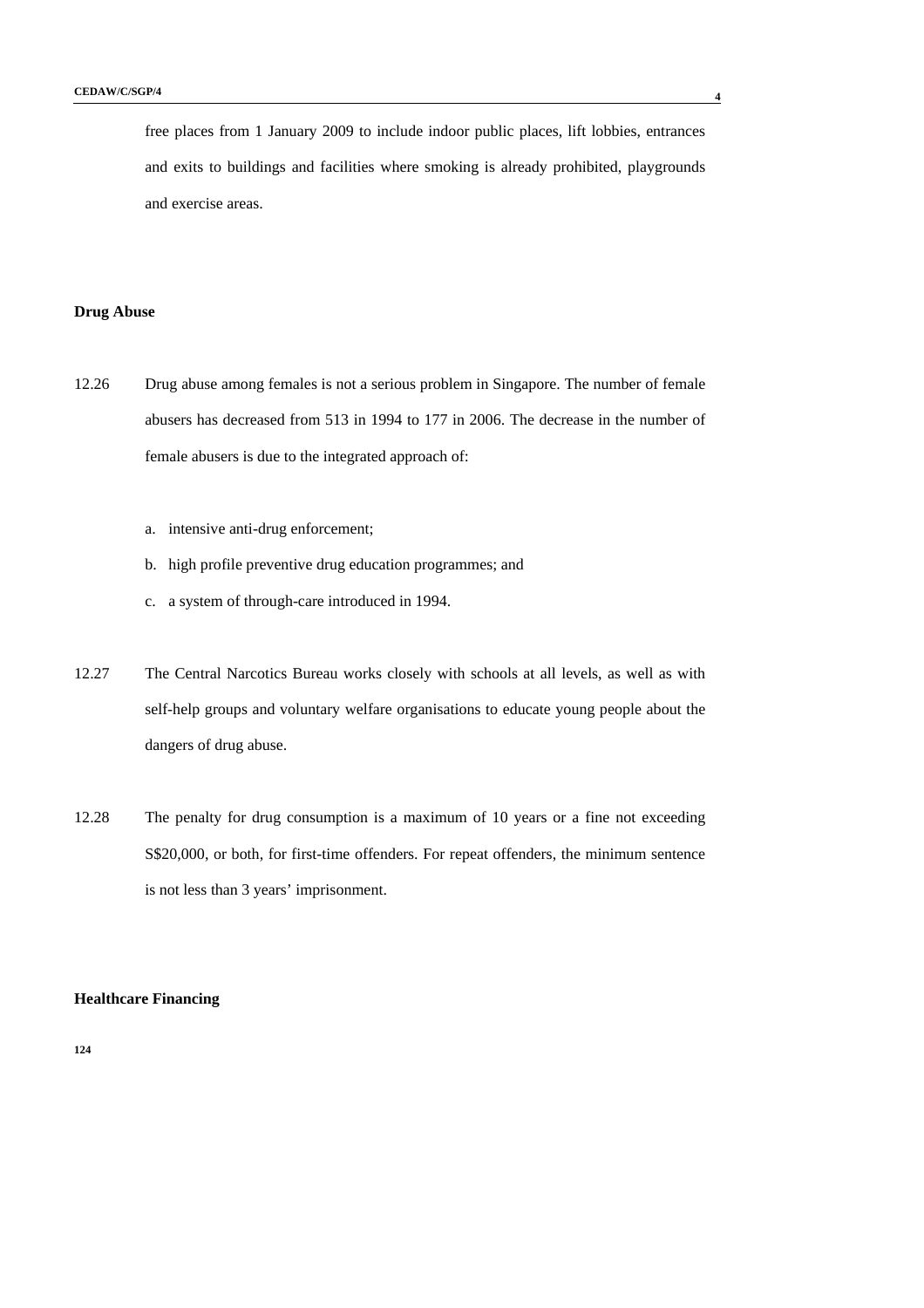- 12.29 The Singapore healthcare financing system is based on individual responsibility, coupled with government subsidies available equally to men and women to keep basic healthcare affordable for all.
- 12.30 In addition to the 3Ms, i.e. Medisave, Medishield and Medifund, Eldershield, which is a national insurance scheme to provide the elderly with coverage against severe disabilities, was introduced in 2002. As at December 2006, there are about 420,000 males and 330,000 females covered by the scheme.
- 12.31 To help the public choose their insurance plans, the Ministry of Health publishes the premiums of the various private insurance plans that can be paid using Medisave, as well as their respective service standards e.g. how long insurers take to process claims.

## **Pregnancy Services and Benefits**

- 12.32 The Government has introduced enhanced benefits for women undergoing childbirth or who desire to have children.
- 12.33 Existing policies allow couples to use their Medisave to pay for pre-delivery, delivery and ante-natal care expenses under specific conditions. In addition, couples could use an increased amount from their Medisave for Assisted Conception Procedures (ACPs), up to a maximum of 3 cycles.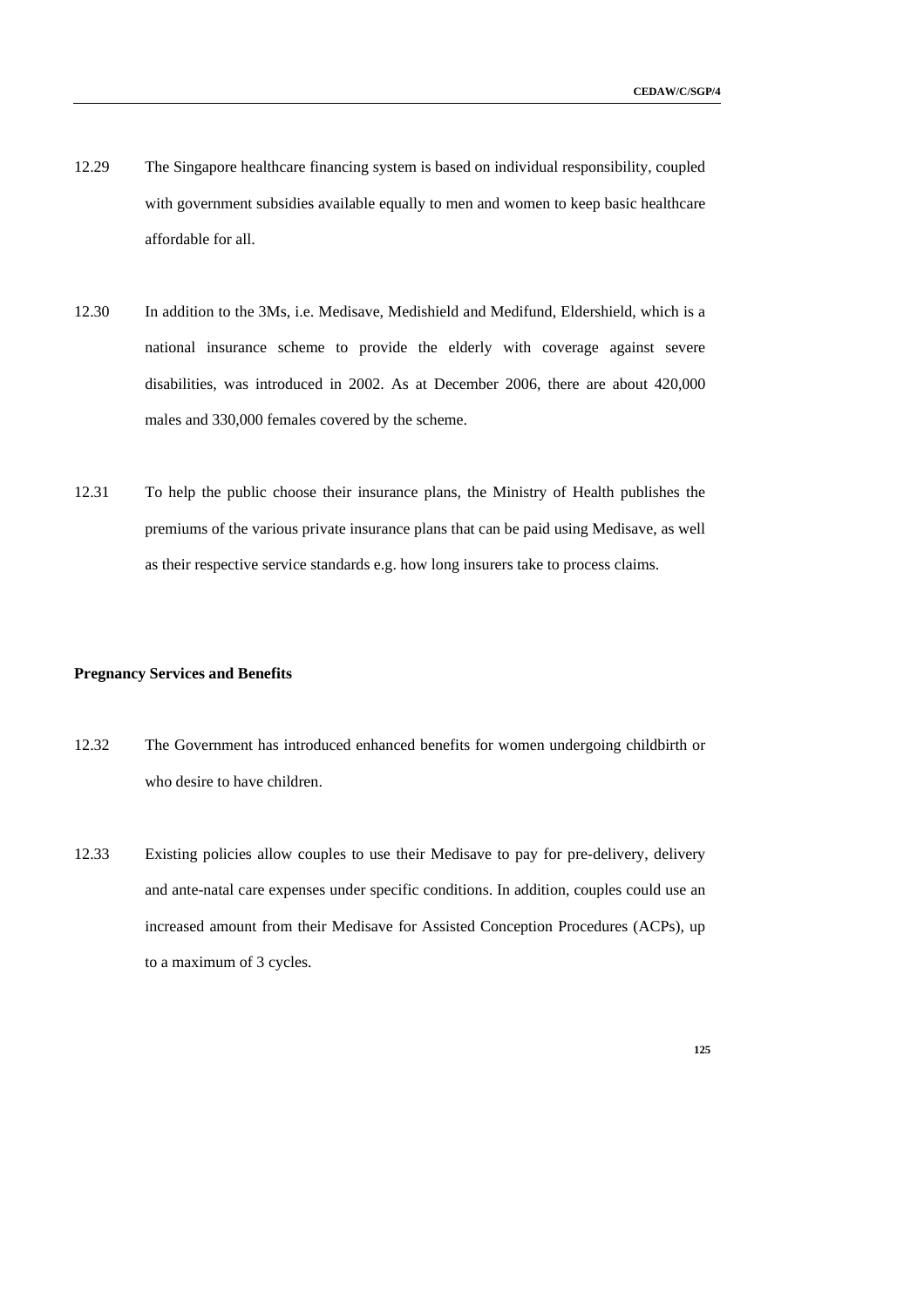- 12.34 From 1 September 2008, the government will co-fund 50% (capped at \$3,000) of each cycle of ACP conducted at public hospitals, for a maximum of 3 cycles. Couples who have no more than one living child and the wife is below 40 years old are eligible.
- 12.35 In addition, women who conceive under ACP will qualify for subsidized ante-natal care, delivery and post-natal care under the same qualifying criteria for women who conceive naturally $^{22}$ .
- 12.36 These new provisions are part of the recently-announced marriage and parenthood package. More details on this package are found in Article 16 on "Marriage and Family Life".

#### **Article 13: Economic and Social Benefits**

*States Parties shall take all appropriate measures to eliminate discrimination against women in other areas of economic and social life in order to ensure, on a basis of equality of men and women, the same rights, in particular:* 

*(a) The right to family benefits;* 

**126** 

-

 $22$  Patients should be from the usual referral sources (e.g. polyclinics) to qualify for subsidised care. Those who have opted for private wards would be allowed to downgrade to subsidised wards provided they pass a means-test or if their hospital bill exceeds \$15,000.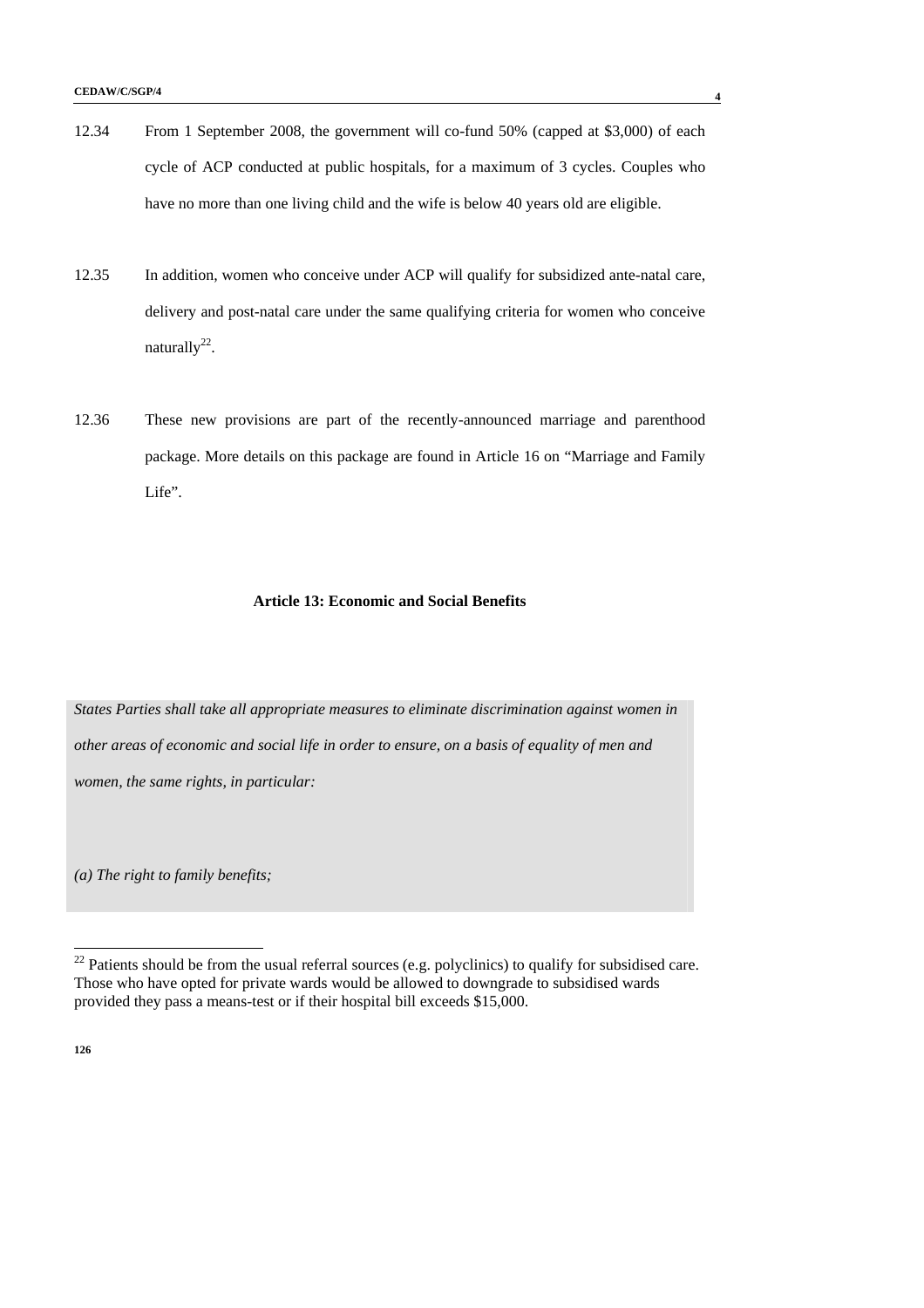*(b) The right to bank loans, mortgages and other forms of financial credit;* 

*(c) The right to participate in recreational activities, sports and all aspects of cultural life.* 

#### **Economic Support and Benefits for All**

13.1 Singapore restructures its economy continually in order to adapt to changes and uncertainties in the external environment. It continues to care for its citizens by reviewing and introducing socio-economic policy initiatives. The initiatives and policies are gender neutral and are available to both men and women.

#### Recent Budget Initiatives (2007 – 2008)

*2007: GST Increase and Workfare* 

- 13.2 GST was increased from 5 to 7% on 1 July 2007 and to help citizens cope with the increase (especially those from the lower-income brackets), the Government introduced a GST Offset Package. Costing S\$4 billion over 5 years, the Package offers GST credits of up to \$1000 to all Singaporeans. The amount varies according to household income and housing type.
- 13.3 To encourage low-wage workers to continue working and to improve their employability, the Government introduced the Workfare Income Supplement (WIS)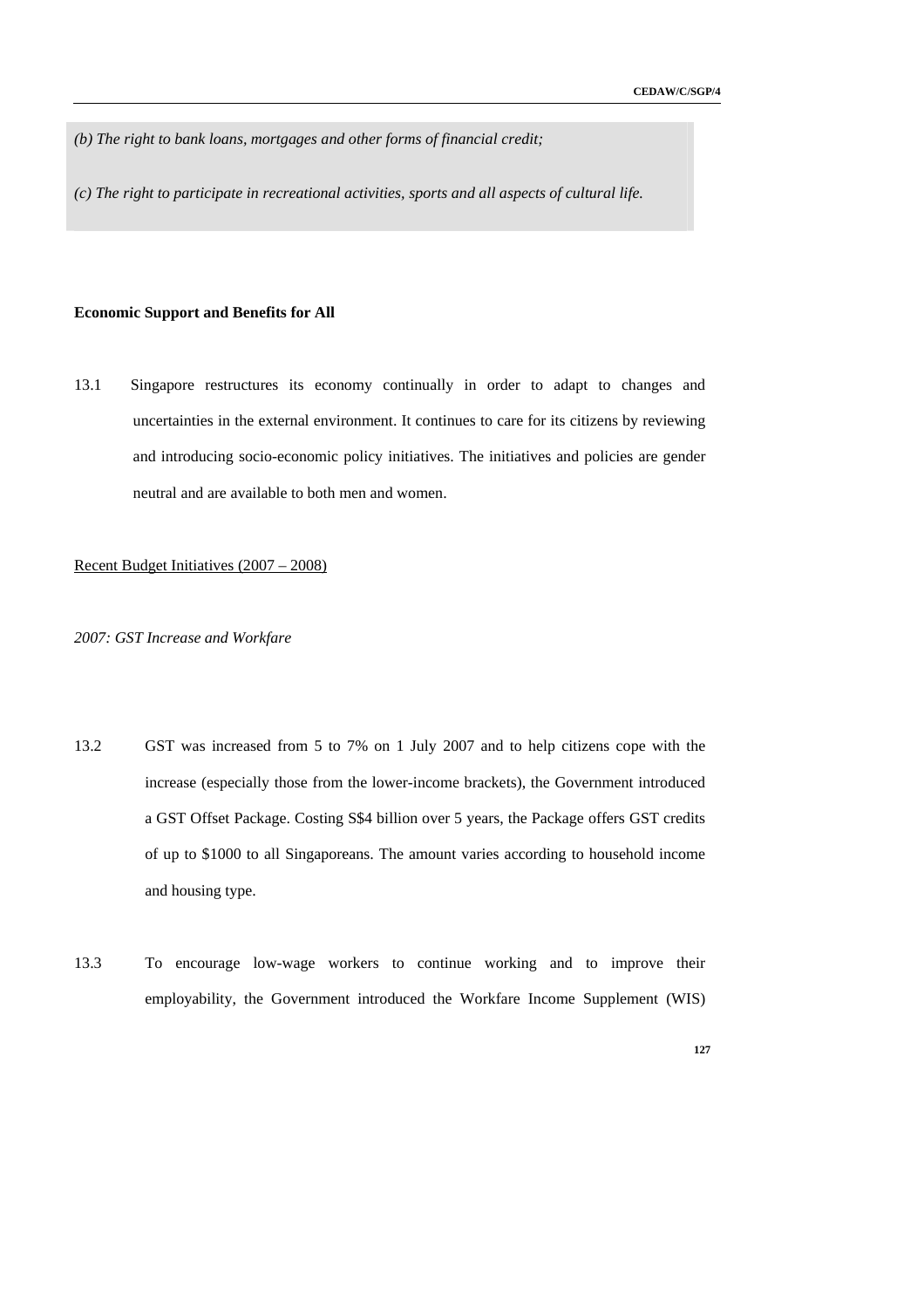scheme. Under this scheme, the Government tops up a low-wage worker's take-home pay and Central Provident Fund  $(CPF)^{23}$  account. This complements the reduction of a low-wage worker's and his/her employer's contribution to his/her CPF account. WIS will be reviewed in two years' time to ensure currency and relevance.

### *2008: Surplus Sharing and LIFE Bonus*

- 13.4 The two key announcements during the 2008 Budget Speech were the distribution of Growth Dividends and launch of the new LIFE Bonus.
- 13.5 The Growth Dividends come from the Government's budget surplus and were given out in two instalments in April and October 2008. The amount varies according to household income and housing type, with the less well-off receiving more. The Dividends cost S\$865 million.
- 13.6 While the Growth Dividends are for the short-term, the LIFE Bonus offers an incentive for Singaporeans to opt into the new CPF LIFE scheme – a savings scheme to assure Singaporeans of a steady stream of income for their entire life. To help those with low CPF savings, including homemakers, the Government provided a one-off bonus of up to S\$4,000, depending on their Minimum Sum balances. This is to incentivise spouses, children and other family members to top-up the accounts of family members who are homemakers.

### Liberalisation of the CPF Minimum Sum Topping-Up Scheme

**128** 

-

 $2<sup>23</sup>$  The Central Provident Fund is Singapore's national social security savings plan.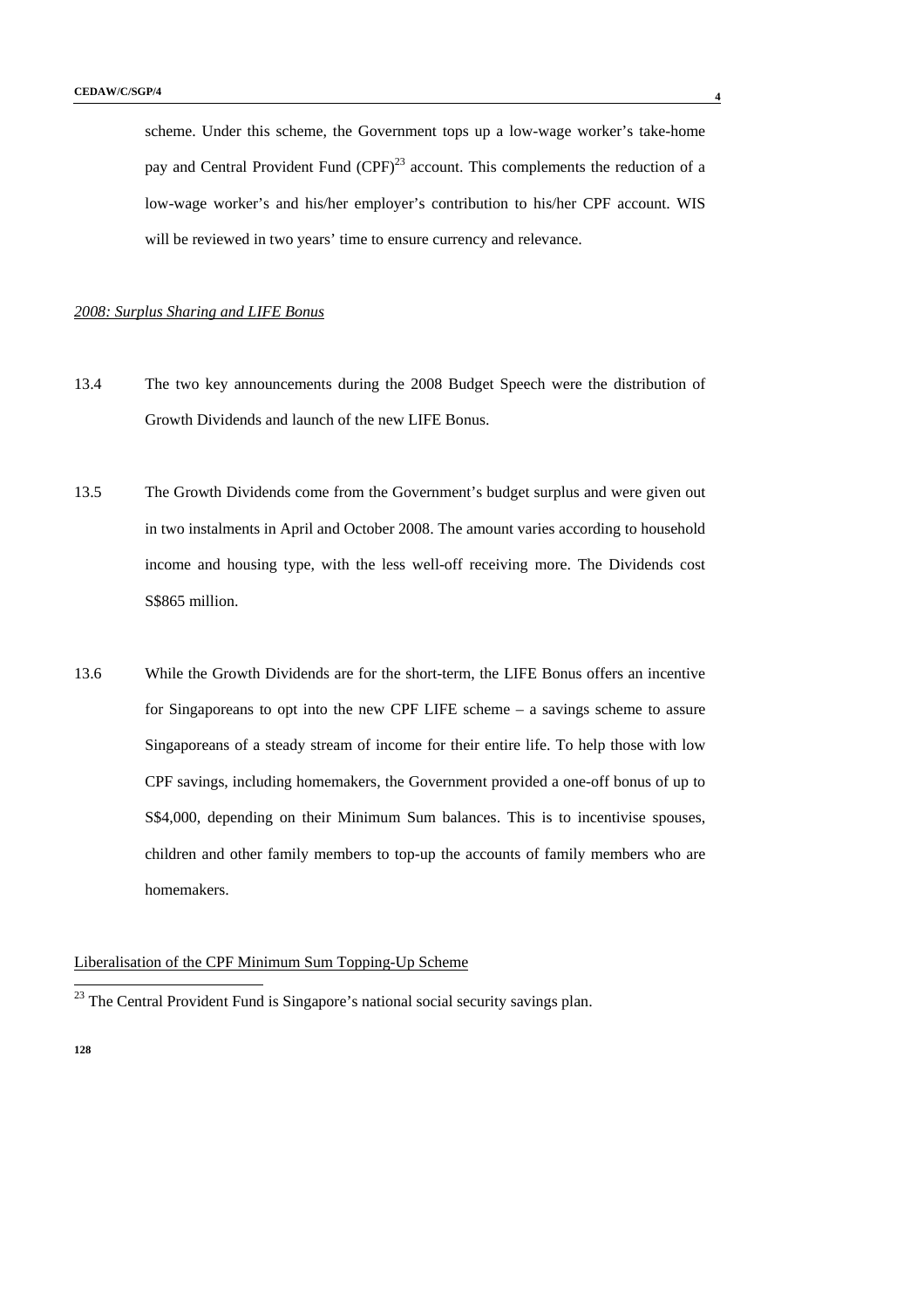- 13.7 The family is a building block of our society. It provides social and financial support to dependents. The CPF Minimum Sum Topping-Up Scheme allows CPF members to top up the CPF Retirement Account of their family members using CPF savings or cash. Top-ups using cash will enjoy a tax relief of up to S\$7,000 per calendar year. Husbands who top up the accounts of their spouses will therefore enjoy tax relief on these top-ups.
- 13.8 The topping-up rules have been relaxed over time and more incentives have been introduced to encourage voluntary top-ups for family members. With effect from 1 November 2008:
	- a) the top-up limit will be raised. Previously, the cash top-ups to recipients below 55, when combined with other CPF contributions, cannot exceed \$26,393 a year. This annual cap has been removed on the amount of cash top-ups received;
	- b) more people, including extended family members, will be able to make cash or CPF top-ups to members who are above or below age 55; and
	- c) if the member makes cash top-ups to his/her family members, he/she can receive up to an additional S\$7,000 tax relief a year.

#### Existing Measures

13.9 CPF members may use their CPF savings to purchase term life insurance (under the Dependants' Protection Scheme) and mortgage reducing insurance (under the Home Protection Scheme) to protect their family members in the event of an unexpected loss of income should the breadwinner pass away or become permanently incapacitated.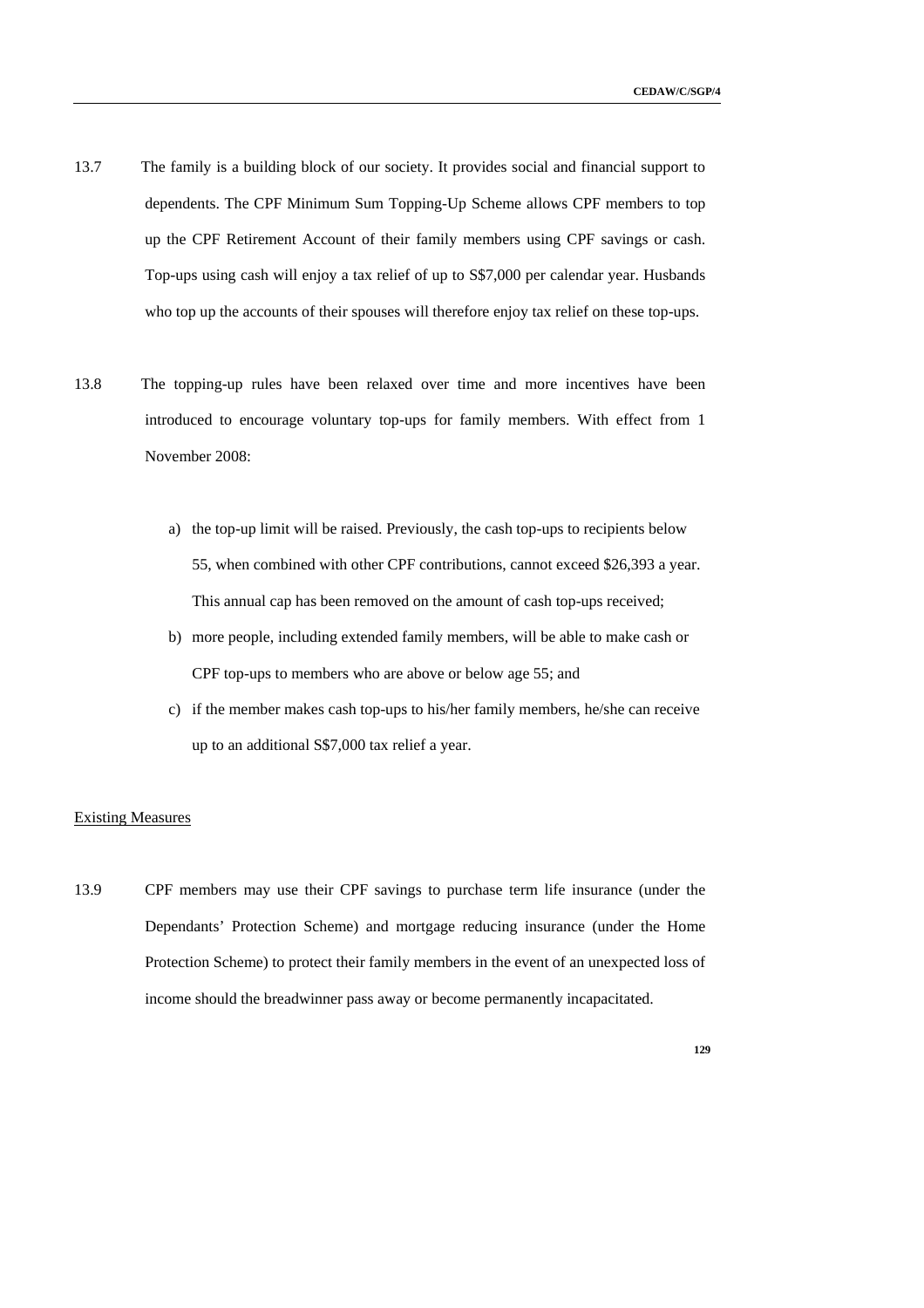13.10 CPF members can nominate their non-working spouse to be the beneficiaries of their CPF savings in the event of their deaths. For those who did not make a nomination, their CPF savings would be distributed by the Public Trustee to their next-of-kin under the intestacy laws.

### Housing Grant

- 13.11 The Government encourages home ownership. To achieve this, the CPF board offers housing grants to all Singaporeans who wish to purchase Housing Development Board (HDB) flats.
- 13.12 For single men and women, they may receive a CPF housing grant of S\$11,000 to buy a resale flat. Starting 1 April 2008, this CPF housing grant has been increased to S\$20,000 for singles who wish to purchase a resale flat to live with their parents. This is a profamily initiative to encourage family togetherness and support children in caring for their parents.

#### Measures to Support Parenthood

13.13 In August 2008 measures to support Parenthood were further enhanced. The measures, which included financial support through tax rebates and cash hand-outs, provide women with more care options for their children and the flexibility to pursue both their careers and to start or raise a family if they choose to do so. More details on this Package are found under Article 16 (Marriage and Family Life).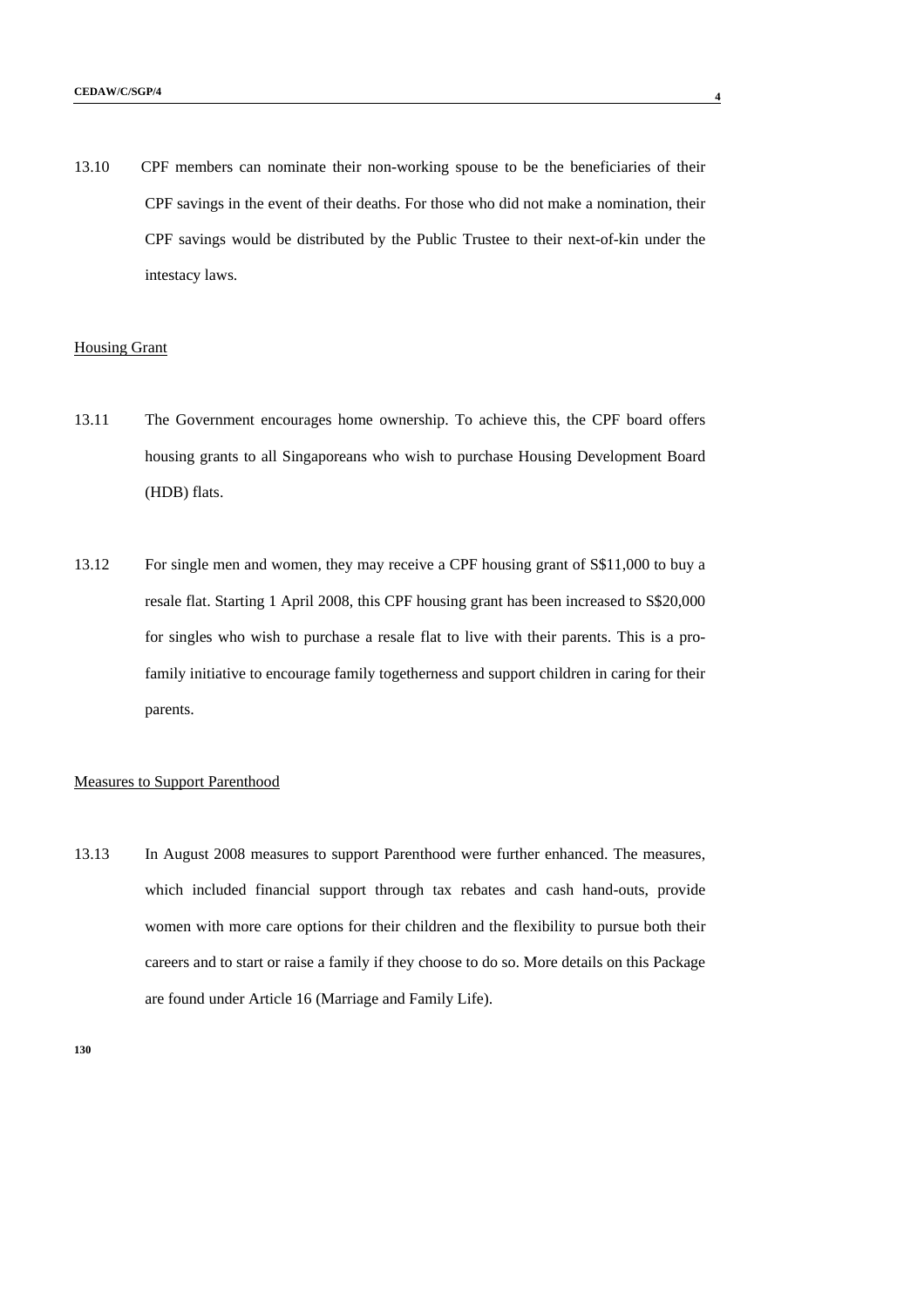# **Sports**

- 13.14 In Singapore, the Ministry of Community Development, Youth and Sports (MCYS) oversees all sports-related matters. The Singapore Sports Council (SSC), a statutory board under MCYS, focuses on three main areas: Sports Excellence, Sports for All and Sports Industry.
- 13.15 The Singapore Disability Sports Council  $(SDSC)^{24}$  promotes the well-being of the disabled through disability sports<sup>25</sup>.

## Prominent Women in the Sporting Arena

- 13.16 The women's table tennis team of Li Jia Wei, Feng Tianwei and Wang Yuegu, made history when they bagged a silver medal at the 2008 Beijing Olympics. A first for tabletennis, and Singapore's second Olympic medal after 48 years, the women have done Singapore proud.
- 13.17 Sportswoman of the Year (2007), Tao Li, brought Singapore glory by coming in second in the 100-metre butterfly event at the 12th FINA (Federation Internationale de Natation) World Cup in Melbourne (Australia). She became the first (and only) Singaporean to ever reach the finals of the 50-metre butterfly event at the same tournament. At the 2008 Beijing Olympics, Tao Li became the first Singaporean to reach the finals of an Olympics competition. She clinched the fifth place overall.

-

 $24$  Source: www.sdsc.org.sg

<sup>&</sup>lt;sup>25</sup> Disability sports are opportunities given to persons with physical, sensory and learning

impairments to play sports or engage in physical activities both competitive and recreationally.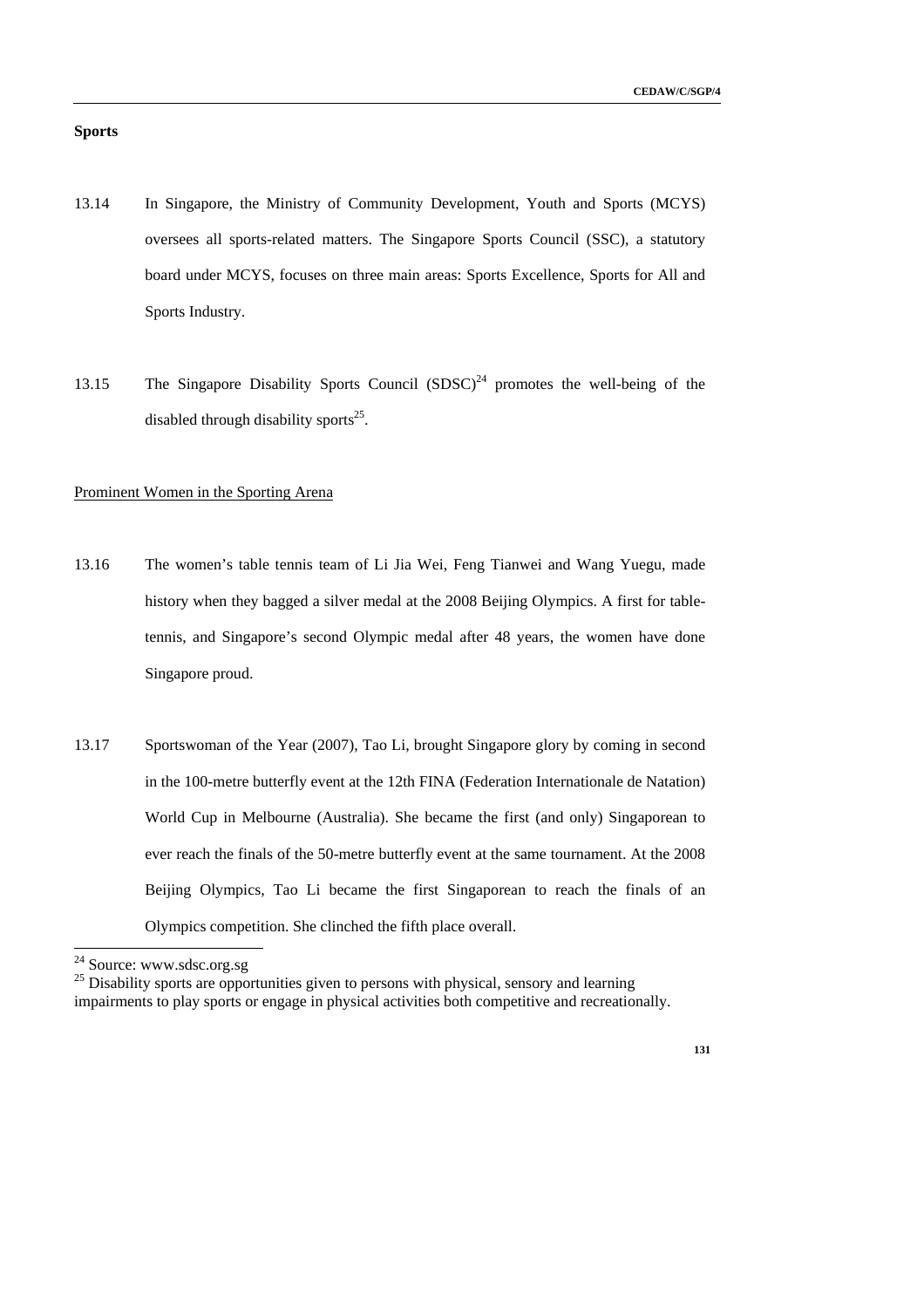- 13.18 At the 13<sup>th</sup> Paralympic Games, Swimmer Yip Pin Xiu won a gold and silver medal while Laurentia Tan was the Double Equestrian bronze winner.
- 13.19 In September 2007, Jessie Phua was elected president of the Federation Internationale des Quilleurs (FIQ) – the bowling world's controlling body. Besides being the first Singaporean to head an international sporting body, she is the first woman president of the FIQ, which was founded in 1952.
- 13.20 Singapore's flag-bearer for the 2008 Olympics in Beijing was a woman table-tennis player Li Jia Wei.

### **Cultural Life**

13.21 Women in Singapore participate in and contribute to all aspects of Singapore's cultural life.

### *Achievements by Women in the Arts*

13.22 Stephanie Sun was the biggest female winner at the 7th Global Chinese Music Awards on 7 October 2007, taking home a total of five awards. She bagged the "Favourite Female Singer" title for the fifth year, solidifying her position on the international music scene. Another notable female performing artiste was Tanya Chua, who won Best Female vocalist at the prestigious  $17<sup>th</sup>$  Golden Melody Awards in both 2006 and 2008.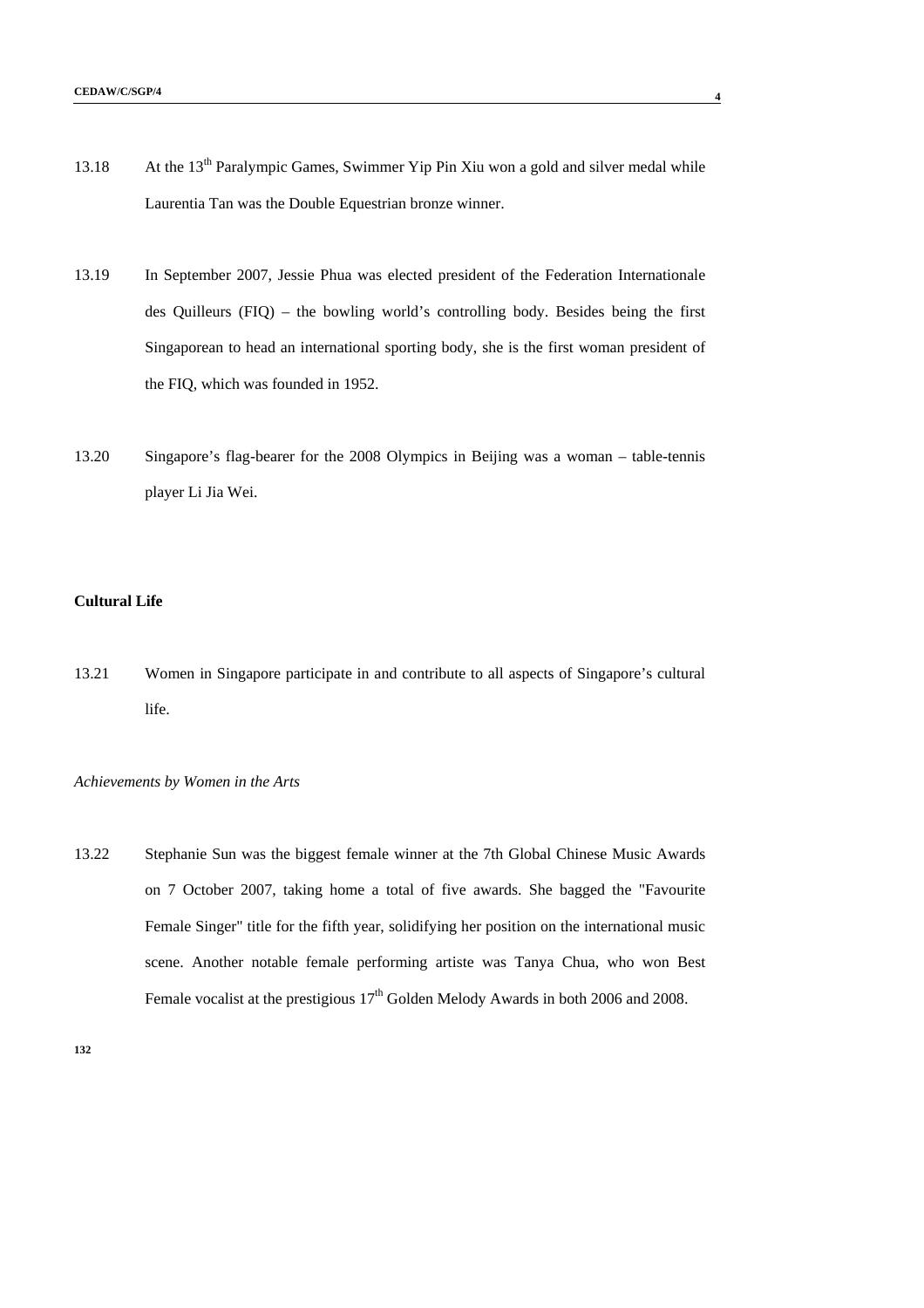- 13.23 Besides international awards, many Singaporean women have received recognition and funding support by the National Arts Council. One of the recipients of the Council's 2006 Young Artist Award was Beatrice Chia-Richmond, one of Singapore's most versatile theatre director and actress. Natalie Hennedige, Artistic Director of Cake Theatrical Productions, won the award in 2007. Natalie has established a reputation for being an outstanding theatre practitioner of her generation. She represented Singapore in the ASEAN Theatre and Multimedia Workshop on Ancestral Roots to New Artistic Routes of Expression Reflecting the UN Millennium Development Goals, 2007.
- 13.24 In the 2008 awards, three out of five recipients were female Aidli Mosbit, an actress, playwright and director, was recognised for making an indelible impact on the Singapore theatre scene in both the English and Malay language mediums while Cai Bi Xia and Xia Haiying were recognised for their contributions to the theatre and dance scenes respectively.
- 13.25 The Cultural Medallion is Singapore's highest honour given to individuals who have achieved excellence in artistic fields. Women have been recipients of this award since its launch in 1979. The most recent female recipient of the Cultural Medallion was Ms Lynette Seah, the Co-Leader of the Singapore Symphony Orchestra (SSO). The outstanding violinist has performed with numerous famous international orchestras. In June 2006, she represented Singapore in the World Philharmonic Orchestra, which consisted of accomplished musicians from top orchestras all over the world. Ms Seah is the first Singapore violinist to have a concerto written specially for her.
	- **133**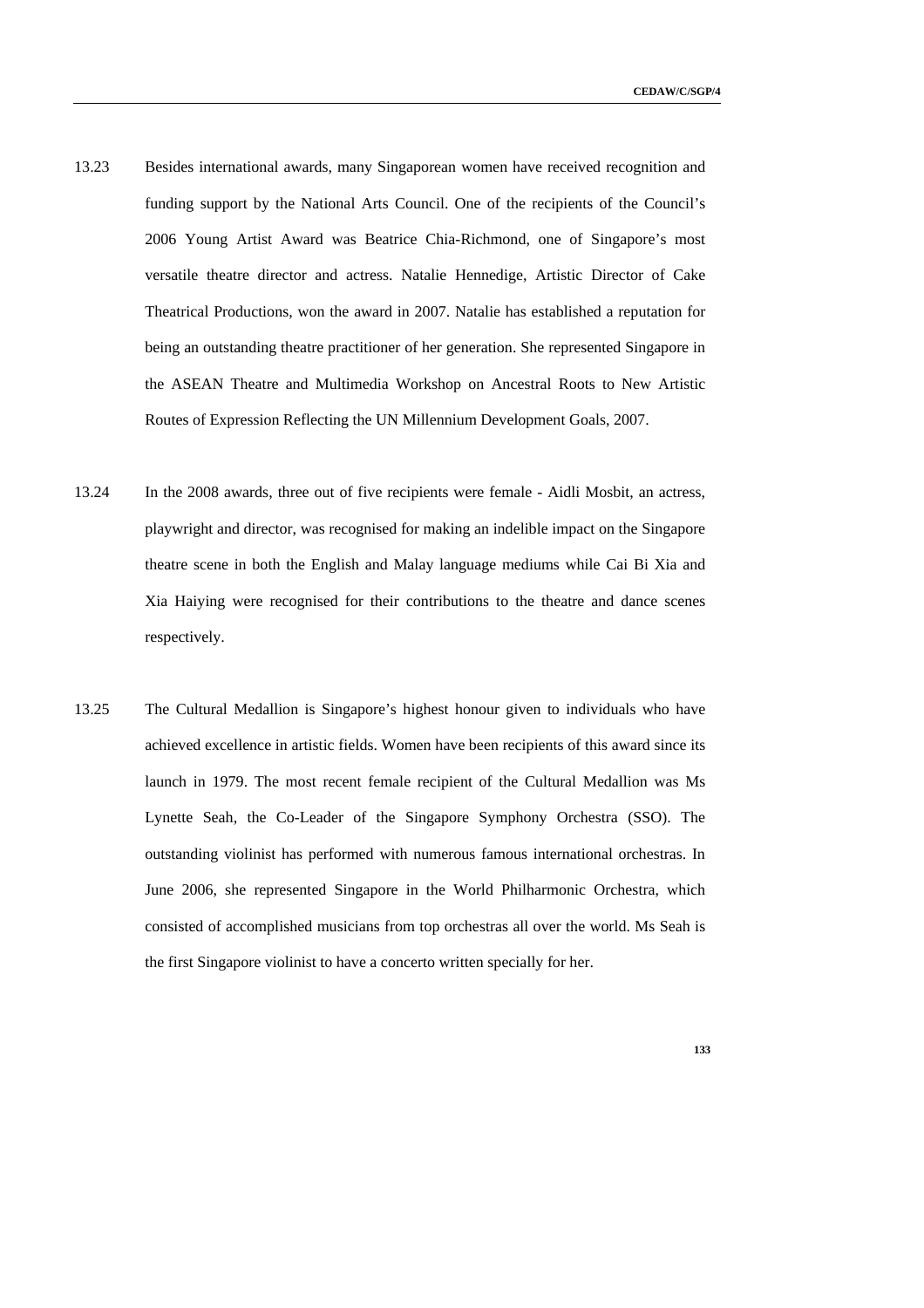# **Article 14: Rural Women**

*1. States Parties shall take into account the particular problems faced by rural women and the significant roles which rural women play in the economic survival of their families, including their work in the non-monetized sectors of the economy, and shall take all appropriate measures to ensure the application of the provisions of the present Convention to women in rural areas.* 

*2. States Parties shall take all appropriate measures to eliminate discrimination against women in rural areas in order to ensure, on a basis of equality of men and women, that they participate in and benefit from rural development and, in particular, shall ensure to such women the right: (a) To participate in the elaboration and implementation of development planning at all levels;* 

*(b) To have access to adequate health care facilities, including information, counselling and services in family planning;* 

*(c) To benefit directly from social security programmes;* 

*(d) To obtain all types of training and education, formal and non-formal, including that relating to functional literacy, as well as, inter alia, the benefit of all community and extension services, in order to increase their technical proficiency;* 

*(e) To organize self-help groups and co-operatives in order to obtain equal access to economic opportunities through employment or self employment;* 

*(f) To participate in all community activities;* 

*(g) To have access to agricultural credit and loans, marketing facilities, appropriate technology*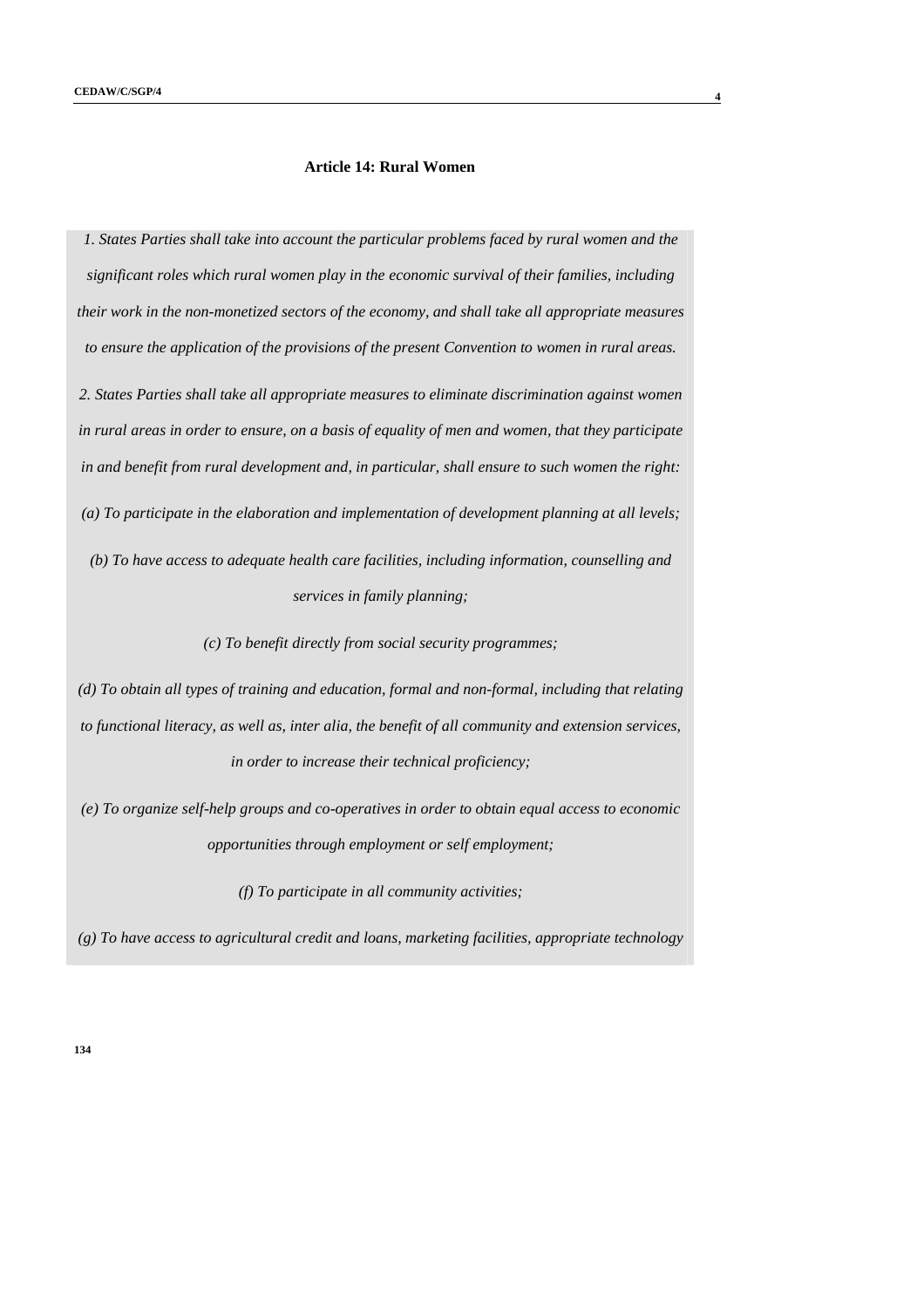*and equal treatment in land and agrarian reform as well as in land resettlement schemes;* 

*(h) To enjoy adequate living conditions, particularly in relation to housing, sanitation, electricity and water supply, transport and communications.* 

14.1 This Article is not applicable to Singapore as we are a city state.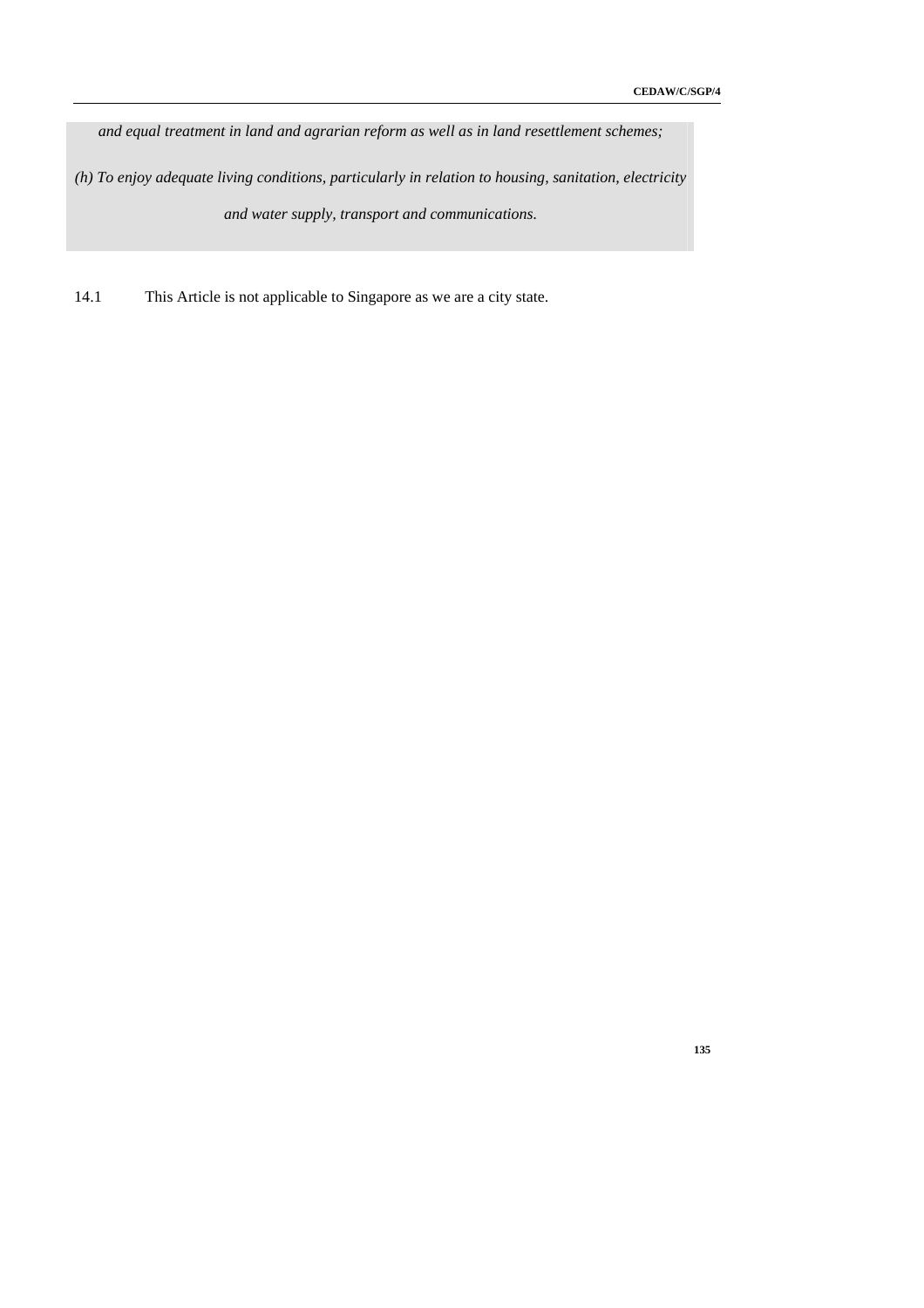### **PART V**

#### **Article 15: Law**

*1. States Parties shall accord to women equality with men before the law.* 

*2. States Parties shall accord to women, in civil matters, a legal capacity identical to that of men and the same opportunities to exercise that capacity. In particular, they shall give women equal rights to conclude contracts and to administer property and shall treat them equally in all stages of procedure in courts and tribunals.* 

*3. States Parties agree that all contracts and all other private instruments of any kind with a legal effect which is directed at restricting the legal capacity of women shall be deemed null and void.* 

*4. States Parties shall accord to men and women the same rights with regard to the law relating to the movement of persons and the freedom to choose their residence and domicile.* 

## **Equality for Men and Women**

15.1 Article 12 of the Constitution of Singapore states that 'all persons are equal before the law and entitled to the equal protection of the law.'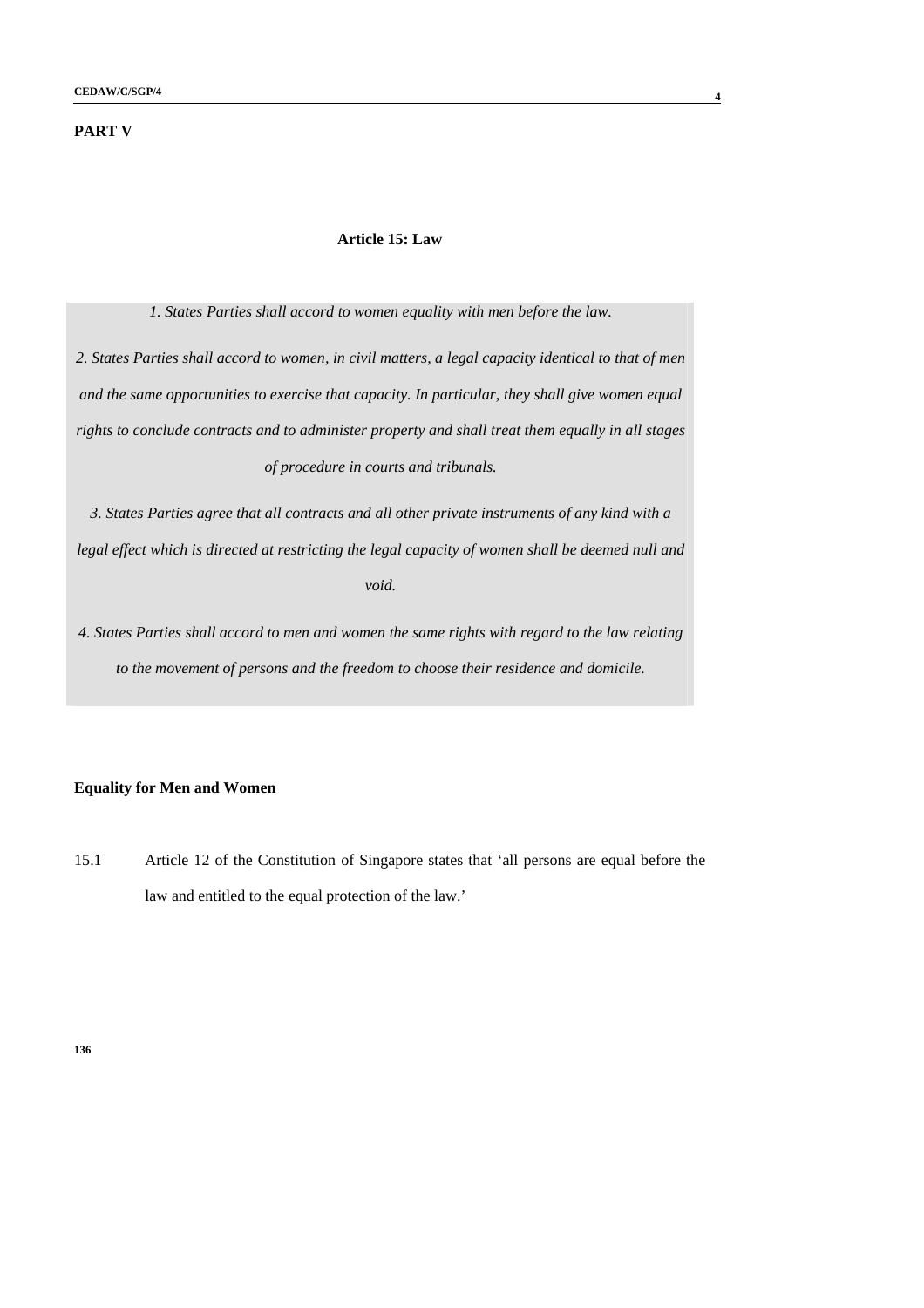**137** 

#### **Overview of Recent Amendments**

- 15.2 The following is a summary of the changes made to Singapore's laws since the third periodic report:
	- Amendment to the Penal Code to enhance the protection of young persons against exploitation for commercial sex in Singapore and in other countries (please refer to Article 6 on "Suppression of Exploitation of Women" for more details).
	- Amendment to the Central Provident Fund (CPF) Act on the division of matrimonial assets (please see Article 16 on "Marriage and Family Life" for more details).
	- Amendment to the Penal Code on the creation of exceptions in the area of marital immunity (please see Article 16 on "Marriage and Family Life" for more details).

#### **Singapore's Judiciary System**

15.3 Singapore has the international reputation of having a clean and efficient judiciary system, which has significantly contributed to its economic success by boosting investor's confidence in the country. For example, the Swiss-based Institute for Management Development (IMD) World Competitiveness Yearbook has consistently ranked Singapore in the top two positions under the "sound legal framework" component. The Political and Economic Risk Consultancy Ltd in Hong Kong has rated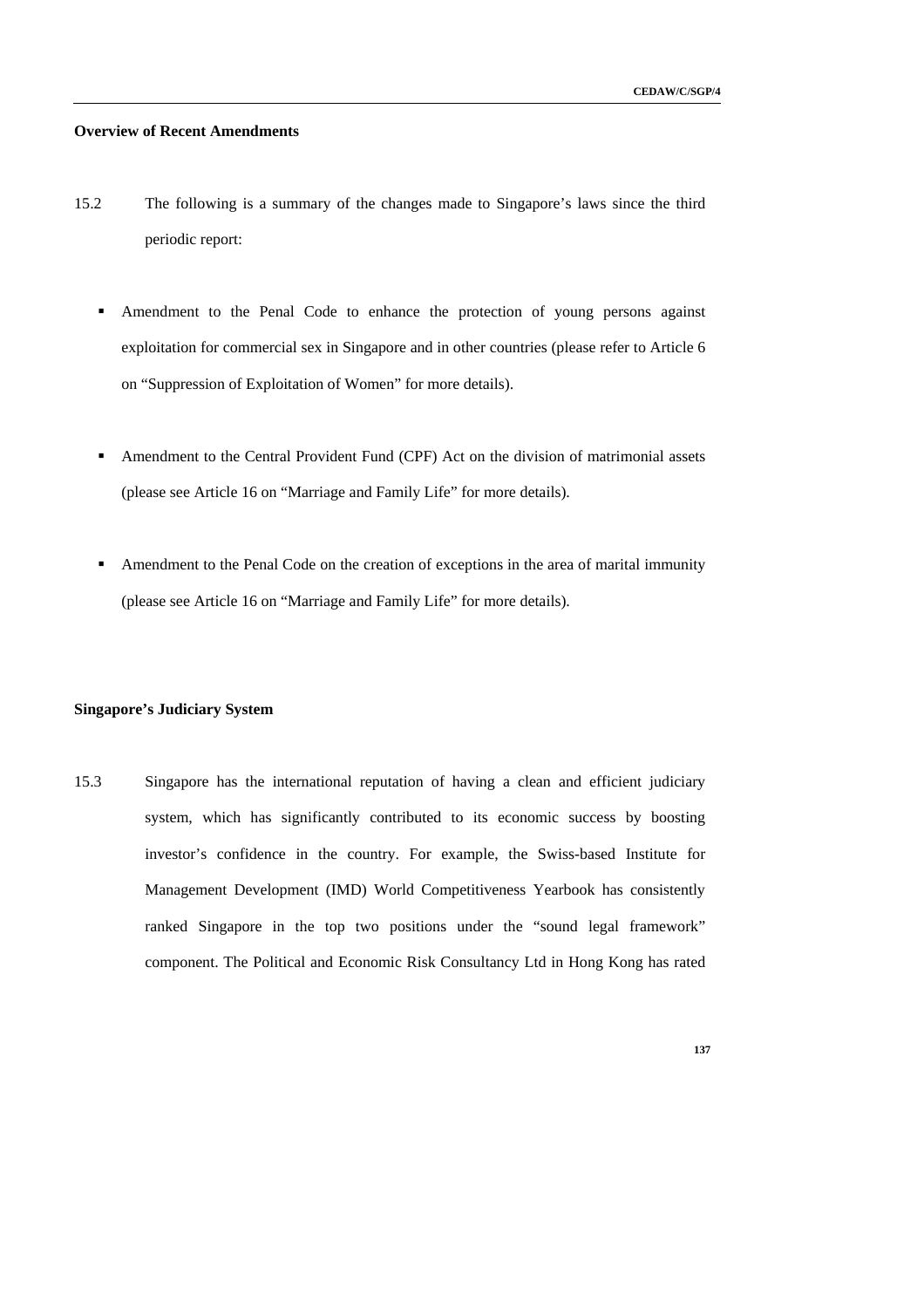Singapore as the economic entity with the lowest risk in Asia. And since 1966, Singapore has been in the top two positions for "quality of judicial and legal systems".

15.4 The direct and indirect benefits of having a sound, corruption-free and efficient system are available to all Singaporeans, regardless of sex, age or ethnicity.

### **Key Bodies Overseeing Law-related Matters**

- 15.5 In Singapore, there are two key bodies that deal with matters of the law. One is the Ministry of Law, which helps to create, maintain and enhance Singapore's excellent business climate, through the implementation of sound and transparent legal policies.
- 15.6 The other is the Law Society of Singapore, which serves its members and the community by sustaining a competent and independent Bar to uphold the rule of law and ensures access to justice by the public. The Society has recently launched a directory of lawyers and law practices in Singapore, thereby making it very convenient for citizens to search for lawyers.

## **Family Court**

Social, Legal and Medical Services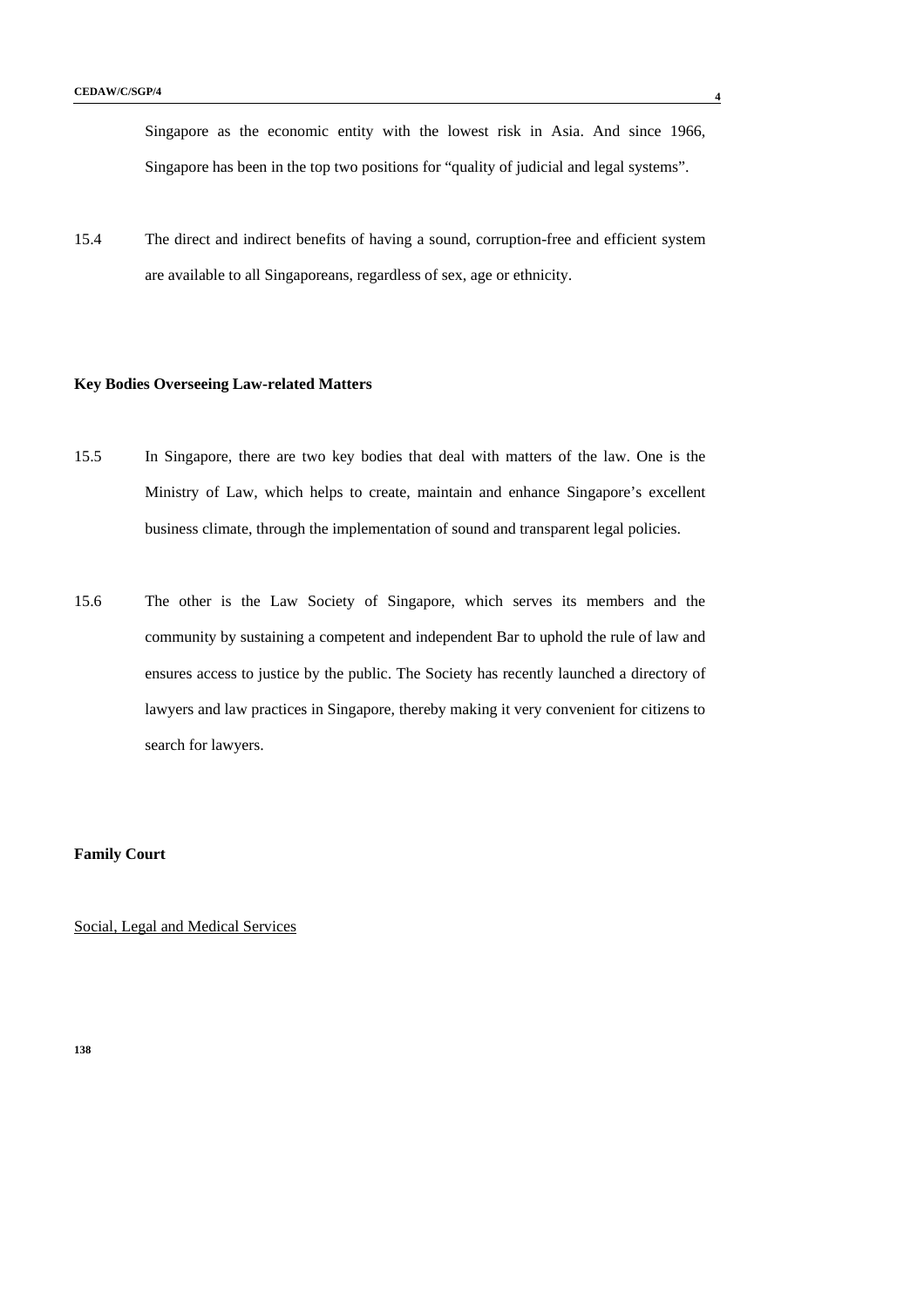15.7 The Family and Juvenile Justice Centre (FJJC) was set up in March 2002 to provide counselling services and to conduct programmes for individuals and families. The Centre is run by professionals from various disciplines (social workers, psychologists, counsellors and interpreter-mediators) in the areas of marriage, divorce, family violence, substance abuse, violence elimination and youth care. In addition, it has a one-stop service centre - the Family Transformation and Protection Unit (FTPU) – that provides specialised services and assistance to victims of family violence.

### **Accessibility**

- 15.8 The Family Court has made it more convenient for members of the public to access their services. For example, the Family Registry is open on Saturdays to cater to working people. Another example is the video-link service at three designated community-based agencies for persons who are unable to visit the Family Court to file complaints.
- 15.9 The Family Court's website provides one-click-away resources on procedures, common law issues, as well as updates on hearings. In addition, there is a litigants-in-person package that provides key information on court etiquette and procedures that is useful to parties who are not represented by lawyers. This package and the Court's website information are available in hard copy.

**Singapore Association of Women Lawyers (SAWL)**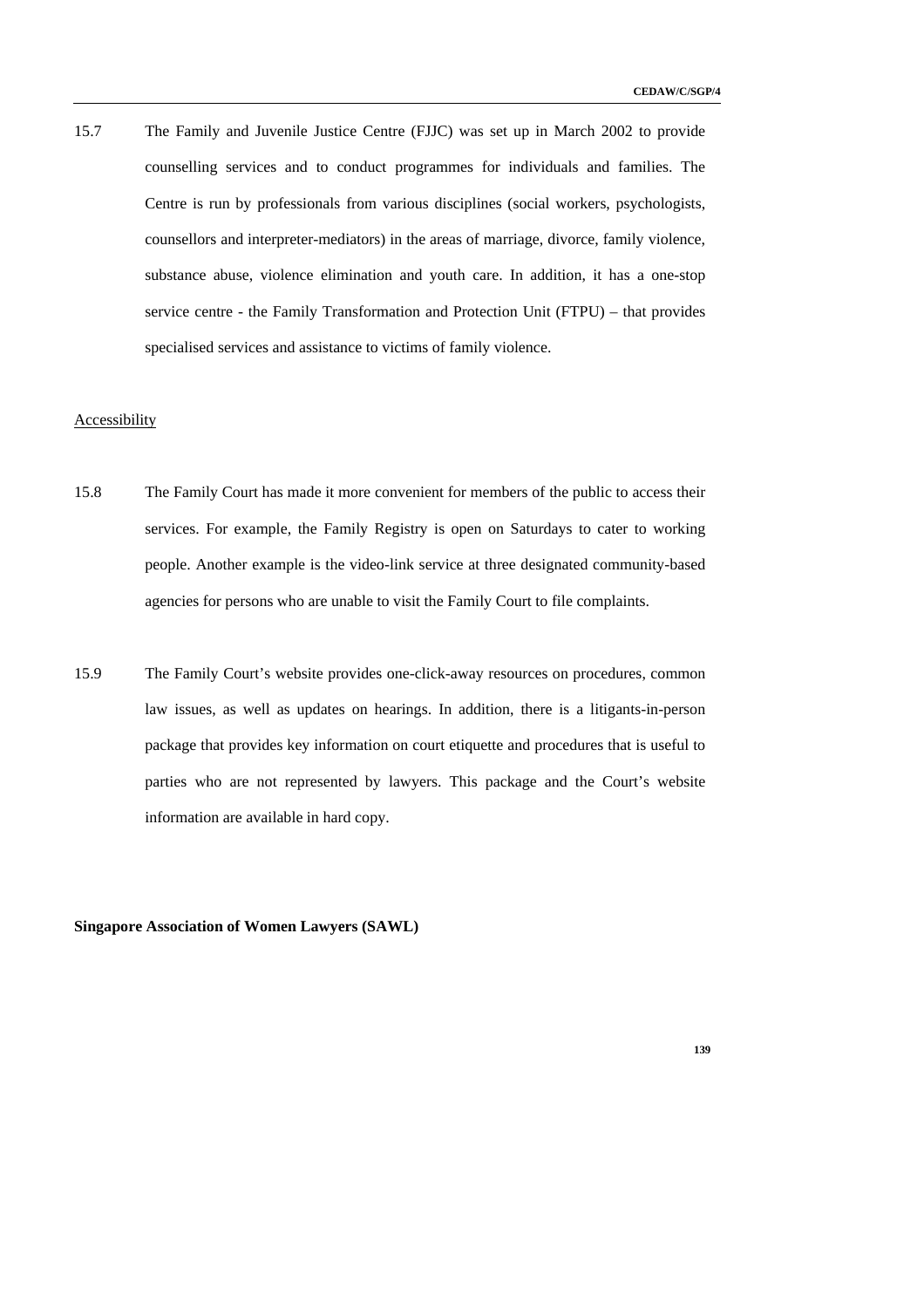- 15.10 Besides the Family Court, the Singapore Association of Women Lawyers (SAWL) plays an instrumental role in promoting public education on legal issues. It continues to demystify the law for lay persons by conducting talks, seminars, forums and free legal clinics, as well as by contributing advice and insight at community dialogue sessions.
- 15.11 In 2005, SAWL published a book entitled, 'Teens and the Law'. With the support of the Ministry of Education, SAWL interviewed more than 100 secondary school students and incorporated their concerns about and feedback on the law in this publication. On 13 July 2007, a book entitled "Dear Mom and Dad, Don't Make Me Feel Bad – A Child of Divorce Speaks Up" was launched at a legal talk on divorce organised by SAWL. The book was distributed to the Courts, Voluntary Welfare Organisations (VWOs), schools and law firms.
- 15.12 SAWL provides free legal counselling at 11 community centres and the Family Court. A public seminar was organised by SAWL in July 2007 at the Subordinate Courts. The two-hour free legal seminar saw lawyers and family counsellors discussing the laws on divorce, and dispensing legal advice on custody and dispute matters.
- 15.13 SAWL answers legal queries from the public via legal columns in the media and in publications such as Lianhe Wanbao, Tamil Murasu, Her World, Singapore Women's Weekly and on a radio programme "You & the Law" on Mediacorp Radio 93.8 LIVE.

#### **Launch of the Community Legal Clinics**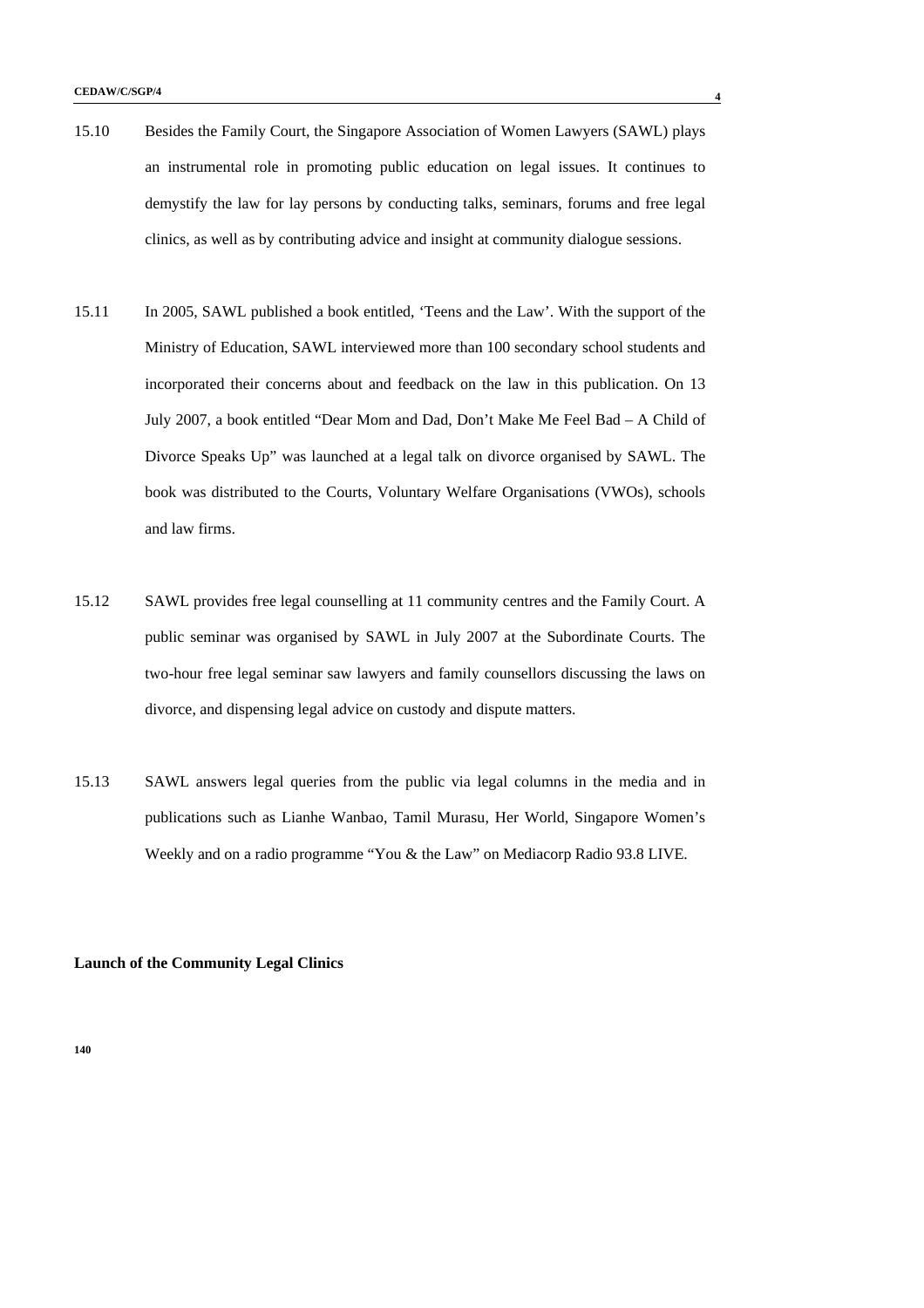- 15.14 In September 2007, the Ministry of Law, together with the Law Society of Singapore, the Singapore Academy of Law, and the South East and North West Community Development Councils (CDCs) launched a pilot project to provide free legal advice to needy Singaporeans and permanent residents.
- 15.15 Named the "Community Legal Clinics", these legal clinics are staffed by volunteer lawyers from the Law Society. The Community Legal Clinics provide free basic legal advice on personal matters (e.g. family law, juvenile law, criminal law and bankruptcy).

## **Article 16: Marriage and Family Life**

*1. States Parties shall take all appropriate measures to eliminate discrimination against women in all matters relating to marriage and family relations and in particular shall ensure, on a basis of equality of men and women:* 

*(a) The same right to enter into marriage;* 

*(b) The same right freely to choose a spouse and to enter into marriage only with their free and full consent;* 

*(c) The same rights and responsibilities during marriage and at its dissolution;* 

*(d) The same rights and responsibilities as parents, irrespective of their marital status, in matters*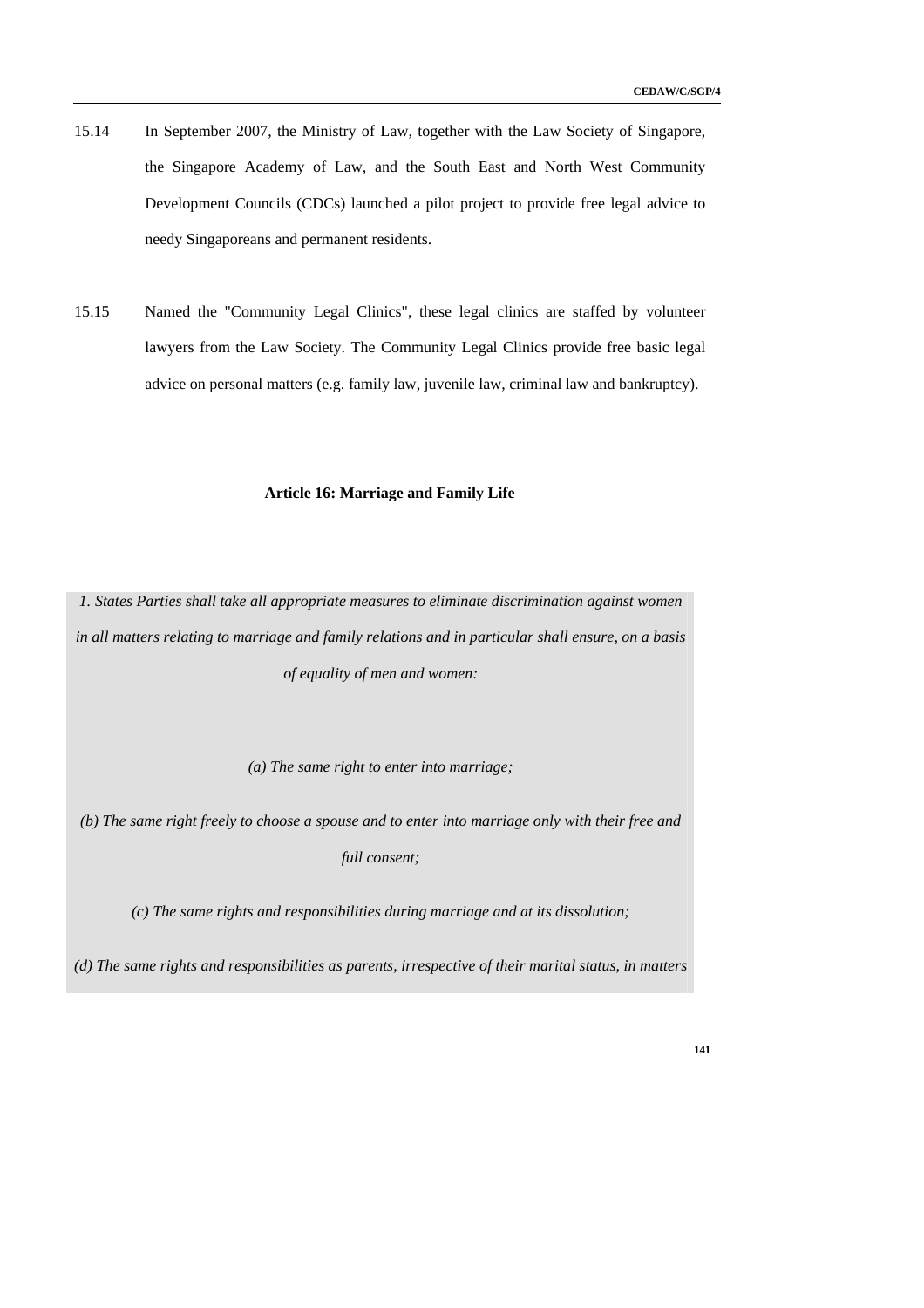*relating to their children; in all cases the interests of the children shall be paramount; (e) The same rights to decide freely and responsibly on the number and spacing of their children and to have access to the information, education and means to enable them to exercise these rights;* 

*(f) The same rights and responsibilities with regard to guardianship, wardship, trusteeship and adoption of children, or similar institutions where these concepts exist in national legislation; in all cases the interests of the children shall be paramount;* 

*(g) The same personal rights as husband and wife, including the right to choose a family name, a profession and an occupation;* 

*(h) The same rights for both spouses in respect of the ownership, acquisition, management, administration, enjoyment and disposition of property, whether free of charge or for a valuable consideration.* 

*2. The betrothal and the marriage of a child shall have no legal effect, and all necessary action, including legislation, shall be taken to specify a minimum age for marriage and to make the registration of marriages in an official registry compulsory.* 

### **State of the Family in Singapore**

16.1 The family unit in Singapore remains strong. Most people surveyed in the 2005 Social Attitudes on Singaporeans (SAS) say that their family is still close-knit despite having to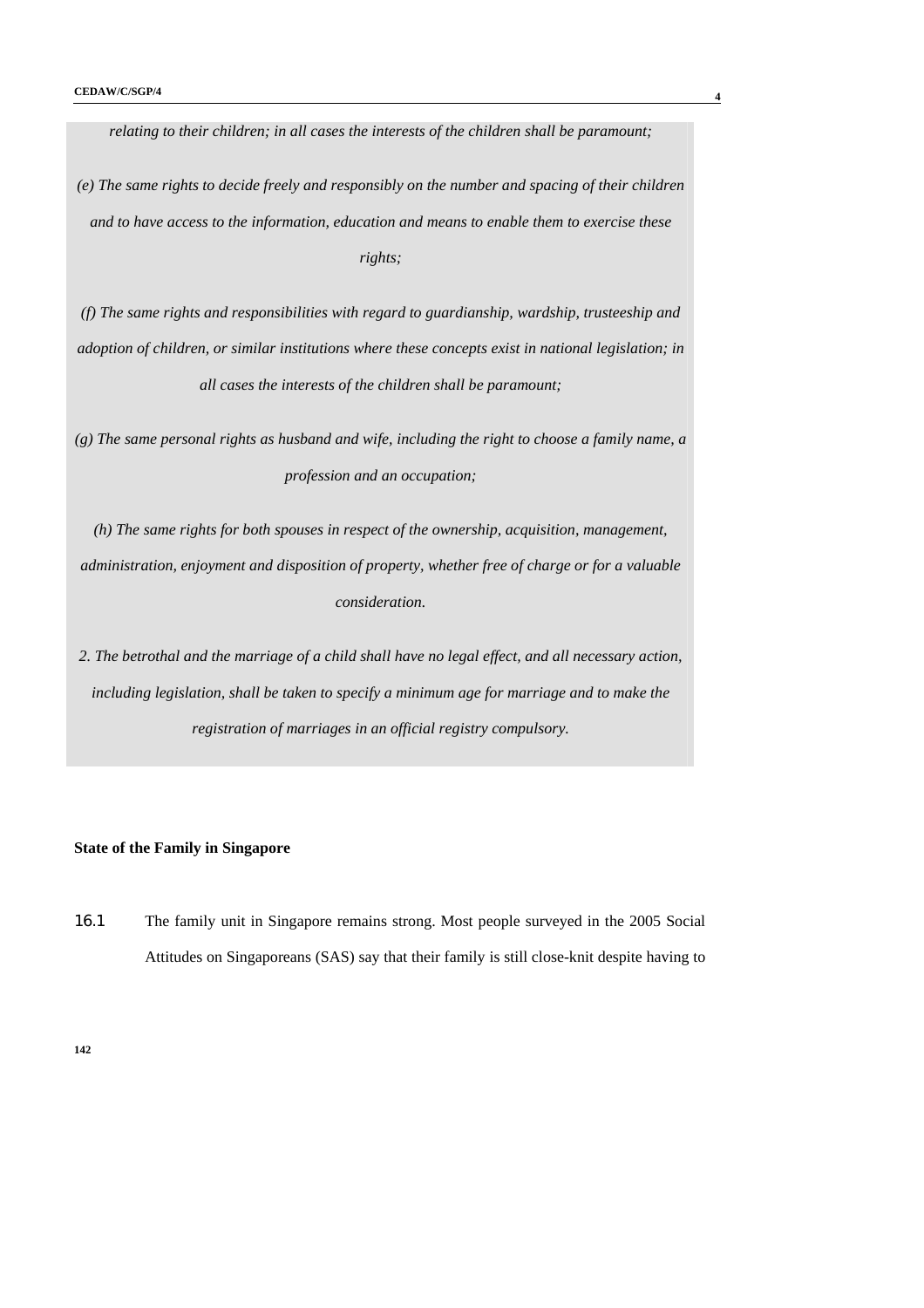shoulder the increasingly heavier demands of daily life. In general, Singaporeans continue to possess pro-family attitudes and values.

- 16.2 However, there are a few emerging trends which are cause for some concern. The first is that more Singaporeans are choosing to remain single, and for those who marry, are doing so at a later age. Married couples are also delaying parenthood.
- 16.3 Another trend is that the number of divorces has been on the increase. The rise is mainly contributed by marriages that end before their fifth anniversary or by "empty nester" marriages (i.e. older married couples whose children have grown up).

## **2008 Marriage and Parenthood (M & P) Package**

- 16.4 Marriage and family are personal choices. In order to enable Singaporeans to make informed life choices and support the family in its roles and functions, the Government has initiated many policies and programmes aimed at supporting family formation and development. The M & P package is part of the Government's efforts to support Singaporeans in their efforts to form a family.
- 16.5 The measures are as follows:
	- Enhanced social interaction opportunities for singles;
	- Enhanced financial support for parents;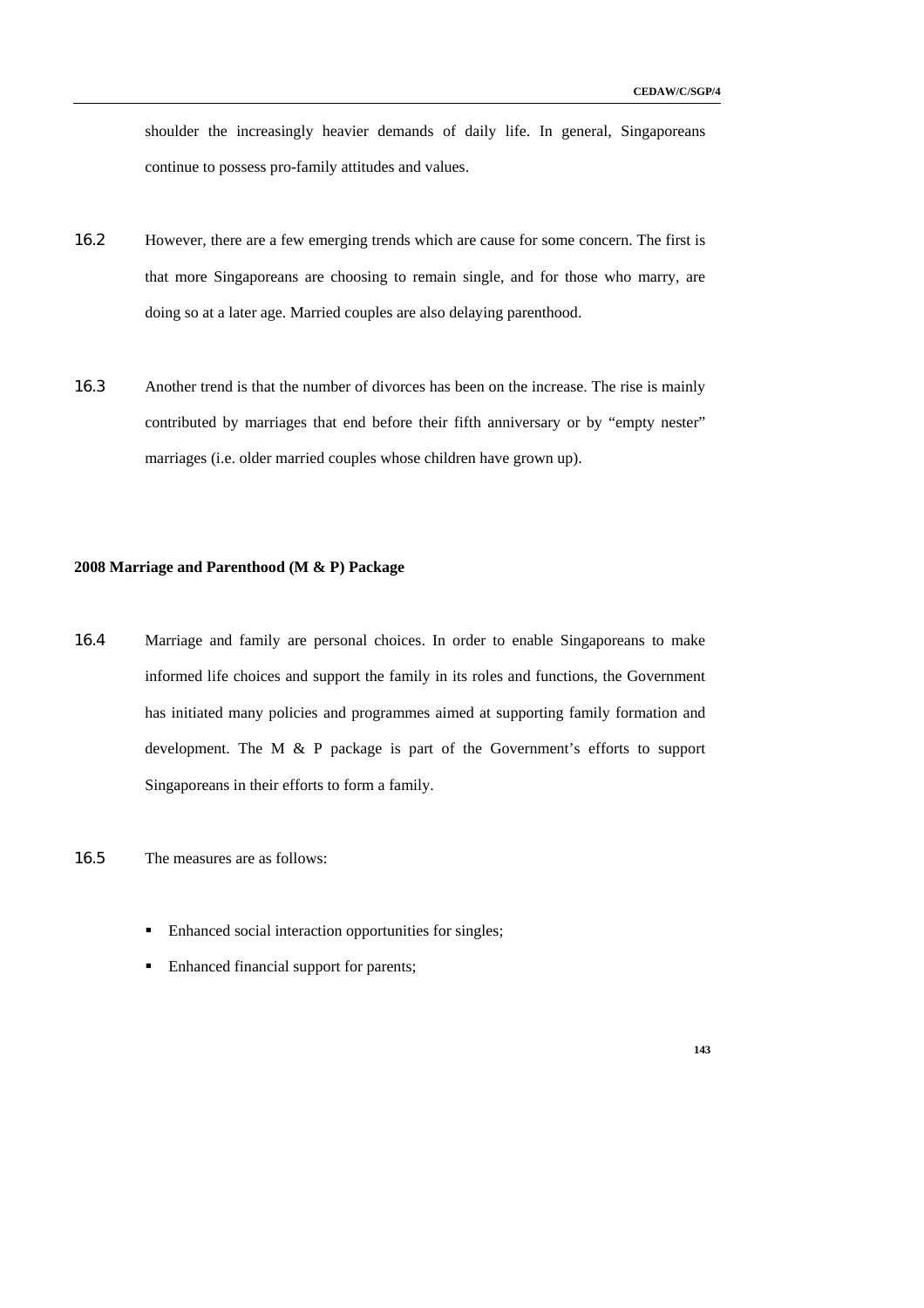- Enhanced leave options (please refer to Article 11 on 'Employment' for more details);
- Quality and affordable early childhood education and care (please refer to Article 11 on 'Employment' for more details); and
- Support for fertility treatments (please refer to Article 12 on 'Health' for more details).

## Enhanced Social Interaction Opportunities for Singles

- 16.6 Facilitating more social interaction opportunities is instrumental to helping single women and men widen their network of contacts and friends, and find a suitable life partner<sup>26</sup> if they so wish. The following initiatives were introduced from August 2008 to work towards this end:
	- Merger of two existing government agencies which provide dating and matchmaking services - the Social Development Unit (SDU) for graduates and the Social Development Service (SDS) for non-graduates – in order to leverage the synergies between the two. The new merged entity will nurture and develop the private dating industry, by raising standards of professionalism and establishing best practices.
	- Introduction of programmes early in educational institutions such as junior colleges and institutes of technical education to inculcate positive mindsets towards self,

<sup>26</sup> In MCYS' "Study on Singles' Attitudes towards Courtship and Marriage", 72% of singles indicated that they wanted more opportunities to meet new friends of the opposite gender.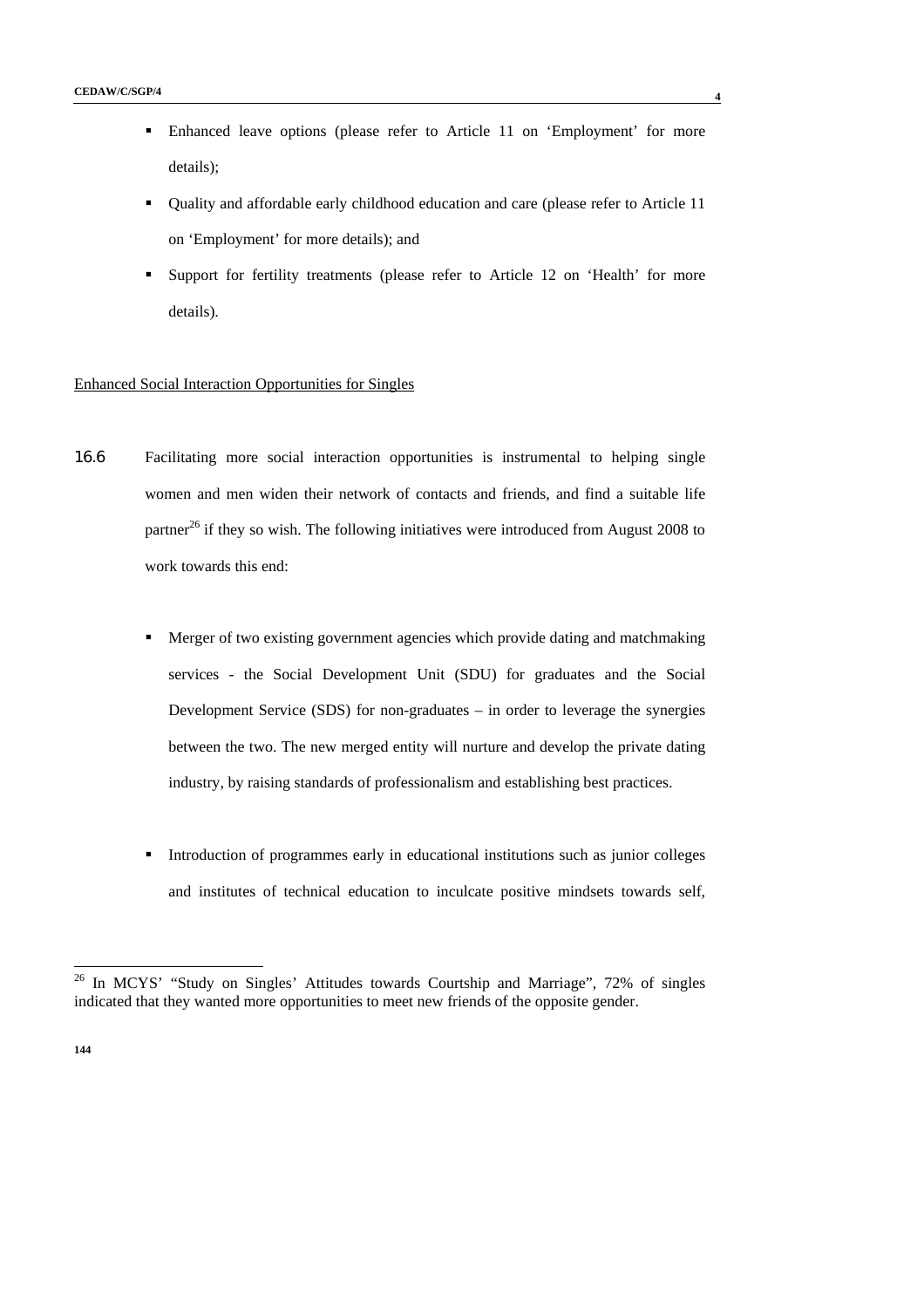respect for the opposite gender and family relationships. They will learn to understand, appreciate and respect gender differences and partnership.

 Establishment of a strong network of Social Development Officers (SDOs) to facilitate social interaction opportunities for singles at various touch-points, such as at government agencies, community organisations and private firms.

### Enhanced Financial Support for Parents

- 16.7 The improved measures are as follows:
	- Introduction of the Parenthood Tax Rebate (PTR) of S\$5,000 for the first child; keeping the S\$10,000 PTR for the second and S\$20,000 for the third and fourth child; and extending the S\$20,000 PTR to each child beyond the fourth.
	- An increase in Child Relief (CR) from the current S\$2,000 per child to S\$4,000 per child and the Handicapped Child Relief (HCR) from the current S\$3,500 per child to S\$5,500 per child for all birth orders.
	- An increase in the Working Mother's Child Relief (WMCR) to 15%, 20%, 25% and 25% of the mother's income for the first to fourth child respectively (up from 5%, 15%, 20% and 25% currently), extending to each child beyond the fourth at 25%.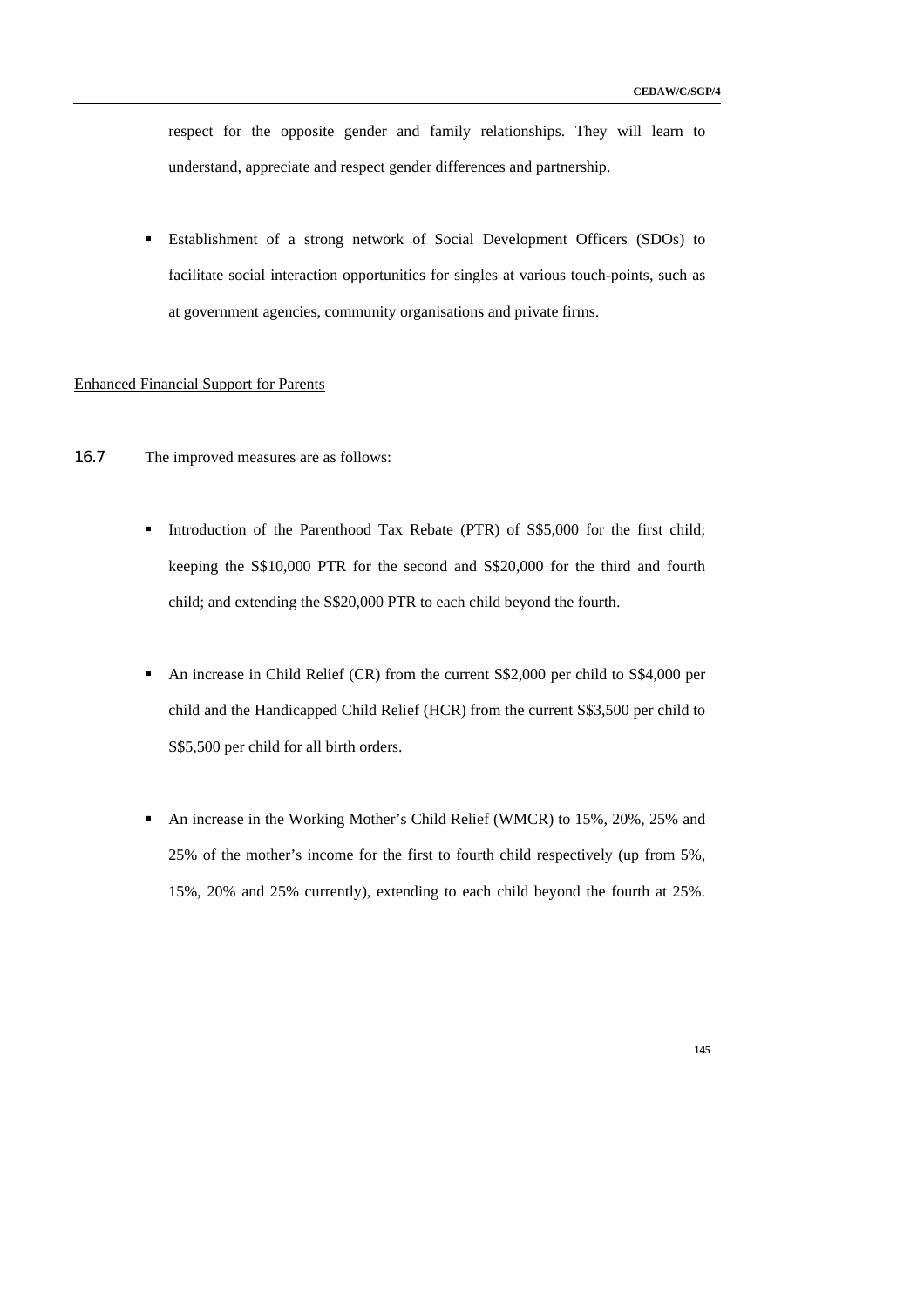The total relief cap for WMCR and CR/HCR was raised from the current S\$25,000 to S\$50,000 per child<sup>27</sup>.

- A raise in the Baby Bonus<sup>28</sup> cash gift for the first and second births from  $\$3,000$  to S\$4,000.
- An extension of the Baby Bonus Children Development Account  $(CDA)^{29}$  to first births, with government co-funding capped at S\$6,000.

# Enhanced Leave Options

- 16.8 The latest M & P measures which were implemented on 17 August 2008 are as follows:
	- Paid maternity leave for 16 weeks for all citizen births, with the option of the last eight weeks of maternity leave being taken flexibly over 12 months. This gives working mothers more time to recuperate from childbirth, bond with their newborns and settle new domestic arrangements before returning to work. This is an improvement from the previous measure where mothers were entitled to 12 weeks of paid maternity leave for the first four confinements.

-

 $27$  For those with more than four children, the cumulative WMCR percentages will be capped at 100%. However, for the higher income earners who have big families, because they are limited by the dollar cap and will not reach 100% of their income, they can continue to claim the WMCR relief for their fifth child and beyond (subject to the dollar cap per child).

<sup>&</sup>lt;sup>28</sup> The Baby Bonus scheme, introduced in April 2001, helps families lighten the financial costs of raising children. It comprises a cash gift and a co-savings component.

<sup>&</sup>lt;sup>29</sup> The Baby Bonus Child Development Account is a co-savings account that parents can open for their children at designated banks. The government matches dollar-for-dollar the amount that parents deposit in the account, up to a cap.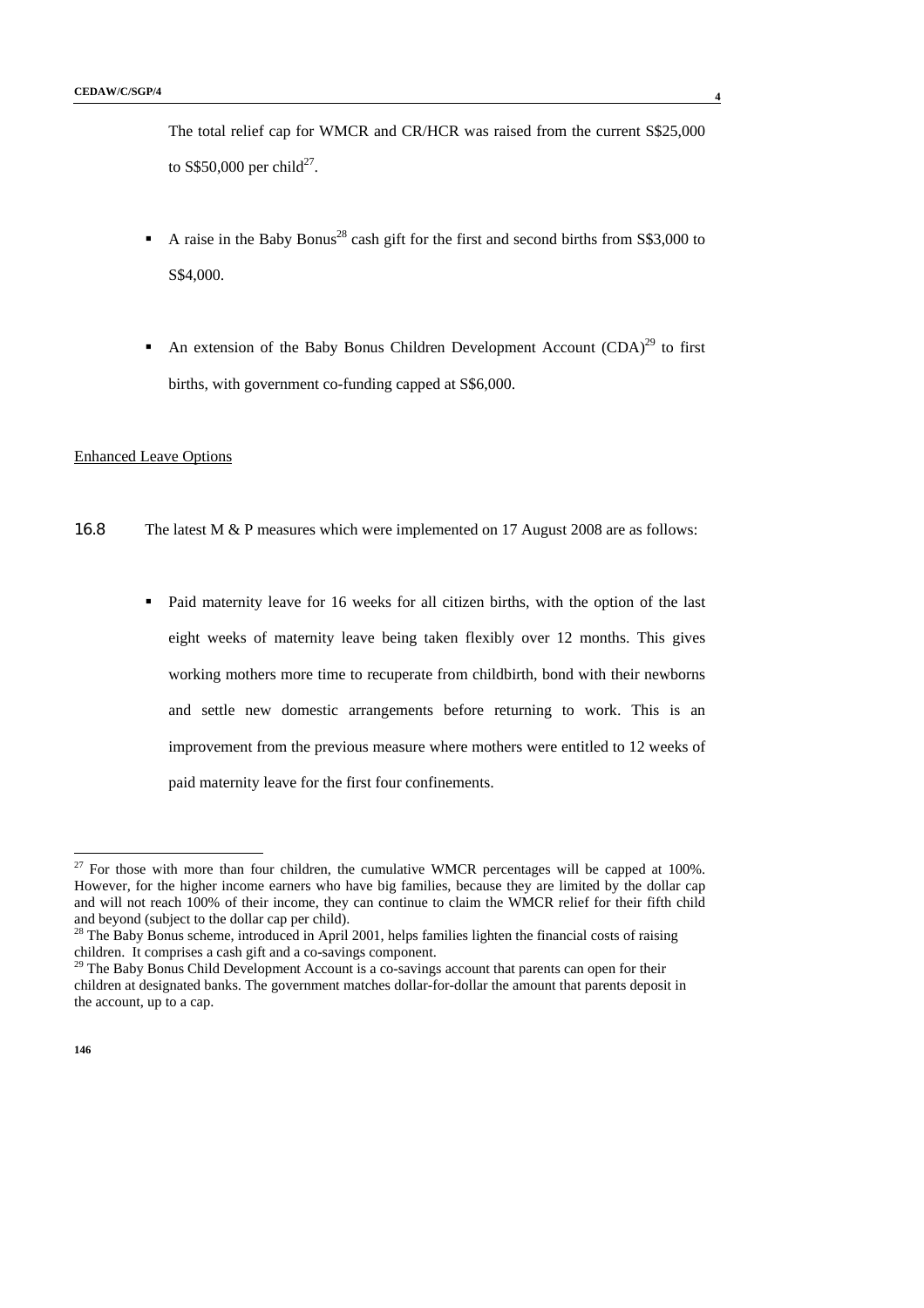- 6 days unpaid infant-care leave per year per parent until the child turns two. This will give both parents additional time to spend with and care for their young children. As important, is the fact that the father has the opportunity to share the care responsibility and support the mother during this period.
- Single women who marry the father of their Singaporean child within 6 months of delivery will be eligible for paid maternity leave. The policy change took effect on 1 March 2007.<sup>30</sup> Under the new 2008 M & P package, the 6-month duration was extended to 12 months.
- Paid childcare leave was extended from two days to six days per year per parent until the child turns seven, with the last three days paid by the Government. As both working parents can take the leave, the mother will have the benefit of her spouse's support to care for their child when their regular childcare arrangements are disrupted or when the child falls ill. The family has the option to decide whether one or both parents should take the leave depending on their work commitments.

## **Laws Governing Marriage and Divorce**

-

16.9 As a multi-religious society, Singapore has two separate laws that govern marriage and divorce: the Muslim Law (legislated under the Administration of Muslim Law Act

 $31$  Yayasan Mendaki is a Malay-Muslim Self-Help Group (SHG). In Singapore, there is one SHG for each ethnic group. **Deleted:** ¶

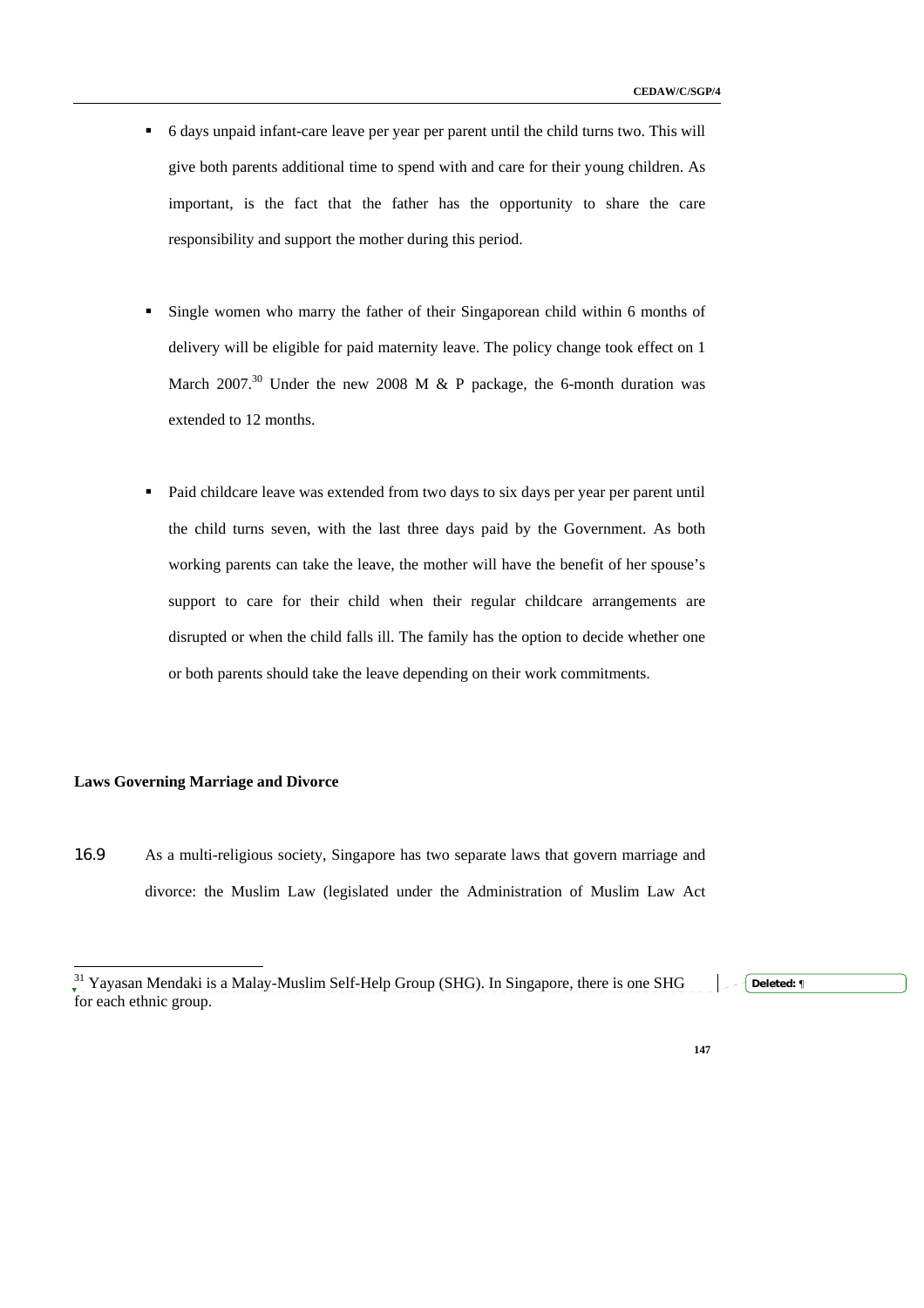(AMLA)); and the Women's Charter (please read Part I on "Women's Charter in Singapore" for more details).

## Amendment to CPF Act: Division of Matrimonial Assets

16.10 Changes to the Central Provident Fund (CPF) scheme have made it easier for divorced couples to divide their matrimonial assets equitably. From October 2007, an ex-spouse no longer has to wait for her husband to turn 55 years before withdrawing his CPF monies. The immediate transfer of CPF monies to the ex-spouse's CPF account can now be done.

# Amendment to Penal Code: Exceptions to Marital Immunity

- 16.11 Given the changed status of women, the evolving nature of the marital relationship and the trend in many countries towards abolition of marital immunity, the retention of marital immunity was reviewed. With the amendment of the Penal Code, which came into force on 1 February 2008, Singapore has adopted a calibrated approach by making it an offence for a husband to engage in non-consensual sexual intercourse, i.e. withdraw marital immunity, if:
	- (a) the wife is living apart from her husband under an interim judgment of divorce/nullity not made final;
	- (b) the wife is living apart from her husband under a judgment of judicial separation or a written separation agreement;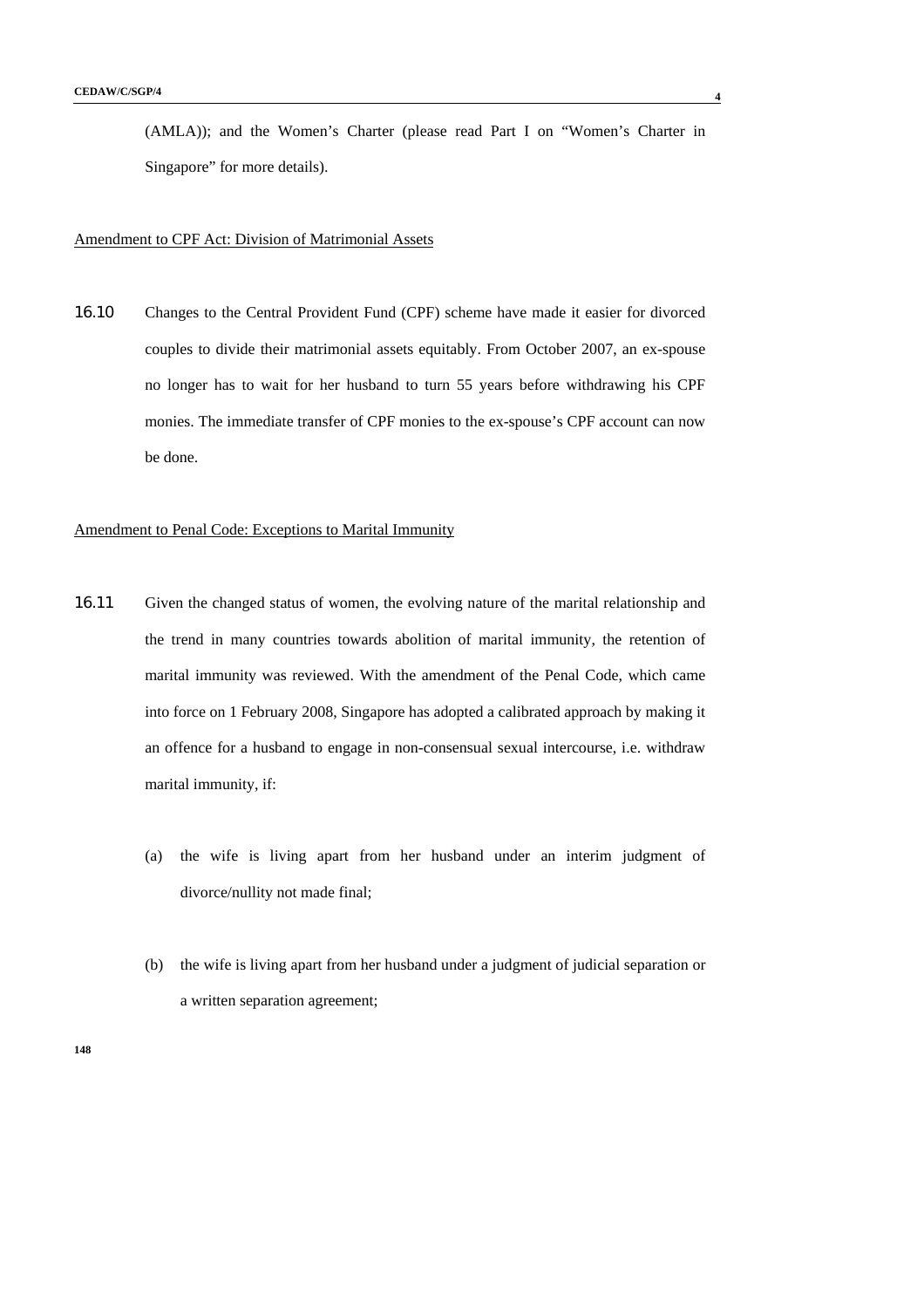- (c) the wife is living apart from her husband and proceedings have commenced (but not terminated or concluded) for divorce, nullity or judicial separation;
- (d) A court injunction to the effect of restraining the husband from having sexual intercourse with his wife is in force;
- (e) A protection order or expedited order against the husband for the benefit of his wife is in force; or
- (f) The wife is living apart from her husband, and proceedings have commenced (but not been terminated or concluded) for a protection order or expedited order for the benefit of the wife.
- 16.12 The previous law was lacking as a husband is given unconditional exemption from the offence of rape of his wife regardless of how unreasonably he may have conducted himself. However, the amendment recognised that a balance needs to be struck between the needs of women who require protection, and the general concerns about conjugal rights and the expression of intimacy in a marriage. Abolishing marital immunity entirely may change the whole complexion of marriage in our society. Hence, the Penal Code amendments afford the necessary protection for women whose marriages are, in practical terms, on the verge of a break-down or have broken down. These clearly signal that her consent to conjugal relations has been withdrawn.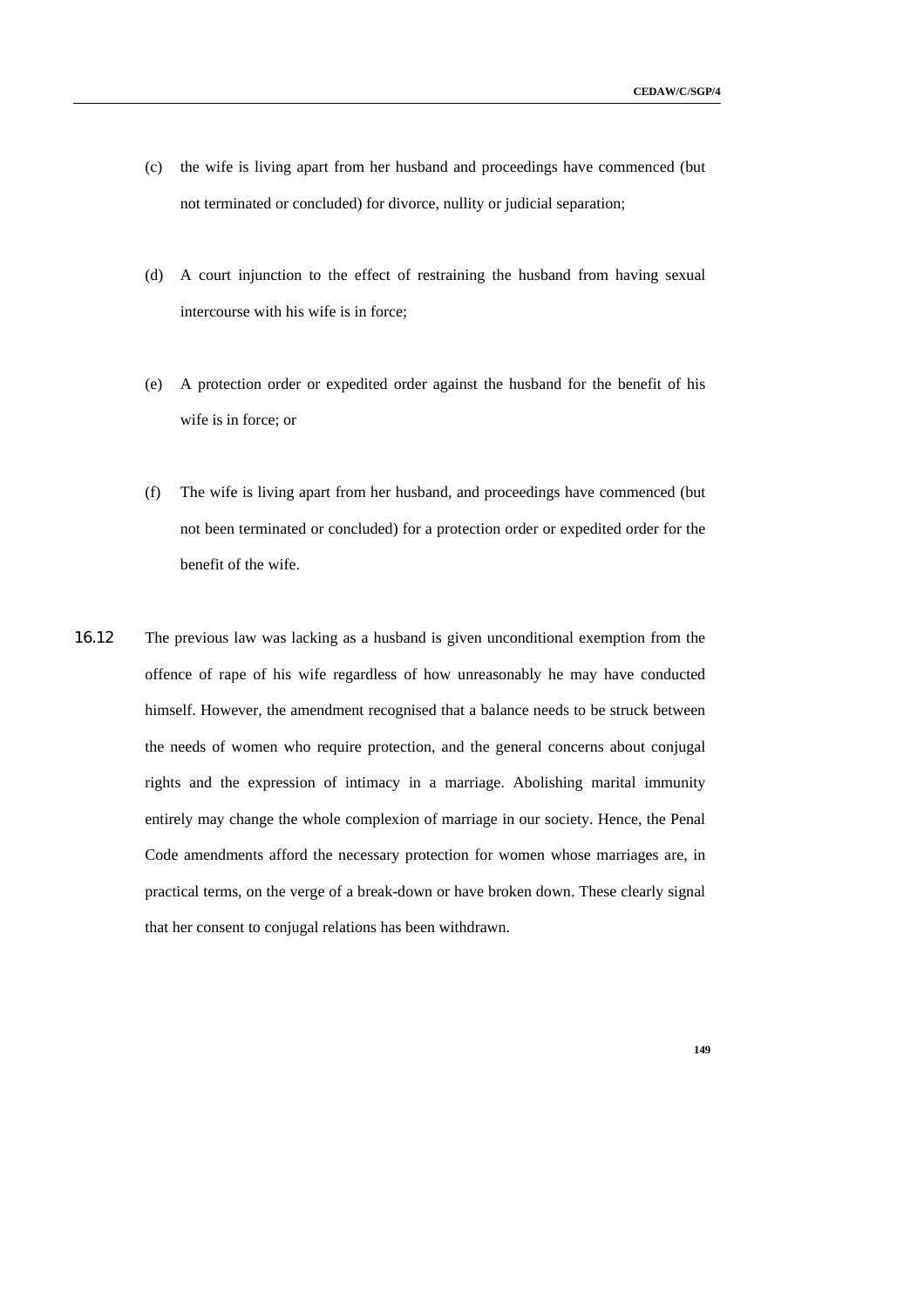- 16.13 This approach allows us to retain marital immunity in a marriage, while at the same time, make it an offence for a husband to force unwanted sexual intercourse on his wife under the abovementioned exceptions.
- 16.14 This new provision for women is available to all, whether they are in Muslim or non-Muslim marriages. In addition, the reference to matrimonial proceedings in the exceptions refers to both local and foreign matrimonial proceedings.

## **Muslim Law in Singapore**

16.15 The Muslim community in Singapore is committed to progressive Islamic practices as part of their religious identity in contemporary Singapore. In tandem with this mindset, the Muslim Law, or Syariah Law, is continuously developed as Singapore society changes.

## Amendment to Minimum Age of Marriage

16.16 In 2008, amendments were made to the Administration of Muslim Law Act (AMLA) to raise the minimum marriage age from 16 to 18 years for Muslim females. This aligns the minimum marriage age for Muslims with that for non-Muslims. Like their non-Muslim counterparts, a Muslim below 18 years of age wishing to get married will have to apply for a Special Marriage Licence before he/she can marry.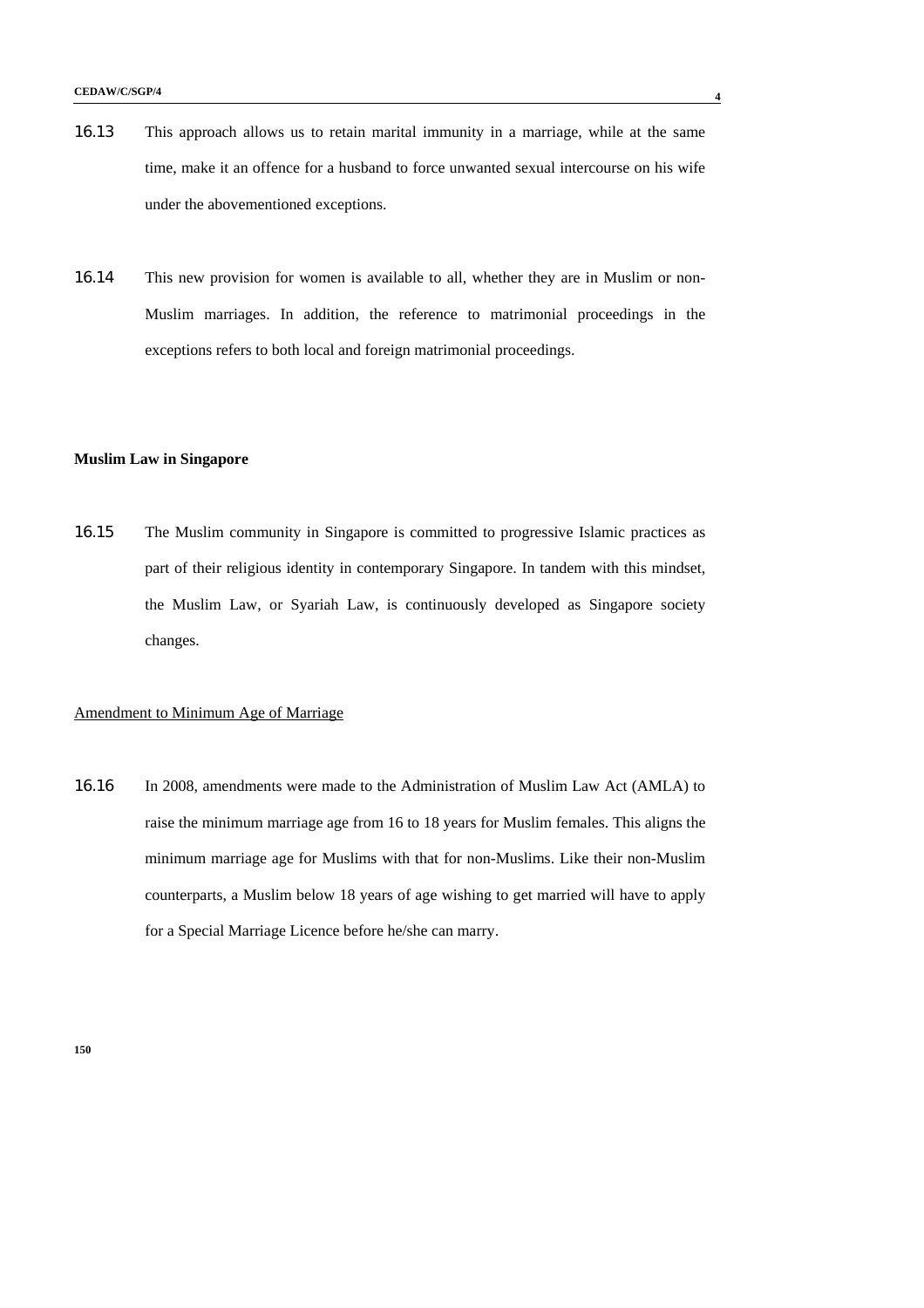## Flexibility in Legal Administration

# *Maintenance/ Protection Orders*

16.17 With regards to maintenance during marriage for the wife and her children, a Muslim woman has the choice to either apply to the Syariah Court or to the Family Court. She may also apply to the Family Court for a Personal Protection Order, Domestic Exclusion Order or Expedited Order against her violent husband.

## *Custody of Children/ Disposition or Division of Property on Divorce*

16.18 The same provision to choose between approaching the Syariah Court or the Family Court has also been made available to Muslim women who need to settle divorce-related matters. If a woman chooses to settle issues at the Family Court, she may apply to the Syariah Court for leave. However, if both she and her partner wish to have matters heard by the Family Court, no leave is required.

#### *Enforcement of Syariah Court Orders*

16.19 The AMLA was also amended to make it easier for Muslim women to enforce Orders made by the Syariah Court. Syariah Court orders will no longer need to be registered in a District Court before they are enforceable. The removal of the registration process will save Muslim women time and money. Like non-Muslim women, they may commence enforcement proceedings at the Family Court without any further registration against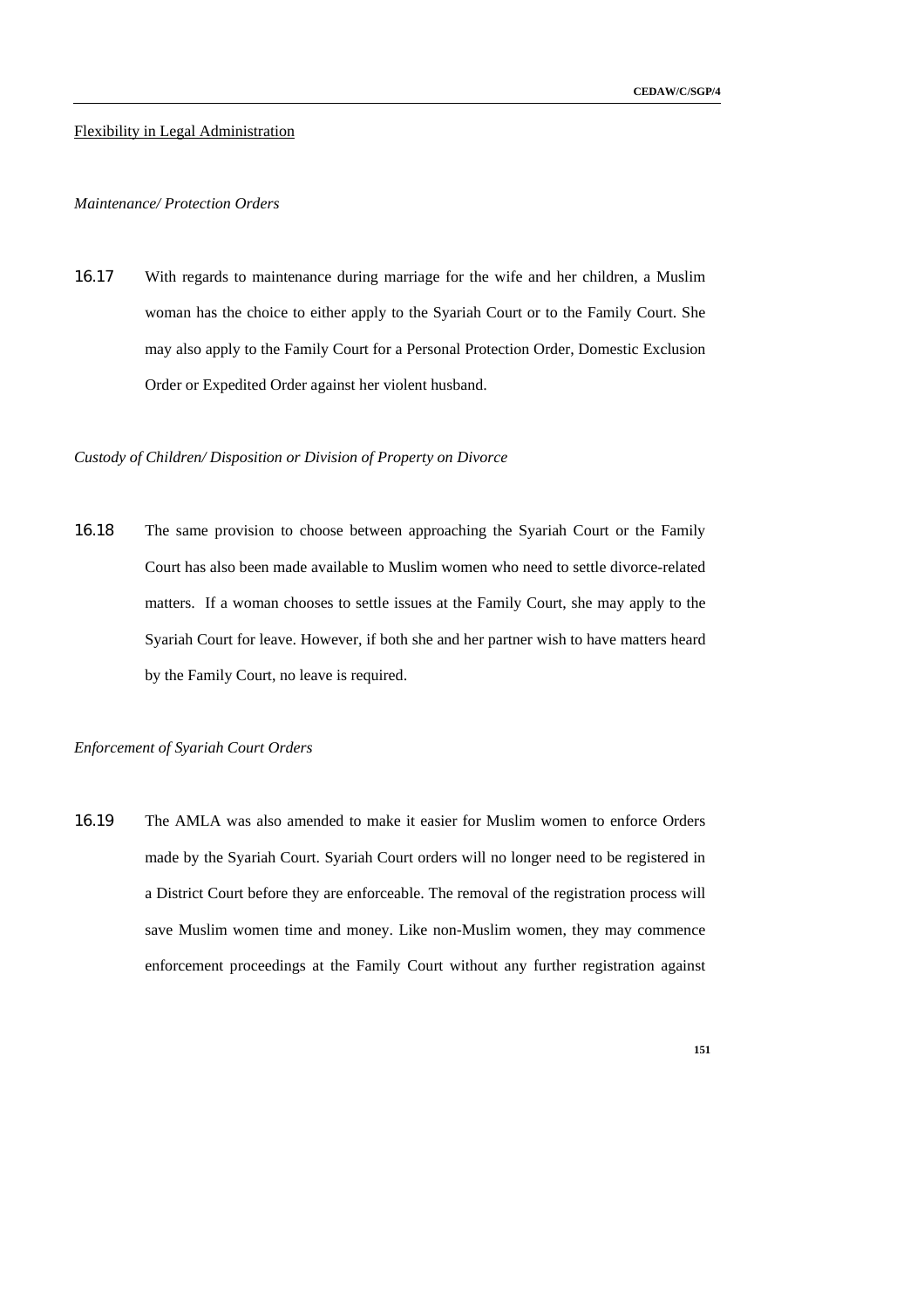their ex-husbands who have defaulted on payments ordered by the Court. The Singapore Government will continue to review and amend the laws whenever necessary.

16.20 Individuals can lodge a Magistrate's complaint at the District Court for breaching Syariah Court orders. Breach of orders of the Syariah Court is an offence and the offender is liable, on conviction, to imprisonment for a term not exceeding 6 months.

# Appointment of Women to Important Positions

- 16.21 In August 2006, a fatwa (Muslim religious ruling) was issued by the Fatwa Committee allowing the appointment of women as members of the Syariah Appeal Board. On 1 January 2008, three Muslim women were appointed as members of the Appeal Board: Mdm Harinah Bte Abdul Latiff, Head of Department for Syariah, Madrasah Aljunied Al-Islamiah; Mdm Hamidah Bte Ibrahim, District Judge of the Subordinate Courts; and Mdm Faridah Eryani Bte Pairin, Senior Executive Legal Officer of the Housing and Development Board. They have been appointed for a two-year period from 1 January 2008 to 31 December 2009.
- 16.22 In addition, on 2 May 2007, Mdm Animah Binte Abdul Gani, was appointed as the Registrar of the Syariah Court.
- 16.23 The inclusion of women as members of the Appeal Board and the appointment of a woman Registrar of the Syariah Court allow for women's perspective in matrimonial and divorce cases. This marks the significant entry of women into the Islamic judiciary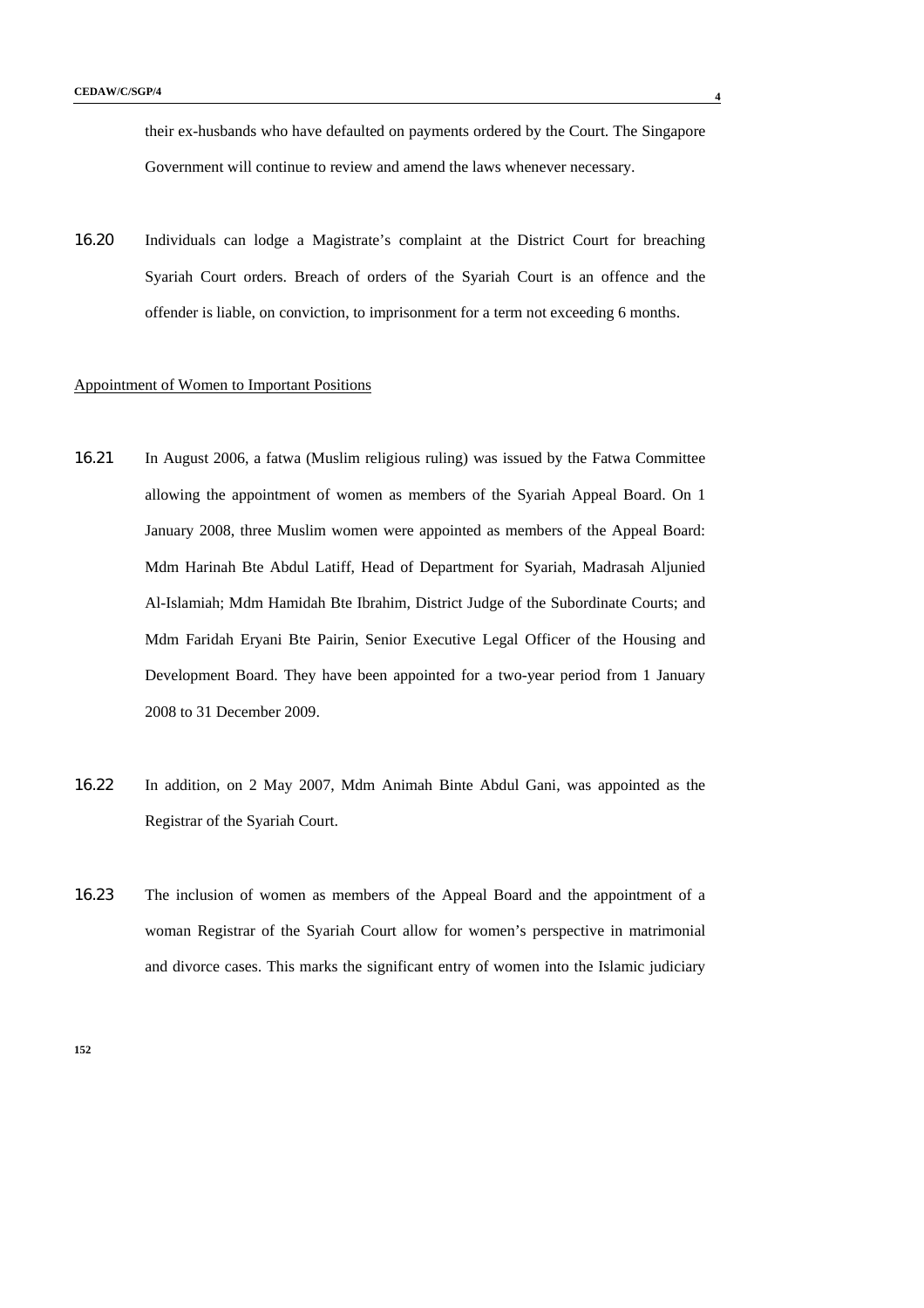system in Singapore. The inclusion of women in the highest Syariah judiciary system also sets the tone for the inclusion of women in the lower courts.

16.24 A milestone has also been recently created in Muslim policy-making. For the first time, a Muslim woman has been appointed as a member of the Islamic Religious Council of Singapore or MUIS (the highest policy making authority for Singapore). Mdm Zuraidah Bte Abdullah, former Commander of the Singapore Police Force Jurong Divisional Headquarters, is currently the CEO of Yayasan Mendaki<sup>31</sup>. She is also a member of the National Council Against Drugs Abuse. Her appointment is a very positive development as women's perspective will now be better reflected in policy-making for the Muslim community in Singapore.

#### Keeping Abreast of Changes: the Fatwa Committee

-

16.25 The practice of Muslim law varies among countries and MUIS monitors these variations and developments. The Fatwa Committee<sup>32</sup> of MUIS meets regularly to discuss points of Muslim law and to make recommendations on new measures that would both meet the challenges of these changes and uphold Islamic principles and legal philosophy.

<sup>32</sup> The Fatwa Committee is an independent body of Muslim scholars, appointed by MUIS to deliberate on new issues affecting the administration of Syariah law.

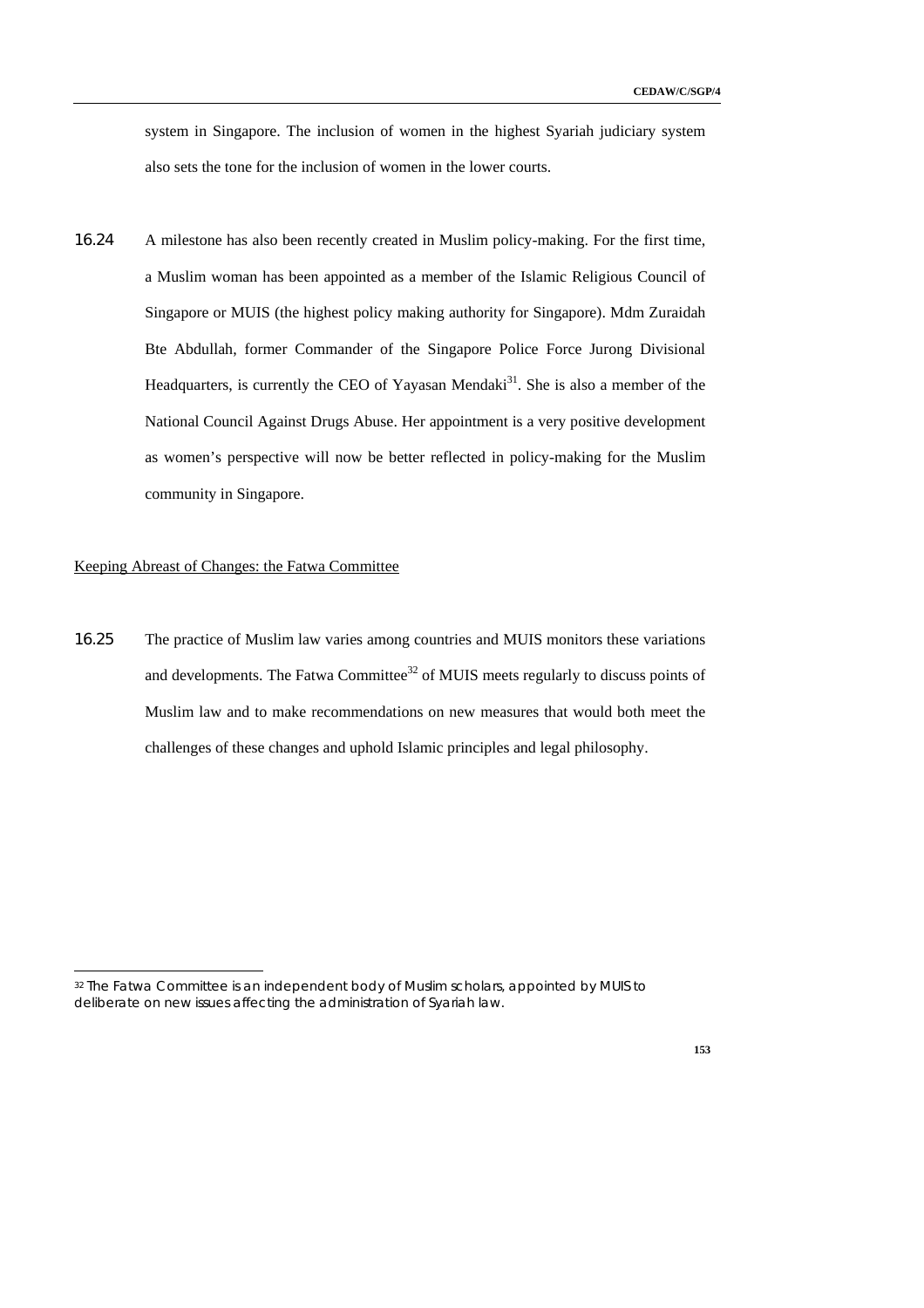## **PART VI**

## **Article 24: Commitment of States Parties**

*States Parties undertake to adopt all necessary measures at the national level aimed at achieving the full realization of the rights recognized in the present Convention.* 

# **Women and Family Violence**

- 24.1 The Singapore Government does not tolerate family violence. Through the "Many Helping Hands" approach, Singapore seeks to nurture a violence-free environment for families - an environment that is safe, stable and supportive.
- 24.2 Over the last ten years, Singapore has transformed the way it has managed family violence. Today, there is a comprehensive and holistic network of services which has enabled us to build a safe and nurturing environment for our families and children. In 2006 Singapore's efforts in tackling family violence was documented in the publication "Protecting Families from Violence: The Singapore Experience". It marks the  $10<sup>th</sup>$  year of Singapore's accession to the Convention on the Elimination of All Forms of Discrimination against Women and the establishment of the National Family Violence Networking System. The 2007 edition of the publication is available at http://app.mcys.gov.sg/web/serv\_reports\_faml.asp.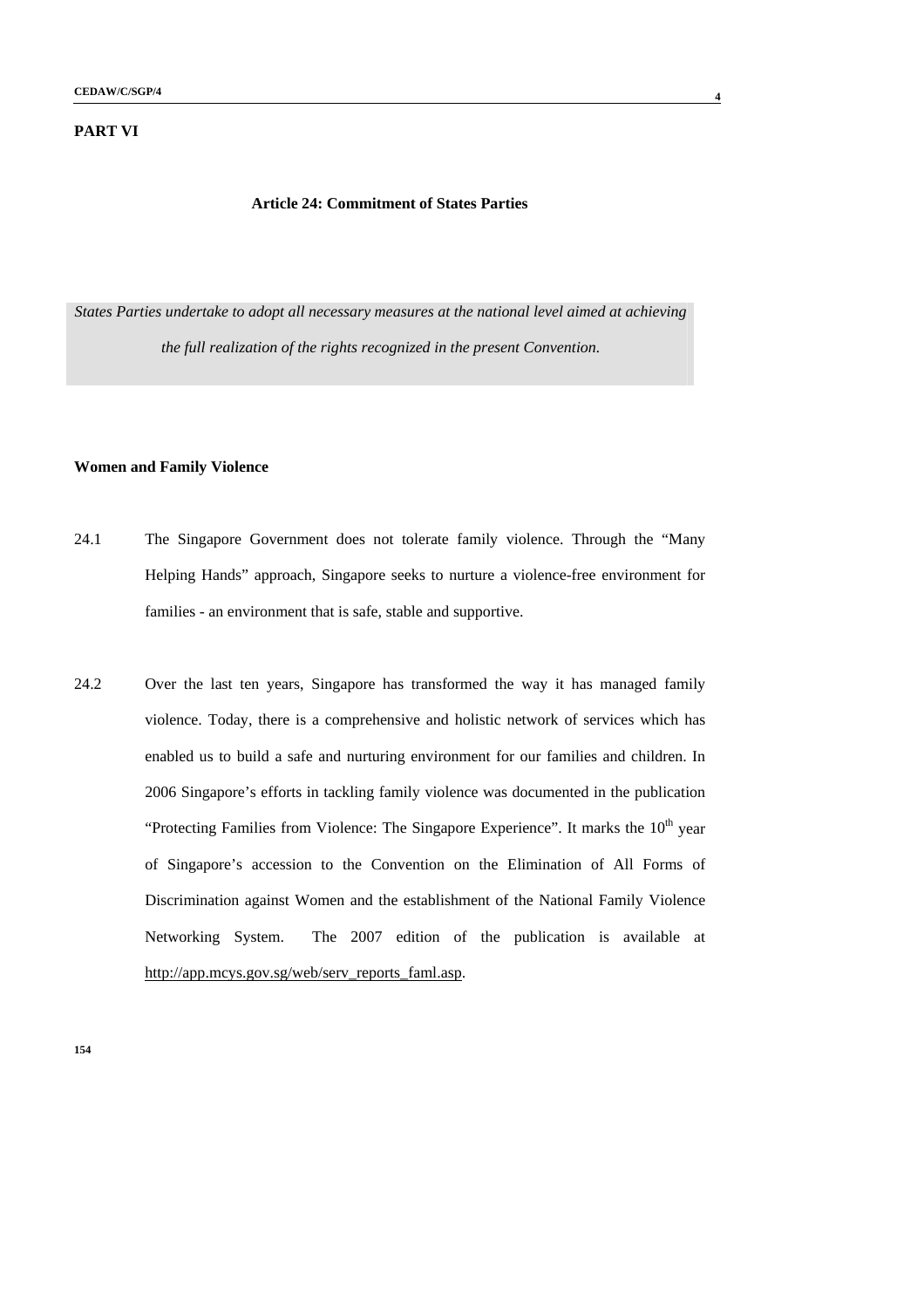# Legislation on Marital Rape

24.3 In September 2007, the Penal Code was amended to criminalise forced sex on a spouse who had been issued with a Personal Protection Order against the offending spouse. The law provided additional protection for victims of spousal violence and came into force in February 2008.

# Inter-agency platforms

-

- 24.4 A key platform for the management of family violence in Singapore is the Family Violence Dialogue Group, established in 2001. The Group is headed jointly by the Ministry of Community Development, Youth and Sports (MCYS) and the Singapore Police Force. The Dialogue Group comprises the Courts, the Prisons, Ministry of Health, Ministry of Education, the National Council of Social Service<sup>33</sup>, and social service agencies such as the Society Against Family Violence. The Dialogue Group has to facilitate work processes amongst the agencies, coordinate public education efforts and develop new ideas for collaboration on family violence.
- 24.5 In 2003, six Regional Family Violence Working Groups, led by non-government organisations, were set up to harness community energy to spearhead regional activities, examine new trends at the grassroots level, and seek new ways to help families affected

 $33$  The National Council of Social Service is an umbrella body for social service agencies in Singapore.

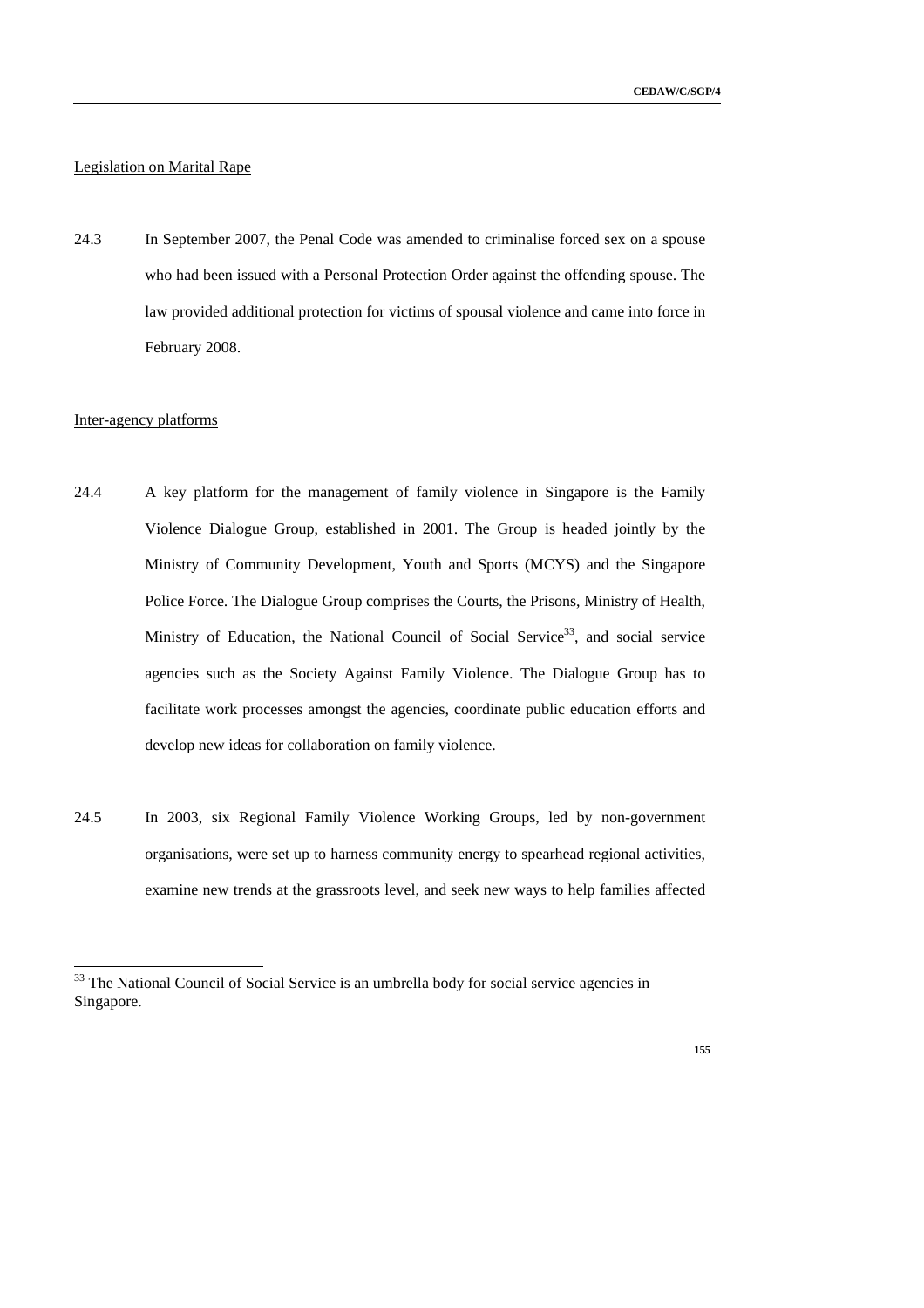by violence. The Chairpersons of the Working Groups are appointed as members of the Dialogue Group to provide feedback to the Dialogue Group on gaps in services.

- 24.6 The Singapore Police Force continues to conduct regular dialogues and consultations with social workers based in Social Service Agencies. These dialogues, aimed at improving joint working processes and providing co-ordinated assistance to family violence victims, have resulted in joint public education efforts in the community and increased rapport between police officers and social workers. The results can be seen in the increase in the police referrals of family violence victims to Social Service Agencies (from 171 referrals in 2001 to 866 referrals in 2007). This resulted in timely interventions to provide support and care to victims, who are largely women and children.
- 24.7 Since 2001, on an annual basis, the MCYS and its partners organise the National Family Violence Networking Symposium to strengthen partnerships and to share best practices in policy, practice and research. In 2006, distinguished speakers from neighbouring countries were invited to share their laws, programmes and services for families living with violence. In May 2007, the Symposium had as its theme "Men and Family Violence: Mobilising Men; Mobilising Resources". A distinguished keynote speaker from the United States as well as local experts were invited to share their programmes and services with the aim of understanding, engaging and mobilising men to end family violence. This was followed by a two-week publicity campaign in November where print, television, radio and poster publicity, roadshows and outreach talks at workplaces were organised to reach out to men.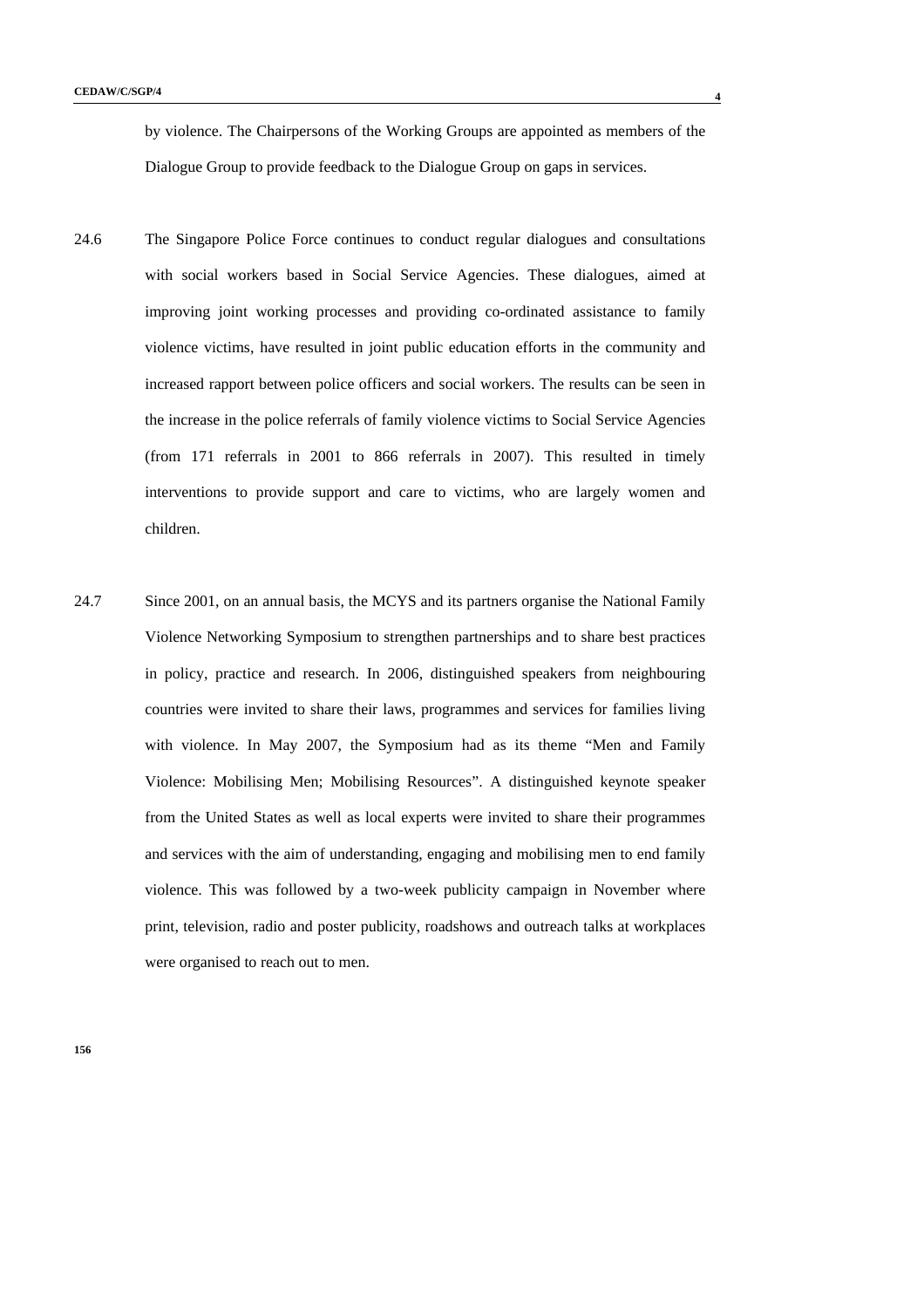## Role of the Subordinate Courts

24.8 The Family and Juvenile Justice Centre of the Subordinate Courts of Singapore also play a significant role in the systemic approach in handling family violence cases in Singapore. The Family Court of Singapore was set up for family members to seek legal redress for all family-related disputes. As a unified family court dealing with all family proceedings in Singapore, its jurisdiction covers adoption proceedings, guardianship, divorce, personal protection orders, and enforcement of maintenance orders.

## Specialised Services

- 24.9 In March 2005, the Elder Protection Team was formalised as an on-going committee for elder abuse cases. It plays a pivotal role in providing multi-disciplinary assessment and intervention for the benefit of families and the community.
- 24.10 The number of reported cases of elder abuse is small. About 100 alleged abuse cases are reported annually. Public education efforts were stepped up to educate the elderly on their rights and inform them of the avenues for help. An elderly person requiring help can access services through any contact points through the National Family Violence Networking System, including the Family Service Centres, the police, hospitals and the Family Court.
- 24.11 Service providers undergo regular training to help them detect and intervene in elder abuse cases. A booklet on elder abuse and neglect has been developed to guide service providers on the signs and symptoms of abuse and how to help the elderly.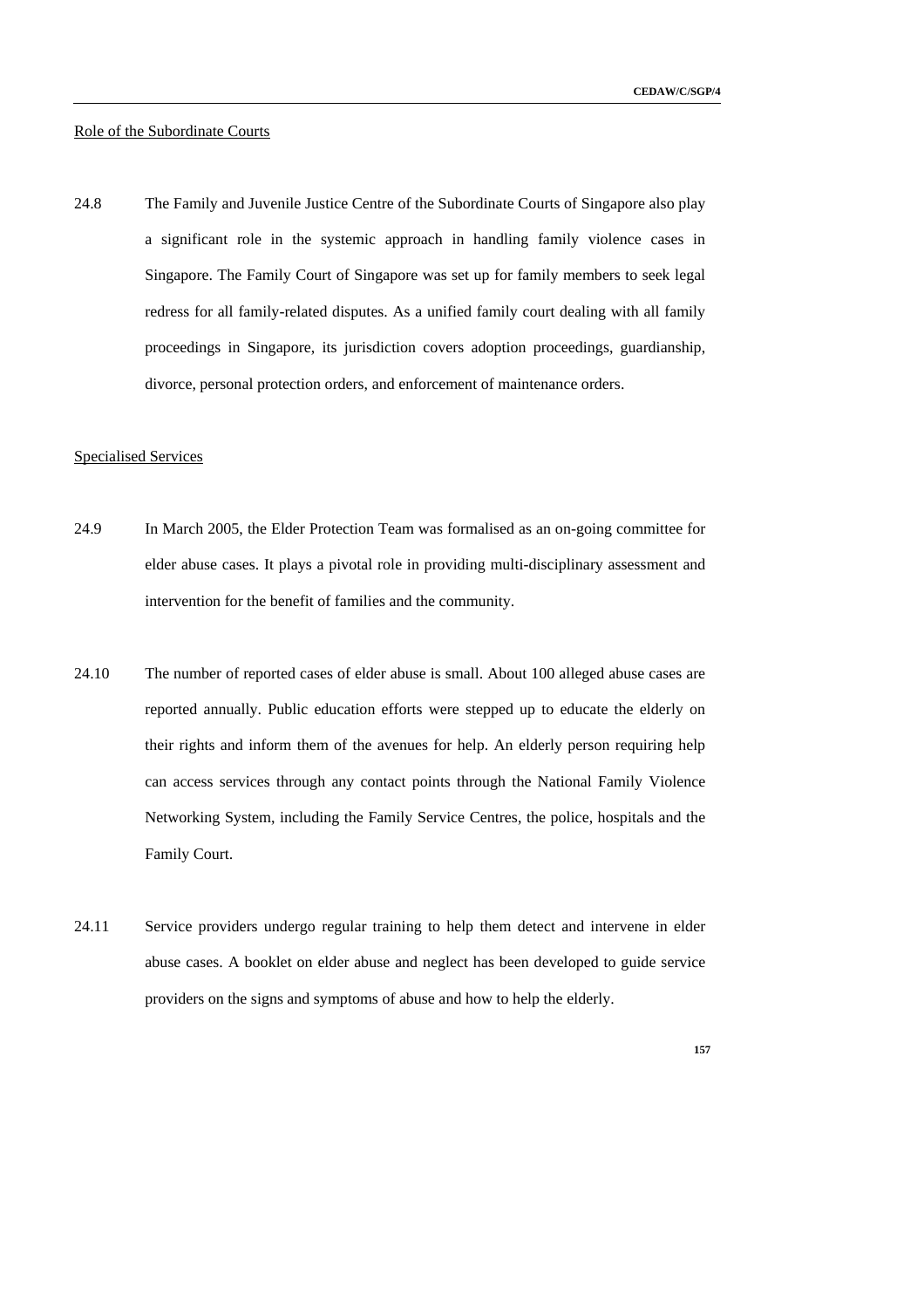## Public Education

- 24.12 MCYS works with the media and magazines to educate the public on family violence through articles and advertisements. The focus has largely been preventive in nature, emphasising the identification of signs of family violence and the need to seek help early. Public education materials like pamphlets and collaterals have also been distributed widely through polyclinics, social service agencies, police, libraries and schools. Information on help on interpersonal violence is available on the e-citizen website (www.family.gov.sg/stopfamilyviolence).
- 24.13 Efforts have been made to educate the young on healthy dating relationships beginning with upstream initiatives. MCYS collaborates with the Institutes of Higher Learning (polytechnics and universities) to jointly develop elective modules on mindsets and skills for healthy relationships, as well as train lecturers, students, counsellors and mentors with soft skills to handle students' relationship issues through regular Train-the-Trainers sessions. MCYS has been working with partners to raise awareness of family violence and avenues for help in schools through skits and video clips.
- 24.14 MCYS funds social service agencies for their public education projects, which include roadshows at shopping centres, polyclinics and primary schools.
- 24.15 To establish a baseline and understand the gaps in existing public messaging, MCYS commissioned a study to gather public perception on their awareness of family violence from December 2002 to January 2003. The Public Perception Study on Family Violence showed that more media publicity was needed to increase awareness of family violence.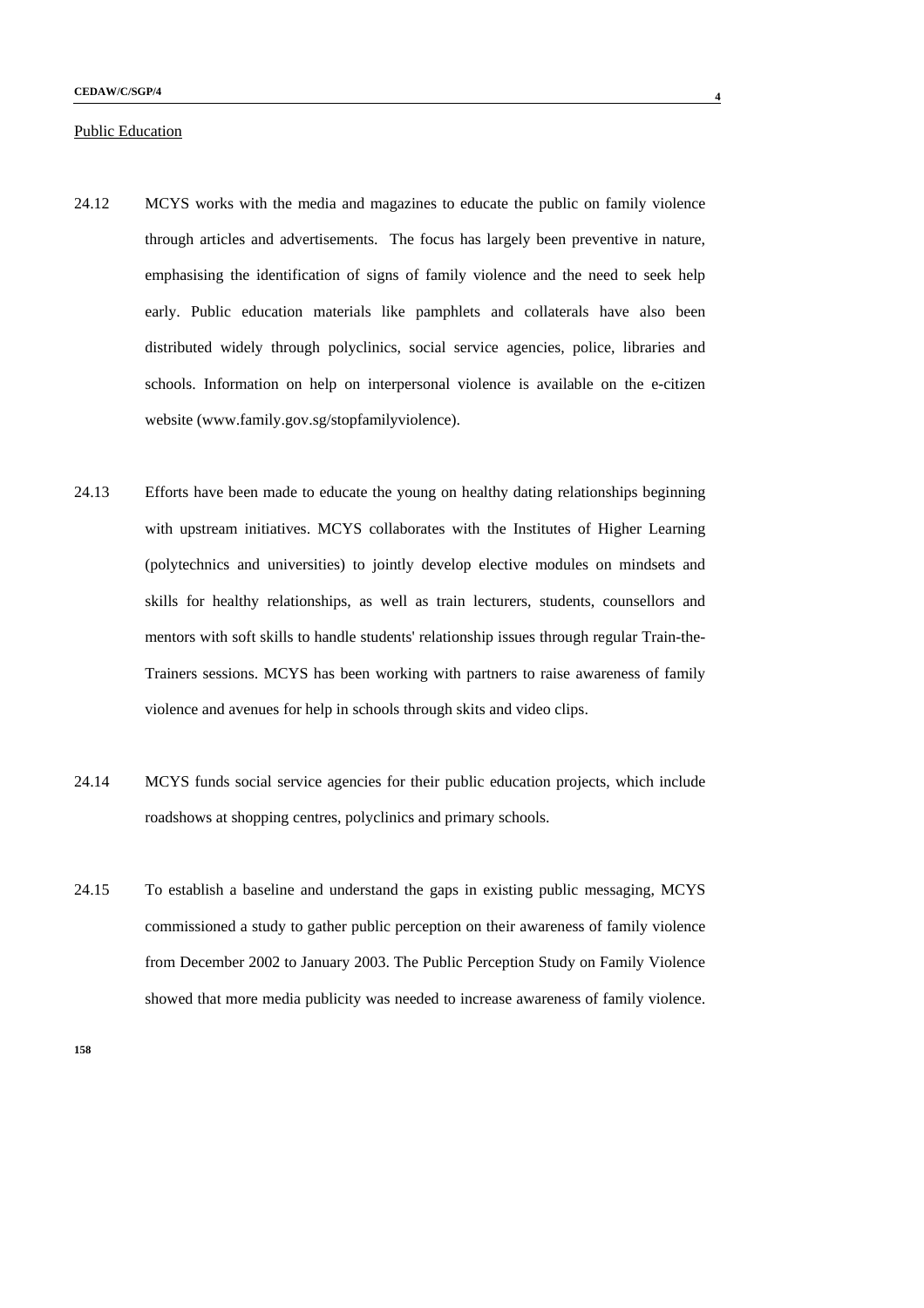Therefore, since 2003, greater publicity through the mass media has been generated via advertisements and editorial write-ups in newspapers and magazines.

24.16 The follow-up study conducted in 2007 indicated positive shifts in public perceptions of family violence. The public became less tolerant towards spousal violence compared to 2003. More respondents felt strongly that physical violence was an unacceptable part of married life and would count slapping, pushing, and threatening to hurt a spouse as acts of abuse regardless of the frequency of occurrence. More respondents were also aware of what constitutes emotional violence, suggesting that there is heightened awareness of the protection offered under the law.

#### Mandatory Counselling Programme

- 24.17 Under section 65(5) of the Women's Charter, when making a Personal Protection Order (PPO), the Court can order the perpetrator, victim and/or family members of a victim to attend counselling. Attendance is compulsory and non-compliance can constitute a contempt of Court.
- 24.18 The Mandatory Counselling Programme (MCP) supports victims and their children to ensure their safety and protection, while rehabilitating the perpetrator. Social service agencies are appointed and funded by MCYS to provide mandatory counselling. Recidivism studies on the effectiveness of the programme have shown positive results. In 2007, the Mandatory Counselling Programme Practice Guide was developed for counsellors. The Guide details the operational and philosophical aspects of mandatory counselling, as well as the professional standards expected of agencies.
	- **159**